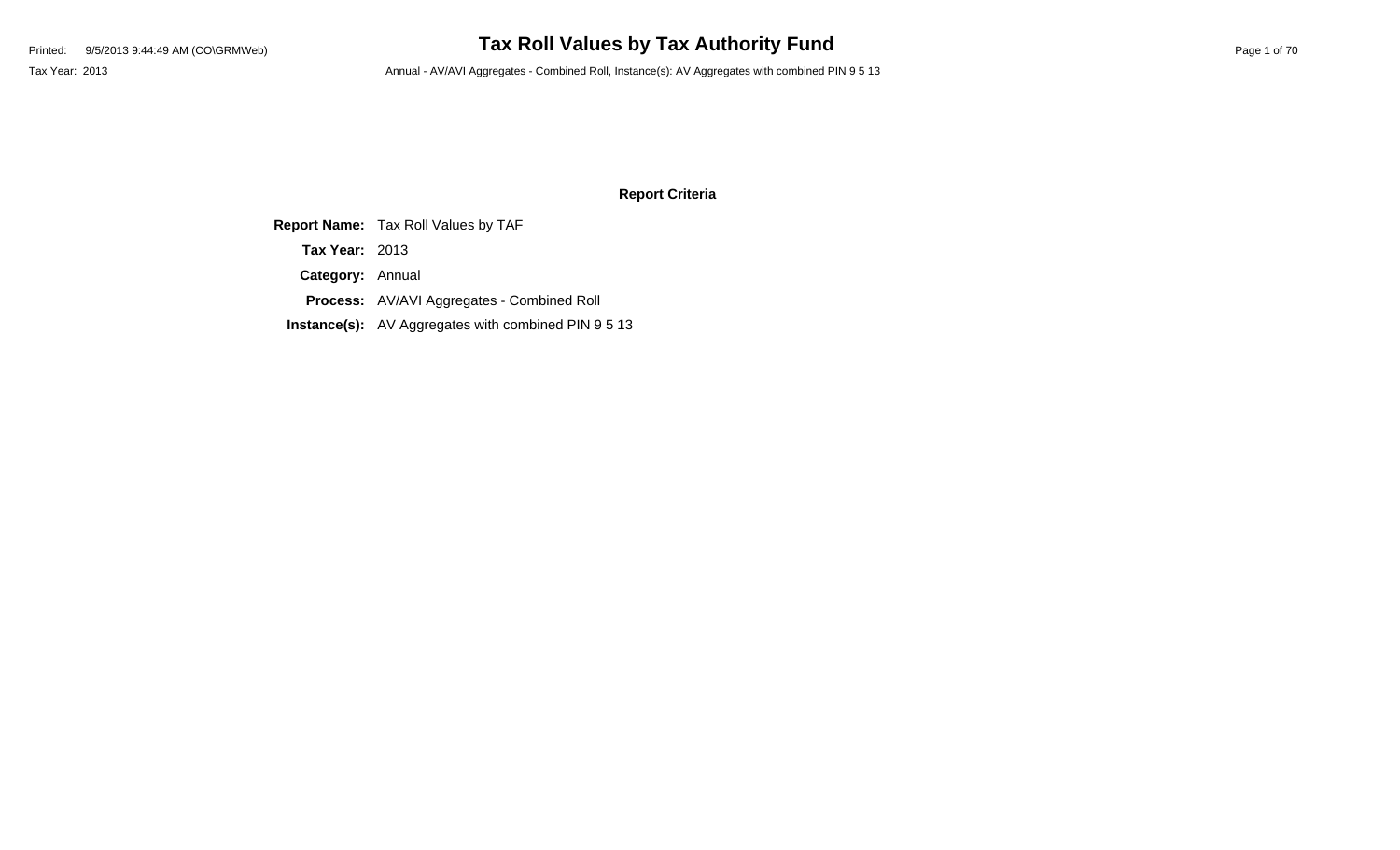## **TAF: 2012 A Pajaro Valley USD Bond**

| <b>Value Type</b>    | <b>Secured Roll</b> | <b>SBE Roll</b> | <b>Combined Secured</b><br>& SBE | <b>Unsecured Roll</b><br><b>No Aircraft</b> | <b>Unsecured Roll</b><br><b>Aircraft Only</b> | <b>Total All Rolls</b> |
|----------------------|---------------------|-----------------|----------------------------------|---------------------------------------------|-----------------------------------------------|------------------------|
| LAND:                | 5,987,454,230       | 123,397         | 5,987,577,627                    | 5,987,413                                   | U                                             | 5,993,565,040          |
| <b>IMPROVEMENTS:</b> | 5,250,391,977       | 0               | 5,250,391,977                    | 93,718,515                                  | 0                                             | 5,344,110,492          |
| PERSONAL PROP:       | 62,483,746          | 0               | 62,483,746                       | 177,529,571                                 | 27,529,475                                    | 267,542,792            |
| <b>GROSS:</b>        | 11,300,329,953      | 123,397         | 11,300,453,350                   | 277,235,499                                 | 27,529,475                                    | 11,605,218,324         |
| -EXEMPTIONS:         | 436,240,655         | $\mathbf 0$     | 436,240,655                      | 7,119,839                                   | 401,035                                       | 443,761,529            |
| <b>TAXABLE NET:</b>  | 10,864,089,298      | 123,397         | 10,864,212,695                   | 270,115,660                                 | 27,128,440                                    | 11,161,456,795         |
| +HO EXEM:            | 84,714,603          | 0               | 84,714,603                       | 0                                           | υ                                             | 84,714,603             |
| <b>ADJUSTED NET:</b> | 10,948,803,901      | 123,397         | 10,948,927,298                   | 270,115,660                                 | 27,128,440                                    | 11,246,171,398         |
| PIN COUNT:           |                     |                 |                                  |                                             |                                               | 34,533                 |

## **TAF: 2012 B Pajaro Valley USD Bond**

| <b>Value Type</b>    | <b>Secured Roll</b> | <b>SBE Roll</b> | <b>Combined Secured</b><br>& SBE | <b>Unsecured Roll</b><br><b>No Aircraft</b> | <b>Unsecured Roll</b><br><b>Aircraft Only</b> | <b>Total All Rolls</b> |
|----------------------|---------------------|-----------------|----------------------------------|---------------------------------------------|-----------------------------------------------|------------------------|
| LAND:                | 5,987,454,230       | 123,397         | 5,987,577,627                    | 5,987,413                                   | 0                                             | 5,993,565,040          |
| <b>IMPROVEMENTS:</b> | 5,250,391,977       | 0               | 5,250,391,977                    | 93,718,515                                  | 0                                             | 5,344,110,492          |
| PERSONAL PROP:       | 62,483,746          | 0               | 62,483,746                       | 177,529,571                                 | 27,529,475                                    | 267,542,792            |
| GROSS:               | 11,300,329,953      | 123,397         | 11,300,453,350                   | 277,235,499                                 | 27,529,475                                    | 11,605,218,324         |
| -EXEMPTIONS:         | 436,240,655         |                 | 436,240,655                      | 7,119,839                                   | 401,035                                       | 443,761,529            |
| <b>TAXABLE NET:</b>  | 10,864,089,298      | 123,397         | 10,864,212,695                   | 270,115,660                                 | 27,128,440                                    | 11,161,456,795         |
| +HO EXEM:            | 84,714,603          | C               | 84,714,603                       |                                             | 0                                             | 84,714,603             |
| ADJUSTED NET:        | 10,948,803,901      | 123,397         | 10,948,927,298                   | 270,115,660                                 | 27,128,440                                    | 11,246,171,398         |
| PIN COUNT:           |                     |                 |                                  |                                             |                                               | 34,533                 |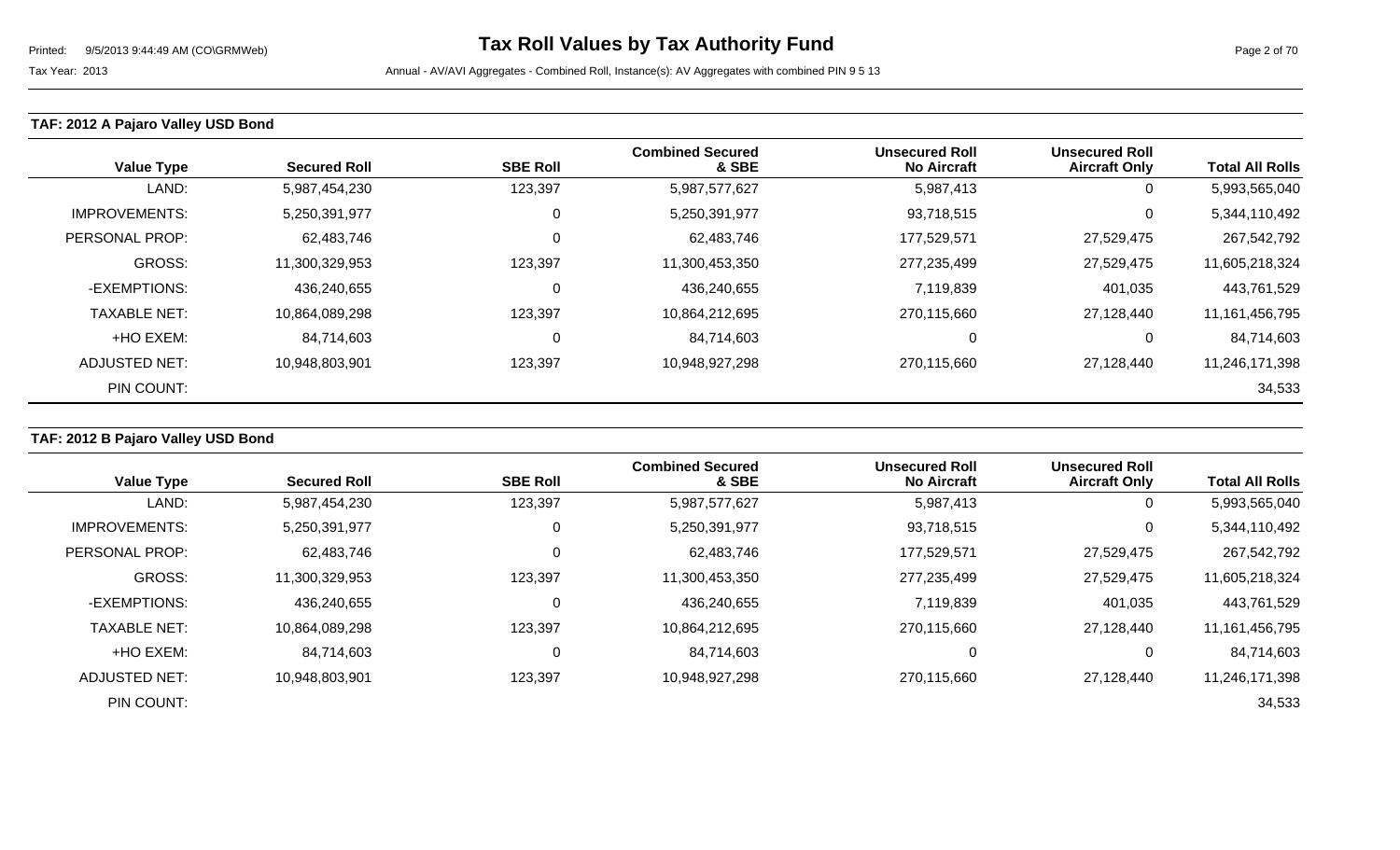### **TAF: 2013 B Refunding Pajaro Valley USD Bond**

| <b>Value Type</b>     | <b>Secured Roll</b> | <b>SBE Roll</b> | <b>Combined Secured</b><br>& SBE | <b>Unsecured Roll</b><br><b>No Aircraft</b> | <b>Unsecured Roll</b><br><b>Aircraft Only</b> | <b>Total All Rolls</b> |
|-----------------------|---------------------|-----------------|----------------------------------|---------------------------------------------|-----------------------------------------------|------------------------|
| LAND:                 | 5,987,454,230       | 123,397         | 5,987,577,627                    | 5,987,413                                   | 0                                             | 5,993,565,040          |
| <b>IMPROVEMENTS:</b>  | 5,250,391,977       | 0               | 5,250,391,977                    | 93,718,515                                  | 0                                             | 5,344,110,492          |
| <b>PERSONAL PROP:</b> | 62,483,746          | $\mathbf 0$     | 62,483,746                       | 177,529,571                                 | 27,529,475                                    | 267,542,792            |
| GROSS:                | 11,300,329,953      | 123,397         | 11,300,453,350                   | 277,235,499                                 | 27,529,475                                    | 11,605,218,324         |
| -EXEMPTIONS:          | 436,240,655         | 0               | 436,240,655                      | 7,119,839                                   | 401,035                                       | 443,761,529            |
| <b>TAXABLE NET:</b>   | 10,864,089,298      | 123,397         | 10,864,212,695                   | 270,115,660                                 | 27,128,440                                    | 11, 161, 456, 795      |
| +HO EXEM:             | 84,714,603          | 0               | 84,714,603                       | $\Omega$                                    | υ                                             | 84,714,603             |
| ADJUSTED NET:         | 10,948,803,901      | 123,397         | 10,948,927,298                   | 270,115,660                                 | 27,128,440                                    | 11,246,171,398         |
| PIN COUNT:            |                     |                 |                                  |                                             |                                               | 34,533                 |

## **TAF: 2013 REF 2002 SOQUEL ELEM BOND**

|                      |                     |                 | <b>Combined Secured</b> | <b>Unsecured Roll</b> | <b>Unsecured Roll</b> |                        |
|----------------------|---------------------|-----------------|-------------------------|-----------------------|-----------------------|------------------------|
| <b>Value Type</b>    | <b>Secured Roll</b> | <b>SBE Roll</b> | & SBE                   | <b>No Aircraft</b>    | <b>Aircraft Only</b>  | <b>Total All Rolls</b> |
| LAND:                | 2,315,814,677       |                 | 2,315,814,677           | 1,496,552             | 0                     | 2,317,311,229          |
| <b>IMPROVEMENTS:</b> | 2,057,515,327       | 0               | 2,057,515,327           | 44,393,504            | 0                     | 2,101,908,831          |
| PERSONAL PROP:       | 41,858,069          | C               | 41,858,069              | 68,839,033            | 0                     | 110,697,102            |
| <b>GROSS:</b>        | 4,415,188,073       |                 | 4,415,188,073           | 114,729,089           | 0                     | 4,529,917,162          |
| -EXEMPTIONS:         | 250,767,783         |                 | 250,767,783             | 12,741,139            | 0                     | 263,508,922            |
| <b>TAXABLE NET:</b>  | 4,164,420,290       |                 | 4,164,420,290           | 101,987,950           | 0                     | 4,266,408,240          |
| +HO EXEM:            | 30,940,883          | 0               | 30,940,883              |                       | 0                     | 30,940,883             |
| ADJUSTED NET:        | 4,195,361,173       | 0               | 4,195,361,173           | 101,987,950           | 0                     | 4,297,349,123          |
| PIN COUNT:           |                     |                 |                         |                       |                       | 12,659                 |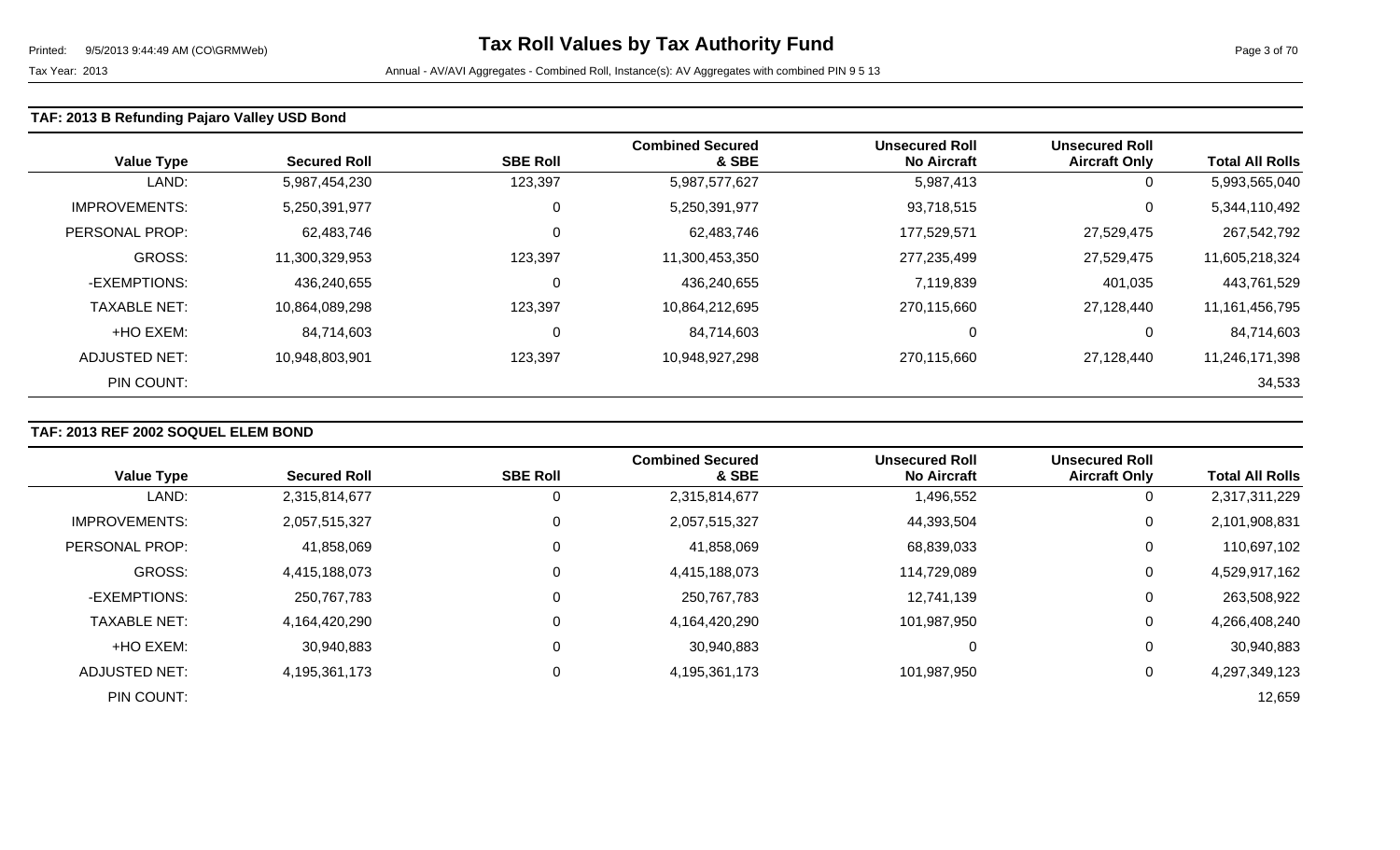### **TAF: 2013 REF 2005 SC City Elem School**

| <b>Value Type</b>     | <b>Secured Roll</b> | <b>SBE Roll</b> | <b>Combined Secured</b><br>& SBE | <b>Unsecured Roll</b><br><b>No Aircraft</b> | <b>Unsecured Roll</b><br><b>Aircraft Only</b> | <b>Total All Rolls</b> |
|-----------------------|---------------------|-----------------|----------------------------------|---------------------------------------------|-----------------------------------------------|------------------------|
| LAND:                 | 3,985,345,277       | 0               | 3,985,345,277                    | 11,403,254                                  | U                                             | 3,996,748,531          |
| <b>IMPROVEMENTS:</b>  | 3,556,817,674       | 0               | 3,556,817,674                    | 89,908,575                                  | 0                                             | 3,646,726,249          |
| <b>PERSONAL PROP:</b> | 48,450,165          | 0               | 48,450,165                       | 113,792,888                                 | 0                                             | 162,243,053            |
| <b>GROSS:</b>         | 7,590,613,116       | 0               | 7,590,613,116                    | 215,104,717                                 | 0                                             | 7,805,717,833          |
| -EXEMPTIONS:          | 241,690,516         | 0               | 241,690,516                      | 27,674,318                                  | 0                                             | 269,364,834            |
| <b>TAXABLE NET:</b>   | 7,348,922,600       | 0               | 7,348,922,600                    | 187,430,399                                 | 0                                             | 7,536,352,999          |
| +HO EXEM:             | 53,740,069          | 0               | 53,740,069                       | 117,621                                     | U                                             | 53,857,690             |
| ADJUSTED NET:         | 7,402,662,669       | 0               | 7,402,662,669                    | 187,548,020                                 | 0                                             | 7,590,210,689          |
| PIN COUNT:            |                     |                 |                                  |                                             |                                               | 22,306                 |

## **TAF: 2013 Ref 2005 SC City High School**

|                      |                     |                 | <b>Combined Secured</b> | <b>Unsecured Roll</b> | <b>Unsecured Roll</b> |                        |
|----------------------|---------------------|-----------------|-------------------------|-----------------------|-----------------------|------------------------|
| <b>Value Type</b>    | <b>Secured Roll</b> | <b>SBE Roll</b> | & SBE                   | <b>No Aircraft</b>    | <b>Aircraft Only</b>  | <b>Total All Rolls</b> |
| LAND:                | 8,488,215,426       | 91,231          | 8,488,306,657           | 14,996,419            | 0                     | 8,503,303,076          |
| <b>IMPROVEMENTS:</b> | 7,383,078,011       | 0               | 7,383,078,011           | 174,503,230           | 0                     | 7,557,581,241          |
| PERSONAL PROP:       | 96,605,686          |                 | 96,605,686              | 224,383,004           | 0                     | 320,988,690            |
| <b>GROSS:</b>        | 15,967,899,123      | 91,231          | 15,967,990,354          | 413,882,653           | $\mathbf 0$           | 16,381,873,007         |
| -EXEMPTIONS:         | 579,030,014         | C               | 579,030,014             | 44,115,621            | 0                     | 623,145,635            |
| <b>TAXABLE NET:</b>  | 15,388,869,108      | 91,231          | 15,388,960,339          | 369,767,032           | $\mathbf 0$           | 15,758,727,371         |
| +HO EXEM:            | 114,765,594         | 0               | 114,765,594             | 201,621               | 0                     | 114,967,215            |
| ADJUSTED NET:        | 15,503,634,702      | 91,231          | 15,503,725,933          | 369,968,653           | 0                     | 15,873,694,586         |
| PIN COUNT:           |                     |                 |                         |                       |                       | 47,150                 |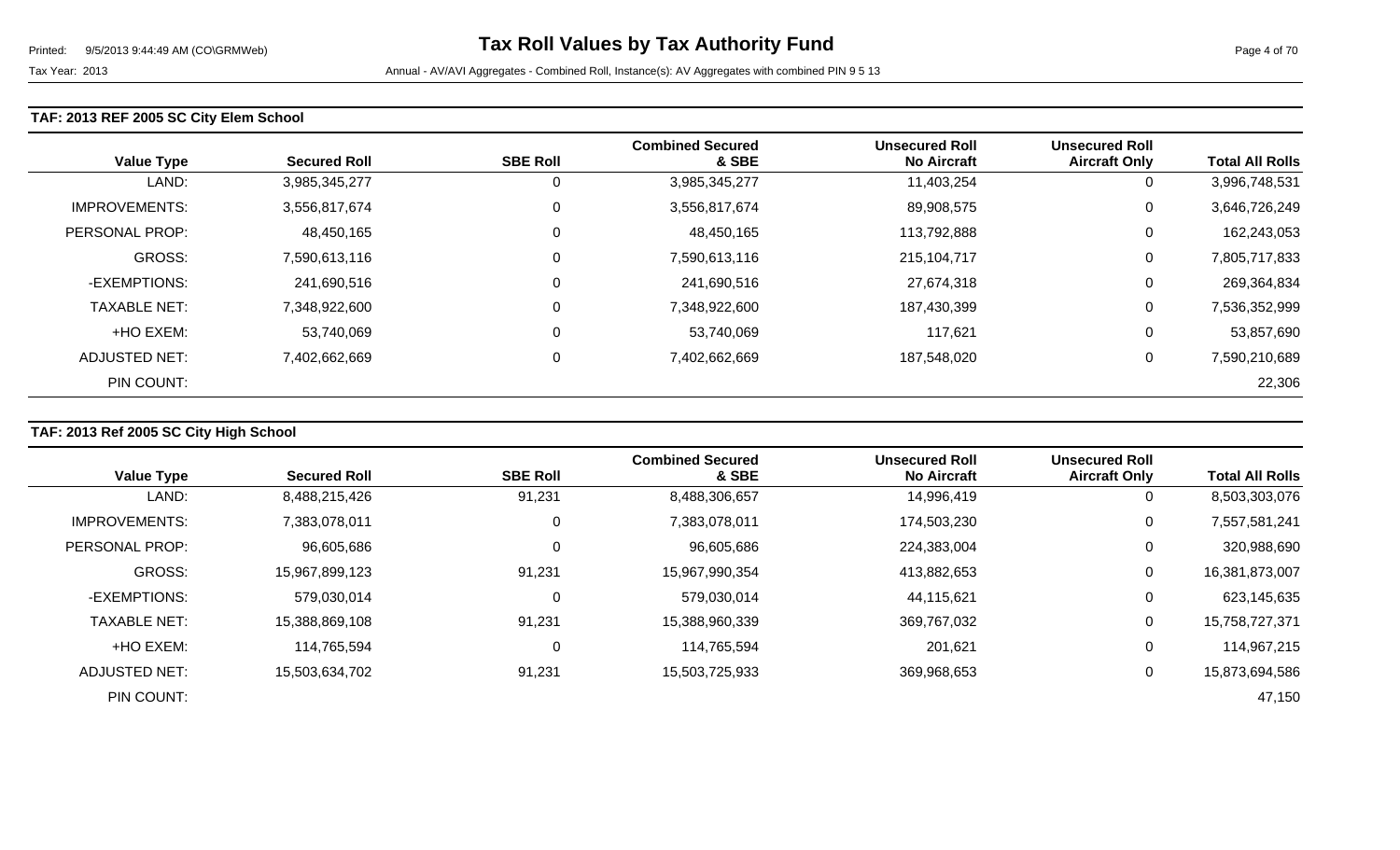### **TAF: 2013 Refunding Pajaro Valley USD Elec Bond Series A**

| <b>Value Type</b>    | <b>Secured Roll</b> | <b>SBE Roll</b> | <b>Combined Secured</b><br>& SBE | <b>Unsecured Roll</b><br><b>No Aircraft</b> | <b>Unsecured Roll</b><br><b>Aircraft Only</b> | <b>Total All Rolls</b> |
|----------------------|---------------------|-----------------|----------------------------------|---------------------------------------------|-----------------------------------------------|------------------------|
| LAND:                | 5,987,454,230       | 123,397         | 5,987,577,627                    | 5,987,413                                   | 0                                             | 5,993,565,040          |
| <b>IMPROVEMENTS:</b> | 5,250,391,977       | 0               | 5,250,391,977                    | 93,718,515                                  | 0                                             | 5,344,110,492          |
| PERSONAL PROP:       | 62,483,746          | $\mathbf 0$     | 62,483,746                       | 177,529,571                                 | 27,529,475                                    | 267,542,792            |
| <b>GROSS:</b>        | 11,300,329,953      | 123,397         | 11,300,453,350                   | 277,235,499                                 | 27,529,475                                    | 11,605,218,324         |
| -EXEMPTIONS:         | 436,240,655         | 0               | 436,240,655                      | 7,119,839                                   | 401,035                                       | 443,761,529            |
| <b>TAXABLE NET:</b>  | 10,864,089,298      | 123,397         | 10,864,212,695                   | 270,115,660                                 | 27,128,440                                    | 11,161,456,795         |
| +HO EXEM:            | 84,714,603          | 0               | 84,714,603                       | $\Omega$                                    | 0                                             | 84,714,603             |
| ADJUSTED NET:        | 10,948,803,901      | 123,397         | 10,948,927,298                   | 270,115,660                                 | 27,128,440                                    | 11,246,171,398         |
| PIN COUNT:           |                     |                 |                                  |                                             |                                               | 34,533                 |

## **TAF: 642501 CABRILLO COMM COL DIST GENERAL**

|                      |                     |                 | <b>Combined Secured</b> | <b>Unsecured Roll</b> | <b>Unsecured Roll</b> |                        |
|----------------------|---------------------|-----------------|-------------------------|-----------------------|-----------------------|------------------------|
| <b>Value Type</b>    | <b>Secured Roll</b> | <b>SBE Roll</b> | & SBE                   | <b>No Aircraft</b>    | <b>Aircraft Only</b>  | <b>Total All Rolls</b> |
| LAND:                | 17,490,092,184      | 296,615         | 17,490,388,799          | 22,099,970            | $\mathbf 0$           | 17,512,488,769         |
| <b>IMPROVEMENTS:</b> | 15,584,541,077      | 0               | 15,584,541,077          | 307,661,034           | 0                     | 15,892,202,111         |
| PERSONAL PROP:       | 174,541,585         | 0               | 174,541,585             | 456,418,393           | 27,529,475            | 658,489,453            |
| <b>GROSS:</b>        | 33,249,174,846      | 296,615         | 33,249,471,461          | 786,179,397           | 27,529,475            | 34,063,180,333         |
| -EXEMPTIONS:         | 1.199.288.273       | 0               | 1,199,288,273           | 51,829,548            | 401,035               | 1,251,518,857          |
| <b>TAXABLE NET:</b>  | 32,049,886,573      | 296,615         | 32,050,183,188          | 734,349,848           | 27,128,440            | 32,811,661,476         |
| +HO EXEM:            | 259,038,619         | 0               | 259,038,619             | 201,621               | $\mathbf 0$           | 259,240,240            |
| ADJUSTED NET:        | 32,308,925,192      | 296,615         | 32,309,221,807          | 734,551,469           | 27.128.440            | 33,070,901,716         |
| PIN COUNT:           |                     |                 |                         |                       |                       | 108,776                |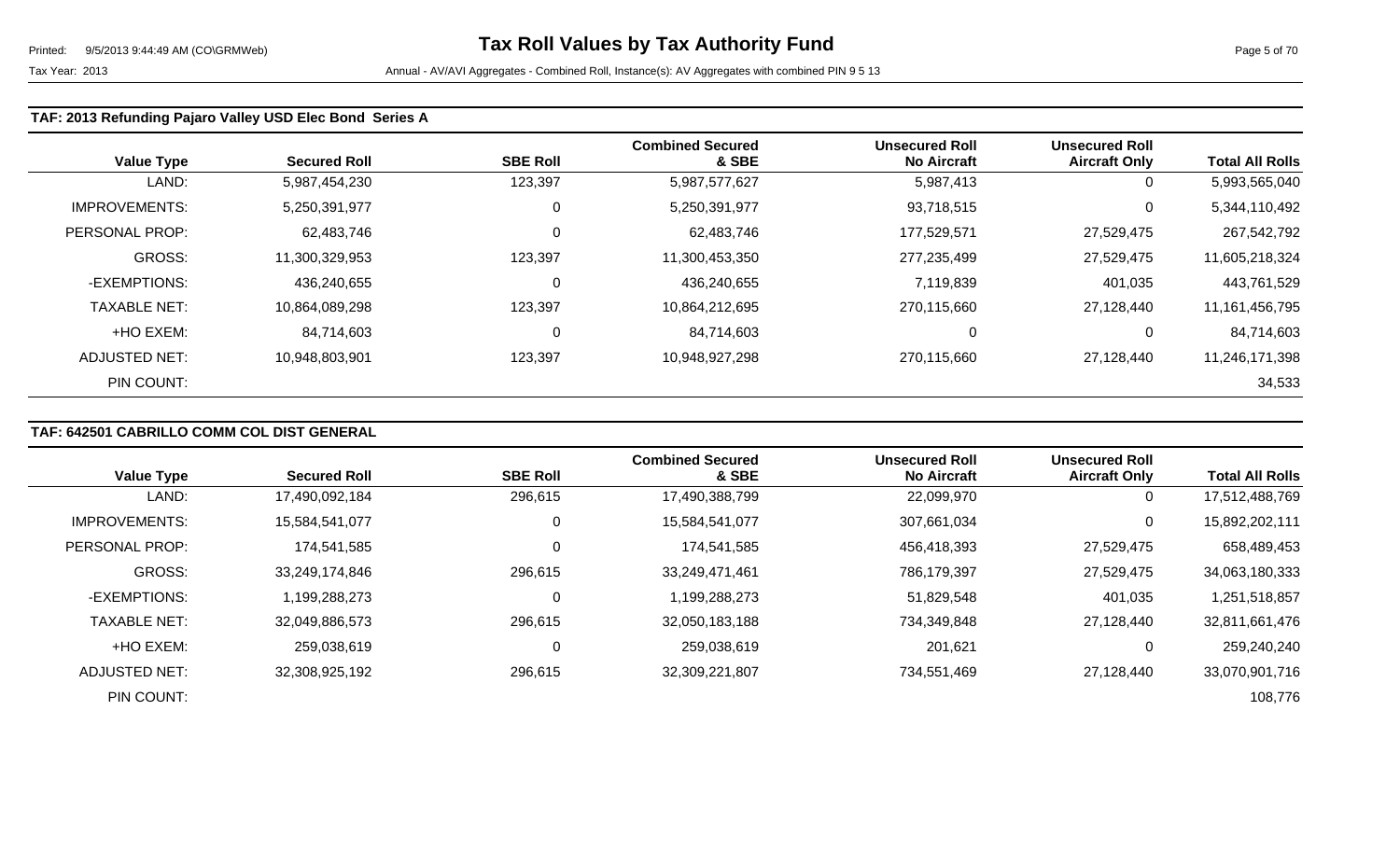#### **TAF: 642581 CABRILLO COL GO DS 1998 Series B**

| <b>Value Type</b>     | <b>Secured Roll</b> | <b>SBE Roll</b> | <b>Combined Secured</b><br>& SBE | <b>Unsecured Roll</b><br><b>No Aircraft</b> | <b>Unsecured Roll</b><br><b>Aircraft Only</b> | <b>Total All Rolls</b> |
|-----------------------|---------------------|-----------------|----------------------------------|---------------------------------------------|-----------------------------------------------|------------------------|
| LAND:                 | 17,490,092,184      | 296,615         | 17,490,388,799                   | 22,099,970                                  | 0                                             | 17,512,488,769         |
| <b>IMPROVEMENTS:</b>  | 15,584,541,077      | 0               | 15,584,541,077                   | 307,661,034                                 | 0                                             | 15,892,202,111         |
| <b>PERSONAL PROP:</b> | 174.541.585         | 0               | 174,541,585                      | 456,418,393                                 | 27,529,475                                    | 658,489,453            |
| <b>GROSS:</b>         | 33,249,174,846      | 296,615         | 33,249,471,461                   | 786,179,397                                 | 27,529,475                                    | 34,063,180,333         |
| -EXEMPTIONS:          | 1,199,288,273       | 0               | 1,199,288,273                    | 51,829,548                                  | 401,035                                       | 1,251,518,857          |
| <b>TAXABLE NET:</b>   | 32,049,886,573      | 296,615         | 32,050,183,188                   | 734,349,848                                 | 27,128,440                                    | 32,811,661,476         |
| +HO EXEM:             | 259,038,619         | 0               | 259,038,619                      | 201,621                                     | 0                                             | 259,240,240            |
| ADJUSTED NET:         | 32,308,925,192      | 296,615         | 32,309,221,807                   | 734,551,469                                 | 27,128,440                                    | 33,070,901,716         |
| PIN COUNT:            |                     |                 |                                  |                                             |                                               | 108,776                |

## **TAF: 642582 CABRILLO COL GO DS 1998 Series C**

|                      |                     |                 | <b>Combined Secured</b> | <b>Unsecured Roll</b> | <b>Unsecured Roll</b> |                        |
|----------------------|---------------------|-----------------|-------------------------|-----------------------|-----------------------|------------------------|
| <b>Value Type</b>    | <b>Secured Roll</b> | <b>SBE Roll</b> | & SBE                   | <b>No Aircraft</b>    | <b>Aircraft Only</b>  | <b>Total All Rolls</b> |
| LAND:                | 17,490,092,184      | 296,615         | 17,490,388,799          | 22,099,970            | 0                     | 17,512,488,769         |
| <b>IMPROVEMENTS:</b> | 15,584,541,077      | 0               | 15,584,541,077          | 307,661,034           | 0                     | 15,892,202,111         |
| PERSONAL PROP:       | 174,541,585         | 0               | 174,541,585             | 456,418,393           | 27,529,475            | 658,489,453            |
| <b>GROSS:</b>        | 33,249,174,846      | 296,615         | 33,249,471,461          | 786,179,397           | 27,529,475            | 34,063,180,333         |
| -EXEMPTIONS:         | 1,199,288,273       | 0               | 1,199,288,273           | 51,829,548            | 401,035               | 1,251,518,857          |
| <b>TAXABLE NET:</b>  | 32,049,886,573      | 296,615         | 32,050,183,188          | 734,349,848           | 27.128.440            | 32,811,661,476         |
| +HO EXEM:            | 259,038,619         | 0               | 259,038,619             | 201,621               | 0                     | 259,240,240            |
| ADJUSTED NET:        | 32,308,925,192      | 296,615         | 32,309,221,807          | 734,551,469           | 27.128.440            | 33,070,901,716         |
| PIN COUNT:           |                     |                 |                         |                       |                       | 108,776                |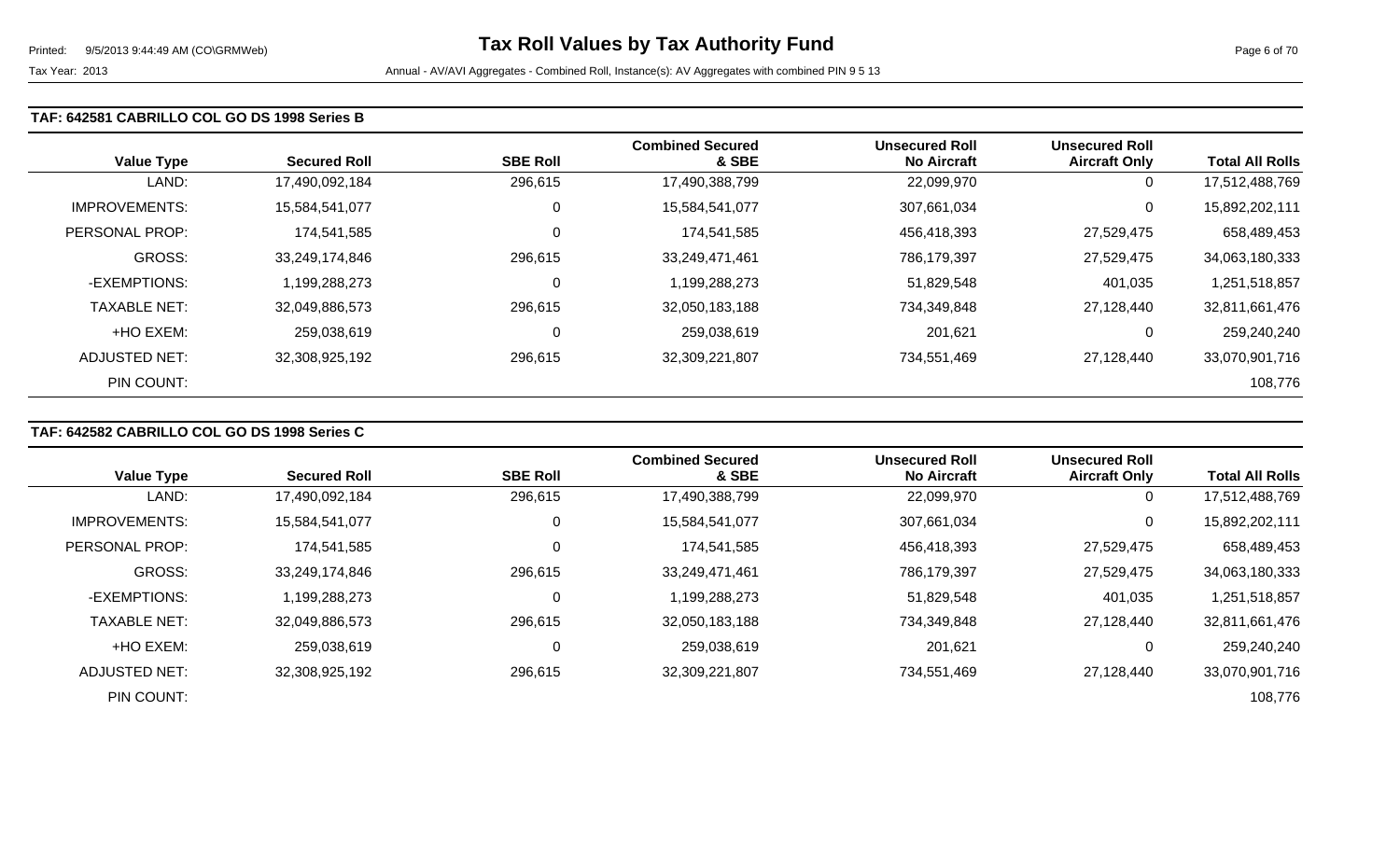#### **TAF: 642583 CABRILLO COL GO DS 1998 Series D**

| <b>Value Type</b>     | <b>Secured Roll</b> | <b>SBE Roll</b> | <b>Combined Secured</b><br>& SBE | <b>Unsecured Roll</b><br><b>No Aircraft</b> | <b>Unsecured Roll</b><br><b>Aircraft Only</b> | <b>Total All Rolls</b> |
|-----------------------|---------------------|-----------------|----------------------------------|---------------------------------------------|-----------------------------------------------|------------------------|
| LAND:                 | 17,490,092,184      | 296,615         | 17,490,388,799                   | 22,099,970                                  | 0                                             | 17,512,488,769         |
| <b>IMPROVEMENTS:</b>  | 15,584,541,077      | 0               | 15,584,541,077                   | 307,661,034                                 | 0                                             | 15,892,202,111         |
| <b>PERSONAL PROP:</b> | 174.541.585         | 0               | 174,541,585                      | 456,418,393                                 | 27,529,475                                    | 658,489,453            |
| <b>GROSS:</b>         | 33,249,174,846      | 296,615         | 33,249,471,461                   | 786,179,397                                 | 27,529,475                                    | 34,063,180,333         |
| -EXEMPTIONS:          | 1,199,288,273       | 0               | 1,199,288,273                    | 51,829,548                                  | 401,035                                       | 1,251,518,857          |
| <b>TAXABLE NET:</b>   | 32,049,886,573      | 296,615         | 32,050,183,188                   | 734,349,848                                 | 27,128,440                                    | 32,811,661,476         |
| +HO EXEM:             | 259,038,619         | 0               | 259,038,619                      | 201,621                                     | 0                                             | 259,240,240            |
| ADJUSTED NET:         | 32,308,925,192      | 296,615         | 32,309,221,807                   | 734,551,469                                 | 27,128,440                                    | 33,070,901,716         |
| PIN COUNT:            |                     |                 |                                  |                                             |                                               | 108,776                |

## **TAF: 642584 CABRILLO COL GO DS 2004 Series A**

|                      |                     |                 | <b>Combined Secured</b> | <b>Unsecured Roll</b> | <b>Unsecured Roll</b> |                        |
|----------------------|---------------------|-----------------|-------------------------|-----------------------|-----------------------|------------------------|
| <b>Value Type</b>    | <b>Secured Roll</b> | <b>SBE Roll</b> | & SBE                   | <b>No Aircraft</b>    | <b>Aircraft Only</b>  | <b>Total All Rolls</b> |
| LAND:                | 17,490,092,184      | 296,615         | 17,490,388,799          | 22,099,970            | 0                     | 17,512,488,769         |
| <b>IMPROVEMENTS:</b> | 15,584,541,077      | 0               | 15,584,541,077          | 307,661,034           | 0                     | 15,892,202,111         |
| PERSONAL PROP:       | 174.541.585         | 0               | 174,541,585             | 456,418,393           | 27,529,475            | 658,489,453            |
| <b>GROSS:</b>        | 33,249,174,846      | 296,615         | 33,249,471,461          | 786,179,397           | 27,529,475            | 34,063,180,333         |
| -EXEMPTIONS:         | 1,199,288,273       | 0               | 1,199,288,273           | 51,829,548            | 401,035               | 1,251,518,857          |
| <b>TAXABLE NET:</b>  | 32,049,886,573      | 296,615         | 32,050,183,188          | 734,349,848           | 27,128,440            | 32,811,661,476         |
| +HO EXEM:            | 259,038,619         | 0               | 259,038,619             | 201,621               | 0                     | 259,240,240            |
| ADJUSTED NET:        | 32,308,925,192      | 296,615         | 32,309,221,807          | 734,551,469           | 27,128,440            | 33,070,901,716         |
| PIN COUNT:           |                     |                 |                         |                       |                       | 108,776                |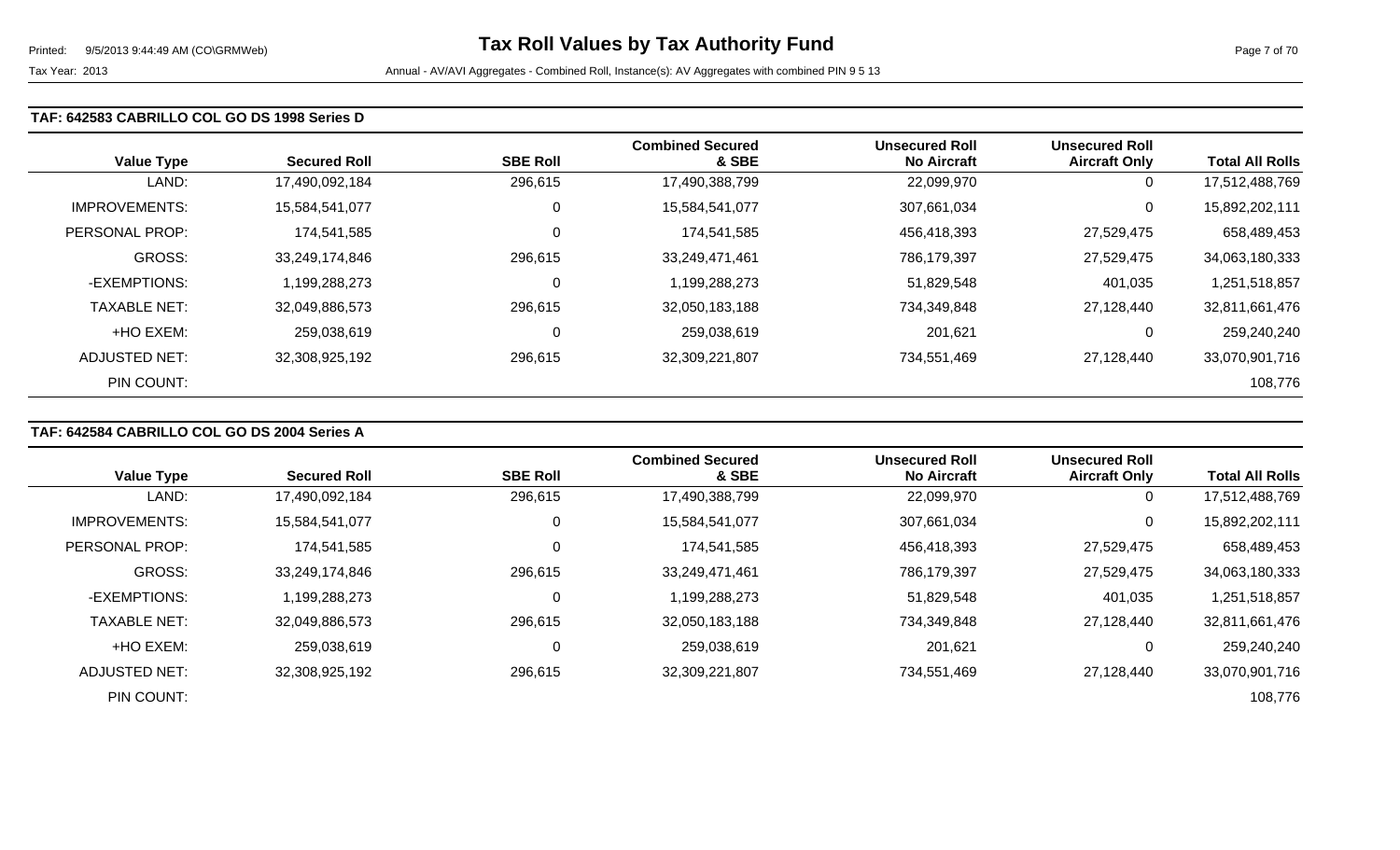#### **TAF: 642585 CABRILLO COL GO DS 1998 Refund 04**

| <b>Value Type</b>    | <b>Secured Roll</b> | <b>SBE Roll</b> | <b>Combined Secured</b><br>& SBE | <b>Unsecured Roll</b><br><b>No Aircraft</b> | <b>Unsecured Roll</b><br><b>Aircraft Only</b> | <b>Total All Rolls</b> |
|----------------------|---------------------|-----------------|----------------------------------|---------------------------------------------|-----------------------------------------------|------------------------|
| LAND:                | 17,490,092,184      | 296,615         | 17,490,388,799                   | 22,099,970                                  | 0                                             | 17,512,488,769         |
| <b>IMPROVEMENTS:</b> | 15,584,541,077      | 0               | 15,584,541,077                   | 307,661,034                                 | 0                                             | 15,892,202,111         |
| PERSONAL PROP:       | 174,541,585         | $\mathbf 0$     | 174,541,585                      | 456,418,393                                 | 27,529,475                                    | 658,489,453            |
| <b>GROSS:</b>        | 33,249,174,846      | 296,615         | 33,249,471,461                   | 786,179,397                                 | 27,529,475                                    | 34,063,180,333         |
| -EXEMPTIONS:         | 1,199,288,273       | 0               | 1,199,288,273                    | 51,829,548                                  | 401,035                                       | 1,251,518,857          |
| <b>TAXABLE NET:</b>  | 32,049,886,573      | 296,615         | 32,050,183,188                   | 734,349,848                                 | 27,128,440                                    | 32,811,661,476         |
| +HO EXEM:            | 259,038,619         | $\mathbf 0$     | 259,038,619                      | 201,621                                     | 0                                             | 259,240,240            |
| <b>ADJUSTED NET:</b> | 32,308,925,192      | 296,615         | 32,309,221,807                   | 734,551,469                                 | 27,128,440                                    | 33,070,901,716         |
| PIN COUNT:           |                     |                 |                                  |                                             |                                               | 108,776                |

## **TAF: 642586 CABRILLO COL GO DS 2004 Series B**

|                      |                     |                 | <b>Combined Secured</b> | <b>Unsecured Roll</b> | <b>Unsecured Roll</b> |                        |
|----------------------|---------------------|-----------------|-------------------------|-----------------------|-----------------------|------------------------|
| <b>Value Type</b>    | <b>Secured Roll</b> | <b>SBE Roll</b> | & SBE                   | <b>No Aircraft</b>    | <b>Aircraft Only</b>  | <b>Total All Rolls</b> |
| LAND:                | 17,490,092,184      | 296,615         | 17,490,388,799          | 22,099,970            | 0                     | 17,512,488,769         |
| <b>IMPROVEMENTS:</b> | 15,584,541,077      | 0               | 15,584,541,077          | 307,661,034           | 0                     | 15,892,202,111         |
| PERSONAL PROP:       | 174,541,585         | 0               | 174,541,585             | 456,418,393           | 27,529,475            | 658,489,453            |
| <b>GROSS:</b>        | 33,249,174,846      | 296,615         | 33,249,471,461          | 786,179,397           | 27,529,475            | 34,063,180,333         |
| -EXEMPTIONS:         | 1,199,288,273       | 0               | 1,199,288,273           | 51,829,548            | 401,035               | 1,251,518,857          |
| <b>TAXABLE NET:</b>  | 32,049,886,573      | 296,615         | 32,050,183,188          | 734,349,848           | 27,128,440            | 32,811,661,476         |
| +HO EXEM:            | 259,038,619         | 0               | 259,038,619             | 201,621               | 0                     | 259,240,240            |
| ADJUSTED NET:        | 32,308,925,192      | 296,615         | 32,309,221,807          | 734,551,469           | 27.128.440            | 33,070,901,716         |
| PIN COUNT:           |                     |                 |                         |                       |                       | 108,776                |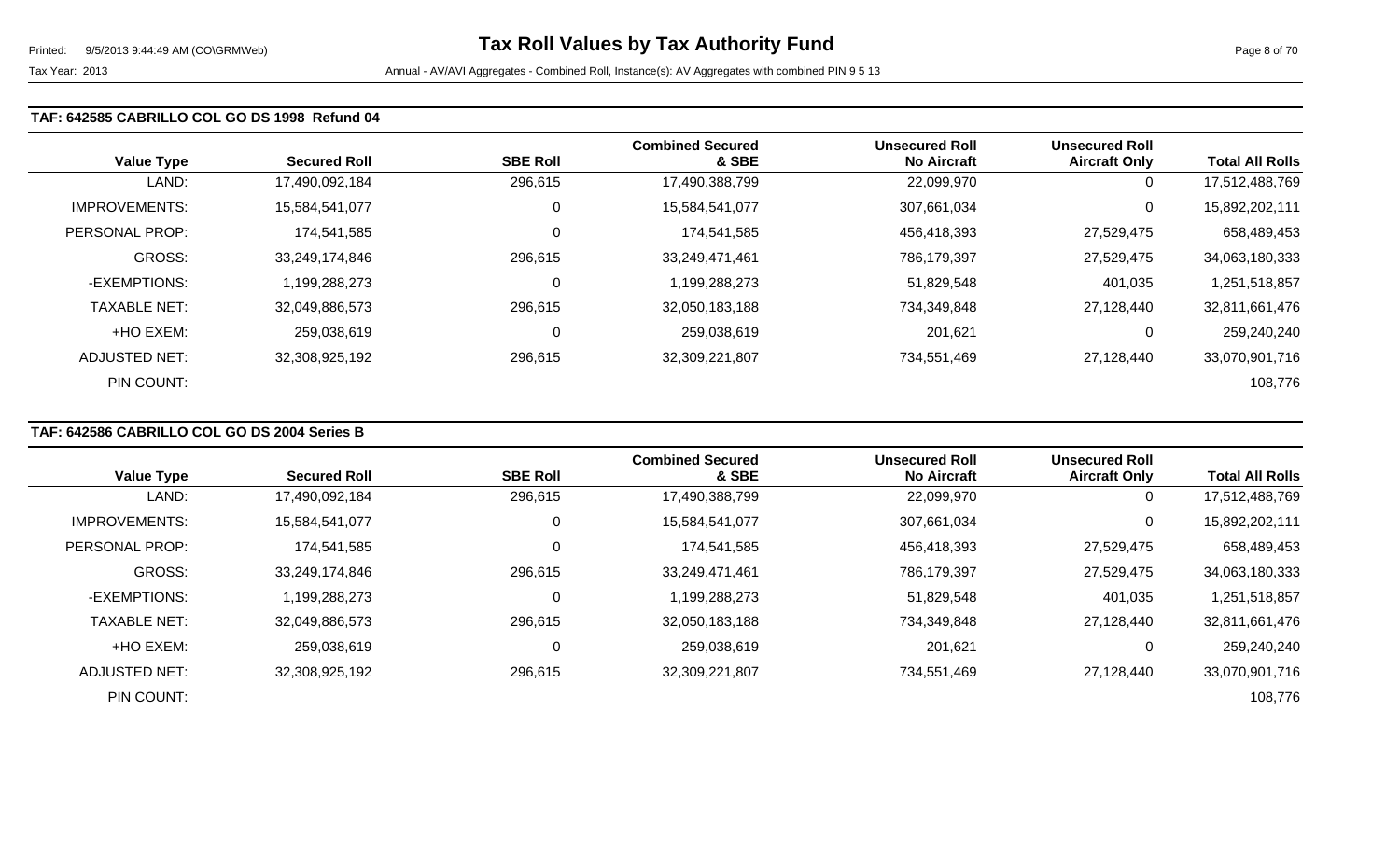### **TAF: 642587 Cabrillo College DS 2004A Refunded 2012**

| <b>Value Type</b>    | <b>Secured Roll</b> | <b>SBE Roll</b> | <b>Combined Secured</b><br>& SBE | <b>Unsecured Roll</b><br><b>No Aircraft</b> | <b>Unsecured Roll</b><br><b>Aircraft Only</b> | <b>Total All Rolls</b> |
|----------------------|---------------------|-----------------|----------------------------------|---------------------------------------------|-----------------------------------------------|------------------------|
| LAND:                | 17,490,092,184      | 296,615         | 17,490,388,799                   | 22,099,970                                  | 0                                             | 17,512,488,769         |
| <b>IMPROVEMENTS:</b> | 15,584,541,077      | 0               | 15,584,541,077                   | 307,661,034                                 | 0                                             | 15,892,202,111         |
| PERSONAL PROP:       | 174,541,585         | $\mathbf 0$     | 174,541,585                      | 456,418,393                                 | 27,529,475                                    | 658,489,453            |
| <b>GROSS:</b>        | 33,249,174,846      | 296,615         | 33,249,471,461                   | 786,179,397                                 | 27,529,475                                    | 34,063,180,333         |
| -EXEMPTIONS:         | 1,199,288,273       | C               | 1,199,288,273                    | 51,829,548                                  | 401,035                                       | 1,251,518,857          |
| <b>TAXABLE NET:</b>  | 32,049,886,573      | 296,615         | 32,050,183,188                   | 734,349,848                                 | 27,128,440                                    | 32,811,661,476         |
| +HO EXEM:            | 259,038,619         | C               | 259,038,619                      | 201,621                                     | 0                                             | 259,240,240            |
| ADJUSTED NET:        | 32,308,925,192      | 296,615         | 32,309,221,807                   | 734,551,469                                 | 27,128,440                                    | 33,070,901,716         |
| PIN COUNT:           |                     |                 |                                  |                                             |                                               | 108,776                |

### **TAF: APTOS LA SELVA FPD**

| <b>Value Type</b>    | <b>Secured Roll</b> | <b>SBE Roll</b> | <b>Combined Secured</b><br>& SBE | <b>Unsecured Roll</b><br><b>No Aircraft</b> | <b>Unsecured Roll</b><br><b>Aircraft Only</b> | <b>Total All Rolls</b> |
|----------------------|---------------------|-----------------|----------------------------------|---------------------------------------------|-----------------------------------------------|------------------------|
|                      |                     |                 |                                  |                                             |                                               |                        |
| LAND:                | 3,118,032,572       | 90,982          | 3,118,123,554                    | 513,367                                     | $\overline{0}$                                | 3,118,636,921          |
| <b>IMPROVEMENTS:</b> | 2,372,565,498       | C               | 2,372,565,498                    | 10,956,785                                  | $\mathbf 0$                                   | 2,383,522,283          |
| PERSONAL PROP:       | 6,602,784           | C               | 6,602,784                        | 18,415,963                                  | 0                                             | 25,018,747             |
| <b>GROSS:</b>        | 5,497,200,854       | 90,982          | 5,497,291,836                    | 29,886,115                                  | 0                                             | 5,527,177,951          |
| -EXEMPTIONS:         | 115,256,196         | C               | 115,256,196                      | 1,703,870                                   | 0                                             | 116,960,066            |
| <b>TAXABLE NET:</b>  | 5,381,944,657       | 90,982          | 5,382,035,639                    | 28,182,245                                  | 0                                             | 5,410,217,884          |
| +HO EXEM:            | 35,308,190          | C               | 35,308,190                       |                                             | 0                                             | 35,308,190             |
| ADJUSTED NET:        | 5,417,252,847       | 90,982          | 5,417,343,829                    | 28,182,245                                  | 0                                             | 5,445,526,074          |
| PIN COUNT:           |                     |                 |                                  |                                             |                                               | 13,540                 |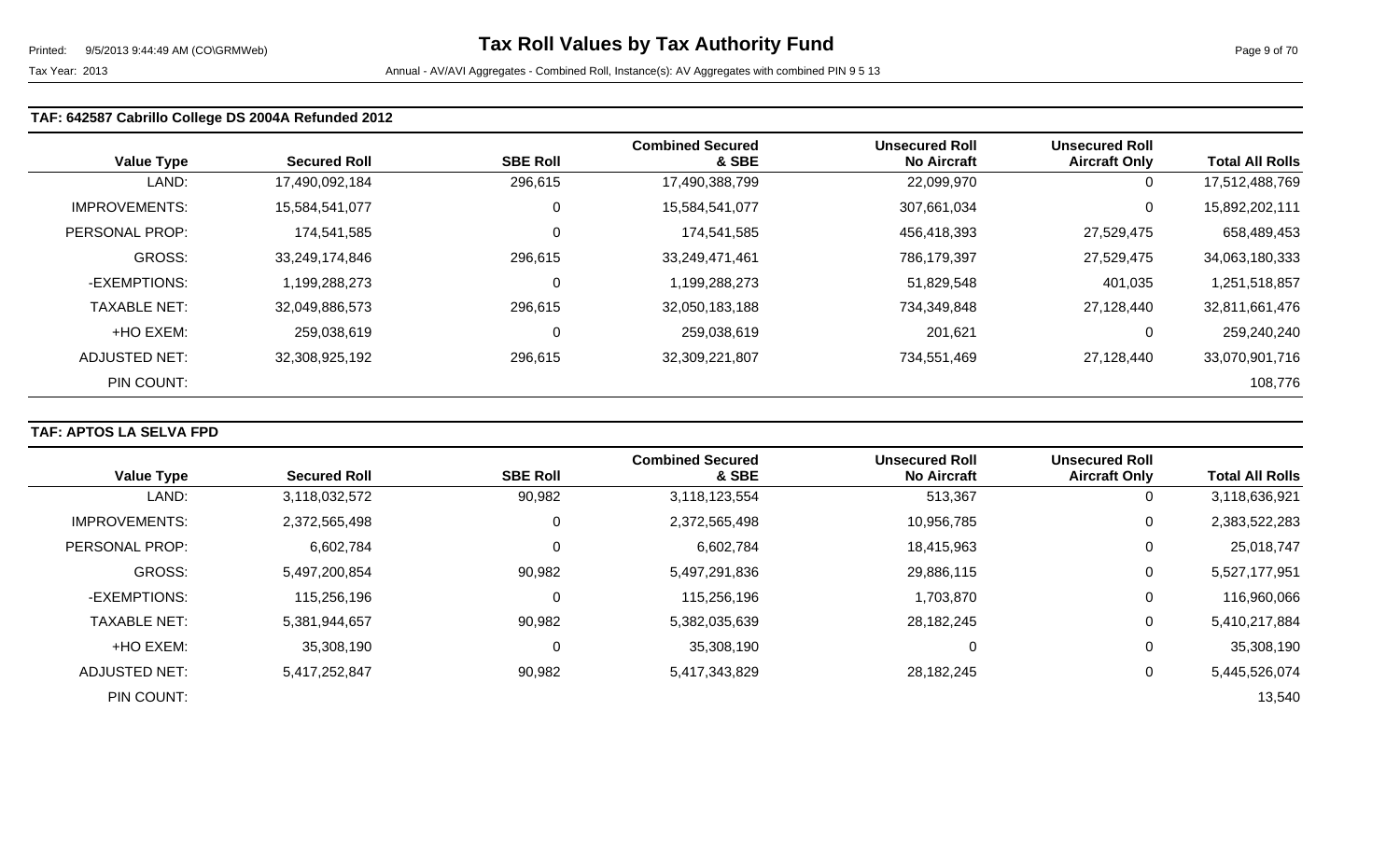### **TAF: AROMAS FIRE PROT DIST TR GENL**

| <b>Value Type</b>    | <b>Secured Roll</b> | <b>SBE Roll</b> | <b>Combined Secured</b><br>& SBE | <b>Unsecured Roll</b><br><b>No Aircraft</b> | <b>Unsecured Roll</b><br><b>Aircraft Only</b> | <b>Total All Rolls</b> |
|----------------------|---------------------|-----------------|----------------------------------|---------------------------------------------|-----------------------------------------------|------------------------|
| LAND:                | 12,395,903          | 0               | 12,395,903                       | -0                                          | 0                                             | 12,395,903             |
| <b>IMPROVEMENTS:</b> | 4,427,375           | 0               | 4,427,375                        | 47,620                                      | 0                                             | 4,474,995              |
| PERSONAL PROP:       | 98,309              | 0               | 98,309                           | 629,144                                     | 0                                             | 727,453                |
| GROSS:               | 16,921,587          | $\Omega$        | 16,921,587                       | 676,764                                     | 0                                             | 17,598,351             |
| -EXEMPTIONS:         | 56,000              | 0               | 56,000                           | 0                                           | 0                                             | 56,000                 |
| <b>TAXABLE NET:</b>  | 16,865,587          |                 | 16,865,587                       | 676,764                                     | 0                                             | 17,542,351             |
| +HO EXEM:            | 56,000              | 0               | 56,000                           | $\Omega$                                    | 0                                             | 56,000                 |
| <b>ADJUSTED NET:</b> | 16,921,587          |                 | 16,921,587                       | 676,764                                     | 0                                             | 17,598,351             |
| PIN COUNT:           |                     |                 |                                  |                                             |                                               | 83                     |

## **TAF: AROMAS/SAN JUAN GO DS 2002 SER A**

|                      |                     |                 | <b>Combined Secured</b> | <b>Unsecured Roll</b> | <b>Unsecured Roll</b> |                        |
|----------------------|---------------------|-----------------|-------------------------|-----------------------|-----------------------|------------------------|
| <b>Value Type</b>    | <b>Secured Roll</b> | <b>SBE Roll</b> | & SBE                   | <b>No Aircraft</b>    | <b>Aircraft Only</b>  | <b>Total All Rolls</b> |
| LAND:                | 11,861,106          | 0               | 11,861,106              |                       | 0                     | 11,861,106             |
| <b>IMPROVEMENTS:</b> | 4,422,509           | 0               | 4,422,509               | 47,620                | 0                     | 4,470,129              |
| PERSONAL PROP:       | 98,309              | 0               | 98,309                  | 629,144               | 0                     | 727,453                |
| GROSS:               | 16,381,924          | 0               | 16,381,924              | 676,764               | 0                     | 17,058,688             |
| -EXEMPTIONS:         | 56,000              | 0               | 56,000                  | 0                     | 0                     | 56,000                 |
| <b>TAXABLE NET:</b>  | 16,325,924          | 0               | 16,325,924              | 676,764               | 0                     | 17,002,688             |
| +HO EXEM:            | 56,000              | 0               | 56,000                  | 0                     | 0                     | 56,000                 |
| <b>ADJUSTED NET:</b> | 16,381,924          | 0               | 16,381,924              | 676,764               | 0                     | 17,058,688             |
| PIN COUNT:           |                     |                 |                         |                       |                       | 80                     |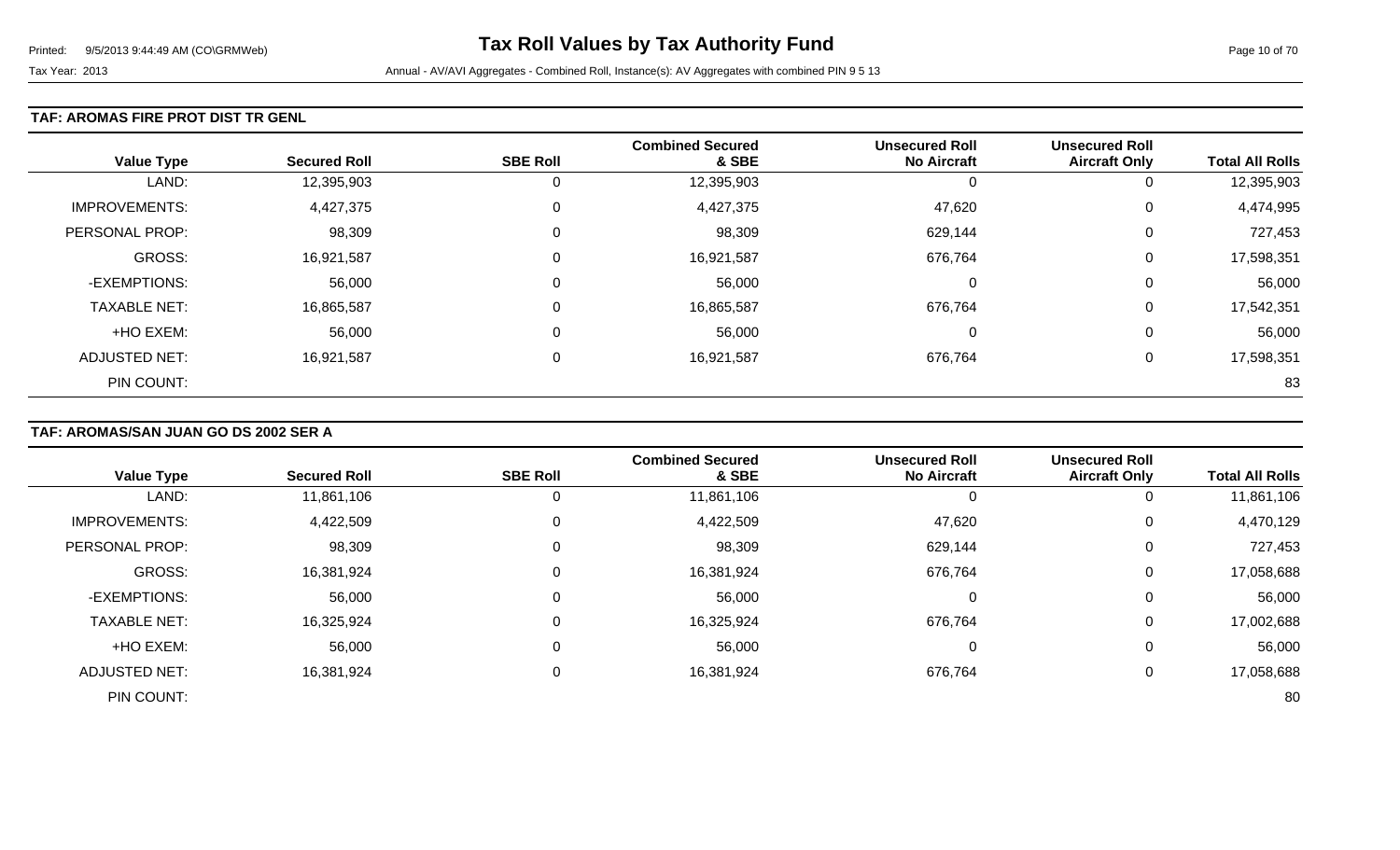### **TAF: AROMAS/SAN JUAN JOINT USD GENERAL**

| <b>Value Type</b>    | <b>Secured Roll</b> | <b>SBE Roll</b> | <b>Combined Secured</b><br>& SBE | <b>Unsecured Roll</b><br><b>No Aircraft</b> | <b>Unsecured Roll</b><br><b>Aircraft Only</b> | <b>Total All Rolls</b> |
|----------------------|---------------------|-----------------|----------------------------------|---------------------------------------------|-----------------------------------------------|------------------------|
| LAND:                | 11,861,106          | U               | 11,861,106                       | 0                                           | 0                                             | 11,861,106             |
| <b>IMPROVEMENTS:</b> | 4,422,509           | 0               | 4,422,509                        | 47,620                                      | 0                                             | 4,470,129              |
| PERSONAL PROP:       | 98,309              | $\Omega$        | 98,309                           | 629,144                                     | 0                                             | 727,453                |
| GROSS:               | 16,381,924          | $\Omega$        | 16,381,924                       | 676,764                                     | 0                                             | 17,058,688             |
| -EXEMPTIONS:         | 56,000              | 0               | 56,000                           | 0                                           | 0                                             | 56,000                 |
| <b>TAXABLE NET:</b>  | 16,325,924          | 0               | 16,325,924                       | 676,764                                     | 0                                             | 17,002,688             |
| +HO EXEM:            | 56,000              | 0               | 56,000                           | $\Omega$                                    | 0                                             | 56,000                 |
| <b>ADJUSTED NET:</b> | 16,381,924          | $\Omega$        | 16,381,924                       | 676,764                                     | 0                                             | 17,058,688             |
| PIN COUNT:           |                     |                 |                                  |                                             |                                               | 80                     |

## **TAF: BEN LOMOND FIRE PROT DIST**

|                       |                     |                 | <b>Combined Secured</b> | <b>Unsecured Roll</b> | <b>Unsecured Roll</b> |                        |
|-----------------------|---------------------|-----------------|-------------------------|-----------------------|-----------------------|------------------------|
| <b>Value Type</b>     | <b>Secured Roll</b> | <b>SBE Roll</b> | & SBE                   | <b>No Aircraft</b>    | <b>Aircraft Only</b>  | <b>Total All Rolls</b> |
| LAND:                 | 281,823,518         |                 | 281,823,518             | 11,723                | 0                     | 281,835,241            |
| <b>IMPROVEMENTS:</b>  | 266,213,166         |                 | 266,213,166             | 581,946               | 0                     | 266,795,112            |
| <b>PERSONAL PROP:</b> | 695,258             |                 | 695,258                 | 1,245,379             | 0                     | 1,940,637              |
| <b>GROSS:</b>         | 548,731,942         |                 | 548,731,942             | 839,048,              | 0                     | 550,570,990            |
| -EXEMPTIONS:          | 13,599,313          |                 | 13,599,313              | 15,000                | 0                     | 13,614,313             |
| <b>TAXABLE NET:</b>   | 535,132,628         |                 | 535,132,628             | 1,824,048             | 0                     | 536,956,676            |
| +HO EXEM:             | 7,329,000           |                 | 7,329,000               | 0                     | 0                     | 7,329,000              |
| ADJUSTED NET:         | 542,461,628         |                 | 542,461,628             | 1,824,048             | 0                     | 544,285,676            |
| PIN COUNT:            |                     |                 |                         |                       |                       | 2,821                  |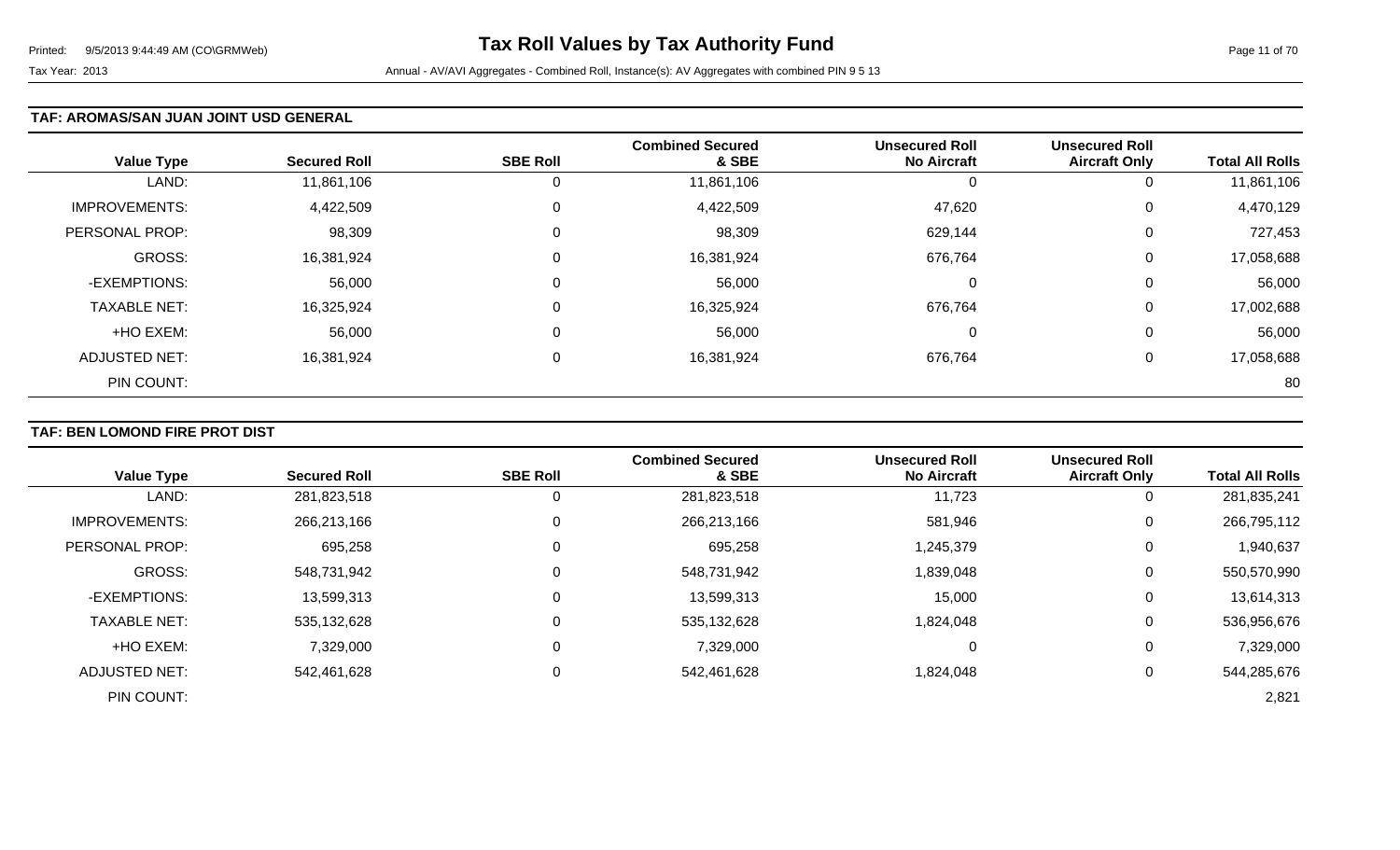### **TAF: BLDR CREEK REC & PARK DIST**

| <b>Value Type</b>    | <b>Secured Roll</b> | <b>SBE Roll</b> | <b>Combined Secured</b><br>& SBE | <b>Unsecured Roll</b><br><b>No Aircraft</b> | <b>Unsecured Roll</b><br><b>Aircraft Only</b> | <b>Total All Rolls</b> |
|----------------------|---------------------|-----------------|----------------------------------|---------------------------------------------|-----------------------------------------------|------------------------|
| LAND:                | 548,445,572         | 0               | 548,445,572                      | U                                           | 0                                             | 548,445,572            |
| <b>IMPROVEMENTS:</b> | 508,691,584         | $\mathbf{0}$    | 508,691,584                      | 857,663                                     | 0                                             | 509,549,247            |
| PERSONAL PROP:       | 662,798             | $\overline{0}$  | 662,798                          | 3,138,611                                   | 0                                             | 3,801,409              |
| GROSS:               | 1,057,799,954       | $\overline{0}$  | 1,057,799,954                    | 3,996,274                                   | 0                                             | 1,061,796,228          |
| -EXEMPTIONS:         | 29,628,624          | $\overline{0}$  | 29,628,624                       | 32,187                                      | 0                                             | 29,660,811             |
| <b>TAXABLE NET:</b>  | 1,028,171,329       | $\overline{0}$  | 1,028,171,329                    | 3,964,087                                   | 0                                             | 1,032,135,416          |
| +HO EXEM:            | 13,321,000          | $\mathbf 0$     | 13,321,000                       | 0                                           | 0                                             | 13,321,000             |
| <b>ADJUSTED NET:</b> | 1,041,492,329       | 0               | 1,041,492,329                    | 3,964,087                                   | 0                                             | 1,045,456,416          |
| PIN COUNT:           |                     |                 |                                  |                                             |                                               | 6,955                  |

## **TAF: BONNY DOON SCH DIST GENL**

|                      |                     |                 | <b>Combined Secured</b> | <b>Unsecured Roll</b> | <b>Unsecured Roll</b> |                        |
|----------------------|---------------------|-----------------|-------------------------|-----------------------|-----------------------|------------------------|
| <b>Value Type</b>    | <b>Secured Roll</b> | <b>SBE Roll</b> | & SBE                   | <b>No Aircraft</b>    | <b>Aircraft Only</b>  | <b>Total All Rolls</b> |
| LAND:                | 255, 161, 133       |                 | 255, 161, 133           | 49,779                | 0                     | 255,210,912            |
| <b>IMPROVEMENTS:</b> | 241,629,791         | 0               | 241,629,791             | 8,812,373             | 0                     | 250,442,164            |
| PERSONAL PROP:       | 342,419             |                 | 342,419                 | 2,891,539             | 0                     | 3,233,958              |
| <b>GROSS:</b>        | 497,133,343         |                 | 497,133,343             | 11,753,691            | 0                     | 508,887,034            |
| -EXEMPTIONS:         | 12,171,361          |                 | 12,171,361              | 0                     | 0                     | 12,171,361             |
| <b>TAXABLE NET:</b>  | 484,961,982         |                 | 484,961,982             | 11,753,691            | 0                     | 496,715,673            |
| +HO EXEM:            | 4,538,800           |                 | 4,538,800               | 0                     | 0                     | 4,538,800              |
| ADJUSTED NET:        | 489,500,782         |                 | 489,500,782             | 11,753,691            | 0                     | 501,254,473            |
| PIN COUNT:           |                     |                 |                         |                       |                       | 1,401                  |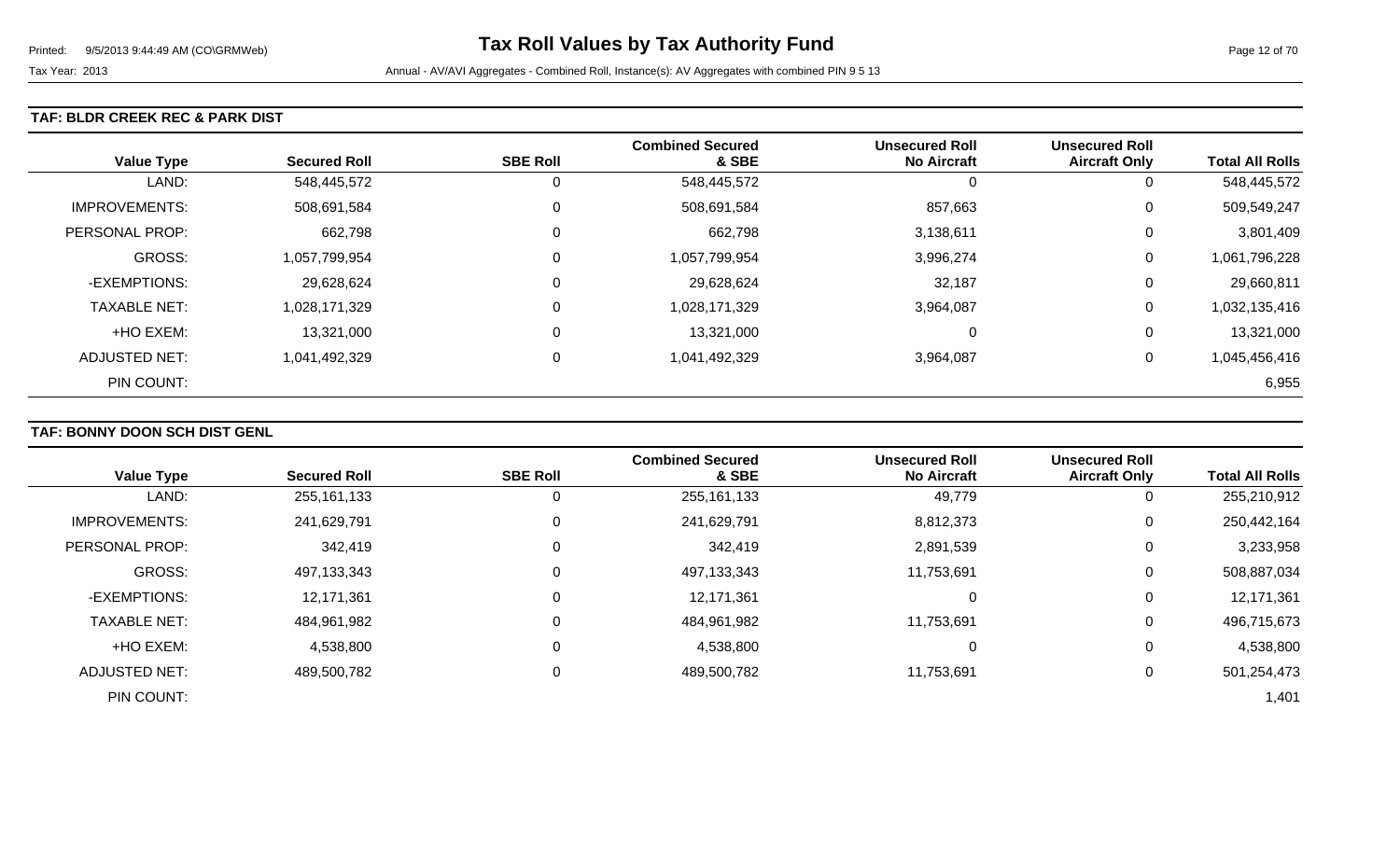### **TAF: BONNY DOON USD GO DS 1991/1999 REF**

| <b>Value Type</b>    | <b>Secured Roll</b> | <b>SBE Roll</b> | <b>Combined Secured</b><br>& SBE | <b>Unsecured Roll</b><br><b>No Aircraft</b> | <b>Unsecured Roll</b><br><b>Aircraft Only</b> | <b>Total All Rolls</b> |
|----------------------|---------------------|-----------------|----------------------------------|---------------------------------------------|-----------------------------------------------|------------------------|
| LAND:                | 255,161,133         | 0               | 255,161,133                      | 49,779                                      | 0                                             | 255,210,912            |
| <b>IMPROVEMENTS:</b> | 241,629,791         | $\mathbf 0$     | 241,629,791                      | 8,812,373                                   | 0                                             | 250,442,164            |
| PERSONAL PROP:       | 342,419             | $\Omega$        | 342,419                          | 2,891,539                                   | 0                                             | 3,233,958              |
| <b>GROSS:</b>        | 497,133,343         | 0               | 497,133,343                      | 11,753,691                                  | 0                                             | 508,887,034            |
| -EXEMPTIONS:         | 12,171,361          | $\mathbf 0$     | 12,171,361                       | $\Omega$                                    | 0                                             | 12,171,361             |
| <b>TAXABLE NET:</b>  | 484,961,982         | $\Omega$        | 484,961,982                      | 11,753,691                                  | 0                                             | 496,715,673            |
| +HO EXEM:            | 4,538,800           | $\mathbf 0$     | 4,538,800                        | 0                                           | 0                                             | 4,538,800              |
| <b>ADJUSTED NET:</b> | 489,500,782         | 0               | 489,500,782                      | 11,753,691                                  | 0                                             | 501,254,473            |
| PIN COUNT:           |                     |                 |                                  |                                             |                                               | 1,401                  |

### **TAF: BOULDER CR CO SV AREA NO. 7**

|                      |                     |                 | <b>Combined Secured</b> | <b>Unsecured Roll</b> | <b>Unsecured Roll</b> |                        |
|----------------------|---------------------|-----------------|-------------------------|-----------------------|-----------------------|------------------------|
| <b>Value Type</b>    | <b>Secured Roll</b> | <b>SBE Roll</b> | & SBE                   | <b>No Aircraft</b>    | <b>Aircraft Only</b>  | <b>Total All Rolls</b> |
| LAND:                | 42,965,184          |                 | 42,965,184              | 0                     |                       | 42,965,184             |
| <b>IMPROVEMENTS:</b> | 39,411,396          | 0               | 39,411,396              | $\Omega$              | 0                     | 39,411,396             |
| PERSONAL PROP:       |                     | 0               | 0                       | 167,811               | 0                     | 167,811                |
| GROSS:               | 82,376,580          | 0               | 82,376,580              | 167,811               | 0                     | 82,544,391             |
| -EXEMPTIONS:         | 1,299,800           | 0               | 1,299,800               | 0                     | 0                     | 1,299,800              |
| <b>TAXABLE NET:</b>  | 81,076,780          | 0               | 81,076,780              | 167,811               | 0                     | 81,244,591             |
| +HO EXEM:            | 866,600             | 0               | 866,600                 | 0                     | 0                     | 866,600                |
| <b>ADJUSTED NET:</b> | 81,943,380          | 0               | 81,943,380              | 167,811               | 0                     | 82,111,191             |
| PIN COUNT:           |                     |                 |                         |                       |                       | 342                    |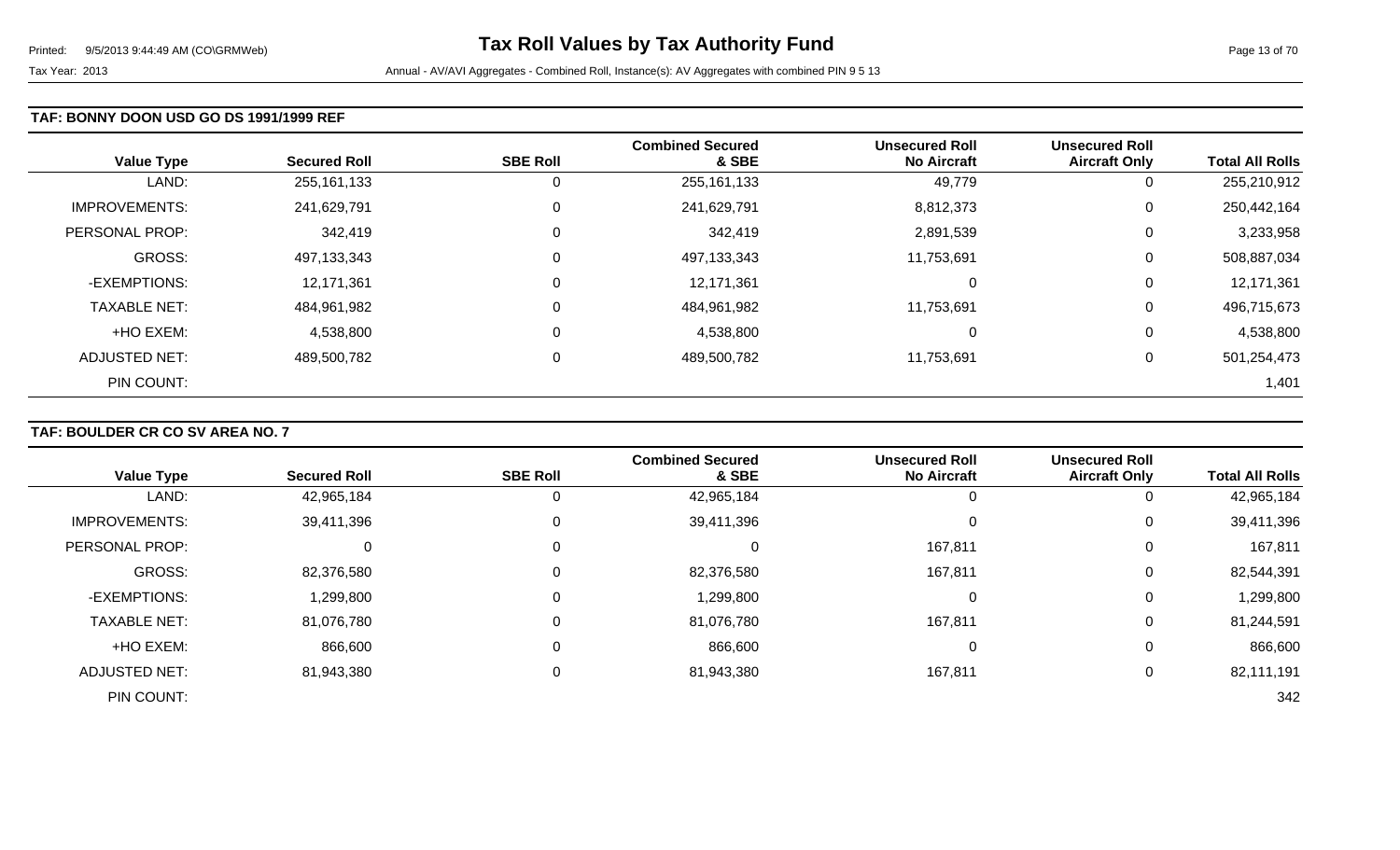### **TAF: BOULDER CREEK FIRE PROT DIST**

| <b>Value Type</b>    | <b>Secured Roll</b> | <b>SBE Roll</b> | <b>Combined Secured</b><br>& SBE | <b>Unsecured Roll</b><br><b>No Aircraft</b> | <b>Unsecured Roll</b><br><b>Aircraft Only</b> | <b>Total All Rolls</b> |
|----------------------|---------------------|-----------------|----------------------------------|---------------------------------------------|-----------------------------------------------|------------------------|
| LAND:                | 548,785,707         | 0               | 548,785,707                      |                                             |                                               | 548,785,707            |
| <b>IMPROVEMENTS:</b> | 509,859,154         | $\mathbf 0$     | 509,859,154                      | 857,663                                     | 0                                             | 510,716,817            |
| PERSONAL PROP:       | 662,798             | $\Omega$        | 662,798                          | 3,214,683                                   | 0                                             | 3,877,481              |
| <b>GROSS:</b>        | 1,059,307,659       | $\mathbf 0$     | 1,059,307,659                    | 4,072,346                                   | 0                                             | 1,063,380,005          |
| -EXEMPTIONS:         | 29,614,753          | 0               | 29,614,753                       | 32,187                                      | 0                                             | 29,646,940             |
| <b>TAXABLE NET:</b>  | 1,029,692,905       | $\overline{0}$  | 1,029,692,905                    | 4,040,159                                   | 0                                             | 1,033,733,064          |
| +HO EXEM:            | 13,322,400          | 0               | 13,322,400                       |                                             | 0                                             | 13,322,400             |
| ADJUSTED NET:        | 1,043,015,305       | 0               | 1,043,015,305                    | 4,040,159                                   | $\Omega$                                      | 1,047,055,464          |
| PIN COUNT:           |                     |                 |                                  |                                             |                                               | 6,922                  |

## **TAF: BRANCIFORTE FIRE PROT DIST**

|                      |                     | <b>SBE Roll</b> | <b>Combined Secured</b><br>& SBE | <b>Unsecured Roll</b><br><b>No Aircraft</b> | <b>Unsecured Roll</b> | <b>Total All Rolls</b> |
|----------------------|---------------------|-----------------|----------------------------------|---------------------------------------------|-----------------------|------------------------|
| <b>Value Type</b>    | <b>Secured Roll</b> |                 |                                  |                                             | <b>Aircraft Only</b>  |                        |
| LAND:                | 149,340,270         |                 | 149,340,270                      | 0                                           |                       | 149,340,270            |
| <b>IMPROVEMENTS:</b> | 146,195,550         |                 | 146,195,550                      | 4,000                                       | 0                     | 146,199,550            |
| PERSONAL PROP:       | 579,184             |                 | 579,184                          | 471,344                                     | 0                     | 1,050,528              |
| <b>GROSS:</b>        | 296,115,004         |                 | 296,115,004                      | 475,344                                     | 0                     | 296,590,348            |
| -EXEMPTIONS:         | 3,570,514           |                 | 3,570,514                        | 0                                           | $\Omega$              | 3,570,514              |
| <b>TAXABLE NET:</b>  | 292,544,489         |                 | 292,544,489                      | 475,344                                     | 0                     | 293,019,833            |
| +HO EXEM:            | 2,580,200           |                 | 2,580,200                        | 0                                           | 0                     | 2,580,200              |
| <b>ADJUSTED NET:</b> | 295,124,689         |                 | 295,124,689                      | 475,344                                     | 0                     | 295,600,033            |
| PIN COUNT:           |                     |                 |                                  |                                             |                       | 795                    |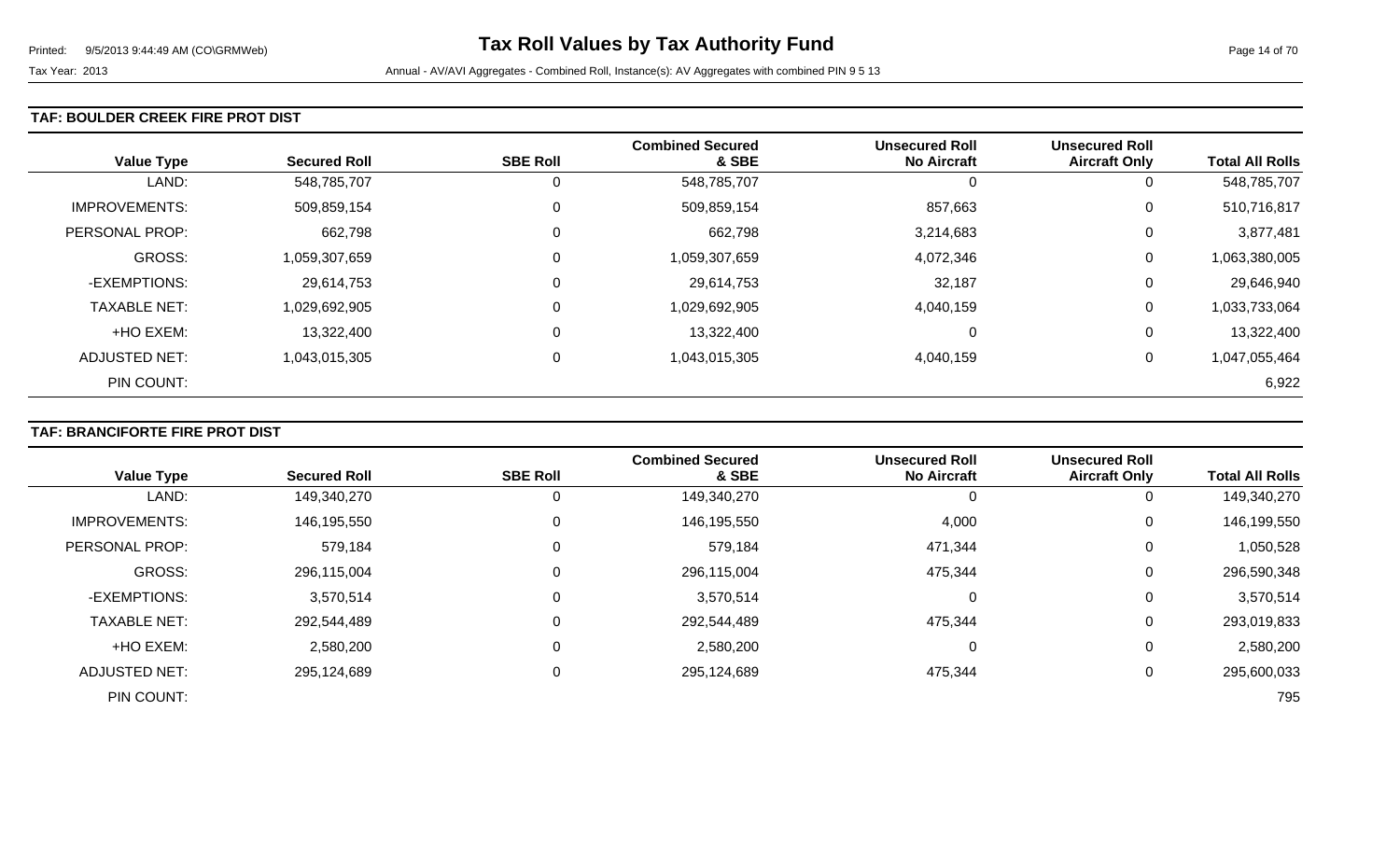| TAF: CAPITOLA CITY TR |  |  |  |  |  |  |
|-----------------------|--|--|--|--|--|--|
|-----------------------|--|--|--|--|--|--|

| <b>Value Type</b>    | <b>Secured Roll</b> | <b>SBE Roll</b> | <b>Combined Secured</b><br>& SBE | <b>Unsecured Roll</b><br><b>No Aircraft</b> | <b>Unsecured Roll</b><br><b>Aircraft Only</b> | <b>Total All Rolls</b> |
|----------------------|---------------------|-----------------|----------------------------------|---------------------------------------------|-----------------------------------------------|------------------------|
| LAND:                | 1,003,557,434       | 83,608          | 1,003,641,042                    | 1,141,189                                   | 0                                             | 1,004,782,231          |
| <b>IMPROVEMENTS:</b> | 820,824,022         | 0               | 820,824,022                      | 40,705,684                                  | 0                                             | 861,529,706            |
| PERSONAL PROP:       | 6,125,748           | 0               | 6,125,748                        | 37,040,523                                  | 0                                             | 43,166,271             |
| GROSS:               | 1,830,507,204       | 83,608          | 1,830,590,812                    | 78,887,396                                  | 0                                             | 1,909,478,208          |
| -EXEMPTIONS:         | 41,919,452          | 0               | 41,919,452                       | 2,508,542                                   | 0                                             | 44,427,994             |
| <b>TAXABLE NET:</b>  | 1,788,587,752       | 83,608          | 1,788,671,360                    | 76,378,854                                  | 0                                             | 1,865,050,214          |
| +HO EXEM:            | 9,756,083           | 0               | 9,756,083                        | 0                                           | 0                                             | 9,756,083              |
| <b>ADJUSTED NET:</b> | 1,798,343,835       | 83,608          | 1,798,427,443                    | 76,378,854                                  | 0                                             | 1,874,806,297          |
| PIN COUNT:           |                     |                 |                                  |                                             |                                               | 5,265                  |

## **TAF: CENTRAL FPD OF SANTA CRUZ COUNTY**

|                      |                     |                 | <b>Combined Secured</b> | <b>Unsecured Roll</b> | <b>Unsecured Roll</b> |                        |
|----------------------|---------------------|-----------------|-------------------------|-----------------------|-----------------------|------------------------|
| <b>Value Type</b>    | <b>Secured Roll</b> | <b>SBE Roll</b> | & SBE                   | <b>No Aircraft</b>    | <b>Aircraft Only</b>  | <b>Total All Rolls</b> |
| LAND:                | 4,030,801,680       | 83,608          | 4,030,885,288           | 1,980,474             | 0                     | 4,032,865,762          |
| <b>IMPROVEMENTS:</b> | 3,385,387,630       | 0               | 3,385,387,630           | 71,950,197            | 0                     | 3,457,337,827          |
| PERSONAL PROP:       | 47,062,053          |                 | 47,062,053              | 96,986,373            | 0                     | 144,048,426            |
| <b>GROSS:</b>        | 7,463,251,363       | 83,608          | 7,463,334,971           | 170,917,044           | 0                     | 7,634,252,015          |
| -EXEMPTIONS:         | 313,456,643         |                 | 313,456,643             | 14,350,713            | 0                     | 327,807,356            |
| <b>TAXABLE NET:</b>  | 7,149,794,720       | 83,608          | 7,149,878,328           | 156,566,331           | 0                     | 7,306,444,659          |
| +HO EXEM:            | 53,118,413          |                 | 53,118,413              | 0                     | 0                     | 53,118,413             |
| ADJUSTED NET:        | 7,202,913,133       | 83,608          | 7,202,996,741           | 156,566,331           | 0                     | 7,359,563,072          |
| PIN COUNT:           |                     |                 |                         |                       |                       | 21,466                 |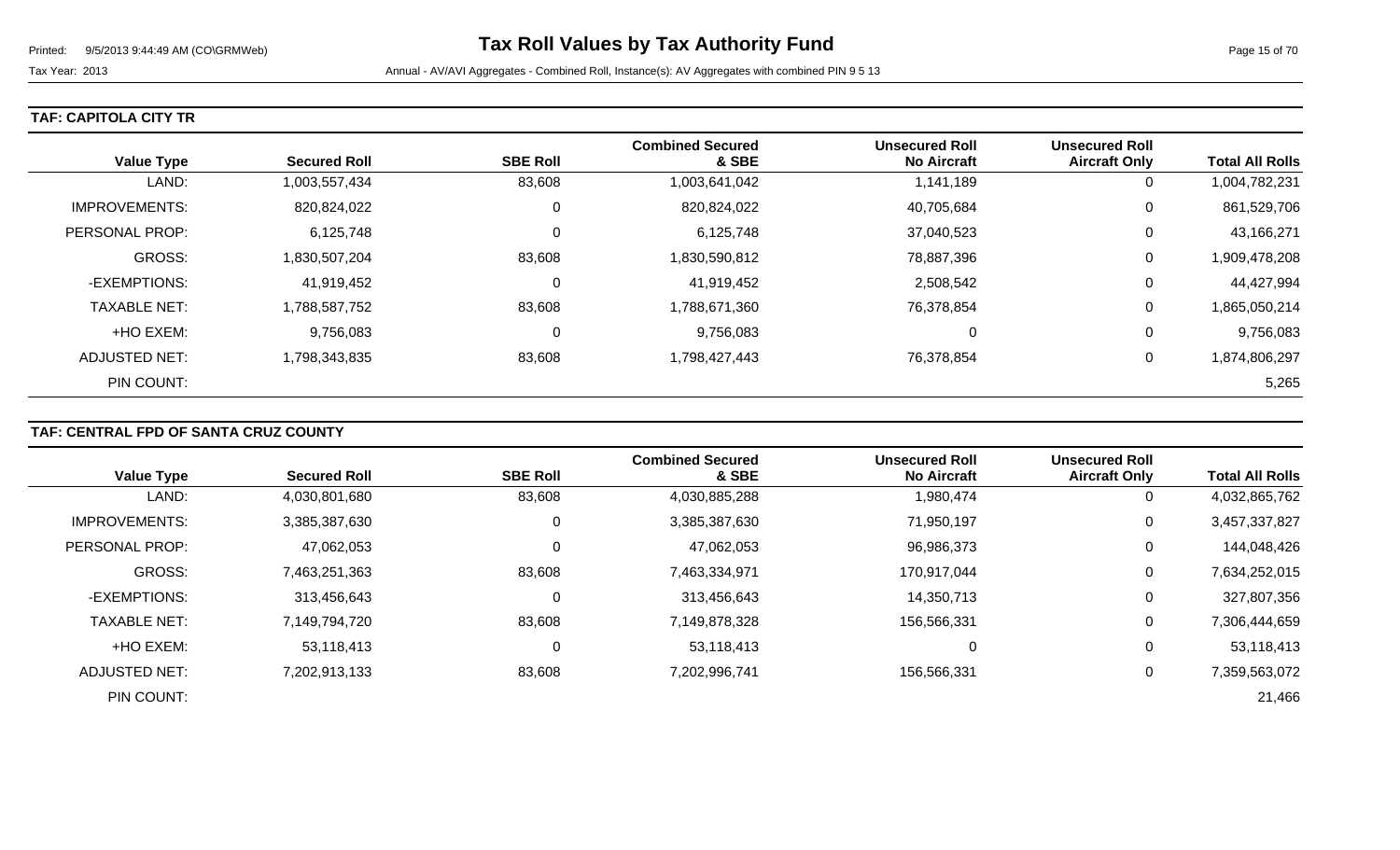### **TAF: CENTRAL WATER DIST GEN**

| <b>Value Type</b>     | <b>Secured Roll</b> | <b>SBE Roll</b> | <b>Combined Secured</b><br>& SBE | <b>Unsecured Roll</b><br><b>No Aircraft</b> | <b>Unsecured Roll</b><br><b>Aircraft Only</b> | <b>Total All Rolls</b> |
|-----------------------|---------------------|-----------------|----------------------------------|---------------------------------------------|-----------------------------------------------|------------------------|
| LAND:                 | 240,493,708         | 90,982          | 240,584,690                      |                                             | 0                                             | 240,584,690            |
| <b>IMPROVEMENTS:</b>  | 247,778,440         | υ               | 247,778,440                      | 22,925                                      | 0                                             | 247,801,365            |
| <b>PERSONAL PROP:</b> | 303,738             | υ               | 303,738                          | 1,636,313                                   | 0                                             | 1,940,051              |
| <b>GROSS:</b>         | 488,575,886         | 90,982          | 488,666,868                      | 1,659,238                                   | 0                                             | 490,326,106            |
| -EXEMPTIONS:          | 28,225,328          | υ               | 28,225,328                       |                                             | 0                                             | 28,225,328             |
| <b>TAXABLE NET:</b>   | 460,350,557         | 90,982          | 460,441,539                      | 1,659,238                                   | 0                                             | 462,100,777            |
| +HO EXEM:             | 4,502,813           | υ               | 4,502,813                        |                                             | 0                                             | 4,502,813              |
| <b>ADJUSTED NET:</b>  | 464,853,370         | 90,982          | 464,944,352                      | 1,659,238                                   | 0                                             | 466,603,590            |
| PIN COUNT:            |                     |                 |                                  |                                             |                                               | 1,188                  |

## **TAF: CITY OF SANTA CRUZ GO DS 1999**

|                      |                     |                 | <b>Combined Secured</b> | <b>Unsecured Roll</b> | <b>Unsecured Roll</b> |                        |
|----------------------|---------------------|-----------------|-------------------------|-----------------------|-----------------------|------------------------|
| <b>Value Type</b>    | <b>Secured Roll</b> | <b>SBE Roll</b> | & SBE                   | <b>No Aircraft</b>    | <b>Aircraft Only</b>  | <b>Total All Rolls</b> |
| LAND:                | 3,807,546,033       |                 | 3,807,546,033           | 12,230,794            | 0                     | 3,819,776,827          |
| <b>IMPROVEMENTS:</b> | 3,377,449,625       | 0               | 3,377,449,625           | 91,259,702            | 0                     | 3,468,709,327          |
| PERSONAL PROP:       | 48,397,879          |                 | 48,397,879              | 119,553,357           | 0                     | 167,951,236            |
| <b>GROSS:</b>        | 7,233,393,537       |                 | 7,233,393,537           | 223,043,853           | 0                     | 7,456,437,390          |
| -EXEMPTIONS:         | 233,477,952         |                 | 233,477,952             | 29,758,004            | 0                     | 263,235,956            |
| <b>TAXABLE NET:</b>  | 6,999,915,584       |                 | 6,999,915,584           | 193,285,849           | 0                     | 7,193,201,433          |
| +HO EXEM:            | 50,460,326          |                 | 50,460,326              | 201,621               | 0                     | 50,661,947             |
| ADJUSTED NET:        | 7,050,375,910       |                 | 7,050,375,910           | 193,487,470           | $\overline{0}$        | 7,243,863,380          |
| PIN COUNT:           |                     |                 |                         |                       |                       | 21,524                 |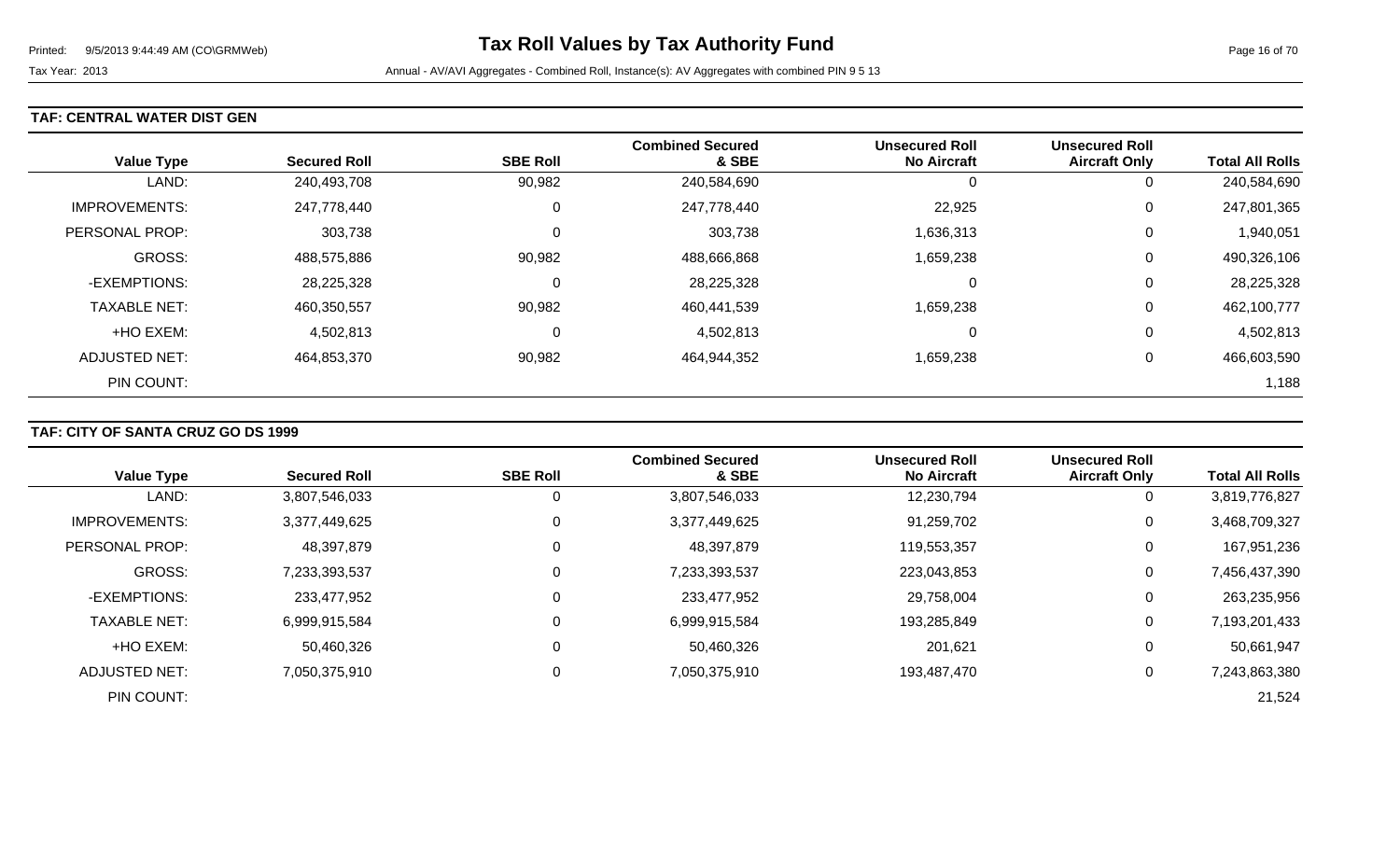### **TAF: CO HWY SAFETY SERV AREA #9-A**

| <b>Value Type</b>    | <b>Secured Roll</b> | <b>SBE Roll</b> | <b>Combined Secured</b><br>& SBE | <b>Unsecured Roll</b><br><b>No Aircraft</b> | <b>Unsecured Roll</b><br><b>Aircraft Only</b> | <b>Total All Rolls</b> |
|----------------------|---------------------|-----------------|----------------------------------|---------------------------------------------|-----------------------------------------------|------------------------|
| LAND:                | 4,913,495,563       | 32,888          | 4,913,528,451                    | 1,953,308                                   | 0                                             | 4,915,481,759          |
| <b>IMPROVEMENTS:</b> | 4,182,926,749       | 0               | 4,182,926,749                    | 30,030,631                                  | 0                                             | 4,212,957,380          |
| PERSONAL PROP:       | 41,094,988          | 0               | 41,094,988                       | 70,882,375                                  | 0                                             | 111,977,363            |
| <b>GROSS:</b>        | 9,137,517,300       | 32,888          | 9,137,550,188                    | 102,866,314                                 | 0                                             | 9,240,416,502          |
| -EXEMPTIONS:         | 428,925,392         | $\mathbf 0$     | 428,925,392                      | 11,590,974                                  | 0                                             | 440,516,366            |
| <b>TAXABLE NET:</b>  | 8,708,591,907       | 32,888          | 8,708,624,795                    | 91,275,340                                  | 0                                             | 8,799,900,135          |
| +HO EXEM:            | 84,463,415          | 0               | 84,463,415                       | $\mathbf 0$                                 | 0                                             | 84,463,415             |
| ADJUSTED NET:        | 8,793,055,322       | 32,888          | 8,793,088,210                    | 91.275.340                                  | 0                                             | 8,884,363,550          |
| PIN COUNT:           |                     |                 |                                  |                                             |                                               | 34,098                 |

## **TAF: CO HWY SAFETY SERVICE AREA #9**

|                      |                     |                 | <b>Combined Secured</b> | <b>Unsecured Roll</b> | <b>Unsecured Roll</b> |                        |
|----------------------|---------------------|-----------------|-------------------------|-----------------------|-----------------------|------------------------|
| <b>Value Type</b>    | <b>Secured Roll</b> | <b>SBE Roll</b> | & SBE                   | <b>No Aircraft</b>    | <b>Aircraft Only</b>  | <b>Total All Rolls</b> |
| LAND:                | 10,794,193,360      | 181,887         | 10,794,375,247          | 3,689,317             | 0                     | 10,798,064,564         |
| <b>IMPROVEMENTS:</b> | 9,173,395,013       | 0               | 9,173,395,013           | 80,969,005            | $\mathbf 0$           | 9,254,364,018          |
| PERSONAL PROP:       | 76,275,407          | 0               | 76,275,407              | 147,768,744           | 0                     | 224,044,151            |
| <b>GROSS:</b>        | 20,043,863,780      | 181,887         | 20,044,045,667          | 232,427,066           | $\mathbf 0$           | 20,276,472,733         |
| -EXEMPTIONS:         | 728,335,743         | 0               | 728,335,743             | 14,469,404            | $\mathbf 0$           | 742,805,147            |
| <b>TAXABLE NET:</b>  | 19,315,528,037      | 181,887         | 19,315,709,924          | 217,957,662           | 0                     | 19,533,667,586         |
| +HO EXEM:            | 164,413,010         | $\mathbf 0$     | 164,413,010             |                       | 0                     | 164,413,010            |
| <b>ADJUSTED NET:</b> | 19,479,941,047      | 181,887         | 19,480,122,934          | 217.957.662           | 0                     | 19,698,080,596         |
| PIN COUNT:           |                     |                 |                         |                       |                       | 66,941                 |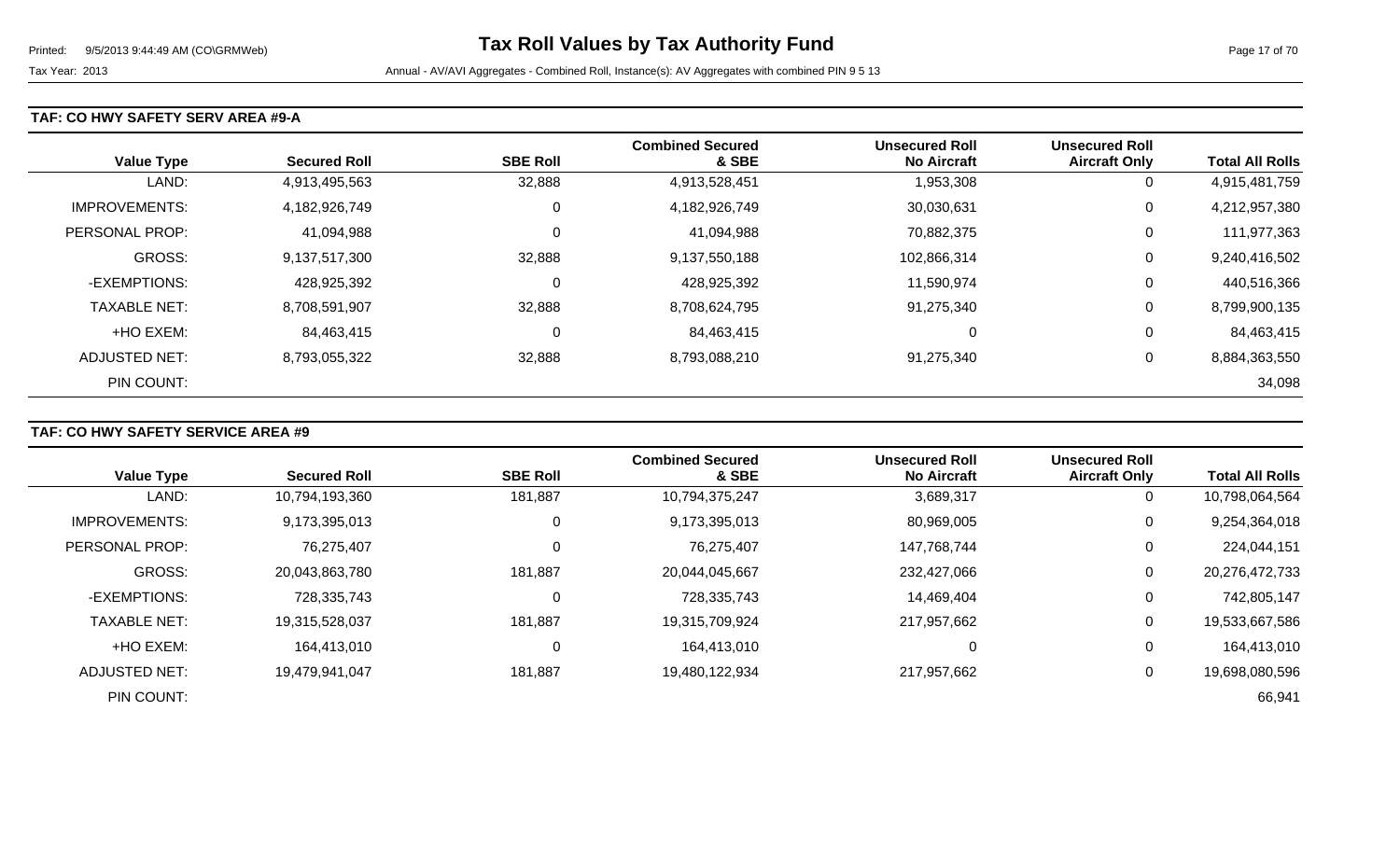### **TAF: CO HWY SAFETY SVC AREA #9-ZN B**

| <b>Value Type</b>    | <b>Secured Roll</b> | <b>SBE Roll</b> | <b>Combined Secured</b><br>& SBE | <b>Unsecured Roll</b><br><b>No Aircraft</b> | <b>Unsecured Roll</b><br><b>Aircraft Only</b> | <b>Total All Rolls</b> |
|----------------------|---------------------|-----------------|----------------------------------|---------------------------------------------|-----------------------------------------------|------------------------|
| LAND:                | 1,557,368,019       | 0               | 1,557,368,019                    | 483,922                                     | 0                                             | 1,557,851,941          |
| <b>IMPROVEMENTS:</b> | 1,143,444,929       | $\overline{0}$  | 1,143,444,929                    | 7,284,829                                   | 0                                             | 1,150,729,758          |
| PERSONAL PROP:       | 1,551,586           | $\overline{0}$  | 1,551,586                        | 16,856,229                                  | 0                                             | 18,407,815             |
| <b>GROSS:</b>        | 2,702,364,534       | $\overline{0}$  | 2,702,364,534                    | 24,624,980                                  | 0                                             | 2,726,989,514          |
| -EXEMPTIONS:         | 48,190,708          | 0               | 48,190,708                       | 1,608,298                                   | 0                                             | 49,799,006             |
| <b>TAXABLE NET:</b>  | 2,654,173,825       | $\overline{0}$  | 2,654,173,825                    | 23,016,682                                  | 0                                             | 2,677,190,507          |
| +HO EXEM:            | 20,587,130          | $\mathbf 0$     | 20,587,130                       | 0                                           | 0                                             | 20,587,130             |
| <b>ADJUSTED NET:</b> | 2,674,760,955       | $\overline{0}$  | 2,674,760,955                    | 23,016,682                                  | 0                                             | 2,697,777,637          |
| PIN COUNT:           |                     |                 |                                  |                                             |                                               | 8,068                  |

## **TAF: CO SCH SV SANTA CLARA**

|                      |                     |                 | <b>Combined Secured</b> | <b>Unsecured Roll</b> | <b>Unsecured Roll</b> |                        |
|----------------------|---------------------|-----------------|-------------------------|-----------------------|-----------------------|------------------------|
| <b>Value Type</b>    | <b>Secured Roll</b> | <b>SBE Roll</b> | & SBE                   | <b>No Aircraft</b>    | <b>Aircraft Only</b>  | <b>Total All Rolls</b> |
| LAND:                | 512,720,663         | 0               | 512,720,663             | 27,247                | 0                     | 512,747,910            |
| <b>IMPROVEMENTS:</b> | 499,873,594         | 0               | 499,873,594             | 1,153,205             | $\overline{0}$        | 501,026,799            |
| PERSONAL PROP:       | 1,494,557           | 0               | 1,494,557               | 2,078,988             | 0                     | 3,573,545              |
| <b>GROSS:</b>        | 1,014,088,814       | 0               | 1,014,088,814           | 3,259,440             | 0                     | 1,017,348,254          |
| -EXEMPTIONS:         | 11,591,978          | 0               | 11,591,978              | 0                     | 0                     | 11,591,978             |
| <b>TAXABLE NET:</b>  | 1,002,496,835       | 0               | 1,002,496,835           | 3,259,440             | 0                     | 1,005,756,275          |
| +HO EXEM:            | 7,870,800           | 0               | 7,870,800               | 0                     | 0                     | 7,870,800              |
| ADJUSTED NET:        | 1,010,367,635       | 0               | 1,010,367,635           | 3,259,440             | 0                     | 1,013,627,075          |
| PIN COUNT:           |                     |                 |                         |                       |                       | 2,528                  |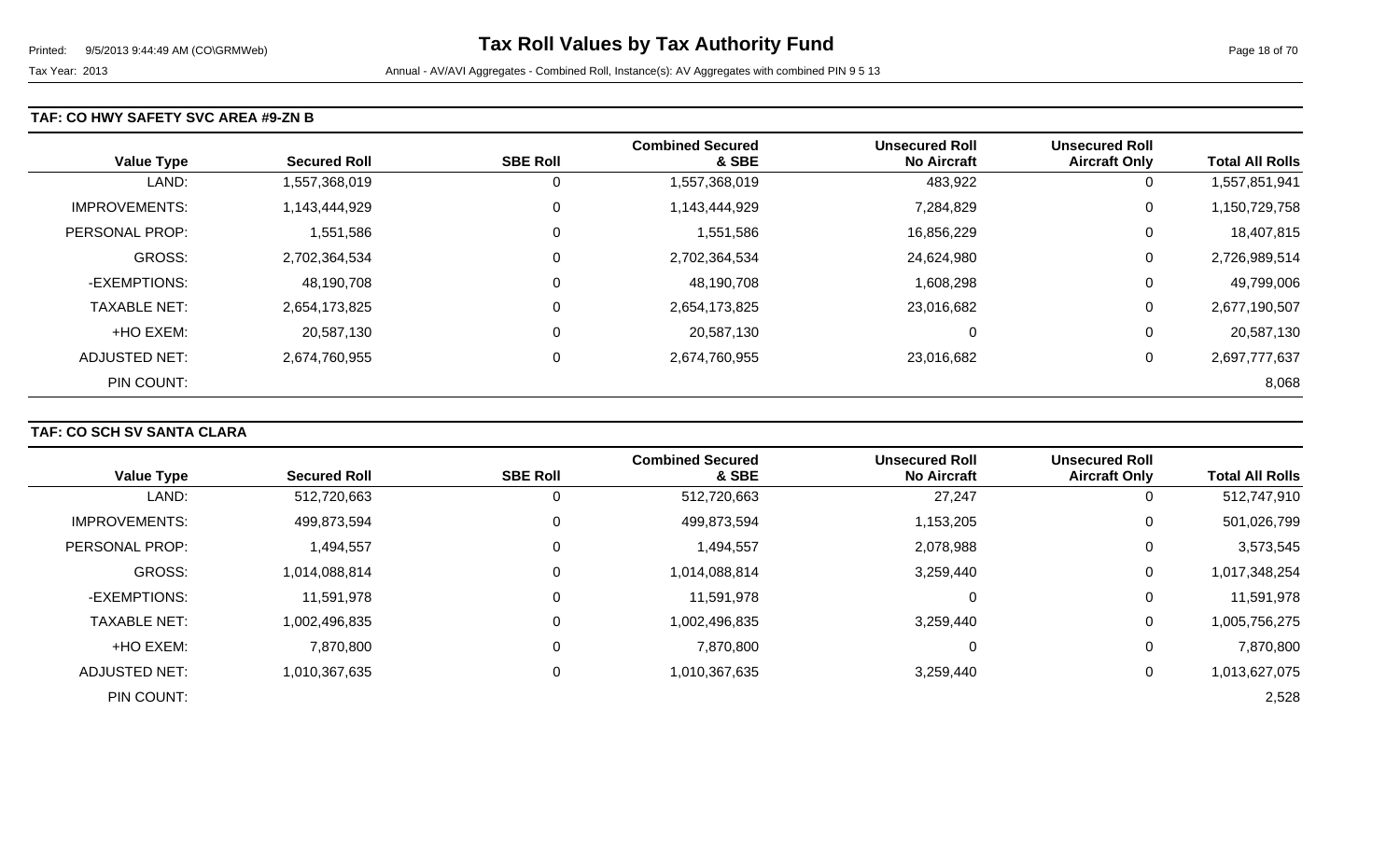|  |  |  | <b>TAF: COUNTY FIRE</b> |
|--|--|--|-------------------------|
|--|--|--|-------------------------|

| <b>Value Type</b>    | <b>Secured Roll</b> | <b>SBE Roll</b> | <b>Combined Secured</b><br>& SBE | <b>Unsecured Roll</b><br><b>No Aircraft</b> | <b>Unsecured Roll</b><br><b>Aircraft Only</b> | <b>Total All Rolls</b> |
|----------------------|---------------------|-----------------|----------------------------------|---------------------------------------------|-----------------------------------------------|------------------------|
| LAND:                | 1,598,822,045       | 8,918           | 1,598,830,963                    | 1,214,645                                   | 0                                             | 1,600,045,608          |
| <b>IMPROVEMENTS:</b> | 1,445,458,670       | 0               | 1,445,458,670                    | 19,634,721                                  | 0                                             | 1,465,093,391          |
| PERSONAL PROP:       | 9,325,520           | 0               | 9,325,520                        | 30,951,270                                  | 0                                             | 40,276,790             |
| GROSS:               | 3,053,606,235       | 8,918           | 3,053,615,153                    | 51,800,636                                  | 0                                             | 3,105,415,789          |
| -EXEMPTIONS:         | 97,874,692          | 0               | 97,874,692                       | 6,422                                       | 0                                             | 97,881,114             |
| <b>TAXABLE NET:</b>  | 2,955,731,543       | 8,918           | 2,955,740,461                    | 51,794,214                                  | 0                                             | 3,007,534,675          |
| +HO EXEM:            | 24,686,068          | 0               | 24,686,068                       | 0                                           | 0                                             | 24,686,068             |
| ADJUSTED NET:        | 2,980,417,611       | 8,918           | 2,980,426,529                    | 51,794,214                                  | 0                                             | 3,032,220,743          |
| PIN COUNT:           |                     |                 |                                  |                                             |                                               | 10,478                 |

## **TAF: COUNTY LIBRARY**

|                       |                     |                 | <b>Combined Secured</b> | <b>Unsecured Roll</b> | <b>Unsecured Roll</b> |                        |
|-----------------------|---------------------|-----------------|-------------------------|-----------------------|-----------------------|------------------------|
| <b>Value Type</b>     | <b>Secured Roll</b> | <b>SBE Roll</b> | & SBE                   | <b>No Aircraft</b>    | <b>Aircraft Only</b>  | <b>Total All Rolls</b> |
| LAND:                 | 13,594,802,818      | 265,495         | 13,595,068,313          | 6,610,186             | 0                     | 13,601,678,499         |
| <b>IMPROVEMENTS:</b>  | 11,955,787,846      | 0               | 11,955,787,846          | 170,018,237           | $\mathbf 0$           | 12,125,806,083         |
| <b>PERSONAL PROP:</b> | 100,339,980         | 0               | 100,339,980             | 261,778,386           | 0                     | 362,118,366            |
| GROSS:                | 25,650,930,644      | 265,495         | 25,651,196,139          | 438,406,809           | 0                     | 26,089,602,948         |
| -EXEMPTIONS:          | 888,381,298         | 0               | 888,381,298             | 21,720,569            | $\overline{0}$        | 910,101,868            |
| <b>TAXABLE NET:</b>   | 24,762,549,345      | 265,495         | 24,762,814,840          | 416,686,239           | 0                     | 25,179,501,079         |
| +HO EXEM:             | 209,205,493         | 0               | 209,205,493             | 0                     | $\overline{0}$        | 209,205,493            |
| ADJUSTED NET:         | 24,971,754,838      | 265,495         | 24,972,020,333          | 416.686.239           | 0                     | 25,388,706,572         |
| PIN COUNT:            |                     |                 |                         |                       |                       | 84,308                 |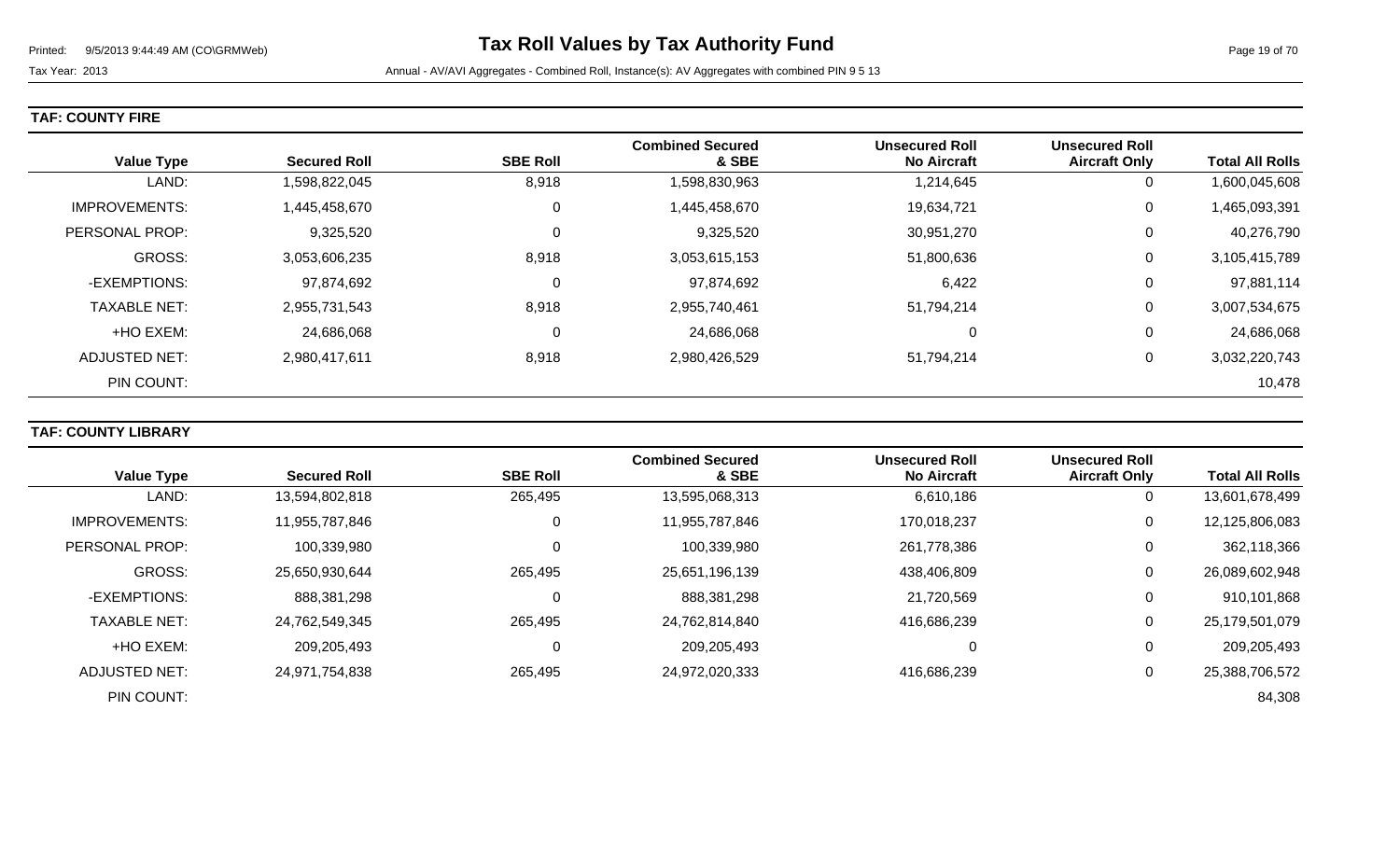### **TAF: COUNTY SCHOOL SERVICE**

| <b>Value Type</b>    | <b>Secured Roll</b> | <b>SBE Roll</b> | <b>Combined Secured</b><br>& SBE | <b>Unsecured Roll</b><br><b>No Aircraft</b> | <b>Unsecured Roll</b><br><b>Aircraft Only</b> | <b>Total All Rolls</b> |
|----------------------|---------------------|-----------------|----------------------------------|---------------------------------------------|-----------------------------------------------|------------------------|
| LAND:                | 17,480,680,473      | 296,615         | 17,480,977,088                   | 22,099,970                                  | 0                                             | 17,503,077,058         |
| <b>IMPROVEMENTS:</b> | 15,576,145,481      | 0               | 15,576,145,481                   | 307,661,034                                 | 0                                             | 15,883,806,515         |
| PERSONAL PROP:       | 174,541,585         | 0               | 174,541,585                      | 456,418,393                                 | 27,529,475                                    | 658,489,453            |
| <b>GROSS:</b>        | 33,231,367,539      | 296,615         | 33,231,664,154                   | 786,179,397                                 | 27,529,475                                    | 34,045,373,026         |
| -EXEMPTIONS:         | 1,199,132,780       | 0               | 1,199,132,780                    | 51,829,548                                  | 401,035                                       | 1,251,363,364          |
| <b>TAXABLE NET:</b>  | 32,032,234,759      | 296,615         | 32,032,531,374                   | 734,349,848                                 | 27,128,440                                    | 32,794,009,662         |
| +HO EXEM:            | 258,884,619         | 0               | 258,884,619                      | 201,621                                     | 0                                             | 259,086,240            |
| <b>ADJUSTED NET:</b> | 32,291,119,378      | 296,615         | 32,291,415,993                   | 734,551,469                                 | 27.128.440                                    | 33,053,095,902         |
| PIN COUNT:           |                     |                 |                                  |                                             |                                               | 108,728                |

### **TAF: DAVENPORT CO SAN DIST**

|                      |                     |                 | <b>Combined Secured</b> | <b>Unsecured Roll</b> | <b>Unsecured Roll</b> |                        |
|----------------------|---------------------|-----------------|-------------------------|-----------------------|-----------------------|------------------------|
| <b>Value Type</b>    | <b>Secured Roll</b> | <b>SBE Roll</b> | & SBE                   | <b>No Aircraft</b>    | <b>Aircraft Only</b>  | <b>Total All Rolls</b> |
| LAND:                | 15,107,828          |                 | 15,107,828              | 0                     | υ                     | 15,107,828             |
| <b>IMPROVEMENTS:</b> | 12,196,339          | 0               | 12,196,339              | 187,749               | 0                     | 12,384,088             |
| PERSONAL PROP:       | 2,000               | 0               | 2,000                   | 519,394               | 0                     | 521,394                |
| <b>GROSS:</b>        | 27,306,167          | 0               | 27,306,167              | 707,143               | 0                     | 28,013,310             |
| -EXEMPTIONS:         | 614,083             | 0               | 614,083                 | 0                     | 0                     | 614,083                |
| <b>TAXABLE NET:</b>  | 26,692,084          | 0               | 26,692,084              | 707,143               | 0                     | 27,399,227             |
| +HO EXEM:            | 354,112             | 0               | 354,112                 | 0                     | 0                     | 354,112                |
| <b>ADJUSTED NET:</b> | 27,046,196          | 0               | 27,046,196              | 707,143               | 0                     | 27,753,339             |
| PIN COUNT:           |                     |                 |                         |                       |                       | 143                    |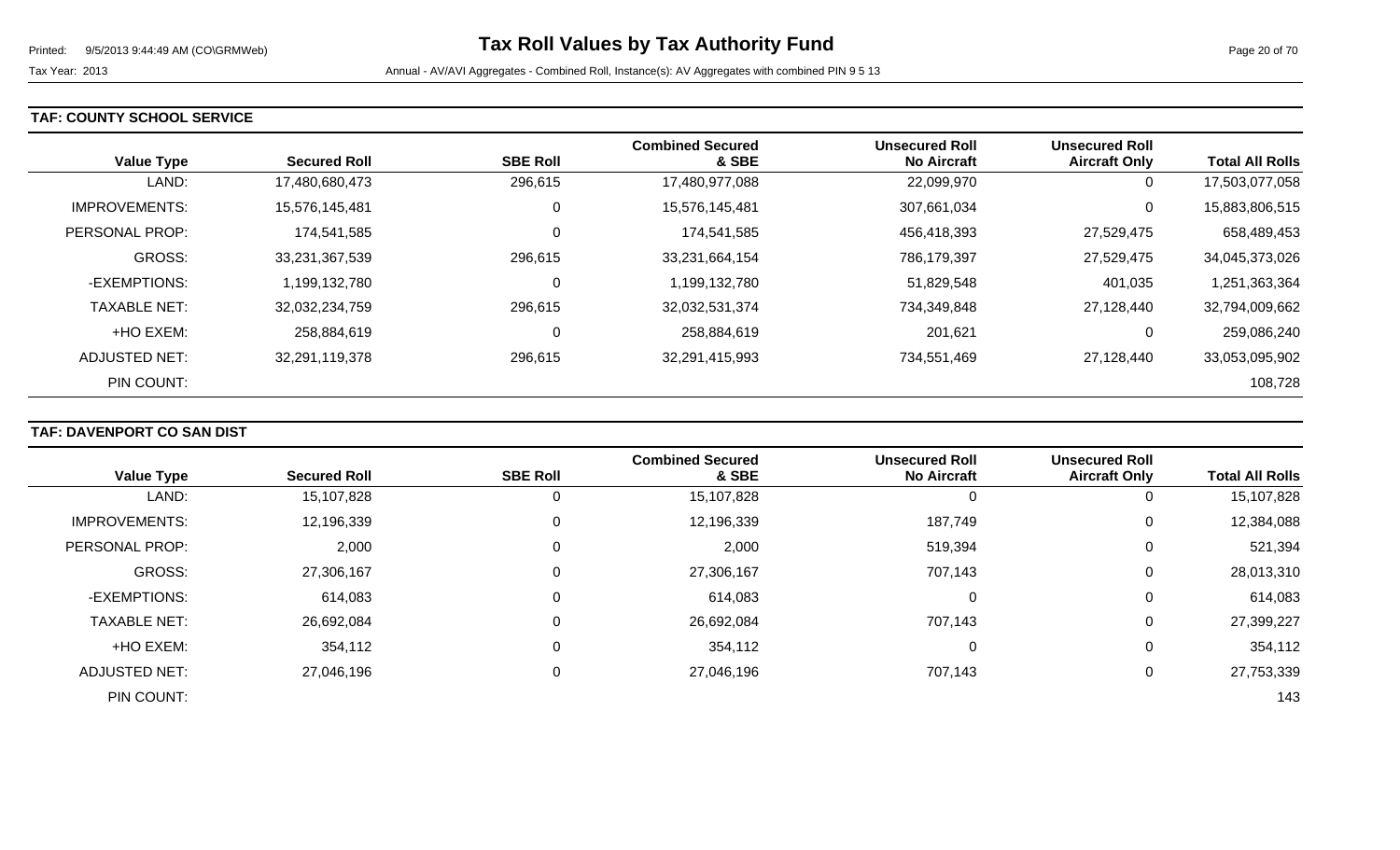### **TAF: EDUCATION REVENUE AUGMENTATION FUND**

| <b>Value Type</b>    | <b>Secured Roll</b> | <b>SBE Roll</b> | <b>Combined Secured</b><br>& SBE | <b>Unsecured Roll</b><br><b>No Aircraft</b> | <b>Unsecured Roll</b><br><b>Aircraft Only</b> | <b>Total All Rolls</b> |
|----------------------|---------------------|-----------------|----------------------------------|---------------------------------------------|-----------------------------------------------|------------------------|
| LAND:                | 1,125,537,377       | 64,687          | 1,125,602,064                    | 31,765                                      | 0                                             | 1,125,633,829          |
| <b>IMPROVEMENTS:</b> | 1,088,640,654       | 0               | 1,088,640,654                    | 1,480,456                                   | 0                                             | 1,090,121,110          |
| PERSONAL PROP:       | 2,233,847           | 0               | 2,233,847                        | 5,639,334                                   | 0                                             | 7,873,181              |
| <b>GROSS:</b>        | 2,216,411,878       | 64,687          | 2,216,476,565                    | 7,151,555                                   | 0                                             | 2,223,628,120          |
| -EXEMPTIONS:         | 63,567,369          | $\mathbf 0$     | 63,567,369                       | 47,187                                      | 0                                             | 63,614,556             |
| <b>TAXABLE NET:</b>  | 2,152,844,508       | 64,687          | 2,152,909,195                    | 7,104,368                                   | 0                                             | 2,160,013,563          |
| +HO EXEM:            | 27,778,800          | 0               | 27,778,800                       | 0                                           | 0                                             | 27,778,800             |
| ADJUSTED NET:        | 2,180,623,308       | 64,687          | 2,180,687,995                    | 7,104,368                                   | 0                                             | 2,187,792,363          |
| PIN COUNT:           |                     |                 |                                  |                                             |                                               | 13,915                 |

### **TAF: EMPIRE ACRES CO SV AREA #17**

|                      | <b>Secured Roll</b> | <b>SBE Roll</b> | <b>Combined Secured</b><br>& SBE | <b>Unsecured Roll</b><br><b>No Aircraft</b> | <b>Unsecured Roll</b> | <b>Total All Rolls</b> |
|----------------------|---------------------|-----------------|----------------------------------|---------------------------------------------|-----------------------|------------------------|
| <b>Value Type</b>    |                     |                 |                                  |                                             | <b>Aircraft Only</b>  |                        |
| LAND:                | 8,993,662           |                 | 8,993,662                        |                                             | 0                     | 8,993,662              |
| <b>IMPROVEMENTS:</b> | 8,911,373           |                 | 8,911,373                        |                                             | 0                     | 8,911,373              |
| PERSONAL PROP:       |                     |                 | U                                | 25,236                                      | 0                     | 25,236                 |
| <b>GROSS:</b>        | 17,905,035          |                 | 17,905,035                       | 25,236                                      | 0                     | 17,930,271             |
| -EXEMPTIONS:         | 209,047             |                 | 209,047                          |                                             | 0                     | 209,047                |
| <b>TAXABLE NET:</b>  | 17,695,988          |                 | 17,695,988                       | 25,236                                      | 0                     | 17,721,224             |
| +HO EXEM:            | 208,600             |                 | 208,600                          | υ                                           | 0                     | 208,600                |
| <b>ADJUSTED NET:</b> | 17,904,588          |                 | 17,904,588                       | 25,236                                      | 0                     | 17,929,824             |
| PIN COUNT:           |                     |                 |                                  |                                             |                       | 57                     |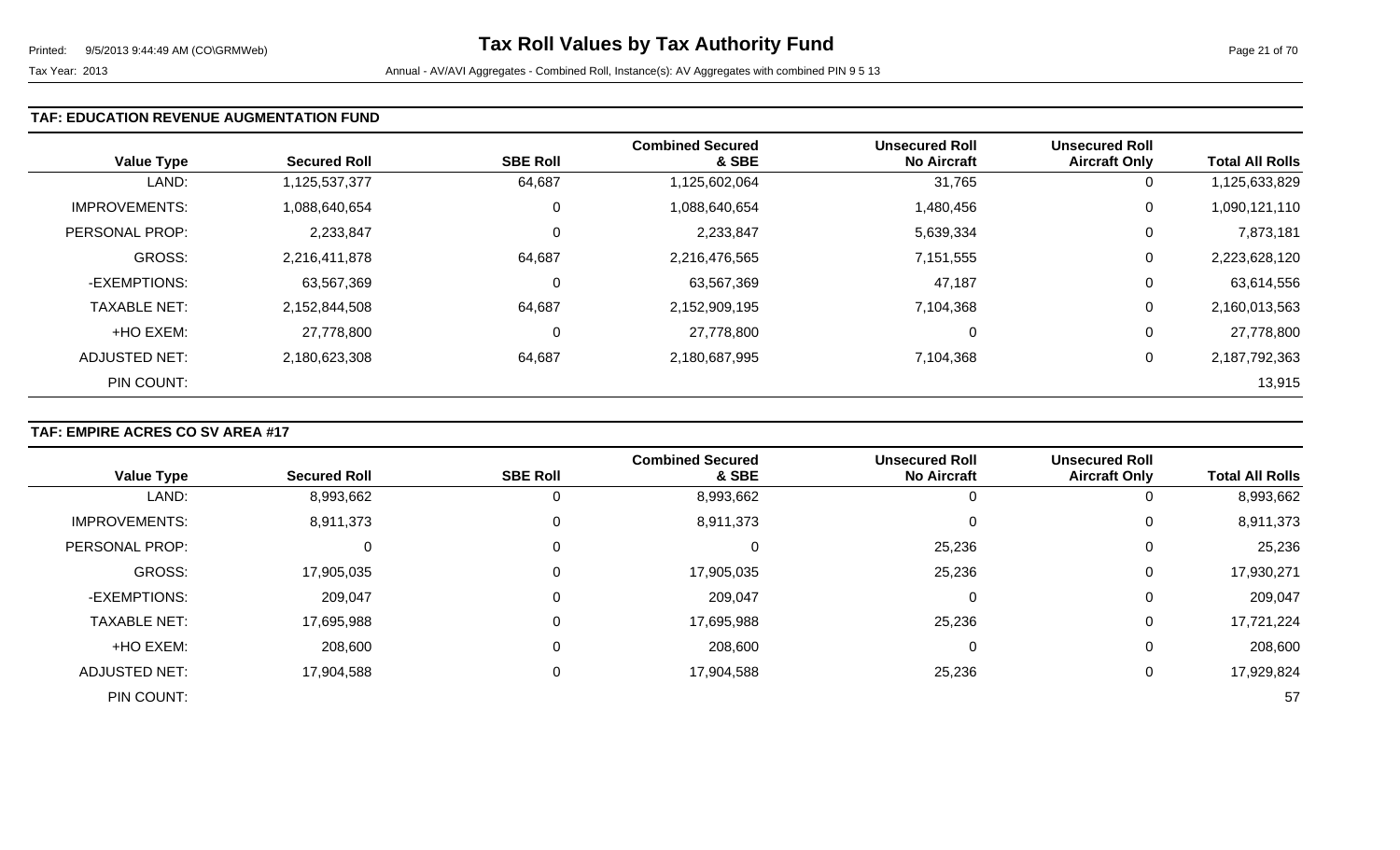### **TAF: EXTENDED POLICE PROT CSA #38**

| <b>Value Type</b>    | <b>Secured Roll</b> | <b>SBE Roll</b> | <b>Combined Secured</b><br>& SBE | <b>Unsecured Roll</b><br><b>No Aircraft</b> | <b>Unsecured Roll</b><br><b>Aircraft Only</b> | <b>Total All Rolls</b> |
|----------------------|---------------------|-----------------|----------------------------------|---------------------------------------------|-----------------------------------------------|------------------------|
| LAND:                | 10,793,483,116      | 181,887         | 10,793,665,003                   | 3,689,317                                   | 0                                             | 10,797,354,320         |
| <b>IMPROVEMENTS:</b> | 9,173,395,013       | $\mathbf 0$     | 9,173,395,013                    | 80,969,005                                  | 0                                             | 9,254,364,018          |
| PERSONAL PROP:       | 76,275,407          | $\mathbf 0$     | 76,275,407                       | 147,768,744                                 | 0                                             | 224,044,151            |
| GROSS:               | 20,043,153,536      | 181,887         | 20,043,335,423                   | 232,427,066                                 | 0                                             | 20,275,762,489         |
| -EXEMPTIONS:         | 728,335,743         | 0               | 728,335,743                      | 14,469,404                                  | 0                                             | 742,805,147            |
| <b>TAXABLE NET:</b>  | 19,314,817,793      | 181,887         | 19,314,999,680                   | 217,957,662                                 | 0                                             | 19,532,957,342         |
| +HO EXEM:            | 164,413,010         | 0               | 164,413,010                      | 0                                           | 0                                             | 164,413,010            |
| ADJUSTED NET:        | 19,479,230,803      | 181,887         | 19,479,412,690                   | 217,957,662                                 | 0                                             | 19,697,370,352         |
| PIN COUNT:           |                     |                 |                                  |                                             |                                               | 66,940                 |

### **TAF: FELTON FIRE PROT DIST**

|                      |                     |                 | <b>Combined Secured</b> | <b>Unsecured Roll</b> | <b>Unsecured Roll</b> |                        |
|----------------------|---------------------|-----------------|-------------------------|-----------------------|-----------------------|------------------------|
| <b>Value Type</b>    | <b>Secured Roll</b> | <b>SBE Roll</b> | & SBE                   | <b>No Aircraft</b>    | <b>Aircraft Only</b>  | <b>Total All Rolls</b> |
| LAND:                | 351,688,867         |                 | 351,688,867             | 275,677               | 0                     | 351,964,544            |
| <b>IMPROVEMENTS:</b> | 336,187,589         | 0               | 336, 187, 589           | 7,285,006             | 0                     | 343,472,595            |
| PERSONAL PROP:       | 1,208,116           | 0               | 1,208,116               | 6,381,868             | 0                     | 7,589,984              |
| GROSS:               | 689,084,572         | 0               | 689,084,572             | 13,942,551            | 0                     | 703,027,123            |
| -EXEMPTIONS:         | 57,735,377          | 0               | 57,735,377              |                       | 0                     | 57,735,377             |
| <b>TAXABLE NET:</b>  | 631,349,194         | 0               | 631,349,194             | 13,942,551            | 0                     | 645,291,745            |
| +HO EXEM:            | 7,890,022           | 0               | 7,890,022               | 0                     | 0                     | 7,890,022              |
| <b>ADJUSTED NET:</b> | 639,239,216         | 0               | 639,239,216             | 13,942,551            |                       | 653,181,767            |
| PIN COUNT:           |                     |                 |                         |                       |                       | 3,195                  |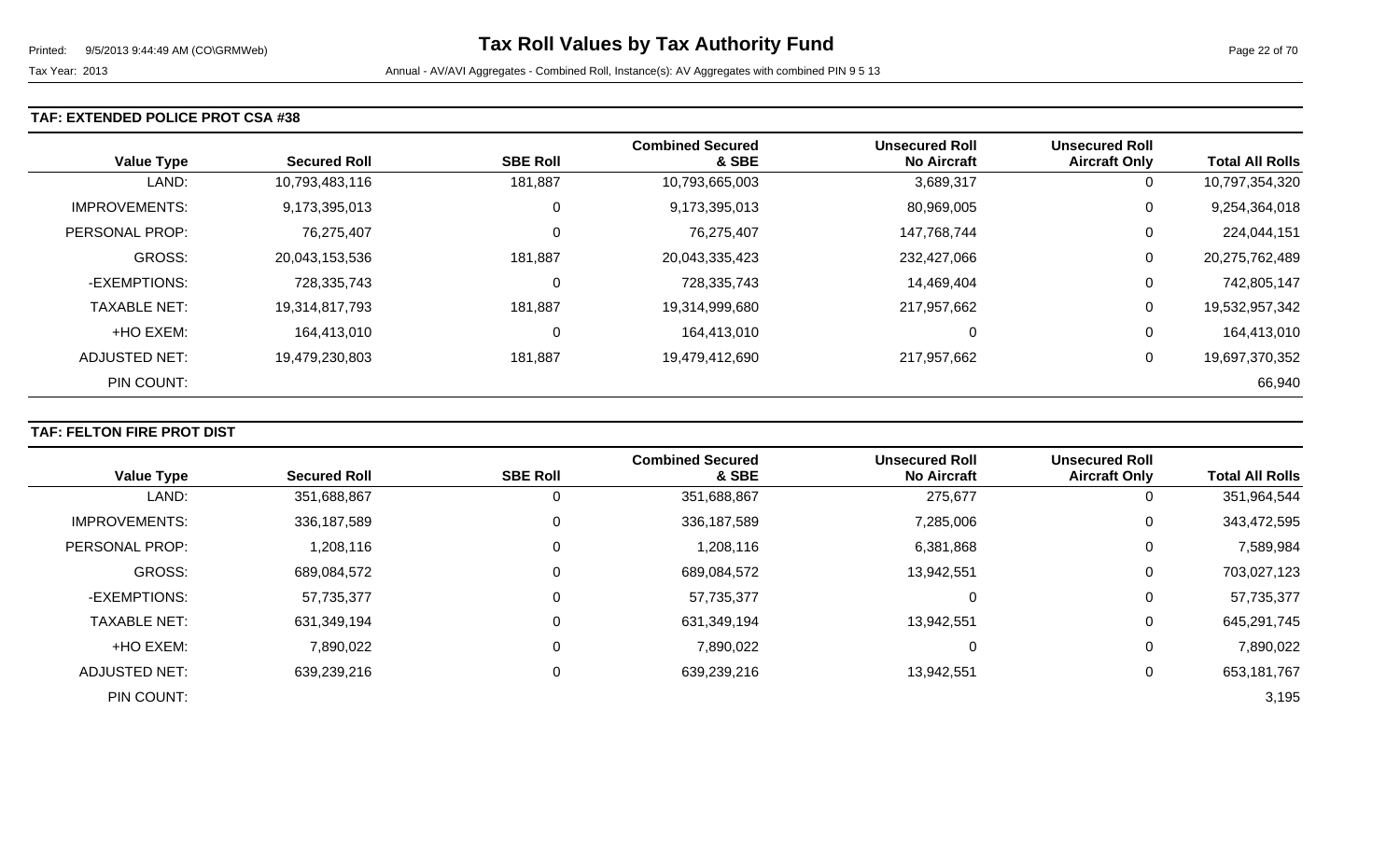### **TAF: HAPPY VALLEY SCH DIST GENL**

| <b>Value Type</b>    | <b>Secured Roll</b> | <b>SBE Roll</b> | <b>Combined Secured</b><br>& SBE | <b>Unsecured Roll</b><br><b>No Aircraft</b> | <b>Unsecured Roll</b><br><b>Aircraft Only</b> | <b>Total All Rolls</b> |
|----------------------|---------------------|-----------------|----------------------------------|---------------------------------------------|-----------------------------------------------|------------------------|
| LAND:                | 121,160,065         | 0               | 121,160,065                      | J.                                          | 0                                             | 121,160,065            |
| <b>IMPROVEMENTS:</b> | 118,688,394         | 0               | 118,688,394                      | 4,000                                       | 0                                             | 118,692,394            |
| PERSONAL PROP:       | 571,184             | $\mathbf 0$     | 571,184                          | 436,101                                     | 0                                             | 1,007,285              |
| <b>GROSS:</b>        | 240,419,643         | 0               | 240,419,643                      | 440,101                                     | 0                                             | 240,859,744            |
| -EXEMPTIONS:         | 3,034,758           | 0               | 3,034,758                        | $\Omega$                                    | 0                                             | 3,034,758              |
| <b>TAXABLE NET:</b>  | 237,384,884         | 0               | 237,384,884                      | 440,101                                     | 0                                             | 237,824,985            |
| +HO EXEM:            | 2,055,200           | 0               | 2,055,200                        | $\Omega$                                    | 0                                             | 2,055,200              |
| <b>ADJUSTED NET:</b> | 239,440,084         | 0               | 239,440,084                      | 440,101                                     | 0                                             | 239,880,185            |
| PIN COUNT:           |                     |                 |                                  |                                             |                                               | 617                    |

## **TAF: HUCKLEBERRY WDS CO SV AREA #15**

|                      |                     |                 | <b>Combined Secured</b> | <b>Unsecured Roll</b> | <b>Unsecured Roll</b> |                        |
|----------------------|---------------------|-----------------|-------------------------|-----------------------|-----------------------|------------------------|
| <b>Value Type</b>    | <b>Secured Roll</b> | <b>SBE Roll</b> | & SBE                   | <b>No Aircraft</b>    | <b>Aircraft Only</b>  | <b>Total All Rolls</b> |
| LAND:                | 8,026,806           | 0               | 8,026,806               | 0                     | U                     | 8,026,806              |
| <b>IMPROVEMENTS:</b> | 9,331,223           | 0               | 9,331,223               | 0                     | 0                     | 9,331,223              |
| GROSS:               | 17,358,029          | 0               | 17,358,029              | 0                     | 0                     | 17,358,029             |
| -EXEMPTIONS:         | 489,016             | 0               | 489,016                 | 0                     | 0                     | 489,016                |
| <b>TAXABLE NET:</b>  | 16,869,013          | $\Omega$        | 16,869,013              | 0                     | 0                     | 16,869,013             |
| +HO EXEM:            | 231,000             | 0               | 231,000                 | 0                     | 0                     | 231,000                |
| ADJUSTED NET:        | 17,100,013          | $\Omega$        | 17,100,013              | 0                     | 0                     | 17,100,013             |
| PIN COUNT:           |                     |                 |                         |                       |                       | 81                     |

**TAF: HUTCHINSON RD CO SV AREA NO13** 

| <b>Value Type</b> | Secured Roll | <b>SBE Rol</b> | Combined Secured<br><b>&amp; SBE</b> | <b>Unsecured Roll</b><br>No Aircraft | <b>Unsecured Roll</b><br><b>Aircraft Only</b> | JI Rolls<br>Гоtа     |
|-------------------|--------------|----------------|--------------------------------------|--------------------------------------|-----------------------------------------------|----------------------|
| LAND:             | 44,906,240   |                | 44,906,240                           |                                      |                                               | 44 906 24C<br>UD.Z4U |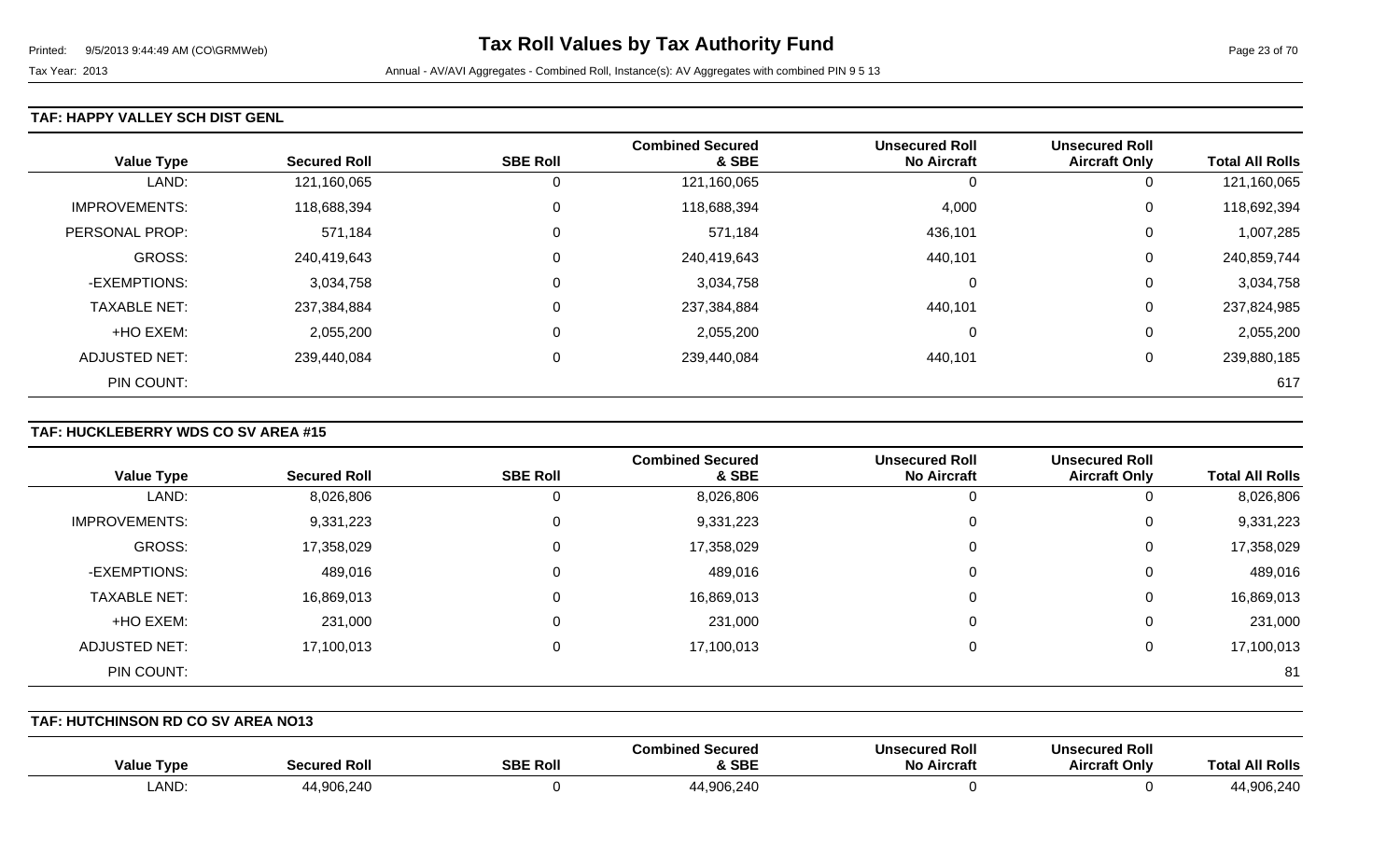| Printed:<br>9/5/2013 9:44:49 AM (CO\GRMWeb) |            |                                                                                                 | <b>Tax Roll Values by Tax Authority Fund</b> |        |   | Page 24 of 70 |  |
|---------------------------------------------|------------|-------------------------------------------------------------------------------------------------|----------------------------------------------|--------|---|---------------|--|
| Tax Year: 2013                              |            | Annual - AV/AVI Aggregates - Combined Roll, Instance(s): AV Aggregates with combined PIN 9 5 13 |                                              |        |   |               |  |
| <b>IMPROVEMENTS:</b>                        | 47,444,281 |                                                                                                 | 47,444,281                                   |        | 0 | 47,444,281    |  |
| PERSONAL PROP:                              | 0          |                                                                                                 | 0                                            | 26,848 | 0 | 26,848        |  |
| <b>GROSS:</b>                               | 92,350,521 |                                                                                                 | 92,350,521                                   | 26,848 | 0 | 92,377,369    |  |
| -EXEMPTIONS:                                | 805,663    |                                                                                                 | 805,663                                      |        | 0 | 805,663       |  |
| <b>TAXABLE NET:</b>                         | 91,544,858 |                                                                                                 | 91,544,858                                   | 26,848 | 0 | 91,571,706    |  |
| +HO EXEM:                                   | 803,600    | 0                                                                                               | 803,600                                      |        | 0 | 803,600       |  |
| <b>ADJUSTED NET:</b>                        | 92,348,458 |                                                                                                 | 92,348,458                                   | 26,848 | 0 | 92,375,306    |  |
| PIN COUNT:                                  |            |                                                                                                 |                                              |        |   | 199           |  |

## **TAF: JUVENILE HALL SCH SANTA CLARA**

| <b>Value Type</b>    | <b>Secured Roll</b> | <b>SBE Roll</b> | <b>Combined Secured</b><br>& SBE | <b>Unsecured Roll</b><br><b>No Aircraft</b> | <b>Unsecured Roll</b><br><b>Aircraft Only</b> | <b>Total All Rolls</b> |
|----------------------|---------------------|-----------------|----------------------------------|---------------------------------------------|-----------------------------------------------|------------------------|
| LAND:                | 512,720,663         | 0               | 512,720,663                      | 27,247                                      | U                                             | 512,747,910            |
| <b>IMPROVEMENTS:</b> | 499,873,594         | $\mathbf 0$     | 499,873,594                      | 1,153,205                                   | 0                                             | 501,026,799            |
| PERSONAL PROP:       | 1,494,557           | 0               | 1,494,557                        | 2,078,988                                   | 0                                             | 3,573,545              |
| <b>GROSS:</b>        | 1,014,088,814       | $\overline{0}$  | 1,014,088,814                    | 3,259,440                                   | 0                                             | 1,017,348,254          |
| -EXEMPTIONS:         | 11,591,978          | 0               | 11,591,978                       |                                             | 0                                             | 11,591,978             |
| <b>TAXABLE NET:</b>  | 1,002,496,835       | $\overline{0}$  | 1,002,496,835                    | 3,259,440                                   | 0                                             | 1,005,756,275          |
| +HO EXEM:            | 7,870,800           | 0               | 7,870,800                        |                                             | 0                                             | 7,870,800              |
| <b>ADJUSTED NET:</b> | 1,010,367,635       | 0               | 1,010,367,635                    | 3,259,440                                   | 0                                             | 1,013,627,075          |
| PIN COUNT:           |                     |                 |                                  |                                             |                                               | 2,528                  |

## **TAF: LA SELVA REC & PARK DIST**

|                   |                     |                 | <b>Combined Secured</b> | <b>Unsecured Roll</b> | <b>Unsecured Roll</b> |                        |
|-------------------|---------------------|-----------------|-------------------------|-----------------------|-----------------------|------------------------|
| <b>Value Type</b> | <b>Secured Roll</b> | <b>SBE Roll</b> | & SBE                   | <b>No Aircraft</b>    | <b>Aircraft Only</b>  | <b>Total All Rolls</b> |
| LAND:             | 181,550,793         |                 | 181,550,793             |                       |                       | 181,550,793            |
| IMPROVEMENTS:     | 144,952,899         |                 | 144,952,899             | 38,748                |                       | 144,991,647            |
| PERSONAL PROP:    | 4,000               |                 | 4,000                   | 360,619               |                       | 364,619                |
| GROSS:            | 326,507,692         |                 | 326,507,692             | 399,367               |                       | 326,907,059            |
| -EXEMPTIONS:      | 4,645,824           |                 | 4,645,824               |                       |                       | 4,645,824              |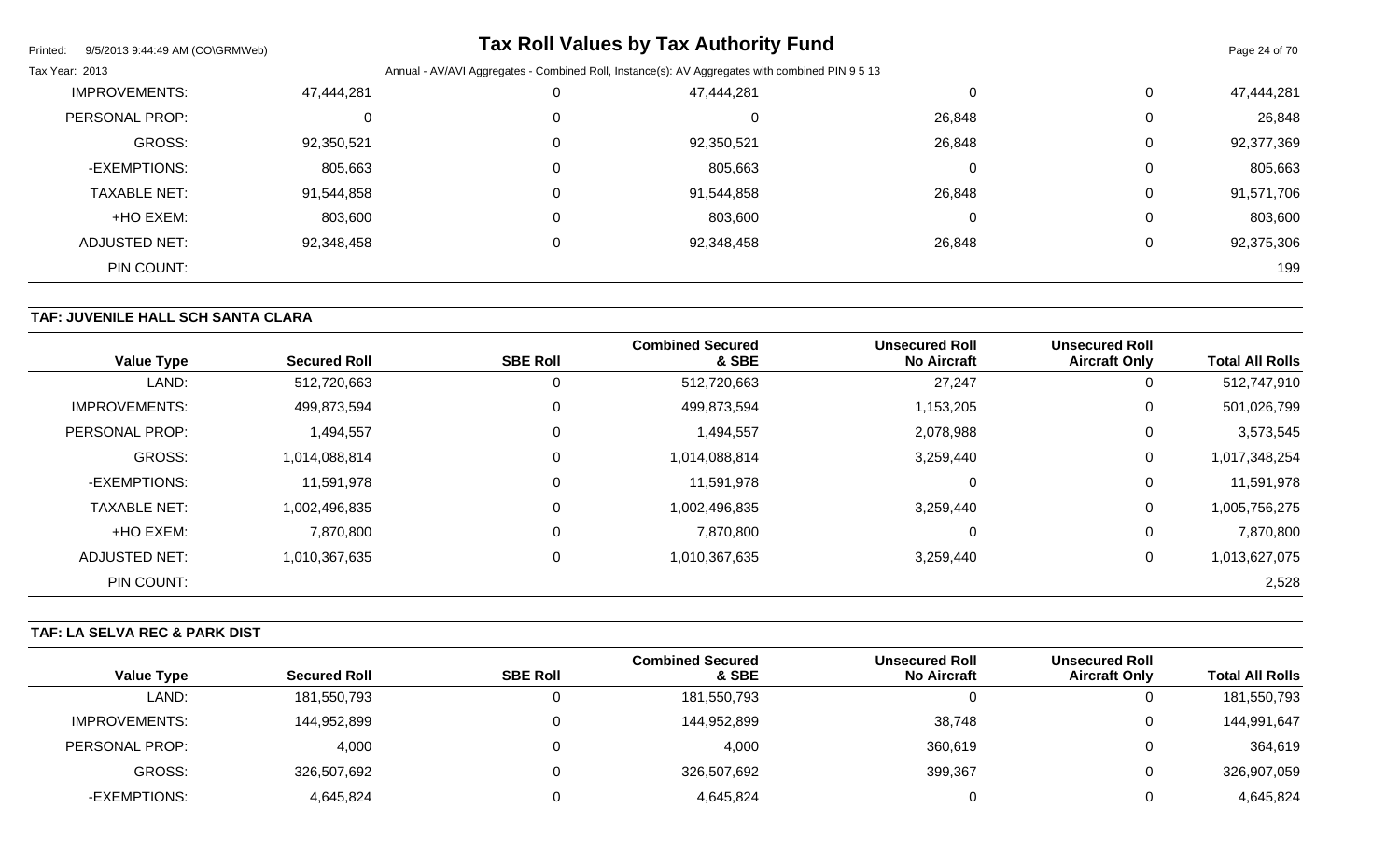| Printed:       | 9/5/2013 9:44:49 AM (CO\GRMWeb) |             |                                                                                                 | Tax Roll Values by Tax Authority Fund |         |   | Page 25 of 70 |
|----------------|---------------------------------|-------------|-------------------------------------------------------------------------------------------------|---------------------------------------|---------|---|---------------|
| Tax Year: 2013 |                                 |             | Annual - AV/AVI Aggregates - Combined Roll, Instance(s): AV Aggregates with combined PIN 9 5 13 |                                       |         |   |               |
|                | <b>TAXABLE NET:</b>             | 321,861,867 |                                                                                                 | 321,861,867                           | 399,367 | 0 | 322,261,234   |
|                | +HO EXEM:                       | 2,795,800   |                                                                                                 | 2,795,800                             |         | 0 | 2,795,800     |
|                | ADJUSTED NET:                   | 324,657,667 |                                                                                                 | 324,657,667                           | 399,367 | 0 | 325,057,034   |
|                | PIN COUNT:                      |             |                                                                                                 |                                       |         |   | 871           |

## **TAF: LAKESIDE AREAWIDE**

| <b>Value Type</b>    | <b>Secured Roll</b> | <b>SBE Roll</b> | <b>Combined Secured</b><br>& SBE | <b>Unsecured Roll</b><br><b>No Aircraft</b> | <b>Unsecured Roll</b><br><b>Aircraft Only</b> | <b>Total All Rolls</b> |
|----------------------|---------------------|-----------------|----------------------------------|---------------------------------------------|-----------------------------------------------|------------------------|
| LAND:                | 133,750,172         | 0               | 133,750,172                      | 27,247                                      | 0                                             | 133,777,419            |
| <b>IMPROVEMENTS:</b> | 131,121,386         | 0               | 131, 121, 386                    | 325,273                                     | 0                                             | 131,446,659            |
| PERSONAL PROP:       | 1,463,057           | $\mathbf 0$     | 1,463,057                        | 889,845                                     | 0                                             | 2,352,902              |
| <b>GROSS:</b>        | 266,334,615         | 0               | 266,334,615                      | 1,242,365                                   | 0                                             | 267,576,980            |
| -EXEMPTIONS:         | 4,357,912           | 0               | 4,357,912                        | 0                                           | 0                                             | 4,357,912              |
| <b>TAXABLE NET:</b>  | 261,976,702         | 0               | 261,976,702                      | 1,242,365                                   | 0                                             | 263,219,067            |
| +HO EXEM:            | 1,986,600           | 0               | 1,986,600                        | 0                                           | 0                                             | 1,986,600              |
| ADJUSTED NET:        | 263,963,302         | 0               | 263,963,302                      | 1,242,365                                   | 0                                             | 265,205,667            |
| PIN COUNT:           |                     |                 |                                  |                                             |                                               | 814                    |

## **TAF: LAKESIDE SCH DIST TR-GEN**

| <b>Value Type</b>    | <b>Secured Roll</b> | <b>SBE Roll</b> | <b>Combined Secured</b><br>& SBE | <b>Unsecured Roll</b><br><b>No Aircraft</b> | <b>Unsecured Roll</b><br><b>Aircraft Only</b> | <b>Total All Rolls</b> |
|----------------------|---------------------|-----------------|----------------------------------|---------------------------------------------|-----------------------------------------------|------------------------|
| LAND:                | 133,750,172         |                 | 133,750,172                      | 27,247                                      | U                                             | 133,777,419            |
| <b>IMPROVEMENTS:</b> | 131,121,386         |                 | 131,121,386                      | 325,273                                     | U                                             | 131,446,659            |
| PERSONAL PROP:       | 1,463,057           |                 | 1,463,057                        | 889,845                                     | U                                             | 2,352,902              |
| <b>GROSS:</b>        | 266,334,615         |                 | 266,334,615                      | 1,242,365                                   | 0                                             | 267,576,980            |
| -EXEMPTIONS:         | 4,357,912           |                 | 4,357,912                        | $\Omega$                                    | 0                                             | 4,357,912              |
| <b>TAXABLE NET:</b>  | 261,976,702         |                 | 261,976,702                      | 1,242,365                                   | U                                             | 263,219,067            |
| +HO EXEM:            | 1,986,600           |                 | 1,986,600                        | 0                                           | 0                                             | 1,986,600              |
| ADJUSTED NET:        | 263,963,302         |                 | 263,963,302                      | 1,242,365                                   | U                                             | 265,205,667            |
| PIN COUNT:           |                     |                 |                                  |                                             |                                               | 814                    |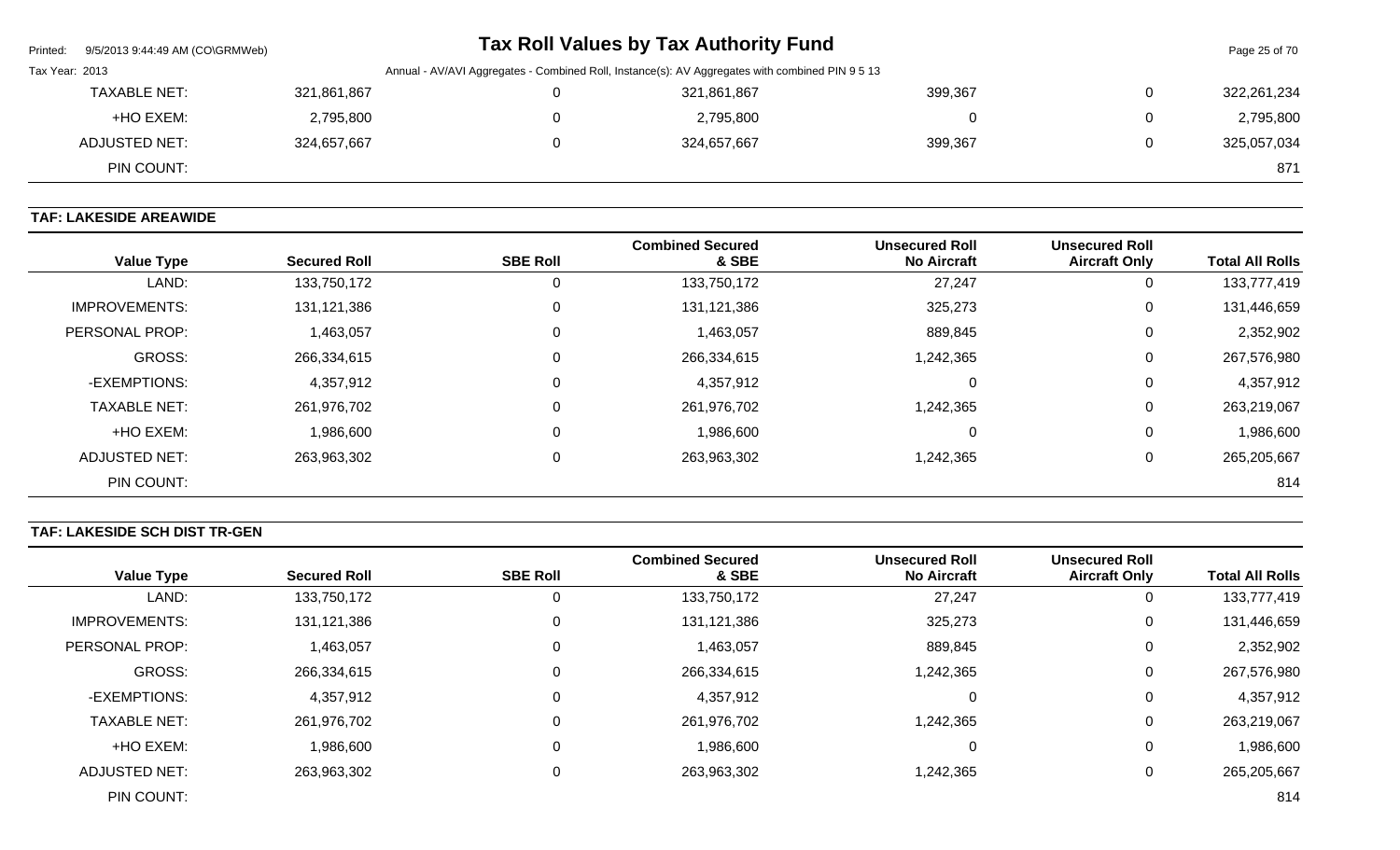### **TAF: LAKESIDE SCH GO DS 1998 SER A**

| <b>Value Type</b>    | <b>Secured Roll</b> | <b>SBE Roll</b> | <b>Combined Secured</b><br>& SBE | <b>Unsecured Roll</b><br><b>No Aircraft</b> | <b>Unsecured Roll</b><br><b>Aircraft Only</b> | <b>Total All Rolls</b> |
|----------------------|---------------------|-----------------|----------------------------------|---------------------------------------------|-----------------------------------------------|------------------------|
| LAND:                | 133,750,172         | 0               | 133,750,172                      | 27,247                                      | 0                                             | 133,777,419            |
| <b>IMPROVEMENTS:</b> | 131,121,386         | 0               | 131,121,386                      | 325,273                                     | 0                                             | 131,446,659            |
| PERSONAL PROP:       | 1,463,057           | 0               | 1,463,057                        | 889,845                                     | 0                                             | 2,352,902              |
| <b>GROSS:</b>        | 266,334,615         | 0               | 266,334,615                      | 1,242,365                                   | 0                                             | 267,576,980            |
| -EXEMPTIONS:         | 4,357,912           | 0               | 4,357,912                        | 0                                           | 0                                             | 4,357,912              |
| <b>TAXABLE NET:</b>  | 261,976,702         | 0               | 261,976,702                      | 1,242,365                                   | 0                                             | 263,219,067            |
| +HO EXEM:            | 1,986,600           | 0               | 1,986,600                        | 0                                           | 0                                             | 1,986,600              |
| <b>ADJUSTED NET:</b> | 263,963,302         | 0               | 263,963,302                      | 1,242,365                                   | 0                                             | 265,205,667            |
| PIN COUNT:           |                     |                 |                                  |                                             |                                               | 814                    |

## **TAF: LIVE OAK SCH DIST GENL**

| <b>Value Type</b>     | <b>Secured Roll</b> | <b>SBE Roll</b> | <b>Combined Secured</b><br>& SBE | <b>Unsecured Roll</b><br><b>No Aircraft</b> | <b>Unsecured Roll</b><br><b>Aircraft Only</b> | <b>Total All Rolls</b> |
|-----------------------|---------------------|-----------------|----------------------------------|---------------------------------------------|-----------------------------------------------|------------------------|
|                       |                     |                 |                                  |                                             |                                               |                        |
| LAND:                 | 1,634,266,858       | 83,608          | 1,634,350,466                    | 1,964,652                                   | $\overline{0}$                                | 1,636,315,118          |
| <b>IMPROVEMENTS:</b>  | 1,254,437,618       | 0               | 1,254,437,618                    | 24,471,951                                  | $\mathbf 0$                                   | 1,278,909,569          |
| <b>PERSONAL PROP:</b> | 5,074,806           | $\mathbf 0$     | 5,074,806                        | 34,930,977                                  | 0                                             | 40,005,783             |
| <b>GROSS:</b>         | 2,893,779,282       | 83,608          | 2,893,862,890                    | 61,367,580                                  | 0                                             | 2,955,230,470          |
| -EXEMPTIONS:          | 59,790,040          | 0               | 59,790,040                       | 3,696,984                                   | 0                                             | 63,487,024             |
| <b>TAXABLE NET:</b>   | 2,833,989,241       | 83,608          | 2,834,072,849                    | 57,670,596                                  | 0                                             | 2,891,743,445          |
| +HO EXEM:             | 20,809,730          | 0               | 20,809,730                       | 84,000                                      | 0                                             | 20,893,730             |
| <b>ADJUSTED NET:</b>  | 2,854,798,971       | 83,608          | 2,854,882,579                    | 57,754,596                                  | 0                                             | 2,912,637,175          |
| PIN COUNT:            |                     |                 |                                  |                                             |                                               | 8,797                  |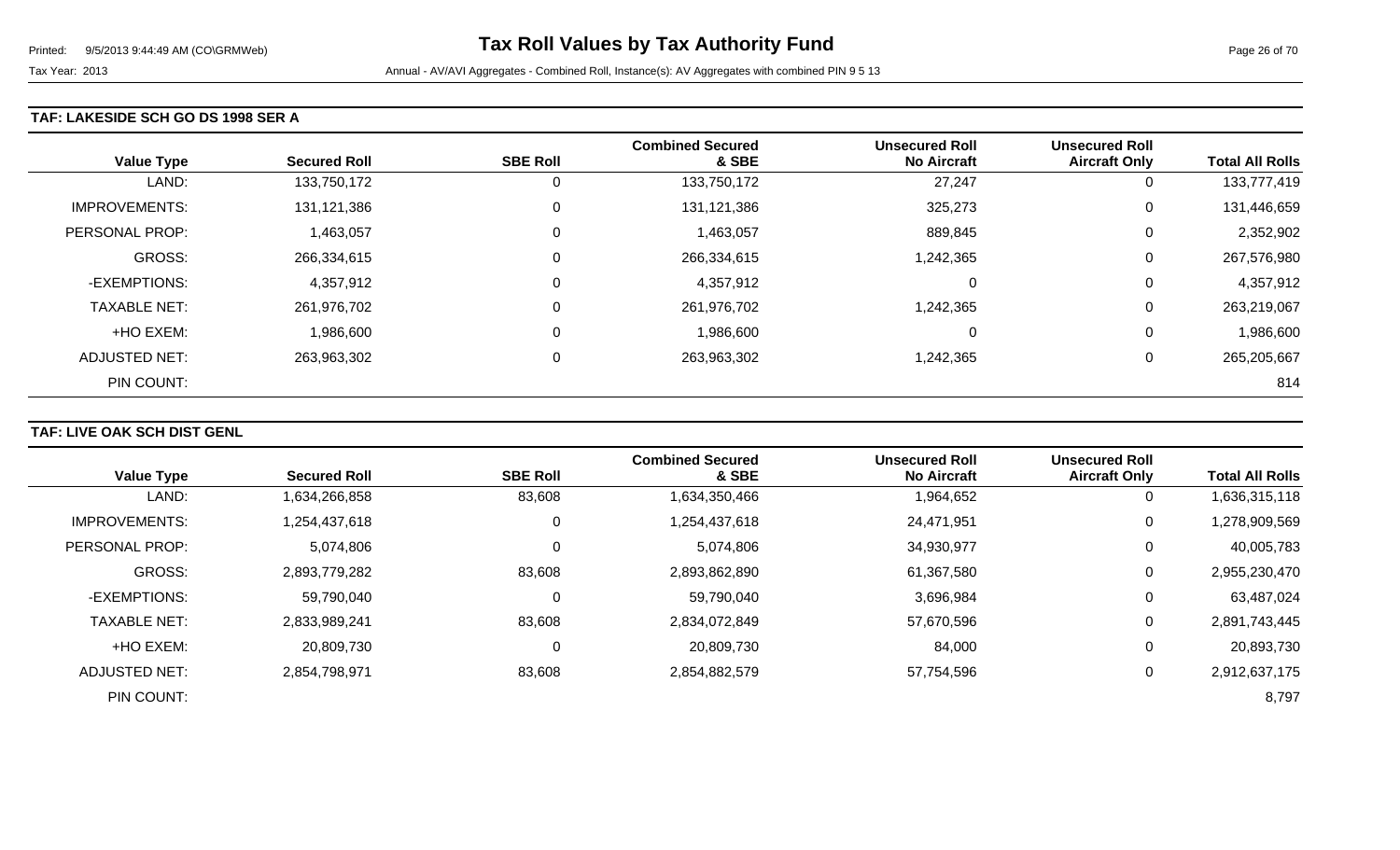#### **TAF: LIVE OAK SCH GO DS 1992 Refund 03**

| <b>Value Type</b>    | <b>Secured Roll</b> | <b>SBE Roll</b> | <b>Combined Secured</b><br>& SBE | <b>Unsecured Roll</b><br><b>No Aircraft</b> | <b>Unsecured Roll</b><br><b>Aircraft Only</b> | <b>Total All Rolls</b> |
|----------------------|---------------------|-----------------|----------------------------------|---------------------------------------------|-----------------------------------------------|------------------------|
| LAND:                | 1,634,266,858       | 83,608          | 1,634,350,466                    | 1,964,652                                   | 0                                             | 1,636,315,118          |
| <b>IMPROVEMENTS:</b> | 1,254,437,618       | 0               | 1,254,437,618                    | 24,471,951                                  | 0                                             | 1,278,909,569          |
| PERSONAL PROP:       | 5,074,806           | 0               | 5,074,806                        | 34,930,977                                  | 0                                             | 40,005,783             |
| <b>GROSS:</b>        | 2,893,779,282       | 83,608          | 2,893,862,890                    | 61,367,580                                  | 0                                             | 2,955,230,470          |
| -EXEMPTIONS:         | 59,790,040          | 0               | 59,790,040                       | 3,696,984                                   | 0                                             | 63,487,024             |
| <b>TAXABLE NET:</b>  | 2,833,989,241       | 83,608          | 2,834,072,849                    | 57,670,596                                  | 0                                             | 2,891,743,445          |
| +HO EXEM:            | 20,809,730          | 0               | 20,809,730                       | 84,000                                      | 0                                             | 20,893,730             |
| ADJUSTED NET:        | 2,854,798,971       | 83,608          | 2,854,882,579                    | 57,754,596                                  | 0                                             | 2,912,637,175          |
| PIN COUNT:           |                     |                 |                                  |                                             |                                               | 8,797                  |

### **TAF: LIVE OAK SCH GO DS 1992 Series A**

|                      |                     |                 | <b>Combined Secured</b> | <b>Unsecured Roll</b> | <b>Unsecured Roll</b> |                        |
|----------------------|---------------------|-----------------|-------------------------|-----------------------|-----------------------|------------------------|
| <b>Value Type</b>    | <b>Secured Roll</b> | <b>SBE Roll</b> | & SBE                   | <b>No Aircraft</b>    | <b>Aircraft Only</b>  | <b>Total All Rolls</b> |
| LAND:                | 1,634,266,858       | 83,608          | 1,634,350,466           | 1,964,652             | 0                     | 1,636,315,118          |
| <b>IMPROVEMENTS:</b> | 1,254,437,618       | 0               | 1,254,437,618           | 24,471,951            | $\mathbf 0$           | 1,278,909,569          |
| PERSONAL PROP:       | 5,074,806           | 0               | 5,074,806               | 34,930,977            | $\overline{0}$        | 40,005,783             |
| <b>GROSS:</b>        | 2,893,779,282       | 83,608          | 2,893,862,890           | 61,367,580            | 0                     | 2,955,230,470          |
| -EXEMPTIONS:         | 59,790,040          | $\Omega$        | 59,790,040              | 3,696,984             | 0                     | 63,487,024             |
| <b>TAXABLE NET:</b>  | 2,833,989,241       | 83,608          | 2,834,072,849           | 57,670,596            | 0                     | 2,891,743,445          |
| +HO EXEM:            | 20,809,730          | 0               | 20,809,730              | 84,000                | 0                     | 20,893,730             |
| ADJUSTED NET:        | 2,854,798,971       | 83,608          | 2,854,882,579           | 57,754,596            | 0                     | 2,912,637,175          |
| PIN COUNT:           |                     |                 |                         |                       |                       | 8,797                  |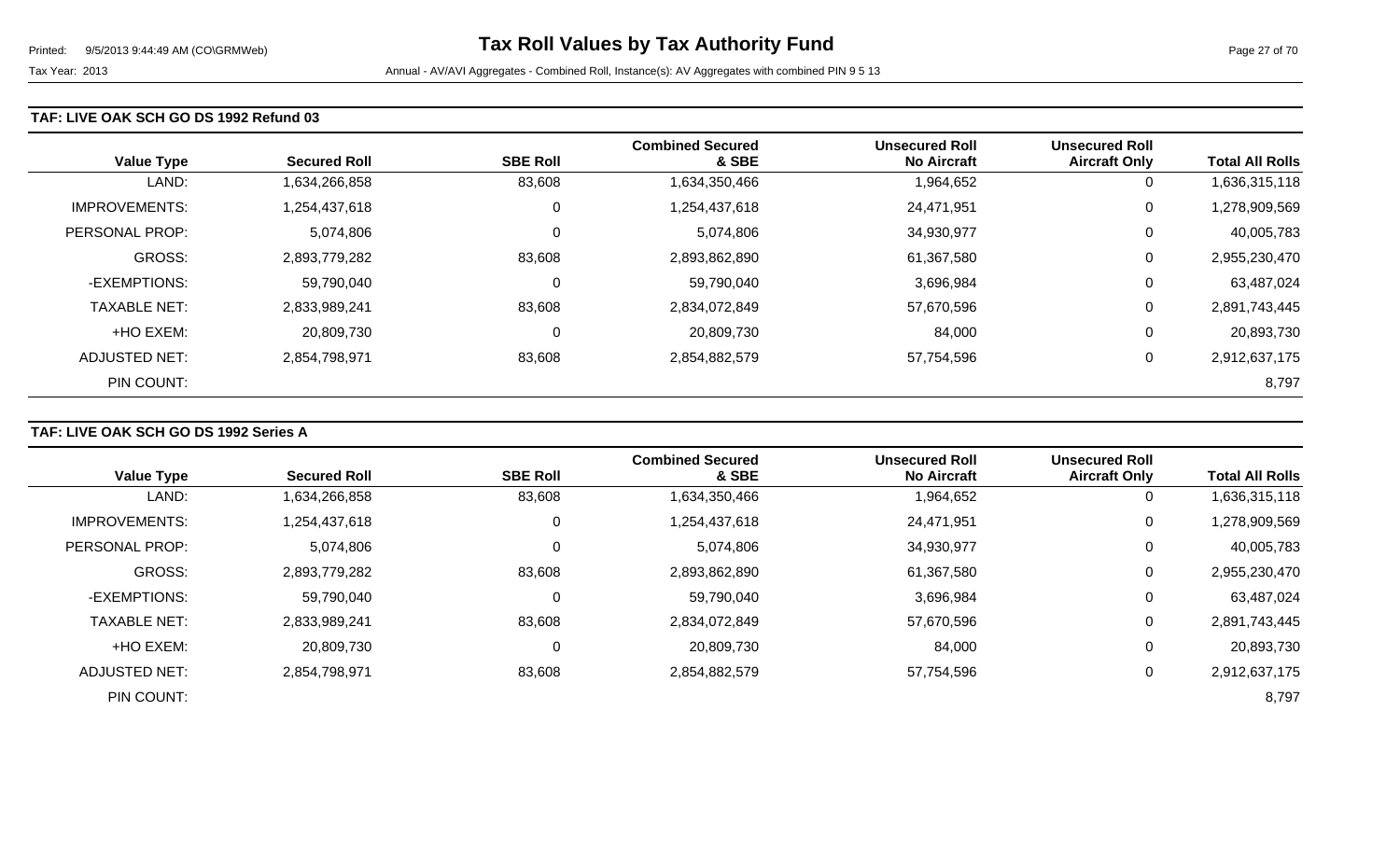### **TAF: LIVE OAK SCHOOL 2004 Series A**

| <b>Value Type</b>    | <b>Secured Roll</b> | <b>SBE Roll</b> | <b>Combined Secured</b><br>& SBE | <b>Unsecured Roll</b><br><b>No Aircraft</b> | <b>Unsecured Roll</b><br><b>Aircraft Only</b> | <b>Total All Rolls</b> |
|----------------------|---------------------|-----------------|----------------------------------|---------------------------------------------|-----------------------------------------------|------------------------|
| LAND:                | 1,634,266,858       | 83,608          | 1,634,350,466                    | 1,964,652                                   | 0                                             | 1,636,315,118          |
| <b>IMPROVEMENTS:</b> | 1,254,437,618       | 0               | 1,254,437,618                    | 24,471,951                                  | 0                                             | 1,278,909,569          |
| PERSONAL PROP:       | 5,074,806           | $\overline{0}$  | 5,074,806                        | 34,930,977                                  | 0                                             | 40,005,783             |
| <b>GROSS:</b>        | 2,893,779,282       | 83,608          | 2,893,862,890                    | 61,367,580                                  | 0                                             | 2,955,230,470          |
| -EXEMPTIONS:         | 59,790,040          | 0               | 59,790,040                       | 3,696,984                                   | 0                                             | 63,487,024             |
| <b>TAXABLE NET:</b>  | 2,833,989,241       | 83,608          | 2,834,072,849                    | 57,670,596                                  | 0                                             | 2,891,743,445          |
| +HO EXEM:            | 20,809,730          | 0               | 20,809,730                       | 84,000                                      | 0                                             | 20,893,730             |
| ADJUSTED NET:        | 2,854,798,971       | 83,608          | 2,854,882,579                    | 57,754,596                                  | 0                                             | 2,912,637,175          |
| PIN COUNT:           |                     |                 |                                  |                                             |                                               | 8,797                  |

### **TAF: LIVE OAK SCHOOL 2004 Series B**

|                      |                     |                 | <b>Combined Secured</b> | <b>Unsecured Roll</b> | <b>Unsecured Roll</b> |                        |
|----------------------|---------------------|-----------------|-------------------------|-----------------------|-----------------------|------------------------|
| <b>Value Type</b>    | <b>Secured Roll</b> | <b>SBE Roll</b> | & SBE                   | <b>No Aircraft</b>    | <b>Aircraft Only</b>  | <b>Total All Rolls</b> |
| LAND:                | 1,634,266,858       | 83,608          | 1,634,350,466           | 1,964,652             | 0                     | 1,636,315,118          |
| <b>IMPROVEMENTS:</b> | 1,254,437,618       | 0               | 1,254,437,618           | 24,471,951            | $\mathbf 0$           | 1,278,909,569          |
| PERSONAL PROP:       | 5,074,806           | 0               | 5,074,806               | 34,930,977            | $\overline{0}$        | 40,005,783             |
| <b>GROSS:</b>        | 2,893,779,282       | 83,608          | 2,893,862,890           | 61,367,580            | 0                     | 2,955,230,470          |
| -EXEMPTIONS:         | 59,790,040          | $\Omega$        | 59,790,040              | 3,696,984             | 0                     | 63,487,024             |
| <b>TAXABLE NET:</b>  | 2,833,989,241       | 83,608          | 2,834,072,849           | 57,670,596            | 0                     | 2,891,743,445          |
| +HO EXEM:            | 20,809,730          | 0               | 20,809,730              | 84,000                | 0                     | 20,893,730             |
| ADJUSTED NET:        | 2,854,798,971       | 83,608          | 2,854,882,579           | 57,754,596            | 0                     | 2,912,637,175          |
| PIN COUNT:           |                     |                 |                         |                       |                       | 8,797                  |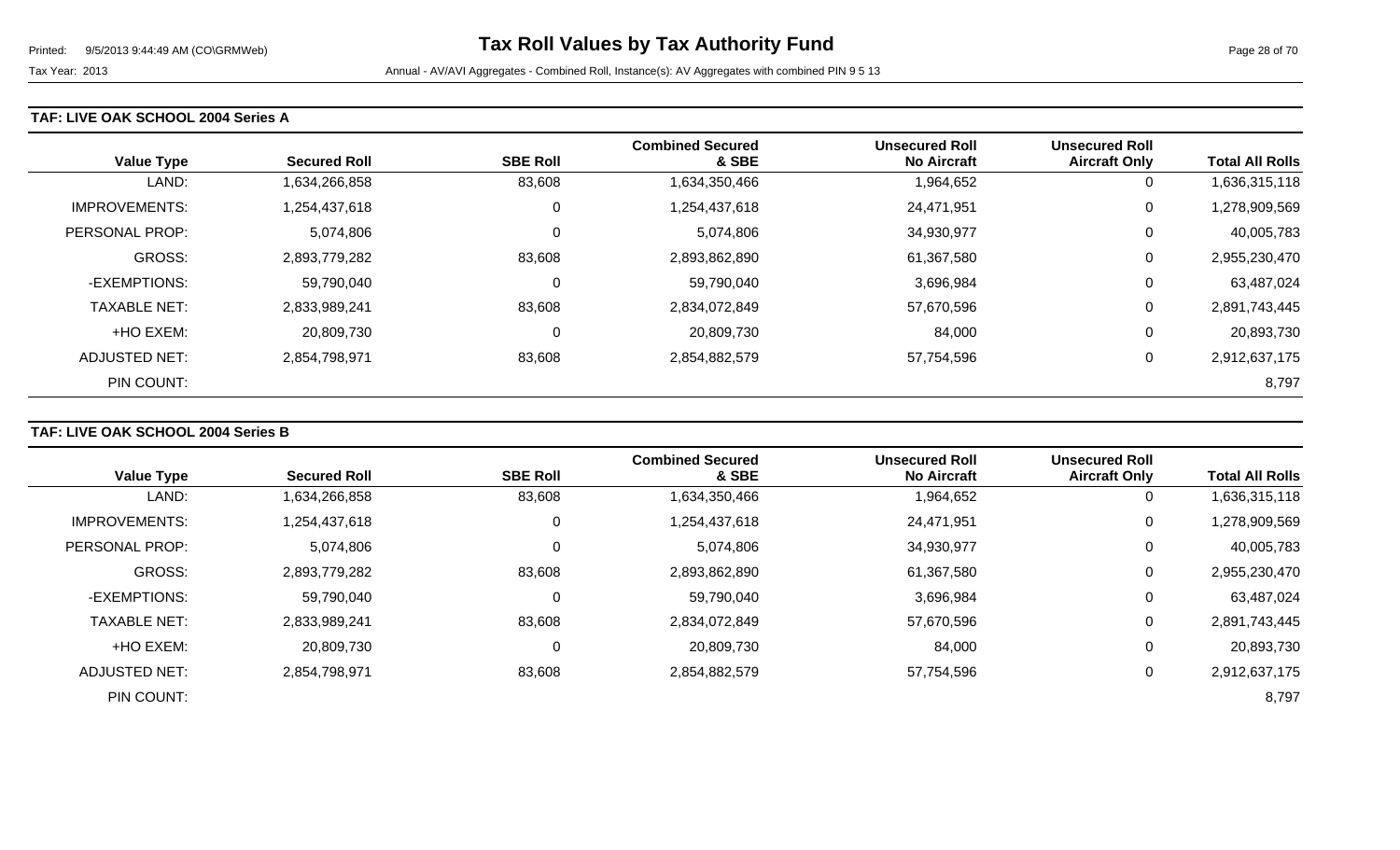### **TAF: LOMA PRIETA SCH AREAWIDE**

| <b>Value Type</b>    | <b>Secured Roll</b> | <b>SBE Roll</b> | <b>Combined Secured</b><br>& SBE | <b>Unsecured Roll</b><br><b>No Aircraft</b> | <b>Unsecured Roll</b><br><b>Aircraft Only</b> | <b>Total All Rolls</b> |
|----------------------|---------------------|-----------------|----------------------------------|---------------------------------------------|-----------------------------------------------|------------------------|
| LAND:                | 378,478,387         | 0               | 378,478,387                      | -0                                          | 0                                             | 378,478,387            |
| <b>IMPROVEMENTS:</b> | 367,847,806         | 0               | 367,847,806                      | 827,932                                     | 0                                             | 368,675,738            |
| PERSONAL PROP:       | 31,500              | $\Omega$        | 31,500                           | 1,189,143                                   | 0                                             | 1,220,643              |
| <b>GROSS:</b>        | 746,357,693         | 0               | 746,357,693                      | 2,017,075                                   | 0                                             | 748,374,768            |
| -EXEMPTIONS:         | 7,220,066           | $\Omega$        | 7,220,066                        | 0                                           | 0                                             | 7,220,066              |
| <b>TAXABLE NET:</b>  | 739,137,627         | 0               | 739,137,627                      | 2,017,075                                   | 0                                             | 741,154,702            |
| +HO EXEM:            | 5,870,200           | $\Omega$        | 5,870,200                        | 0                                           | 0                                             | 5,870,200              |
| <b>ADJUSTED NET:</b> | 745,007,827         | 0               | 745,007,827                      | 2,017,075                                   | 0                                             | 747,024,902            |
| PIN COUNT:           |                     |                 |                                  |                                             |                                               | 1,711                  |

## **TAF: LOMA PRIETA SCH DIST TR GENL**

|                      |                     |                 | <b>Combined Secured</b> | <b>Unsecured Roll</b> | <b>Unsecured Roll</b> |                        |
|----------------------|---------------------|-----------------|-------------------------|-----------------------|-----------------------|------------------------|
| <b>Value Type</b>    | <b>Secured Roll</b> | <b>SBE Roll</b> | & SBE                   | <b>No Aircraft</b>    | <b>Aircraft Only</b>  | <b>Total All Rolls</b> |
| LAND:                | 378,970,491         |                 | 378,970,491             |                       | 0                     | 378,970,491            |
| <b>IMPROVEMENTS:</b> | 368,752,208         | 0               | 368,752,208             | 827,932               | 0                     | 369,580,140            |
| PERSONAL PROP:       | 31,500              | $\Omega$        | 31,500                  | 1,189,143             | 0                     | 1,220,643              |
| <b>GROSS:</b>        | 747,754,199         |                 | 747,754,199             | 2,017,075             | 0                     | 749,771,274            |
| -EXEMPTIONS:         | 7,234,066           | 0               | 7,234,066               |                       | 0                     | 7,234,066              |
| <b>TAXABLE NET:</b>  | 740,520,133         |                 | 740,520,133             | 2,017,075             | 0                     | 742,537,208            |
| +HO EXEM:            | 5,884,200           | 0               | 5,884,200               | $\Omega$              | 0                     | 5,884,200              |
| <b>ADJUSTED NET:</b> | 746,404,333         |                 | 746,404,333             | 2,017,075             | 0                     | 748,421,408            |
| PIN COUNT:           |                     |                 |                         |                       |                       | 1,714                  |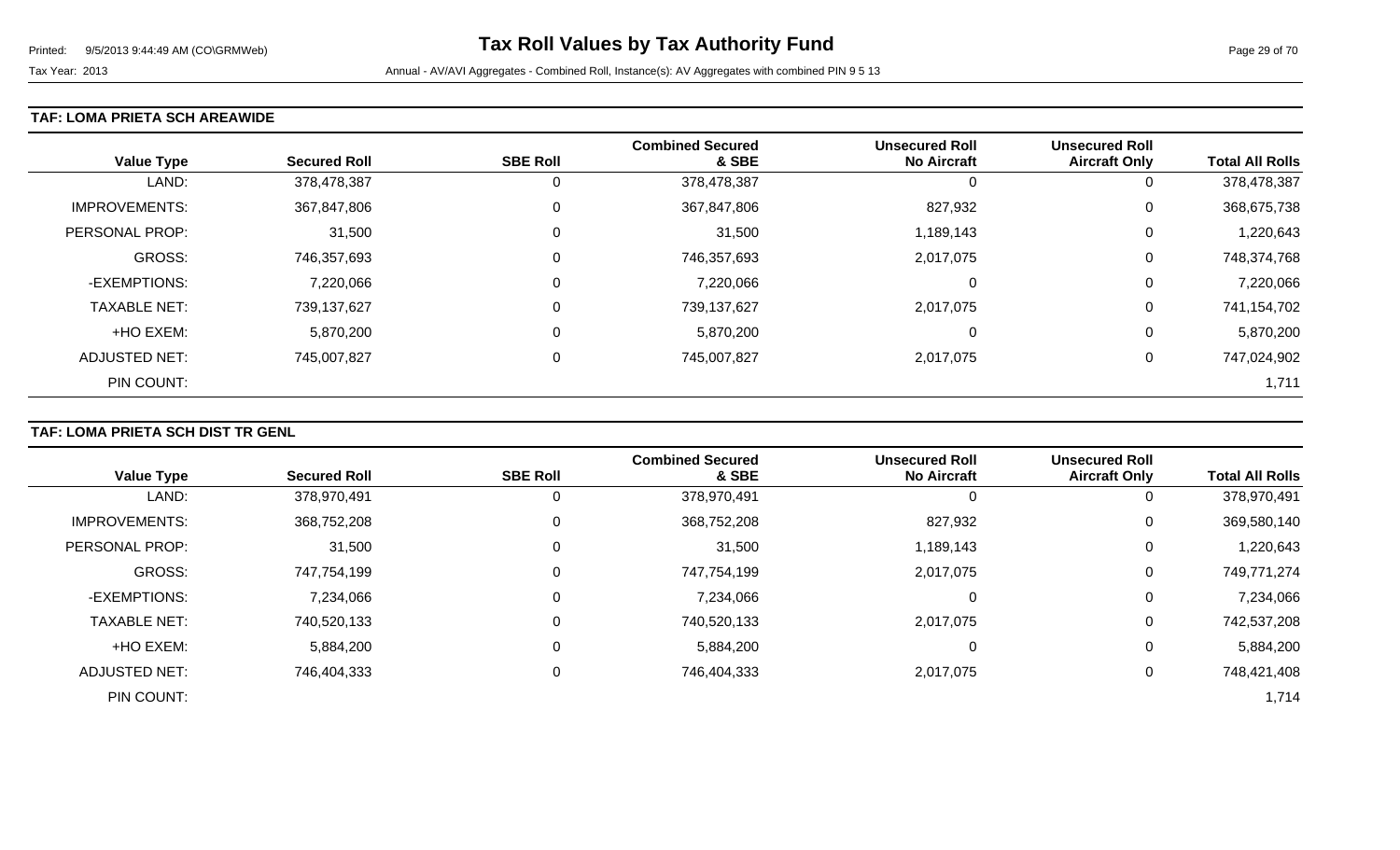### **TAF: LOMA PRIETA SCH GO DS 2002**

| <b>Value Type</b>    | <b>Secured Roll</b> | <b>SBE Roll</b> | <b>Combined Secured</b><br>& SBE | <b>Unsecured Roll</b><br><b>No Aircraft</b> | <b>Unsecured Roll</b><br><b>Aircraft Only</b> | <b>Total All Rolls</b> |
|----------------------|---------------------|-----------------|----------------------------------|---------------------------------------------|-----------------------------------------------|------------------------|
| LAND:                | 378,970,491         | 0               | 378,970,491                      | U                                           | U                                             | 378,970,491            |
| <b>IMPROVEMENTS:</b> | 368,752,208         | $\mathbf 0$     | 368,752,208                      | 827,932                                     | U                                             | 369,580,140            |
| PERSONAL PROP:       | 31,500              | 0               | 31,500                           | 1,189,143                                   | 0                                             | 1,220,643              |
| <b>GROSS:</b>        | 747,754,199         | 0               | 747,754,199                      | 2,017,075                                   | U                                             | 749,771,274            |
| -EXEMPTIONS:         | 7,234,066           | 0               | 7,234,066                        | $\Omega$                                    | 0                                             | 7,234,066              |
| <b>TAXABLE NET:</b>  | 740,520,133         | 0               | 740,520,133                      | 2,017,075                                   | U                                             | 742,537,208            |
| +HO EXEM:            | 5,884,200           | 0               | 5,884,200                        | $\Omega$                                    | 0                                             | 5,884,200              |
| ADJUSTED NET:        | 746,404,333         | 0               | 746,404,333                      | 2,017,075                                   | U                                             | 748,421,408            |
| PIN COUNT:           |                     |                 |                                  |                                             |                                               | 1,714                  |

## **TAF: LOMPICO CO WATER DIST DEBT SV**

| <b>Value Type</b>    | <b>Secured Roll</b> | <b>SBE Roll</b> | <b>Combined Secured</b><br>& SBE | <b>Unsecured Roll</b><br><b>No Aircraft</b> | <b>Unsecured Roll</b><br><b>Aircraft Only</b> | <b>Total All Rolls</b> |
|----------------------|---------------------|-----------------|----------------------------------|---------------------------------------------|-----------------------------------------------|------------------------|
|                      |                     |                 |                                  |                                             |                                               |                        |
| LAND:                | 52,953,713          |                 | 52,953,713                       |                                             | 0                                             | 52,953,713             |
| <b>IMPROVEMENTS:</b> | 43,861,862          | $\Omega$        | 43,861,862                       | 3,000                                       | 0                                             | 43,864,862             |
| PERSONAL PROP:       | 18,319              | 0               | 18,319                           | 115,417                                     | 0                                             | 133,736                |
| <b>GROSS:</b>        | 96,833,894          |                 | 96,833,894                       | 118,417                                     | 0                                             | 96,952,311             |
| -EXEMPTIONS:         | 3,117,999           | $\Omega$        | 3,117,999                        |                                             | 0                                             | 3,117,999              |
| <b>TAXABLE NET:</b>  | 93,715,895          |                 | 93,715,895                       | 118,417                                     | 0                                             | 93,834,312             |
| +HO EXEM:            | 1,768,200           | $\Omega$        | 1,768,200                        |                                             | 0                                             | 1,768,200              |
| <b>ADJUSTED NET:</b> | 95,484,095          | $\Omega$        | 95,484,095                       | 118,417                                     | 0                                             | 95,602,512             |
| PIN COUNT:           |                     |                 |                                  |                                             |                                               | 1,661                  |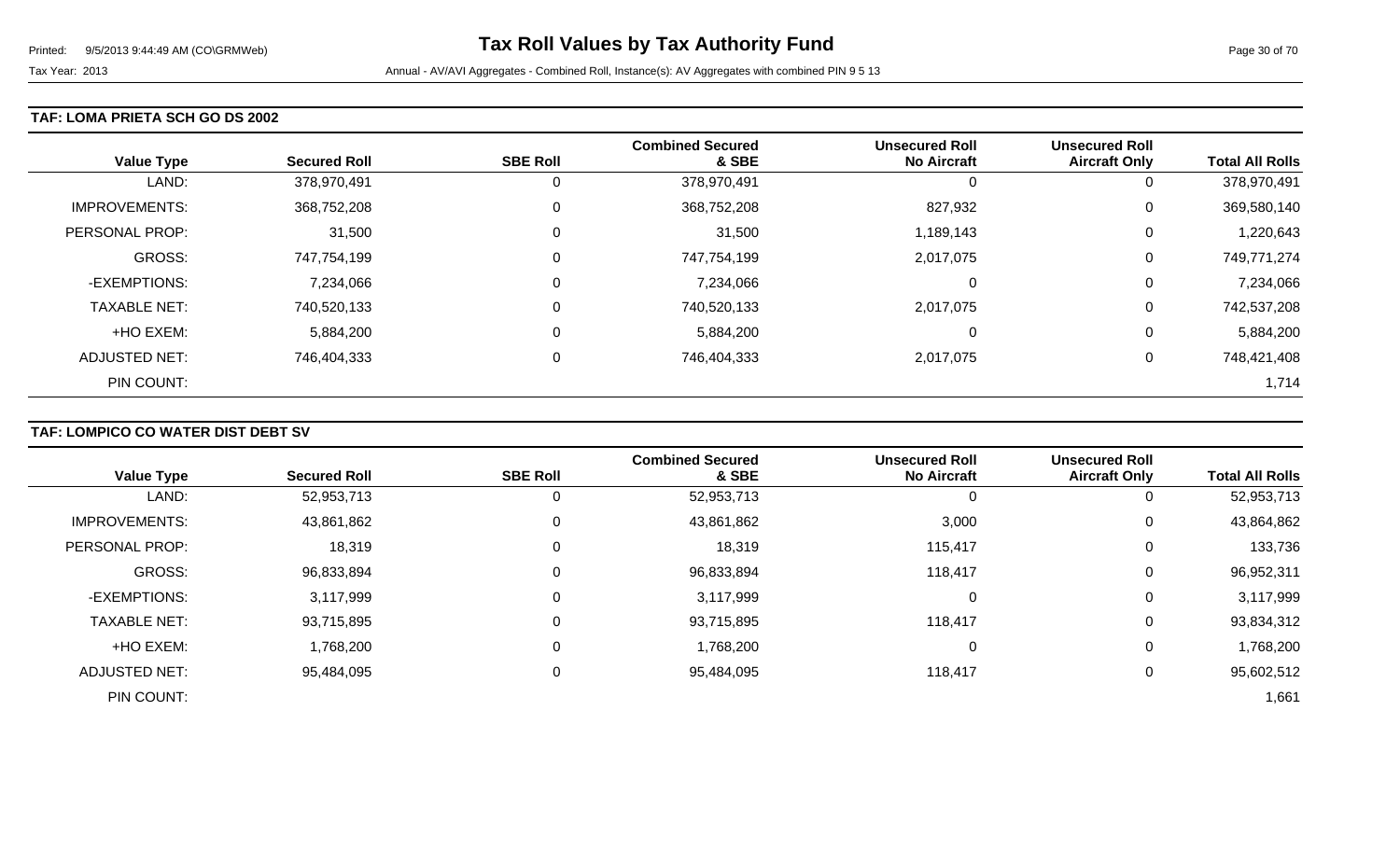### **TAF: LOMPICO CO WATER DIST TR GENL**

| <b>Value Type</b>    | <b>Secured Roll</b> | <b>SBE Roll</b> | <b>Combined Secured</b><br>& SBE | <b>Unsecured Roll</b><br><b>No Aircraft</b> | <b>Unsecured Roll</b><br><b>Aircraft Only</b> | <b>Total All Rolls</b> |
|----------------------|---------------------|-----------------|----------------------------------|---------------------------------------------|-----------------------------------------------|------------------------|
| LAND:                | 52,953,713          | 0               | 52,953,713                       | U                                           | 0                                             | 52,953,713             |
| <b>IMPROVEMENTS:</b> | 43,861,862          | 0               | 43,861,862                       | 3,000                                       | 0                                             | 43,864,862             |
| PERSONAL PROP:       | 18,319              | 0               | 18,319                           | 115,417                                     | 0                                             | 133,736                |
| <b>GROSS:</b>        | 96,833,894          | 0               | 96,833,894                       | 118,417                                     | 0                                             | 96,952,311             |
| -EXEMPTIONS:         | 3,117,999           | 0               | 3,117,999                        | 0                                           | 0                                             | 3,117,999              |
| <b>TAXABLE NET:</b>  | 93,715,895          | 0               | 93,715,895                       | 118,417                                     | 0                                             | 93,834,312             |
| +HO EXEM:            | 1,768,200           | 0               | 1,768,200                        | 0                                           | 0                                             | 1,768,200              |
| <b>ADJUSTED NET:</b> | 95,484,095          | 0               | 95,484,095                       | 118,417                                     | 0                                             | 95,602,512             |
| PIN COUNT:           |                     |                 |                                  |                                             |                                               | 1,661                  |

## **TAF: LOS GATOS HI SCH GO DS 1998 SER A**

| <b>Value Type</b>    | <b>Secured Roll</b> | <b>SBE Roll</b> | <b>Combined Secured</b><br>& SBE | <b>Unsecured Roll</b><br><b>No Aircraft</b> | <b>Unsecured Roll</b><br><b>Aircraft Only</b> | <b>Total All Rolls</b> |
|----------------------|---------------------|-----------------|----------------------------------|---------------------------------------------|-----------------------------------------------|------------------------|
|                      |                     |                 |                                  |                                             |                                               |                        |
| LAND:                | 512,720,663         | 0               | 512,720,663                      | 27,247                                      | O                                             | 512,747,910            |
| <b>IMPROVEMENTS:</b> | 499,873,594         | 0               | 499,873,594                      | 1,153,205                                   | 0                                             | 501,026,799            |
| PERSONAL PROP:       | 1,494,557           | 0               | 1,494,557                        | 2,078,988                                   | 0                                             | 3,573,545              |
| GROSS:               | 1,014,088,814       | 0               | 1,014,088,814                    | 3,259,440                                   | 0                                             | 1,017,348,254          |
| -EXEMPTIONS:         | 11,591,978          | 0               | 11,591,978                       | 0                                           | 0                                             | 11,591,978             |
| <b>TAXABLE NET:</b>  | 1,002,496,835       | 0               | 1,002,496,835                    | 3,259,440                                   | 0                                             | 1,005,756,275          |
| +HO EXEM:            | 7,870,800           | 0               | 7,870,800                        | 0                                           | 0                                             | 7,870,800              |
| ADJUSTED NET:        | 1,010,367,635       | 0               | 1,010,367,635                    | 3,259,440                                   | 0                                             | 1,013,627,075          |
| PIN COUNT:           |                     |                 |                                  |                                             |                                               | 2,528                  |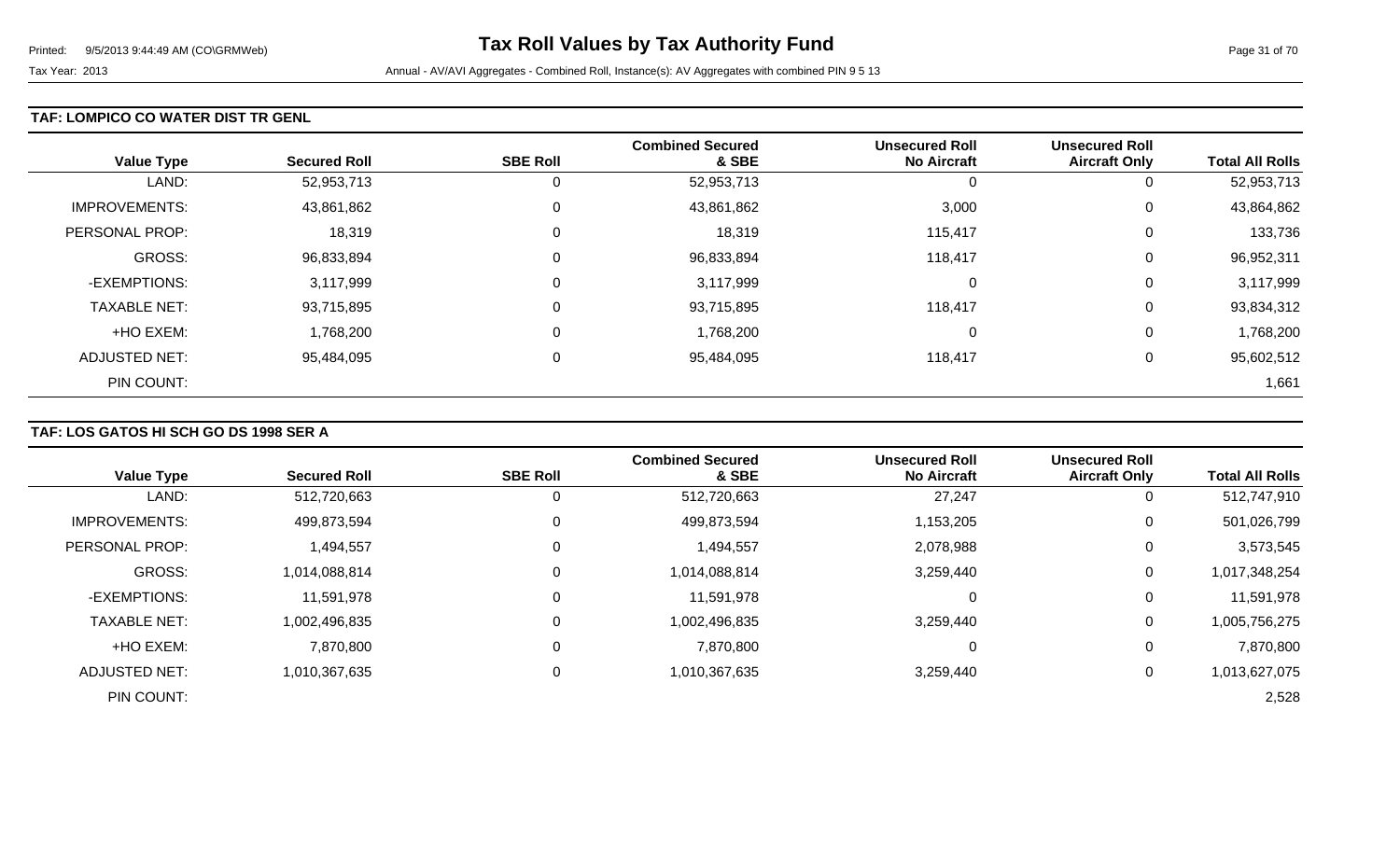### **TAF: LOS GATOS HIGH DIST TR GENL**

| <b>Value Type</b>     | <b>Secured Roll</b> | <b>SBE Roll</b> | <b>Combined Secured</b><br>& SBE | <b>Unsecured Roll</b><br><b>No Aircraft</b> | <b>Unsecured Roll</b><br><b>Aircraft Only</b> | <b>Total All Rolls</b> |
|-----------------------|---------------------|-----------------|----------------------------------|---------------------------------------------|-----------------------------------------------|------------------------|
| LAND:                 | 512,720,663         | 0               | 512,720,663                      | 27,247                                      | 0                                             | 512,747,910            |
| <b>IMPROVEMENTS:</b>  | 499,873,594         | 0               | 499,873,594                      | 1,153,205                                   | 0                                             | 501,026,799            |
| <b>PERSONAL PROP:</b> | 1,494,557           | 0               | 1,494,557                        | 2,078,988                                   | 0                                             | 3,573,545              |
| <b>GROSS:</b>         | 1,014,088,814       | $\mathbf 0$     | 1,014,088,814                    | 3,259,440                                   | 0                                             | 1,017,348,254          |
| -EXEMPTIONS:          | 11,591,978          | 0               | 11,591,978                       | $\Omega$                                    | 0                                             | 11,591,978             |
| <b>TAXABLE NET:</b>   | 1,002,496,835       | 0               | 1,002,496,835                    | 3,259,440                                   | 0                                             | 1,005,756,275          |
| +HO EXEM:             | 7,870,800           | $\mathbf 0$     | 7,870,800                        | $\Omega$                                    | 0                                             | 7,870,800              |
| ADJUSTED NET:         | 1,010,367,635       | 0               | 1,010,367,635                    | 3,259,440                                   | 0                                             | 1,013,627,075          |
| PIN COUNT:            |                     |                 |                                  |                                             |                                               | 2,528                  |

## **TAF: MOUNTAIN SCH DIST GENL**

|                      |                     |                 | <b>Combined Secured</b> | <b>Unsecured Roll</b> | <b>Unsecured Roll</b> |                        |
|----------------------|---------------------|-----------------|-------------------------|-----------------------|-----------------------|------------------------|
| <b>Value Type</b>    | <b>Secured Roll</b> | <b>SBE Roll</b> | & SBE                   | <b>No Aircraft</b>    | <b>Aircraft Only</b>  | <b>Total All Rolls</b> |
| LAND:                | 112,664,546         |                 | 112,664,546             | 0                     |                       | 112,664,546            |
| <b>IMPROVEMENTS:</b> | 107,938,869         | 0               | 107,938,869             | 6,020,161             | 0                     | 113,959,030            |
| PERSONAL PROP:       | 133,177             | 0               | 133,177                 | 1,079,829             | 0                     | 1,213,006              |
| <b>GROSS:</b>        | 220,736,592         | 0               | 220,736,592             | 7,099,990             | 0                     | 227,836,582            |
| -EXEMPTIONS:         | 3,868,266           | 0               | 3,868,266               | 1,276                 | 0                     | 3,869,542              |
| <b>TAXABLE NET:</b>  | 216,868,326         | 0               | 216,868,326             | 7,098,714             | 0                     | 223,967,040            |
| +HO EXEM:            | 1,920,800           | 0               | 1,920,800               | 0                     |                       | 1,920,800              |
| <b>ADJUSTED NET:</b> | 218,789,126         | 0               | 218,789,126             | 7,098,714             | 0                     | 225,887,840            |
| PIN COUNT:           |                     |                 |                         |                       |                       | 715                    |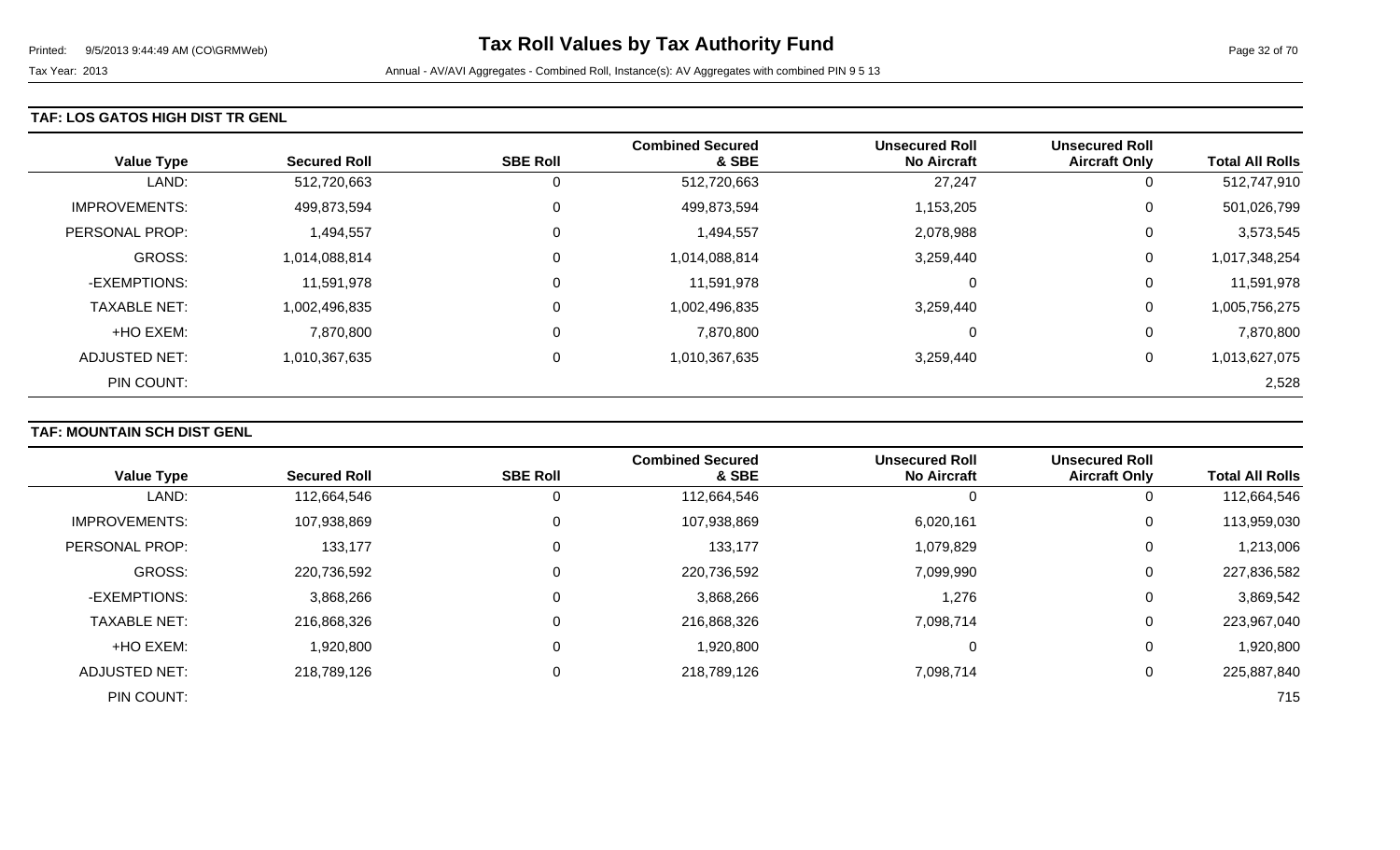### **TAF: OPAL CLIFFS REC & PARK DIST**

| <b>Value Type</b>    | <b>Secured Roll</b> | <b>SBE Roll</b> | <b>Combined Secured</b><br>& SBE | <b>Unsecured Roll</b><br><b>No Aircraft</b> | <b>Unsecured Roll</b><br><b>Aircraft Only</b> | <b>Total All Rolls</b> |
|----------------------|---------------------|-----------------|----------------------------------|---------------------------------------------|-----------------------------------------------|------------------------|
| LAND:                | 137,884,103         | 0               | 137,884,103                      | U                                           | 0                                             | 137,884,103            |
| <b>IMPROVEMENTS:</b> | 80,929,132          | $\overline{0}$  | 80,929,132                       | 667,815                                     | 0                                             | 81,596,947             |
| PERSONAL PROP:       | 25,000              | 0               | 25,000                           | 949,622                                     | 0                                             | 974,622                |
| <b>GROSS:</b>        | 218,838,235         | $\overline{0}$  | 218,838,235                      | 1,617,437                                   | 0                                             | 220,455,672            |
| -EXEMPTIONS:         | 1,130,202           | 0               | 1,130,202                        | 0                                           | 0                                             | 1,130,202              |
| <b>TAXABLE NET:</b>  | 217,708,033         | $\overline{0}$  | 217,708,033                      | 1,617,437                                   | 0                                             | 219,325,470            |
| +HO EXEM:            | 1,082,200           | $\mathbf 0$     | 1,082,200                        | 0                                           | 0                                             | 1,082,200              |
| <b>ADJUSTED NET:</b> | 218,790,233         | $\overline{0}$  | 218,790,233                      | 1,617,437                                   | 0                                             | 220,407,670            |
| PIN COUNT:           |                     |                 |                                  |                                             |                                               | 474                    |

## **TAF: PACIFIC SCH DIST GENL**

|                      |                     |                 | <b>Combined Secured</b> | <b>Unsecured Roll</b> | <b>Unsecured Roll</b> |                        |
|----------------------|---------------------|-----------------|-------------------------|-----------------------|-----------------------|------------------------|
| <b>Value Type</b>    | <b>Secured Roll</b> | <b>SBE Roll</b> | & SBE                   | <b>No Aircraft</b>    | <b>Aircraft Only</b>  | <b>Total All Rolls</b> |
| LAND:                | 63,802,870          | 7,623           | 63,810,493              | 82,182                | 0                     | 63,892,675             |
| <b>IMPROVEMENTS:</b> | 46,050,338          | 0               | 46,050,338              | 892,666               | 0                     | 46,943,004             |
| PERSONAL PROP:       | 175,864             | 0               | 175,864                 | 2,412,637             | 0                     | 2,588,501              |
| <b>GROSS:</b>        | 110,029,072         | 7,623           | 110,036,695             | 3,387,485             | $\mathbf 0$           | 113,424,180            |
| -EXEMPTIONS:         | 7,707,287           | 0               | 7,707,287               | 1,904                 | 0                     | 7,709,191              |
| <b>TAXABLE NET:</b>  | 102,321,784         | 7,623           | 102,329,407             | 3,385,581             | 0                     | 105,714,988            |
| +HO EXEM:            | 760,112             | C               | 760,112                 |                       | 0                     | 760,112                |
| <b>ADJUSTED NET:</b> | 103,081,896         | 7,623           | 103,089,519             | 3,385,581             | 0                     | 106,475,100            |
| PIN COUNT:           |                     |                 |                         |                       |                       | 655                    |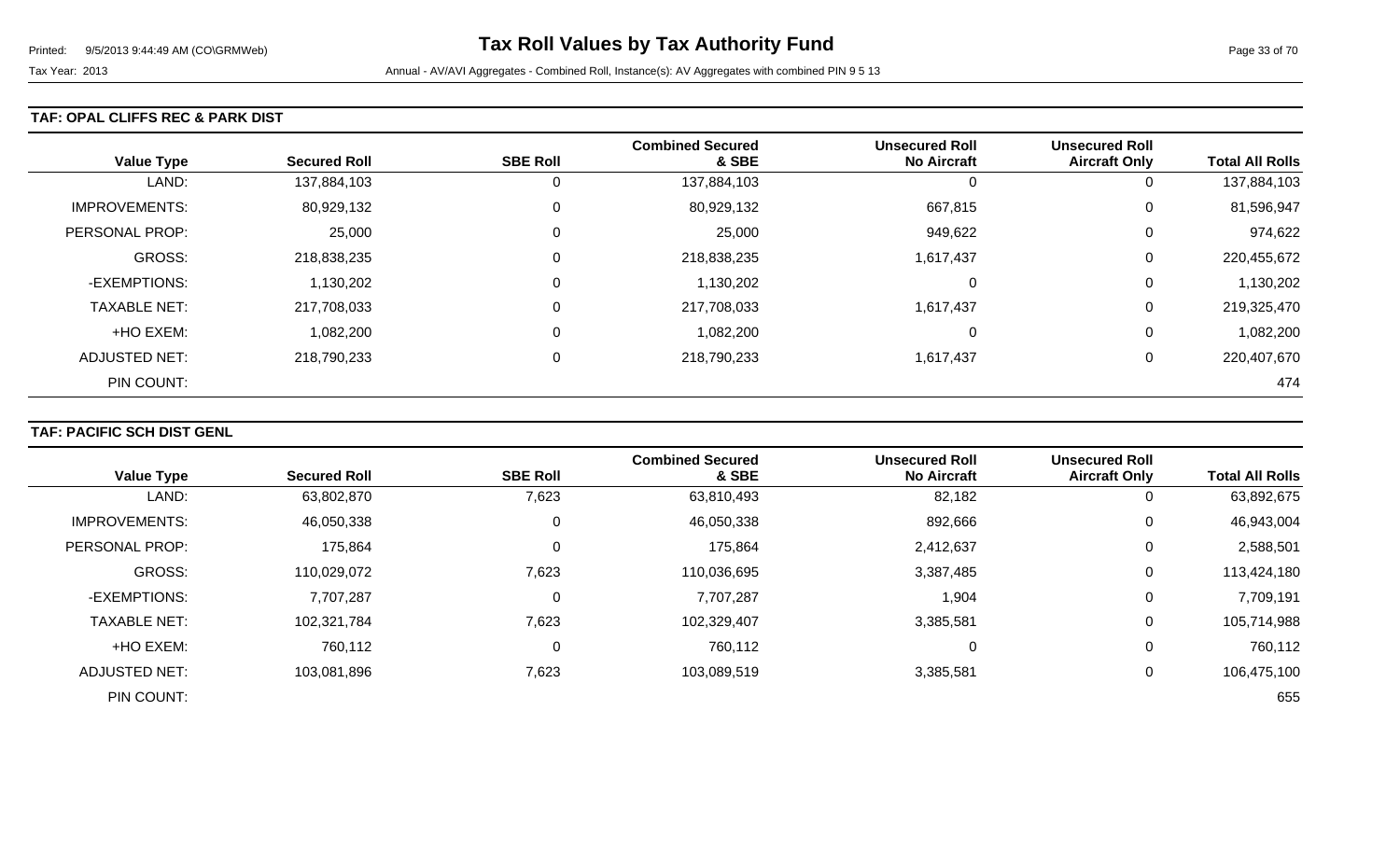### **TAF: PACIFIC SCHOOL 2012 DS GO**

| <b>Value Type</b>    | <b>Secured Roll</b> | <b>SBE Roll</b> | <b>Combined Secured</b><br>& SBE | <b>Unsecured Roll</b><br><b>No Aircraft</b> | <b>Unsecured Roll</b><br><b>Aircraft Only</b> | <b>Total All Rolls</b> |
|----------------------|---------------------|-----------------|----------------------------------|---------------------------------------------|-----------------------------------------------|------------------------|
| LAND:                | 63,802,870          | 7,623           | 63,810,493                       | 82,182                                      | 0                                             | 63,892,675             |
| <b>IMPROVEMENTS:</b> | 46,050,338          | 0               | 46,050,338                       | 892,666                                     | 0                                             | 46,943,004             |
| PERSONAL PROP:       | 175,864             | $\mathbf 0$     | 175,864                          | 2,412,637                                   | 0                                             | 2,588,501              |
| <b>GROSS:</b>        | 110,029,072         | 7,623           | 110,036,695                      | 3,387,485                                   | 0                                             | 113,424,180            |
| -EXEMPTIONS:         | 7,707,287           | $\overline{0}$  | 7,707,287                        | 1,904                                       | 0                                             | 7,709,191              |
| <b>TAXABLE NET:</b>  | 102,321,784         | 7,623           | 102,329,407                      | 3,385,581                                   | 0                                             | 105,714,988            |
| +HO EXEM:            | 760,112             | $\overline{0}$  | 760,112                          | 0                                           | 0                                             | 760,112                |
| <b>ADJUSTED NET:</b> | 103,081,896         | 7,623           | 103,089,519                      | 3,385,581                                   | 0                                             | 106,475,100            |
| PIN COUNT:           |                     |                 |                                  |                                             |                                               | 655                    |

## **TAF: PAJ VAL UNIF SCH DIST GENL**

|                      |                     |                 | <b>Combined Secured</b> | <b>Unsecured Roll</b> | <b>Unsecured Roll</b> |                        |
|----------------------|---------------------|-----------------|-------------------------|-----------------------|-----------------------|------------------------|
| <b>Value Type</b>    | <b>Secured Roll</b> | <b>SBE Roll</b> | & SBE                   | <b>No Aircraft</b>    | <b>Aircraft Only</b>  | <b>Total All Rolls</b> |
| LAND:                | 5,987,454,230       | 123,397         | 5,987,577,627           | 5,987,413             | $\overline{0}$        | 5,993,565,040          |
| <b>IMPROVEMENTS:</b> | 5,250,391,977       | 0               | 5,250,391,977           | 93,718,515            | $\mathbf{0}$          | 5,344,110,492          |
| PERSONAL PROP:       | 62,483,746          | 0               | 62,483,746              | 177,529,571           | 27,529,475            | 267,542,792            |
| <b>GROSS:</b>        | 11,300,329,953      | 123,397         | 11,300,453,350          | 277,235,499           | 27,529,475            | 11,605,218,324         |
| -EXEMPTIONS:         | 436,240,655         | 0               | 436,240,655             | 7,119,839             | 401,035               | 443,761,529            |
| <b>TAXABLE NET:</b>  | 10,864,089,298      | 123,397         | 10,864,212,695          | 270,115,660           | 27,128,440            | 11, 161, 456, 795      |
| +HO EXEM:            | 84,714,603          | 0               | 84,714,603              | 0                     | 0                     | 84,714,603             |
| ADJUSTED NET:        | 10,948,803,901      | 123,397         | 10,948,927,298          | 270,115,660           | 27,128,440            | 11,246,171,398         |
| PIN COUNT:           |                     |                 |                         |                       |                       | 34,533                 |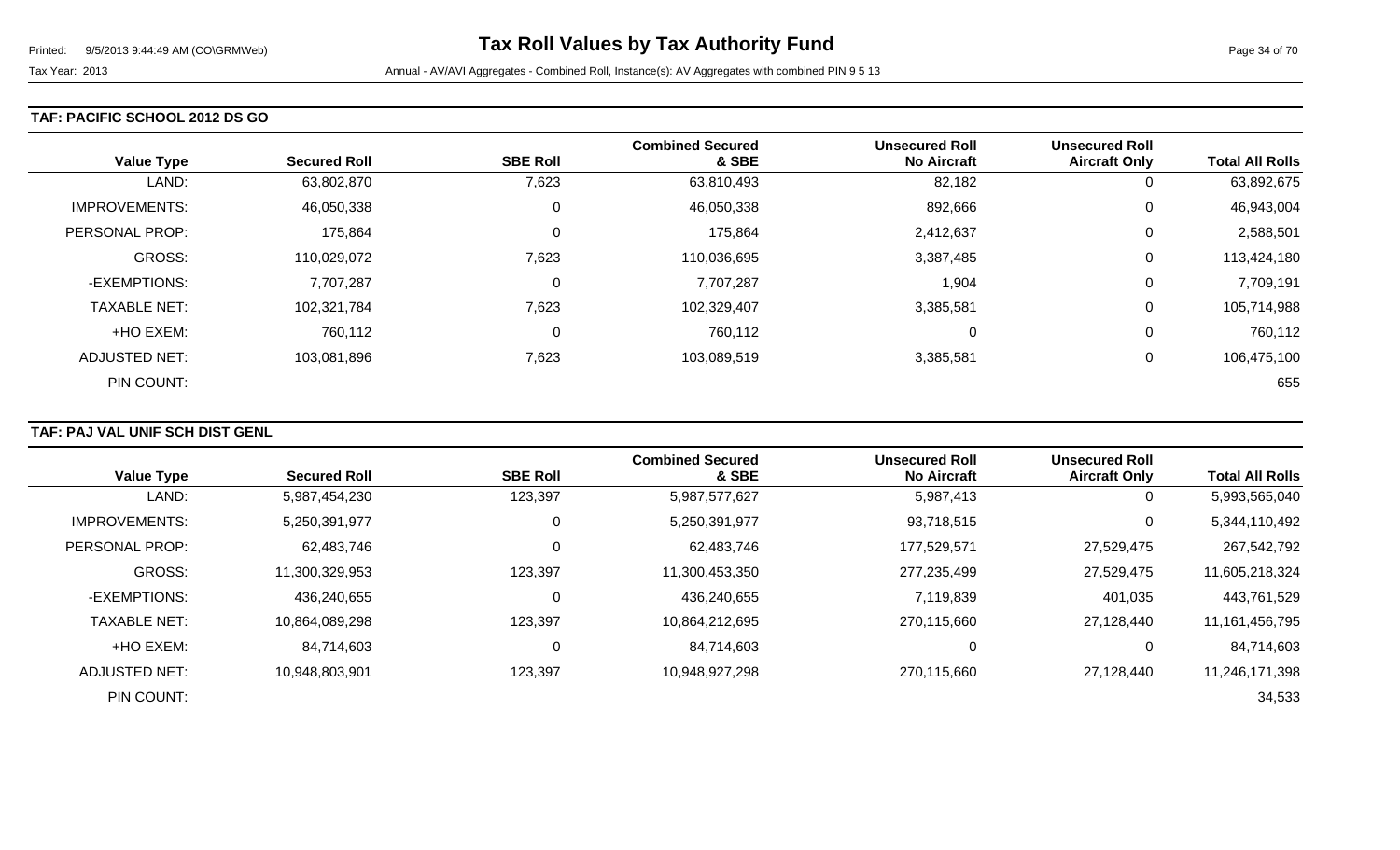### **TAF: PAJARO DUNES CO SVC AREA #4**

| <b>Value Type</b>    | <b>Secured Roll</b> | <b>SBE Roll</b> | <b>Combined Secured</b><br>& SBE | <b>Unsecured Roll</b><br><b>No Aircraft</b> | <b>Unsecured Roll</b><br><b>Aircraft Only</b> | <b>Total All Rolls</b> |
|----------------------|---------------------|-----------------|----------------------------------|---------------------------------------------|-----------------------------------------------|------------------------|
| LAND:                | 193,120,588         | 0               | 193,120,588                      | O                                           | 0                                             | 193,120,588            |
| <b>IMPROVEMENTS:</b> | 120,286,729         | 0               | 120,286,729                      | 915,000                                     | 0                                             | 121,201,729            |
| PERSONAL PROP:       | 206,517             | 0               | 206,517                          | 65,724                                      | 0                                             | 272,241                |
| <b>GROSS:</b>        | 313,613,834         | 0               | 313,613,834                      | 980,724                                     | 0                                             | 314,594,558            |
| -EXEMPTIONS:         | 141,835             | $\mathbf 0$     | 141,835                          | $\Omega$                                    | 0                                             | 141,835                |
| <b>TAXABLE NET:</b>  | 313,471,999         | 0               | 313,471,999                      | 980,724                                     | 0                                             | 314,452,723            |
| +HO EXEM:            | 140,000             | $\mathbf 0$     | 140,000                          | 0                                           | 0                                             | 140,000                |
| <b>ADJUSTED NET:</b> | 313,611,999         | 0               | 313,611,999                      | 980,724                                     | 0                                             | 314,592,723            |
| PIN COUNT:           |                     |                 |                                  |                                             |                                               | 637                    |

## **TAF: PAJARO STORM DRAIN MAINT DIST**

|                      |                     |                 | <b>Combined Secured</b> | <b>Unsecured Roll</b> | <b>Unsecured Roll</b> |                        |
|----------------------|---------------------|-----------------|-------------------------|-----------------------|-----------------------|------------------------|
| <b>Value Type</b>    | <b>Secured Roll</b> | <b>SBE Roll</b> | & SBE                   | <b>No Aircraft</b>    | <b>Aircraft Only</b>  | <b>Total All Rolls</b> |
| LAND:                | 2,610,256,578       | 31,120          | 2,610,287,698           | 5,408,480             | 0                     | 2,615,696,178          |
| <b>IMPROVEMENTS:</b> | 2,623,476,163       | 0               | 2,623,476,163           | 81,846,203            | $\mathbf 0$           | 2,705,322,366          |
| PERSONAL PROP:       | 54,855,877          | 0               | 54,855,877              | 148,512,797           | 27,529,475            | 230,898,149            |
| <b>GROSS:</b>        | 5,288,588,618       | 31,120          | 5,288,619,738           | 235,767,480           | 27,529,475            | 5,551,916,693          |
| -EXEMPTIONS:         | 298,172,048         | $\Omega$        | 298,172,048             | 5,411,451             | 401,035               | 303,984,534            |
| <b>TAXABLE NET:</b>  | 4,990,416,569       | 31,120          | 4,990,447,689           | 230,356,029           | 27,128,440            | 5,247,932,158          |
| +HO EXEM:            | 45,654,000          | 0               | 45,654,000              | 0                     | 0                     | 45,654,000             |
| ADJUSTED NET:        | 5,036,070,569       | 31,120          | 5,036,101,689           | 230,356,029           | 27,128,440            | 5,293,586,158          |
| PIN COUNT:           |                     |                 |                         |                       |                       | 19,523                 |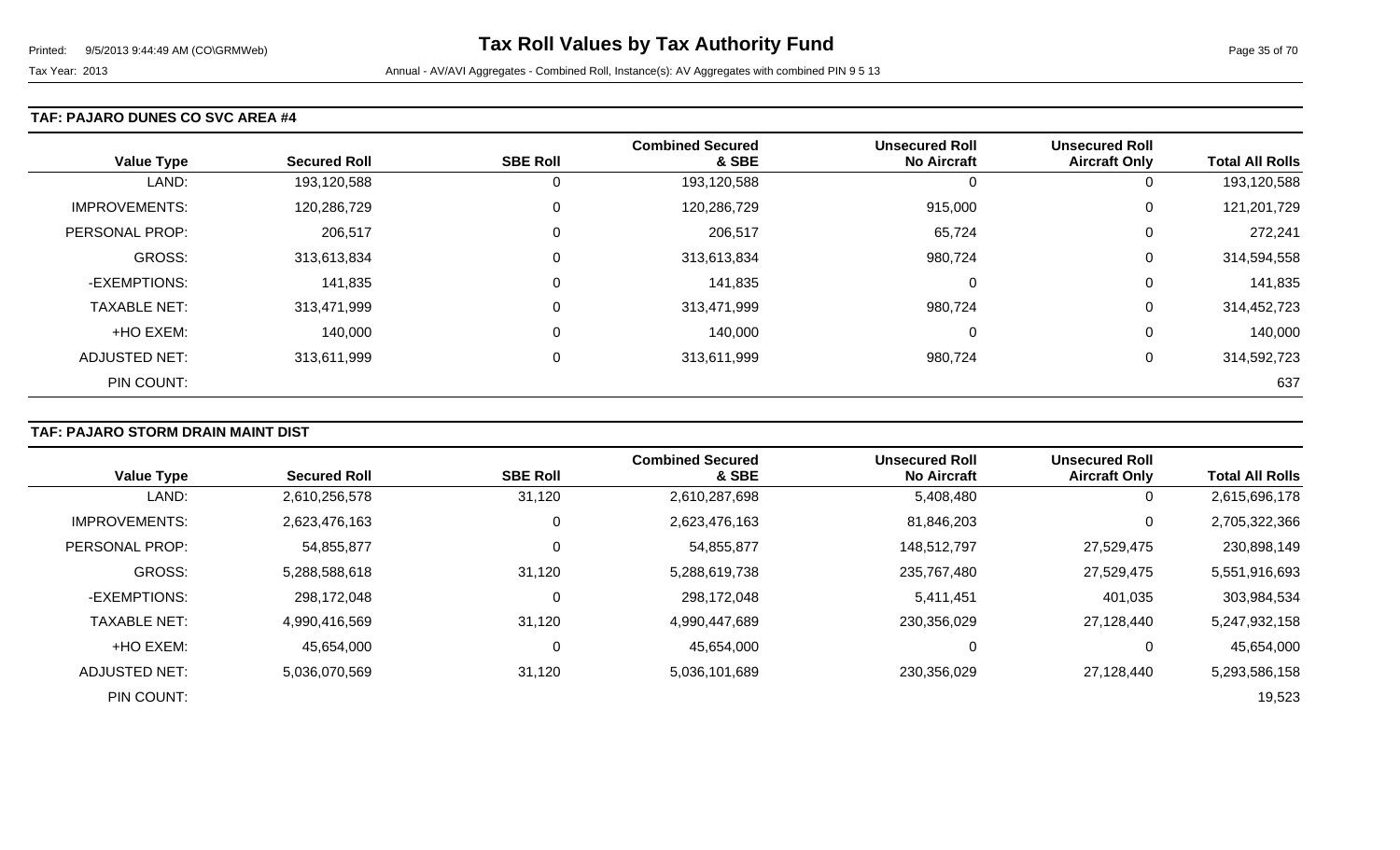#### **TAF: PAJARO VAL USD GO DS 2002 Refund 05**

| <b>Value Type</b>     | <b>Secured Roll</b> | <b>SBE Roll</b> | <b>Combined Secured</b><br>& SBE | <b>Unsecured Roll</b><br><b>No Aircraft</b> | <b>Unsecured Roll</b><br><b>Aircraft Only</b> | <b>Total All Rolls</b> |
|-----------------------|---------------------|-----------------|----------------------------------|---------------------------------------------|-----------------------------------------------|------------------------|
| LAND:                 | 5,987,454,230       | 123,397         | 5,987,577,627                    | 5,987,413                                   | 0                                             | 5,993,565,040          |
| <b>IMPROVEMENTS:</b>  | 5,250,391,977       | 0               | 5,250,391,977                    | 93,718,515                                  | 0                                             | 5,344,110,492          |
| <b>PERSONAL PROP:</b> | 62,483,746          | 0               | 62,483,746                       | 177,529,571                                 | 27,529,475                                    | 267,542,792            |
| <b>GROSS:</b>         | 11,300,329,953      | 123,397         | 11,300,453,350                   | 277,235,499                                 | 27,529,475                                    | 11,605,218,324         |
| -EXEMPTIONS:          | 436,240,655         | 0               | 436,240,655                      | 7,119,839                                   | 401,035                                       | 443,761,529            |
| <b>TAXABLE NET:</b>   | 10,864,089,298      | 123,397         | 10,864,212,695                   | 270,115,660                                 | 27,128,440                                    | 11,161,456,795         |
| +HO EXEM:             | 84,714,603          | $\mathbf 0$     | 84,714,603                       | $\Omega$                                    | 0                                             | 84,714,603             |
| ADJUSTED NET:         | 10,948,803,901      | 123,397         | 10,948,927,298                   | 270,115,660                                 | 27,128,440                                    | 11,246,171,398         |
| PIN COUNT:            |                     |                 |                                  |                                             |                                               | 34,533                 |

### **TAF: PAJARO VAL USD GO DS 2002 Series B**

|                      |                     |                 | <b>Combined Secured</b> | <b>Unsecured Roll</b> | <b>Unsecured Roll</b> |                        |
|----------------------|---------------------|-----------------|-------------------------|-----------------------|-----------------------|------------------------|
| <b>Value Type</b>    | <b>Secured Roll</b> | <b>SBE Roll</b> | & SBE                   | <b>No Aircraft</b>    | <b>Aircraft Only</b>  | <b>Total All Rolls</b> |
| LAND:                | 5,987,454,230       | 123,397         | 5,987,577,627           | 5,987,413             | 0                     | 5,993,565,040          |
| <b>IMPROVEMENTS:</b> | 5,250,391,977       | 0               | 5,250,391,977           | 93,718,515            | $\mathbf 0$           | 5,344,110,492          |
| PERSONAL PROP:       | 62,483,746          |                 | 62,483,746              | 177,529,571           | 27,529,475            | 267,542,792            |
| GROSS:               | 11,300,329,953      | 123,397         | 11,300,453,350          | 277,235,499           | 27,529,475            | 11,605,218,324         |
| -EXEMPTIONS:         | 436,240,655         | C               | 436,240,655             | 7,119,839             | 401,035               | 443,761,529            |
| <b>TAXABLE NET:</b>  | 10,864,089,298      | 123,397         | 10,864,212,695          | 270,115,660           | 27,128,440            | 11,161,456,795         |
| +HO EXEM:            | 84,714,603          | 0               | 84,714,603              |                       | 0                     | 84,714,603             |
| ADJUSTED NET:        | 10.948.803.901      | 123,397         | 10,948,927,298          | 270,115,660           | 27,128,440            | 11,246,171,398         |
| PIN COUNT:           |                     |                 |                         |                       |                       | 34,533                 |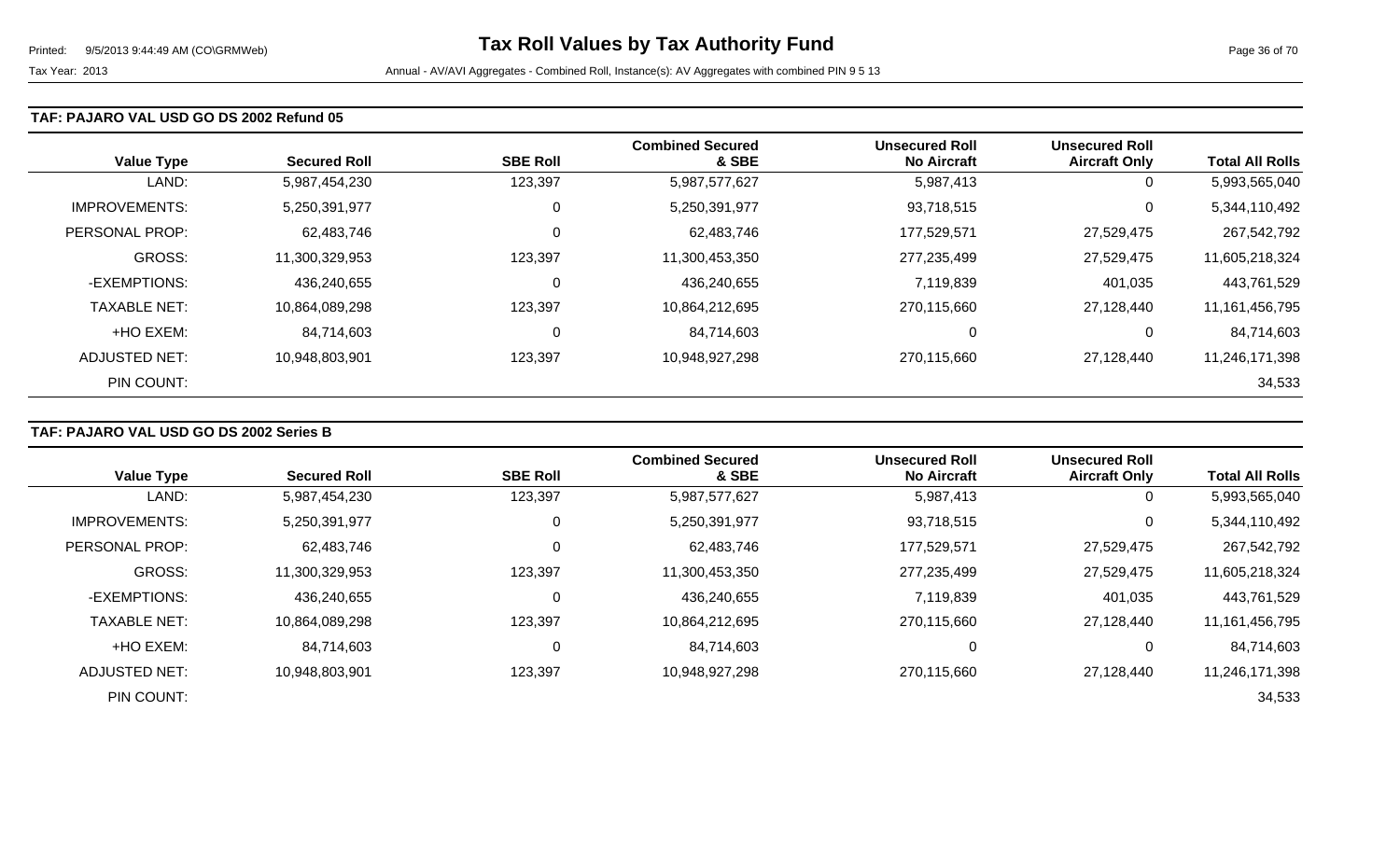### **TAF: PAJARO VALLEY FIRE PROTECTION DIST G**

| <b>Value Type</b>     | <b>Secured Roll</b> | <b>SBE Roll</b> | <b>Combined Secured</b><br>& SBE | <b>Unsecured Roll</b><br><b>No Aircraft</b> | <b>Unsecured Roll</b><br><b>Aircraft Only</b> | <b>Total All Rolls</b> |
|-----------------------|---------------------|-----------------|----------------------------------|---------------------------------------------|-----------------------------------------------|------------------------|
| LAND:                 | 658,397,671         | 0               | 658,397,671                      | 730,160                                     | 0                                             | 659,127,831            |
| <b>IMPROVEMENTS:</b>  | 601,022,599         | 0               | 601,022,599                      | 8,347,231                                   | 0                                             | 609,369,830            |
| <b>PERSONAL PROP:</b> | 12,926,032          | 0               | 12,926,032                       | 24,536,589                                  | 0                                             | 37,462,621             |
| GROSS:                | 1,272,346,302       | 0               | 1,272,346,302                    | 33,613,980                                  | 0                                             | 1,305,960,282          |
| -EXEMPTIONS:          | 97,308,601          | 0               | 97,308,601                       | 864,754                                     | 0                                             | 98,173,355             |
| <b>TAXABLE NET:</b>   | 1,175,037,700       | 0               | 1,175,037,700                    | 32,749,226                                  | 0                                             | 1,207,786,926          |
| +HO EXEM:             | 13,949,600          | $\mathbf 0$     | 13,949,600                       | C                                           | 0                                             | 13,949,600             |
| ADJUSTED NET:         | 1,188,987,300       | 0               | 1,188,987,300                    | 32,749,226                                  | 0                                             | 1,221,736,526          |
| PIN COUNT:            |                     |                 |                                  |                                             |                                               | 4,552                  |

## **TAF: PAJARO VALLEY PUB CEM DIST**

|                      |                     |                 | <b>Combined Secured</b> | <b>Unsecured Roll</b> | <b>Unsecured Roll</b> |                        |
|----------------------|---------------------|-----------------|-------------------------|-----------------------|-----------------------|------------------------|
| <b>Value Type</b>    | <b>Secured Roll</b> | <b>SBE Roll</b> | & SBE                   | <b>No Aircraft</b>    | <b>Aircraft Only</b>  | <b>Total All Rolls</b> |
| LAND:                | 3,013,686,181       | 31,120          | 3,013,717,301           | 5,408,480             | O                     | 3,019,125,781          |
| <b>IMPROVEMENTS:</b> | 3,016,910,869       |                 | 3,016,910,869           | 81,324,322            | 0                     | 3,098,235,191          |
| PERSONAL PROP:       | 54,422,283          |                 | 54,422,283              | 155,594,855           | 27,529,475            | 237,546,613            |
| <b>GROSS:</b>        | 6,085,019,333       | 31,120          | 6,085,050,453           | 242,327,657           | 27,529,475            | 6,354,907,585          |
| -EXEMPTIONS:         | 302,348,829         |                 | 302,348,829             | 4,559,031             | 401,035               | 307,308,895            |
| <b>TAXABLE NET:</b>  | 5,782,670,503       | 31,120          | 5,782,701,623           | 237,768,626           | 27.128.440            | 6,047,598,689          |
| +HO EXEM:            | 52,284,813          |                 | 52,284,813              | 0                     | $\overline{0}$        | 52,284,813             |
| ADJUSTED NET:        | 5,834,955,316       | 31,120          | 5,834,986,436           | 237,768,626           | 27.128.440            | 6,099,883,502          |
| PIN COUNT:           |                     |                 |                         |                       |                       | 21,627                 |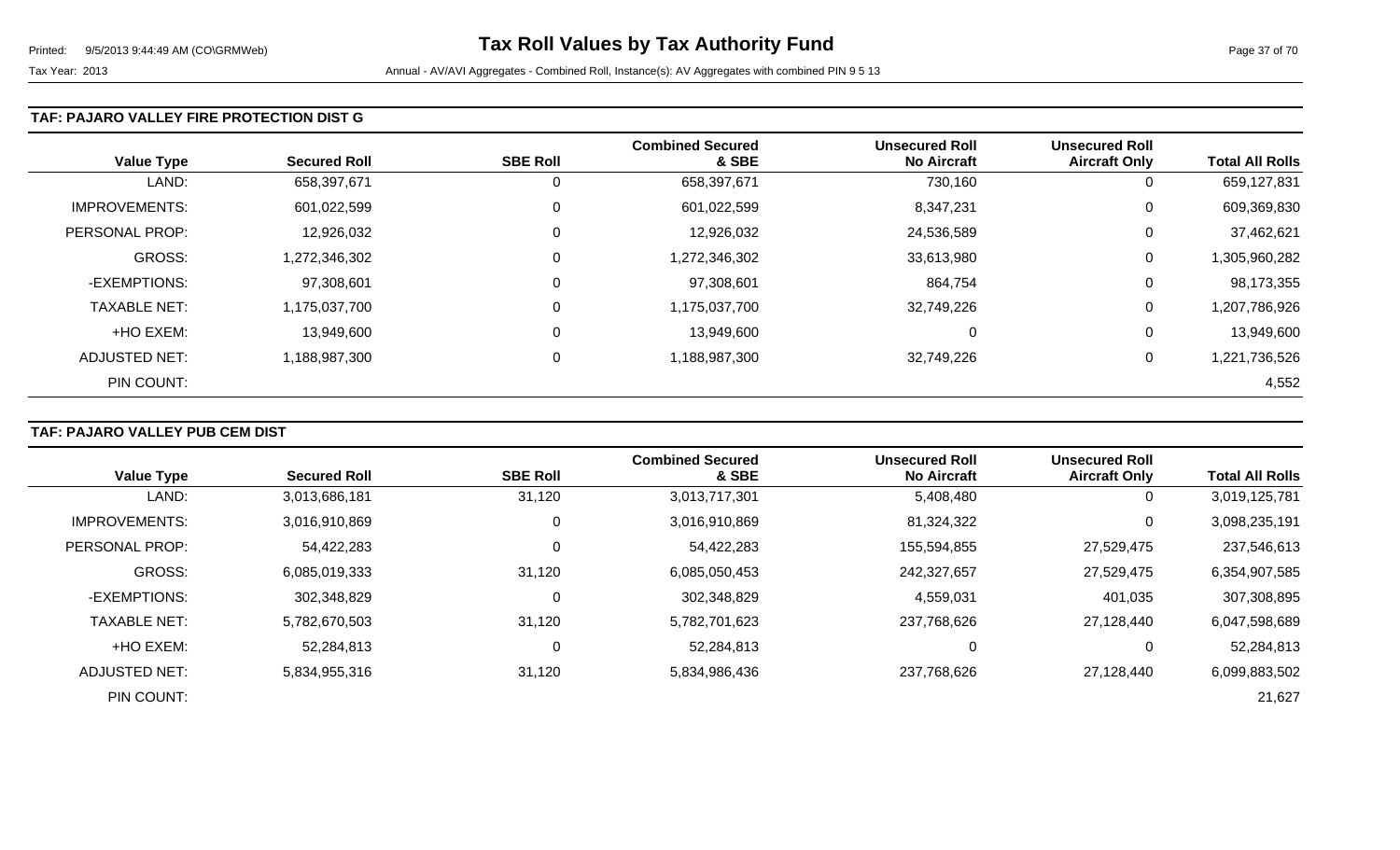### **TAF: PLACE DE MER CO SERV AREA #2**

|                      |                     |                 | <b>Combined Secured</b> | <b>Unsecured Roll</b> | <b>Unsecured Roll</b> |                        |
|----------------------|---------------------|-----------------|-------------------------|-----------------------|-----------------------|------------------------|
| <b>Value Type</b>    | <b>Secured Roll</b> | <b>SBE Roll</b> | & SBE                   | <b>No Aircraft</b>    | <b>Aircraft Only</b>  | <b>Total All Rolls</b> |
| LAND:                | 39,661,533          |                 | 39,661,533              |                       | U                     | 39,661,533             |
| <b>IMPROVEMENTS:</b> | 20,253,881          | 0               | 20,253,881              | 0                     | U                     | 20,253,881             |
| GROSS:               | 59,915,414          |                 | 59,915,414              | 0                     | U                     | 59,915,414             |
| -EXEMPTIONS:         | 131,567             | 0               | 131,567                 | 0                     | 0                     | 131,567                |
| <b>TAXABLE NET:</b>  | 59,783,847          |                 | 59,783,847              | 0                     | 0                     | 59,783,847             |
| +HO EXEM:            | 126,000             |                 | 126,000                 | $\Omega$              | 0                     | 126,000                |
| <b>ADJUSTED NET:</b> | 59,909,847          |                 | 59,909,847              | 0                     | U                     | 59,909,847             |
| PIN COUNT:           |                     |                 |                         |                       |                       | 111                    |

### **TAF: RAILROAD UNITARY REV & TAX 100.95**

|                      |                     |                 | <b>Combined Secured</b> | <b>Unsecured Roll</b> | <b>Unsecured Roll</b> |                        |
|----------------------|---------------------|-----------------|-------------------------|-----------------------|-----------------------|------------------------|
| <b>Value Type</b>    | <b>Secured Roll</b> | <b>SBE Roll</b> | & SBE                   | <b>No Aircraft</b>    | <b>Aircraft Only</b>  | <b>Total All Rolls</b> |
| LAND:                |                     | 1,404,362       | 1,404,362               | ັບ                    | 0                     | 1,404,362              |
| <b>IMPROVEMENTS:</b> |                     | 897,793         | 897,793                 | 0                     | 0                     | 897,793                |
| PERSONAL PROP:       |                     | 708,713         | 708,713                 | 0                     | 0                     | 708,713                |
| GROSS:               |                     | 3,010,868       | 3,010,868               | 0                     | 0                     | 3,010,868              |
| <b>TAXABLE NET:</b>  |                     | 3,010,868       | 3,010,868               | 0                     | 0                     | 3,010,868              |
| <b>ADJUSTED NET:</b> |                     | 3,010,868       | 3,010,868               | 0                     | 0                     | 3,010,868              |
| PIN COUNT:           |                     |                 |                         |                       |                       |                        |

### **TAF: RDA PASS THRU TO SCHOOLS IMPOUND**

| <b>Value Type</b> | <b>Secured Roll</b> | <b>SBE Roll</b> | <b>Combined Secured</b><br>& SBE | Unsecured Roll<br><b>No Aircraft</b> | <b>Unsecured Roll</b><br><b>Aircraft Only</b> | <b>Total All Rolls</b> |
|-------------------|---------------------|-----------------|----------------------------------|--------------------------------------|-----------------------------------------------|------------------------|
| LAND:             | .125.537.377        | 64,687          | 125,602,064                      | 31,765                               |                                               | ,125,633,829           |
| IMPROVEMENTS:     | 1,088,640,654       |                 | 1,088,640,654                    | l.480.456                            |                                               | .090,121,110           |
| PERSONAL PROP:    | 2,233,847           |                 | 2,233,847                        | 5,639,334                            |                                               | 7,873,181              |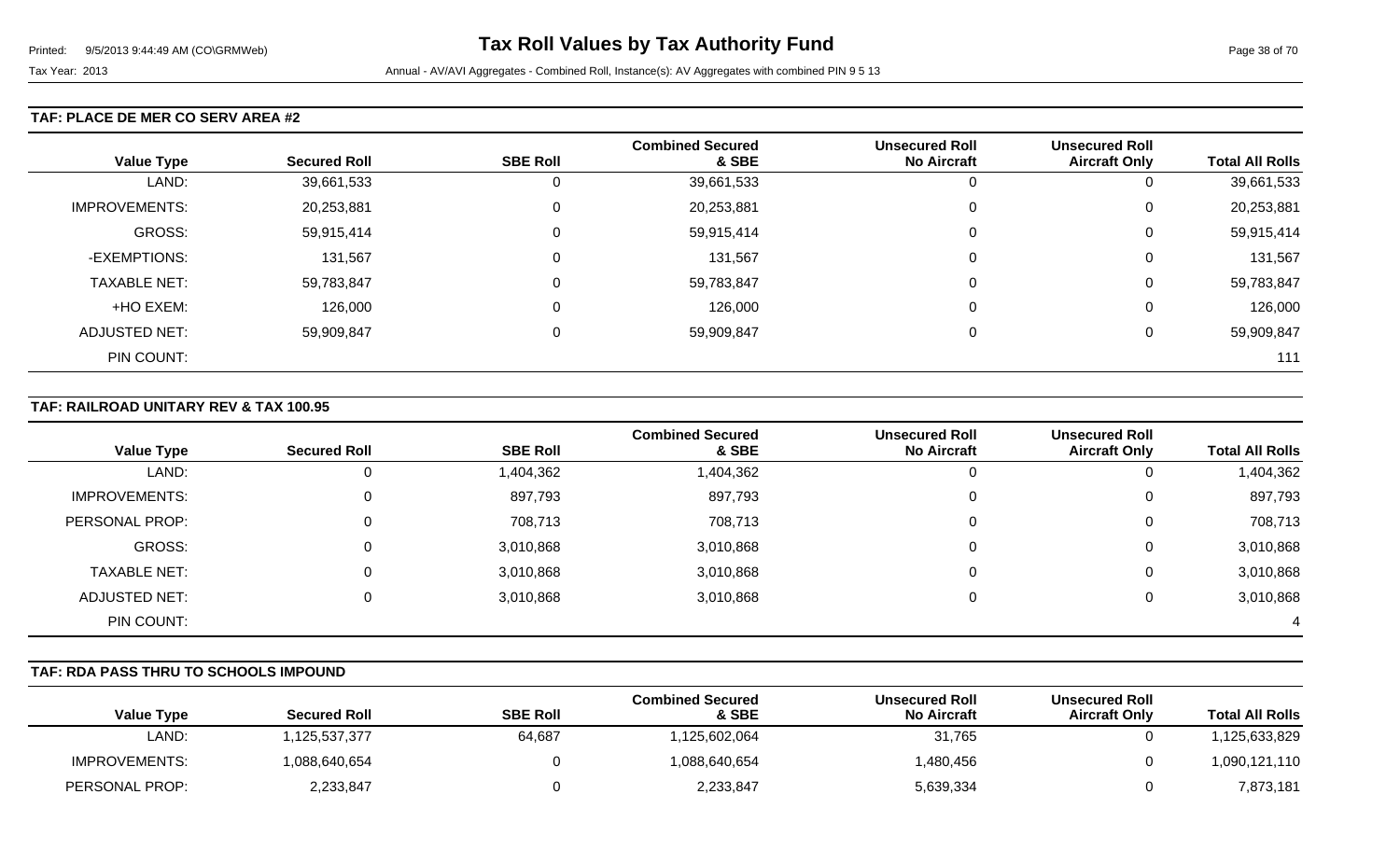| Printed:       | 9/5/2013 9:44:49 AM (CO\GRMWeb) |               |        | <b>Tax Roll Values by Tax Authority Fund</b>                                                    |           |   | Page 39 of 70 |
|----------------|---------------------------------|---------------|--------|-------------------------------------------------------------------------------------------------|-----------|---|---------------|
| Tax Year: 2013 |                                 |               |        | Annual - AV/AVI Aggregates - Combined Roll, Instance(s): AV Aggregates with combined PIN 9 5 13 |           |   |               |
|                | GROSS:                          | 2,216,411,878 | 64,687 | 2,216,476,565                                                                                   | 7,151,555 | 0 | 2,223,628,120 |
|                | -EXEMPTIONS:                    | 63,567,369    | 0      | 63,567,369                                                                                      | 47,187    | 0 | 63,614,556    |
|                | <b>TAXABLE NET:</b>             | 2,152,844,508 | 64,687 | 2,152,909,195                                                                                   | 7,104,368 | 0 | 2,160,013,563 |
|                | +HO EXEM:                       | 27,778,800    | 0      | 27,778,800                                                                                      | 0         | 0 | 27,778,800    |
|                | ADJUSTED NET:                   | 2,180,623,308 | 64,687 | 2,180,687,995                                                                                   | 7,104,368 | 0 | 2,187,792,363 |
|                | PIN COUNT:                      |               |        |                                                                                                 |           |   | 13,915        |

## **TAF: REC & PARKS - CO SERV AREA #11**

| <b>Value Type</b>    | <b>Secured Roll</b> | <b>SBE Roll</b> | <b>Combined Secured</b><br>& SBE | <b>Unsecured Roll</b><br><b>No Aircraft</b> | <b>Unsecured Roll</b><br><b>Aircraft Only</b> | <b>Total All Rolls</b> |
|----------------------|---------------------|-----------------|----------------------------------|---------------------------------------------|-----------------------------------------------|------------------------|
| LAND:                | 9,936,229,158       | 181,887         | 9,936,411,045                    | 3,689,317                                   | 0                                             | 9,940,100,362          |
| <b>IMPROVEMENTS:</b> | 8,446,899,193       | 0               | 8,446,899,193                    | 79,404,779                                  | 0                                             | 8,526,303,972          |
| PERSONAL PROP:       | 75,583,609          | 0               | 75,583,609                       | 143,324,892                                 | 0                                             | 218,908,501            |
| GROSS:               | 18,458,711,960      | 181,887         | 18,458,893,847                   | 226,418,988                                 | $\mathbf 0$                                   | 18,685,312,835         |
| -EXEMPTIONS:         | 692,850,820         | 0               | 692,850,820                      | 14,437,217                                  | $\mathbf{0}$                                  | 707,288,037            |
| <b>TAXABLE NET:</b>  | 17,765,861,140      | 181,887         | 17,766,043,027                   | 211,981,771                                 | 0                                             | 17,978,024,798         |
| +HO EXEM:            | 147,135,610         | 0               | 147,135,610                      | 0                                           | 0                                             | 147,135,610            |
| ADJUSTED NET:        | 17,912,996,750      | 181,887         | 17,913,178,637                   | 211.981.771                                 | 0                                             | 18,125,160,408         |
| PIN COUNT:           |                     |                 |                                  |                                             |                                               | 58,689                 |

## **TAF: ROBAK DR CO SV AREA #16**

|                        | <b>Unsecured Roll</b> | <b>Unsecured Roll</b> | <b>Combined Secured</b> |                 |                     |                      |
|------------------------|-----------------------|-----------------------|-------------------------|-----------------|---------------------|----------------------|
| <b>Total All Rolls</b> | <b>Aircraft Only</b>  | <b>No Aircraft</b>    | & SBE                   | <b>SBE Roll</b> | <b>Secured Roll</b> | <b>Value Type</b>    |
| 15,078,932             |                       |                       | 15,078,932              | 0               | 15,078,932          | LAND:                |
| 13,082,860             |                       |                       | 13,082,860              | 0               | 13,082,860          | <b>IMPROVEMENTS:</b> |
| 55,487                 |                       | 55,487                |                         | 0               | 0                   | PERSONAL PROP:       |
| 28,217,279             |                       | 55,487                | 28,161,792              | 0               | 28,161,792          | GROSS:               |
| 317,363                |                       |                       | 317,363                 | 0               | 317,363             | -EXEMPTIONS:         |
| 27,899,916             |                       | 55,487                | 27,844,429              | 0               | 27,844,429          | <b>TAXABLE NET:</b>  |
| 315,000                |                       |                       | 315,000                 |                 | 315,000             | +HO EXEM:            |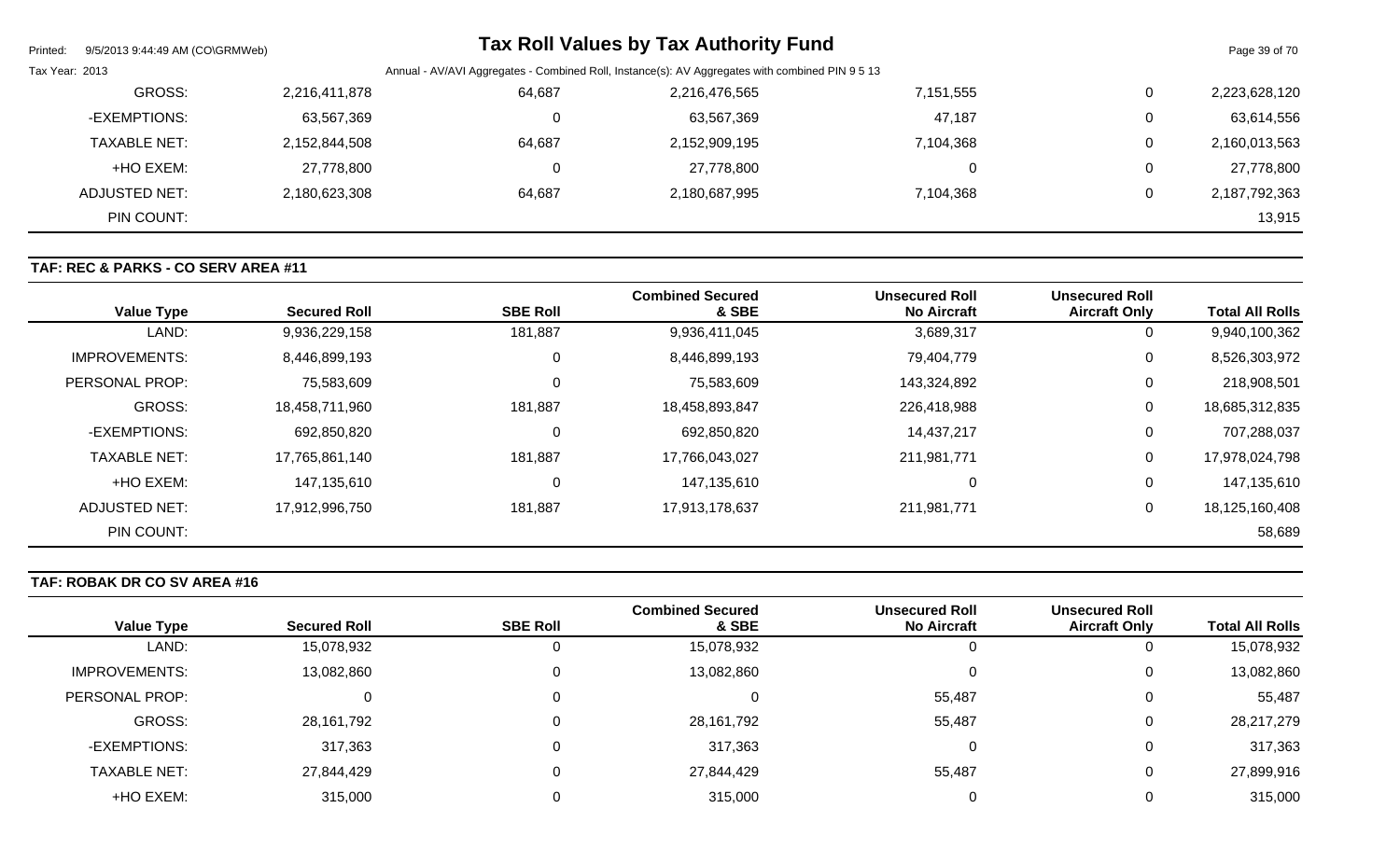| Printed: 9/5/2013 9:44:49 AM (CO\GRMWeb) |            | Tax Roll Values by Tax Authority Fund                                                           |        | Page 40 of 70 |
|------------------------------------------|------------|-------------------------------------------------------------------------------------------------|--------|---------------|
| Tax Year: 2013                           |            | Annual - AV/AVI Aggregates - Combined Roll, Instance(s): AV Aggregates with combined PIN 9 5 13 |        |               |
| ADJUSTED NET:                            | 28,159,429 | 28,159,429                                                                                      | 55,487 | 28,214,916    |
| PIN COUNT:                               |            |                                                                                                 |        | 79            |

**TAF: S C CO RESOURCE CONS DIST** 

| <b>Value Type</b>    | <b>Secured Roll</b> | <b>SBE Roll</b> | <b>Combined Secured</b><br>& SBE | <b>Unsecured Roll</b><br><b>No Aircraft</b> | <b>Unsecured Roll</b><br><b>Aircraft Only</b> | <b>Total All Rolls</b> |
|----------------------|---------------------|-----------------|----------------------------------|---------------------------------------------|-----------------------------------------------|------------------------|
| LAND:                | 11,797,110,777      | 265,495         | 11,797,376,272                   | 4,830,506                                   | 0                                             | 11,802,206,778         |
| <b>IMPROVEMENTS:</b> | 9,994,995,864       | 0               | 9,994,995,864                    | 122,380,703                                 | 0                                             | 10,117,376,567         |
| PERSONAL PROP:       | 82,401,155          | 0               | 82,401,155                       | 185,924,976                                 | 0                                             | 268,326,131            |
| <b>GROSS:</b>        | 21,874,507,796      | 265,495         | 21,874,773,291                   | 313,136,185                                 | 0                                             | 22,187,909,476         |
| -EXEMPTIONS:         | 770,255,195         | 0               | 770,255,195                      | 18,367,773                                  | 0                                             | 788,622,968            |
| <b>TAXABLE NET:</b>  | 21,104,252,601      | 265,495         | 21,104,518,096                   | 294,768,412                                 | $\mathbf 0$                                   | 21,399,286,508         |
| +HO EXEM:            | 174,169,093         | 0               | 174,169,093                      | $\Omega$                                    | 0                                             | 174,169,093            |
| ADJUSTED NET:        | 21,278,421,694      | 265,495         | 21,278,687,189                   | 294,768,412                                 | 0                                             | 21,573,455,601         |
| PIN COUNT:           |                     |                 |                                  |                                             |                                               | 72,213                 |

## **TAF: S C COUNTY GENERAL**

| <b>Value Type</b>   | <b>Secured Roll</b> | <b>SBE Roll</b> | <b>Combined Secured</b><br>& SBE | <b>Unsecured Roll</b><br><b>No Aircraft</b> | <b>Unsecured Roll</b><br><b>Aircraft Only</b> | <b>Total All Rolls</b> |
|---------------------|---------------------|-----------------|----------------------------------|---------------------------------------------|-----------------------------------------------|------------------------|
| LAND:               | 17,993,401,136      | 296,615         | 17,993,697,751                   | 22,127,217                                  | 0                                             | 18,015,824,968         |
| IMPROVEMENTS:       | 16,076,019,075      | 0               | 16,076,019,075                   | 308,814,239                                 | 0                                             | 16,384,833,314         |
| PERSONAL PROP:      | 176,036,142         |                 | 176,036,142                      | 458,497,381                                 | 27,529,475                                    | 662,062,998            |
| <b>GROSS:</b>       | 34,245,456,353      | 296,615         | 34,245,752,968                   | 789,438,837                                 | 27,529,475                                    | 35,062,721,280         |
| -EXEMPTIONS:        | 1,210,724,758       | 0               | 1,210,724,758                    | 51,829,548                                  | 401,035                                       | 1,262,955,342          |
| <b>TAXABLE NET:</b> | 33,034,731,594      | 296,615         | 33,035,028,209                   | 737,609,288                                 | 27,128,440                                    | 33,799,765,938         |
| +HO EXEM:           | 266,755,419         | 0               | 266,755,419                      | 201,621                                     | 0                                             | 266,957,040            |
| ADJUSTED NET:       | 33,301,487,013      | 296,615         | 33,301,783,628                   | 737,810,909                                 | 27.128.440                                    | 34,066,722,978         |
| PIN COUNT:          |                     |                 |                                  |                                             |                                               | 111,256                |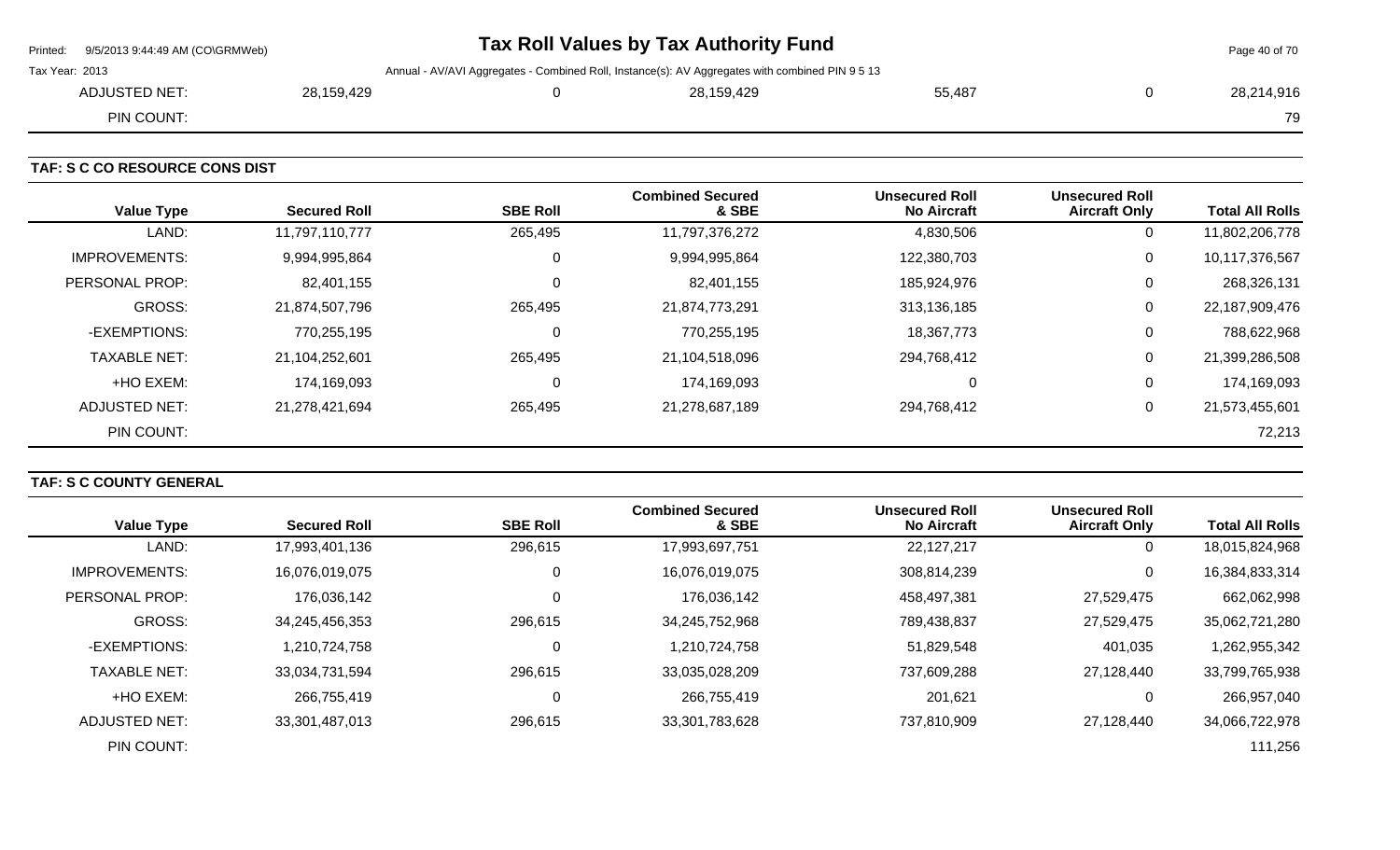### **TAF: S C HI SCH DIST GENL**

| <b>Value Type</b>    | <b>Secured Roll</b> | <b>SBE Roll</b> | <b>Combined Secured</b><br>& SBE | <b>Unsecured Roll</b><br><b>No Aircraft</b> | <b>Unsecured Roll</b><br><b>Aircraft Only</b> | <b>Total All Rolls</b> |
|----------------------|---------------------|-----------------|----------------------------------|---------------------------------------------|-----------------------------------------------|------------------------|
| LAND:                | 8,488,215,426       | 91,231          | 8,488,306,657                    | 14,996,419                                  | 0                                             | 8,503,303,076          |
| <b>IMPROVEMENTS:</b> | 7,383,078,011       | 0               | 7,383,078,011                    | 174,503,230                                 | 0                                             | 7,557,581,241          |
| PERSONAL PROP:       | 96,605,686          | $\mathbf 0$     | 96,605,686                       | 224,383,004                                 | 0                                             | 320,988,690            |
| <b>GROSS:</b>        | 15,967,899,123      | 91,231          | 15,967,990,354                   | 413,882,653                                 | 0                                             | 16,381,873,007         |
| -EXEMPTIONS:         | 579,030,014         | 0               | 579,030,014                      | 44,115,621                                  | 0                                             | 623,145,635            |
| <b>TAXABLE NET:</b>  | 15,388,869,108      | 91,231          | 15,388,960,339                   | 369,767,032                                 | 0                                             | 15,758,727,371         |
| +HO EXEM:            | 114,765,594         | 0               | 114,765,594                      | 201,621                                     | 0                                             | 114,967,215            |
| <b>ADJUSTED NET:</b> | 15,503,634,702      | 91,231          | 15,503,725,933                   | 369,968,653                                 | 0                                             | 15,873,694,586         |
| PIN COUNT:           |                     |                 |                                  |                                             |                                               | 47,150                 |

## **TAF: S C PORT DIST TR GENL**

| <b>Value Type</b>    | <b>Secured Roll</b> | <b>SBE Roll</b> | <b>Combined Secured</b><br>& SBE | <b>Unsecured Roll</b><br><b>No Aircraft</b> | <b>Unsecured Roll</b><br><b>Aircraft Only</b> | <b>Total All Rolls</b> |
|----------------------|---------------------|-----------------|----------------------------------|---------------------------------------------|-----------------------------------------------|------------------------|
| LAND:                | 6,810,705,024       | υ               | 6,810,705,024                    | 11,315,305                                  | 0                                             | 6,822,020,329          |
| <b>IMPROVEMENTS:</b> | 5,886,024,950       | υ               | 5,886,024,950                    | 113,839,798                                 | 0                                             | 5,999,864,748          |
| PERSONAL PROP:       | 87,704,853          | υ               | 87,704,853                       | 176,705,809                                 | 0                                             | 264,410,662            |
| <b>GROSS:</b>        | 12,784,434,827      | 0               | 12,784,434,827                   | 301,860,912                                 | $\overline{0}$                                | 13,086,295,739         |
| -EXEMPTIONS:         | 493,385,373         | υ               | 493,385,373                      | 41,257,875                                  | 0                                             | 534,643,248            |
| <b>TAXABLE NET:</b>  | 12,291,049,454      | υ               | 12,291,049,454                   | 260,603,037                                 | 0                                             | 12,551,652,491         |
| +HO EXEM:            | 93,404,873          | υ               | 93,404,873                       | 201,621                                     | 0                                             | 93,606,494             |
| ADJUSTED NET:        | 12,384,454,327      | υ               | 12,384,454,327                   | 260,804,658                                 | 0                                             | 12,645,258,985         |
| PIN COUNT:           |                     |                 |                                  |                                             |                                               | 37,648                 |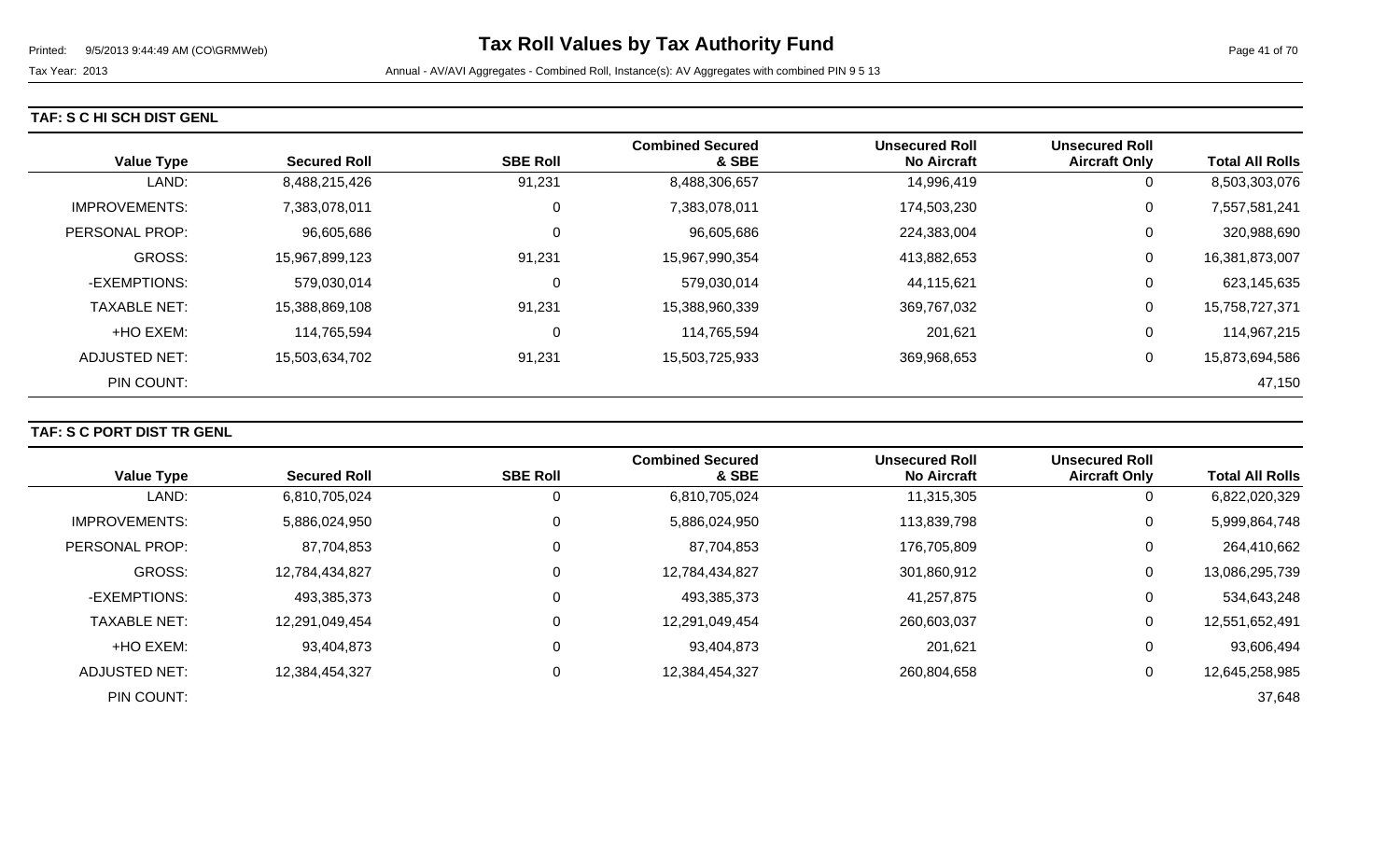### **TAF: S C SCH DIST GENL**

| <b>Value Type</b>    | <b>Secured Roll</b> | <b>SBE Roll</b> | <b>Combined Secured</b><br>& SBE | <b>Unsecured Roll</b><br><b>No Aircraft</b> | <b>Unsecured Roll</b><br><b>Aircraft Only</b> | <b>Total All Rolls</b> |
|----------------------|---------------------|-----------------|----------------------------------|---------------------------------------------|-----------------------------------------------|------------------------|
| LAND:                | 3,985,345,277       | 0               | 3,985,345,277                    | 11,403,254                                  | U                                             | 3,996,748,531          |
| <b>IMPROVEMENTS:</b> | 3,556,817,674       | 0               | 3,556,817,674                    | 89,908,575                                  | 0                                             | 3,646,726,249          |
| PERSONAL PROP:       | 48,450,165          | 0               | 48,450,165                       | 113,792,888                                 | 0                                             | 162,243,053            |
| <b>GROSS:</b>        | 7,590,613,116       | 0               | 7,590,613,116                    | 215,104,717                                 | 0                                             | 7,805,717,833          |
| -EXEMPTIONS:         | 241,690,516         | 0               | 241,690,516                      | 27,674,318                                  | 0                                             | 269,364,834            |
| <b>TAXABLE NET:</b>  | 7,348,922,600       | 0               | 7,348,922,600                    | 187,430,399                                 | 0                                             | 7,536,352,999          |
| +HO EXEM:            | 53,740,069          | 0               | 53,740,069                       | 117,621                                     | U                                             | 53,857,690             |
| ADJUSTED NET:        | 7,402,662,669       | 0               | 7,402,662,669                    | 187,548,020                                 | 0                                             | 7,590,210,689          |
| PIN COUNT:           |                     |                 |                                  |                                             |                                               | 22,306                 |

## **TAF: SALSIPUEDES SANITARY DIST GEN**

|                      |                     |                 | <b>Combined Secured</b> | <b>Unsecured Roll</b> | <b>Unsecured Roll</b> |                        |
|----------------------|---------------------|-----------------|-------------------------|-----------------------|-----------------------|------------------------|
| <b>Value Type</b>    | <b>Secured Roll</b> | <b>SBE Roll</b> | & SBE                   | <b>No Aircraft</b>    | <b>Aircraft Only</b>  | <b>Total All Rolls</b> |
| LAND:                | 59,895,184          | 0               | 59,895,184              | 161,617               | 0                     | 60,056,801             |
| <b>IMPROVEMENTS:</b> | 70,272,024          | 0               | 70,272,024              | 296,061               | $\mathbf 0$           | 70,568,085             |
| PERSONAL PROP:       | 398,563             | 0               | 398,563                 | 691,154               | 0                     | 1,089,717              |
| <b>GROSS:</b>        | 130,565,771         | $\mathbf 0$     | 130,565,771             | 1,148,832             | 0                     | 131,714,603            |
| -EXEMPTIONS:         | 15,455,384          | $\Omega$        | 15,455,384              |                       | 0                     | 15,455,384             |
| <b>TAXABLE NET:</b>  | 115,110,386         | 0               | 115,110,386             | 1,148,832             | 0                     | 116,259,218            |
| +HO EXEM:            | 1,881,600           | $\Omega$        | 1,881,600               |                       | 0                     | 1,881,600              |
| <b>ADJUSTED NET:</b> | 116,991,986         | $\mathbf 0$     | 116,991,986             | 1,148,832             | 0                     | 118,140,818            |
| PIN COUNT:           |                     |                 |                         |                       |                       | 533                    |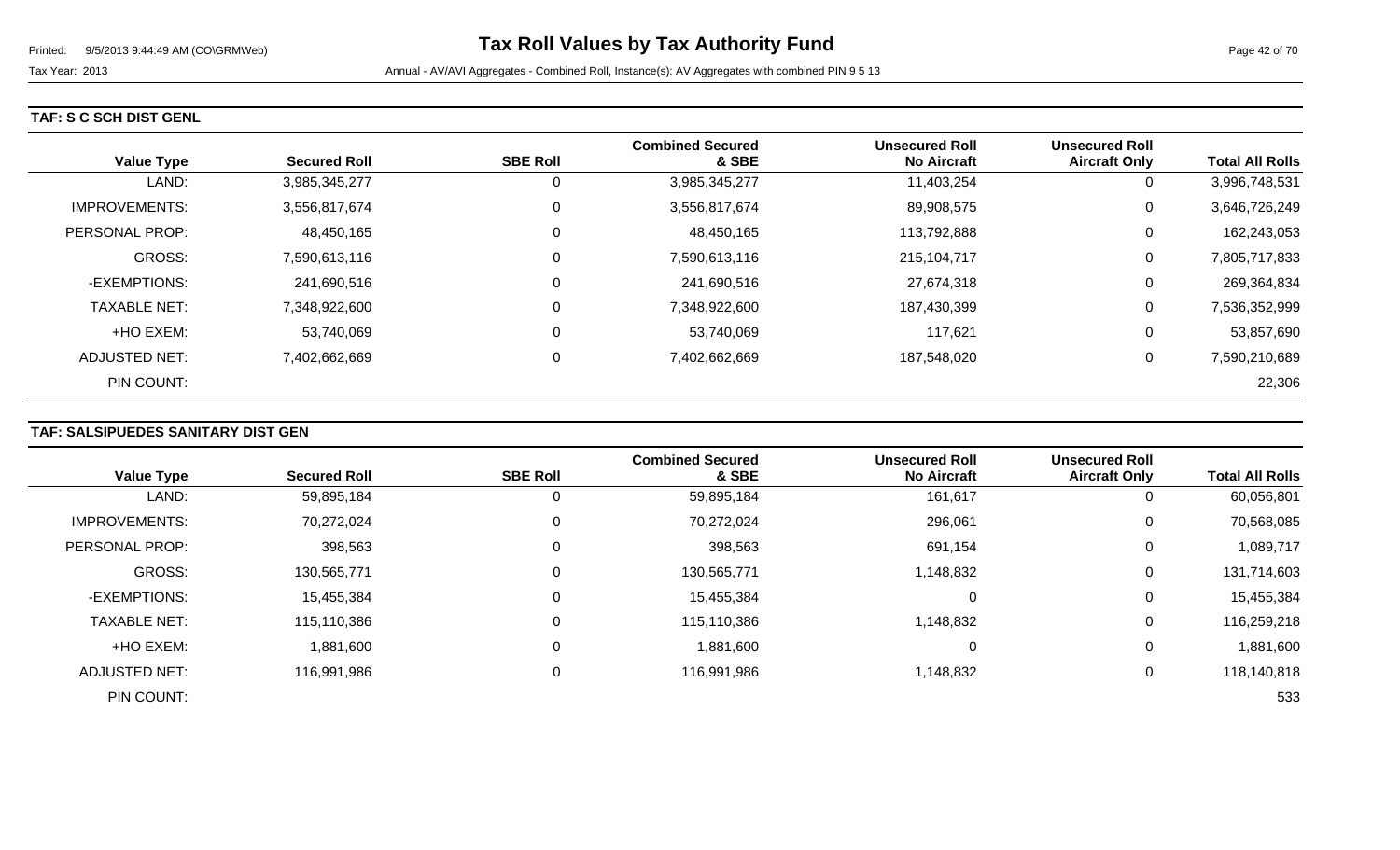### **TAF: SAN LOR VAL CO WAT DIST TR GEN**

| <b>Value Type</b>    | <b>Secured Roll</b> | <b>SBE Roll</b> | <b>Combined Secured</b><br>& SBE | <b>Unsecured Roll</b><br><b>No Aircraft</b> | <b>Unsecured Roll</b><br><b>Aircraft Only</b> | <b>Total All Rolls</b> |
|----------------------|---------------------|-----------------|----------------------------------|---------------------------------------------|-----------------------------------------------|------------------------|
| LAND:                | 1,085,569,012       | 32,888          | 1,085,601,900                    | 20,042                                      | 0                                             | 1,085,621,942          |
| <b>IMPROVEMENTS:</b> | 1,058,982,557       | 0               | 1,058,982,557                    | 1,468,733                                   | 0                                             | 1,060,451,290          |
| PERSONAL PROP:       | 1,736,459           | 0               | 1,736,459                        | 5,541,946                                   | 0                                             | 7,278,405              |
| GROSS:               | 2,146,288,028       | 32,888          | 2,146,320,916                    | 7,030,721                                   | 0                                             | 2,153,351,637          |
| -EXEMPTIONS:         | 61,681,632          | 0               | 61,681,632                       | 47,187                                      | 0                                             | 61,728,819             |
| <b>TAXABLE NET:</b>  | 2,084,606,395       | 32,888          | 2,084,639,283                    | 6,983,534                                   | 0                                             | 2,091,622,817          |
| +HO EXEM:            | 27,036,800          | 0               | 27,036,800                       | 0                                           | 0                                             | 27,036,800             |
| ADJUSTED NET:        | 2,111,643,195       | 32,888          | 2,111,676,083                    | 6,983,534                                   | 0                                             | 2,118,659,617          |
| PIN COUNT:           |                     |                 |                                  |                                             |                                               | 12,414                 |

## **TAF: San Lorenzo Valley 2000A/2011 Refunded**

|                      |                     |                 | <b>Combined Secured</b> | <b>Unsecured Roll</b> | <b>Unsecured Roll</b> |                        |
|----------------------|---------------------|-----------------|-------------------------|-----------------------|-----------------------|------------------------|
| <b>Value Type</b>    | <b>Secured Roll</b> | <b>SBE Roll</b> | & SBE                   | <b>No Aircraft</b>    | <b>Aircraft Only</b>  | <b>Total All Rolls</b> |
| LAND:                | 1,436,980,044       | 64,687          | 1,437,044,731           | 692,764               | υ                     | 1,437,737,495          |
| <b>IMPROVEMENTS:</b> | 1,336,283,997       | 0               | 1,336,283,997           | 13,786,944            | 0                     | 1,350,070,941          |
| PERSONAL PROP:       | 8,146,974           |                 | 8,146,974               | 11,596,864            | 0                     | 19,743,838             |
| <b>GROSS:</b>        | 2,781,411,015       | 64,687          | 2,781,475,702           | 26,076,572            | $\Omega$              | 2,807,552,274          |
| -EXEMPTIONS:         | 117,883,956         |                 | 117,883,956             | 47,187                | 0                     | 117,931,143            |
| <b>TAXABLE NET:</b>  | 2,663,527,059       | 64,687          | 2,663,591,746           | 26,029,385            |                       | 2,689,621,131          |
| +HO EXEM:            | 34,415,822          |                 | 34,415,822              | 0                     | 0                     | 34,415,822             |
| ADJUSTED NET:        | 2,697,942,881       | 64,687          | 2,698,007,568           | 26,029,385            |                       | 2,724,036,953          |
| PIN COUNT:           |                     |                 |                         |                       |                       | 18,489                 |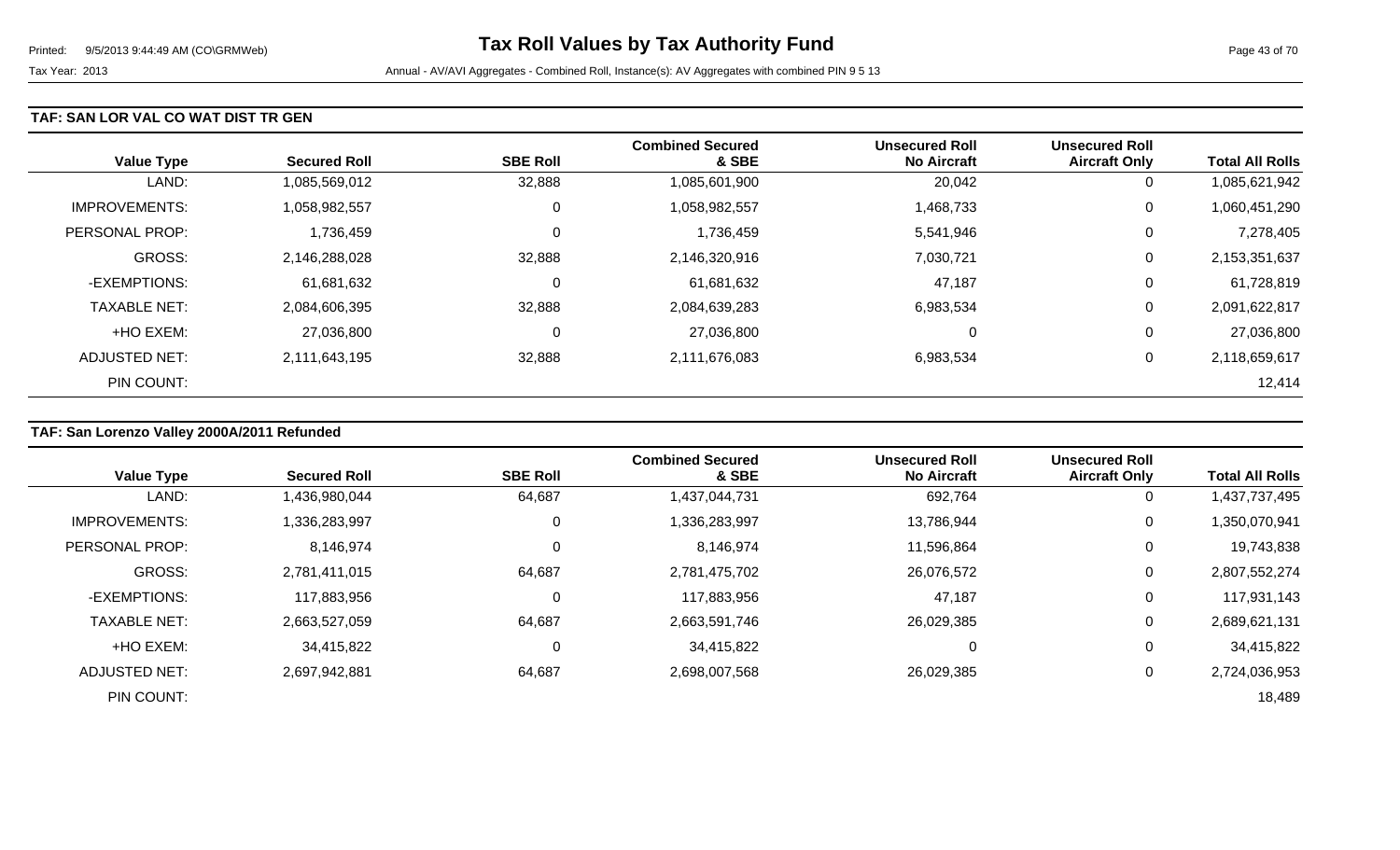### **TAF: SAN LORENZO VALLEY GO DS 2008 A**

| <b>Value Type</b>    | <b>Secured Roll</b> | <b>SBE Roll</b> | <b>Combined Secured</b><br>& SBE | <b>Unsecured Roll</b><br><b>No Aircraft</b> | <b>Unsecured Roll</b><br><b>Aircraft Only</b> | <b>Total All Rolls</b> |
|----------------------|---------------------|-----------------|----------------------------------|---------------------------------------------|-----------------------------------------------|------------------------|
| LAND:                | 1,436,980,044       | 64,687          | 1,437,044,731                    | 692,764                                     | 0                                             | 1,437,737,495          |
| <b>IMPROVEMENTS:</b> | 1,336,283,997       | 0               | 1,336,283,997                    | 13,786,944                                  | 0                                             | 1,350,070,941          |
| PERSONAL PROP:       | 8,146,974           | 0               | 8,146,974                        | 11,596,864                                  | 0                                             | 19,743,838             |
| <b>GROSS:</b>        | 2,781,411,015       | 64,687          | 2,781,475,702                    | 26,076,572                                  | 0                                             | 2,807,552,274          |
| -EXEMPTIONS:         | 117,883,956         | $\mathbf 0$     | 117,883,956                      | 47,187                                      | 0                                             | 117,931,143            |
| <b>TAXABLE NET:</b>  | 2,663,527,059       | 64,687          | 2,663,591,746                    | 26,029,385                                  | 0                                             | 2,689,621,131          |
| +HO EXEM:            | 34,415,822          | 0               | 34,415,822                       | $\mathbf 0$                                 | 0                                             | 34,415,822             |
| ADJUSTED NET:        | 2,697,942,881       | 64,687          | 2,698,007,568                    | 26,029,385                                  | 0                                             | 2,724,036,953          |
| PIN COUNT:           |                     |                 |                                  |                                             |                                               | 18,489                 |

## **TAF: SAN LORENZO VALLEY USD 2008 B**

| <b>Value Type</b>     | <b>Secured Roll</b> | <b>SBE Roll</b> | <b>Combined Secured</b><br>& SBE | <b>Unsecured Roll</b><br><b>No Aircraft</b> | <b>Unsecured Roll</b><br><b>Aircraft Only</b> | <b>Total All Rolls</b> |
|-----------------------|---------------------|-----------------|----------------------------------|---------------------------------------------|-----------------------------------------------|------------------------|
| LAND:                 | 1,436,980,044       | 64,687          | 1,437,044,731                    | 692,764                                     | $\overline{0}$                                | 1,437,737,495          |
|                       |                     |                 |                                  |                                             |                                               |                        |
| <b>IMPROVEMENTS:</b>  | 1,336,283,997       | 0               | 1,336,283,997                    | 13,786,944                                  | 0                                             | 1,350,070,941          |
| <b>PERSONAL PROP:</b> | 8,146,974           | 0               | 8,146,974                        | 11,596,864                                  | 0                                             | 19,743,838             |
| <b>GROSS:</b>         | 2,781,411,015       | 64,687          | 2,781,475,702                    | 26,076,572                                  | 0                                             | 2,807,552,274          |
| -EXEMPTIONS:          | 117,883,956         | 0               | 117,883,956                      | 47,187                                      | 0                                             | 117,931,143            |
| <b>TAXABLE NET:</b>   | 2,663,527,059       | 64,687          | 2,663,591,746                    | 26,029,385                                  | 0                                             | 2,689,621,131          |
| +HO EXEM:             | 34,415,822          | $\mathbf 0$     | 34,415,822                       |                                             | 0                                             | 34,415,822             |
| <b>ADJUSTED NET:</b>  | 2,697,942,881       | 64,687          | 2,698,007,568                    | 26,029,385                                  | 0                                             | 2,724,036,953          |
| PIN COUNT:            |                     |                 |                                  |                                             |                                               | 18,489                 |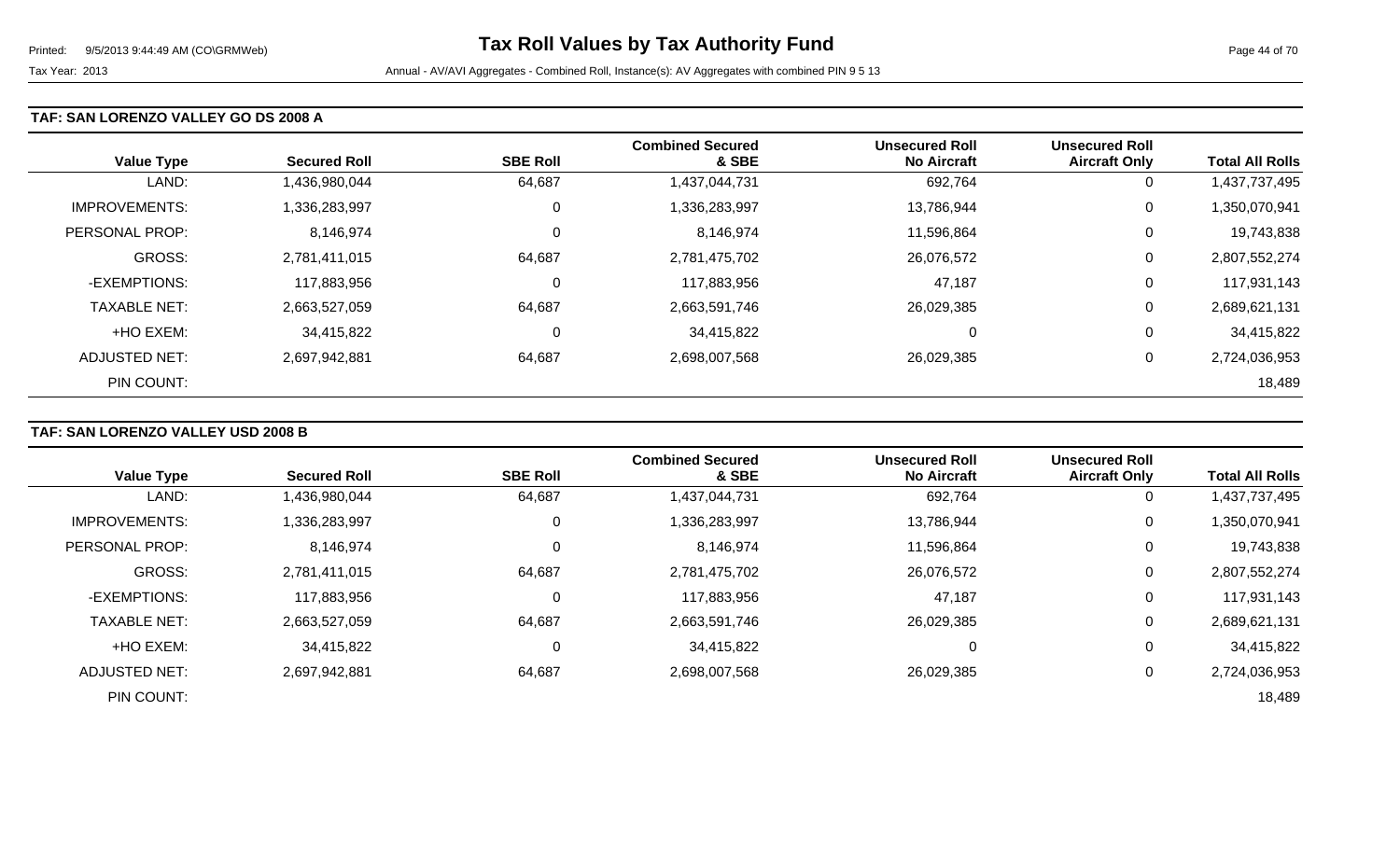#### **TAF: SAN LORENZO VL GO DS 2000 Series A**

| <b>Value Type</b>    | <b>Secured Roll</b> | <b>SBE Roll</b> | <b>Combined Secured</b><br>& SBE | <b>Unsecured Roll</b><br><b>No Aircraft</b> | <b>Unsecured Roll</b><br><b>Aircraft Only</b> | <b>Total All Rolls</b> |
|----------------------|---------------------|-----------------|----------------------------------|---------------------------------------------|-----------------------------------------------|------------------------|
| LAND:                | 1,436,980,044       | 64,687          | 1,437,044,731                    | 692,764                                     | 0                                             | 1,437,737,495          |
| <b>IMPROVEMENTS:</b> | 1,336,283,997       | $\mathbf 0$     | 1,336,283,997                    | 13,786,944                                  | 0                                             | 1,350,070,941          |
| PERSONAL PROP:       | 8,146,974           | $\mathbf 0$     | 8,146,974                        | 11,596,864                                  | 0                                             | 19,743,838             |
| <b>GROSS:</b>        | 2,781,411,015       | 64,687          | 2,781,475,702                    | 26,076,572                                  | 0                                             | 2,807,552,274          |
| -EXEMPTIONS:         | 117,883,956         | 0               | 117,883,956                      | 47,187                                      | 0                                             | 117,931,143            |
| <b>TAXABLE NET:</b>  | 2,663,527,059       | 64,687          | 2,663,591,746                    | 26,029,385                                  | 0                                             | 2,689,621,131          |
| +HO EXEM:            | 34,415,822          | 0               | 34,415,822                       | 0                                           | 0                                             | 34,415,822             |
| ADJUSTED NET:        | 2,697,942,881       | 64,687          | 2,698,007,568                    | 26,029,385                                  | 0                                             | 2,724,036,953          |
| PIN COUNT:           |                     |                 |                                  |                                             |                                               | 18,489                 |

### **TAF: SAN LORENZO VL GO DS 2000 Series B**

|                      |                     |                 | <b>Combined Secured</b> | <b>Unsecured Roll</b> | <b>Unsecured Roll</b> |                        |
|----------------------|---------------------|-----------------|-------------------------|-----------------------|-----------------------|------------------------|
| <b>Value Type</b>    | <b>Secured Roll</b> | <b>SBE Roll</b> | & SBE                   | <b>No Aircraft</b>    | <b>Aircraft Only</b>  | <b>Total All Rolls</b> |
| LAND:                | 1,436,980,044       | 64,687          | 1,437,044,731           | 692,764               | 0                     | 1,437,737,495          |
| <b>IMPROVEMENTS:</b> | 1,336,283,997       | 0               | 1,336,283,997           | 13,786,944            | 0                     | 1,350,070,941          |
| PERSONAL PROP:       | 8,146,974           | 0               | 8,146,974               | 11,596,864            | 0                     | 19,743,838             |
| GROSS:               | 2,781,411,015       | 64,687          | 2,781,475,702           | 26,076,572            | 0                     | 2,807,552,274          |
| -EXEMPTIONS:         | 117,883,956         | 0               | 117,883,956             | 47,187                | 0                     | 117,931,143            |
| <b>TAXABLE NET:</b>  | 2,663,527,059       | 64,687          | 2,663,591,746           | 26,029,385            | 0                     | 2,689,621,131          |
| +HO EXEM:            | 34,415,822          | 0               | 34,415,822              |                       | 0                     | 34,415,822             |
| ADJUSTED NET:        | 2,697,942,881       | 64,687          | 2,698,007,568           | 26,029,385            | 0                     | 2,724,036,953          |
| PIN COUNT:           |                     |                 |                         |                       |                       | 18,489                 |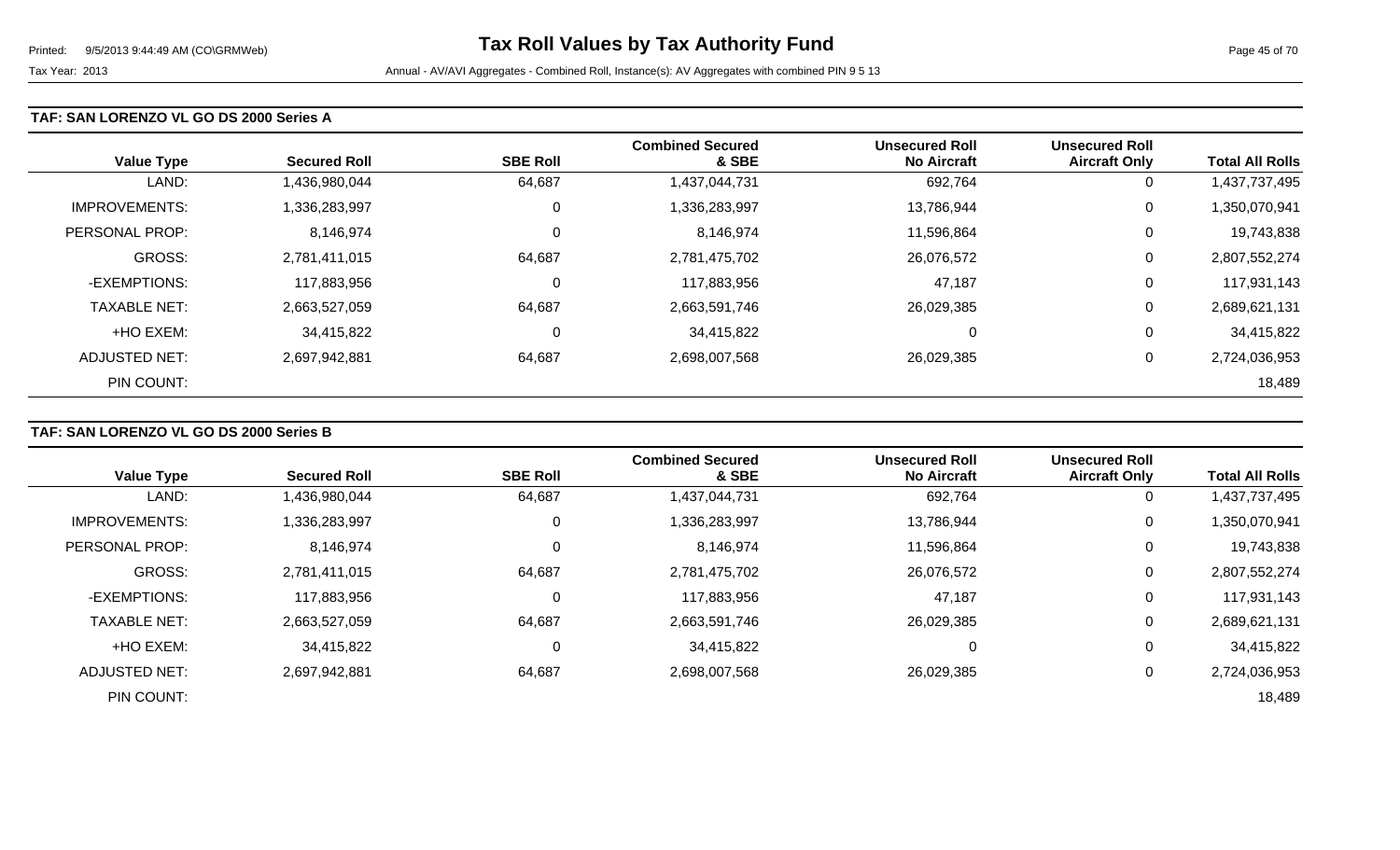#### **TAF: SAN LORENZO VL GO DS 2000 Series C**

| <b>Value Type</b>    | <b>Secured Roll</b> | <b>SBE Roll</b> | <b>Combined Secured</b><br>& SBE | <b>Unsecured Roll</b><br><b>No Aircraft</b> | <b>Unsecured Roll</b><br><b>Aircraft Only</b> | <b>Total All Rolls</b> |
|----------------------|---------------------|-----------------|----------------------------------|---------------------------------------------|-----------------------------------------------|------------------------|
| LAND:                | 1,436,980,044       | 64,687          | 1,437,044,731                    | 692,764                                     | 0                                             | 1,437,737,495          |
| <b>IMPROVEMENTS:</b> | 1,336,283,997       | $\mathbf 0$     | 1,336,283,997                    | 13,786,944                                  | 0                                             | 1,350,070,941          |
| PERSONAL PROP:       | 8,146,974           | $\mathbf 0$     | 8,146,974                        | 11,596,864                                  | 0                                             | 19,743,838             |
| <b>GROSS:</b>        | 2,781,411,015       | 64,687          | 2,781,475,702                    | 26,076,572                                  | 0                                             | 2,807,552,274          |
| -EXEMPTIONS:         | 117,883,956         | 0               | 117,883,956                      | 47,187                                      | 0                                             | 117,931,143            |
| <b>TAXABLE NET:</b>  | 2,663,527,059       | 64,687          | 2,663,591,746                    | 26,029,385                                  | 0                                             | 2,689,621,131          |
| +HO EXEM:            | 34,415,822          | 0               | 34,415,822                       | 0                                           | 0                                             | 34,415,822             |
| ADJUSTED NET:        | 2,697,942,881       | 64,687          | 2,698,007,568                    | 26,029,385                                  | 0                                             | 2,724,036,953          |
| PIN COUNT:           |                     |                 |                                  |                                             |                                               | 18,489                 |

## **TAF: SAND DOLLAR BCH CO SERV AREA 5**

|                      |                     |                 | <b>Combined Secured</b> | <b>Unsecured Roll</b> | <b>Unsecured Roll</b> |                        |
|----------------------|---------------------|-----------------|-------------------------|-----------------------|-----------------------|------------------------|
| <b>Value Type</b>    | <b>Secured Roll</b> | <b>SBE Roll</b> | & SBE                   | <b>No Aircraft</b>    | <b>Aircraft Only</b>  | <b>Total All Rolls</b> |
| LAND:                | 59,358,426          | 0               | 59,358,426              | 20,934                | 0                     | 59,379,360             |
| <b>IMPROVEMENTS:</b> | 41,583,804          | $\mathbf 0$     | 41,583,804              | 20,934                | 0                     | 41,604,738             |
| GROSS:               | 100,942,230         | 0               | 100,942,230             | 41,868                | 0                     | 100,984,098            |
| -EXEMPTIONS:         | 280,000             | 0               | 280,000                 | 0                     | 0                     | 280,000                |
| <b>TAXABLE NET:</b>  | 100,662,230         | 0               | 100,662,230             | 41,868                | 0                     | 100,704,098            |
| +HO EXEM:            | 280,000             | 0               | 280,000                 | 0                     | 0                     | 280,000                |
| <b>ADJUSTED NET:</b> | 100,942,230         | $\Omega$        | 100,942,230             | 41,868                | 0                     | 100,984,098            |
| PIN COUNT:           |                     |                 |                         |                       |                       | 196                    |

### **TAF: SANTA CLARA - ALL CAPITAL OUTL**

| <b>All Rolls</b><br>Total                                                          | <b>Unsecured Roll</b><br><b>Aircraft Only</b> | <b>Unsecured Roll</b><br><b>No Aircraft</b> | l Secured<br>Combined<br>& SBE | <b>SBE Roll</b> | Secured Rol               | Value<br>Type |
|------------------------------------------------------------------------------------|-----------------------------------------------|---------------------------------------------|--------------------------------|-----------------|---------------------------|---------------|
| 512.<br>$\mathbf{v}$ $\mathbf{v}$ $\mathbf{v}$ $\mathbf{v}$ $\mathbf{v}$<br>.7.910 |                                               | 21,24<br>$\sim$                             | 512,720,663                    |                 | E42.720000<br>512,720,663 | LAND          |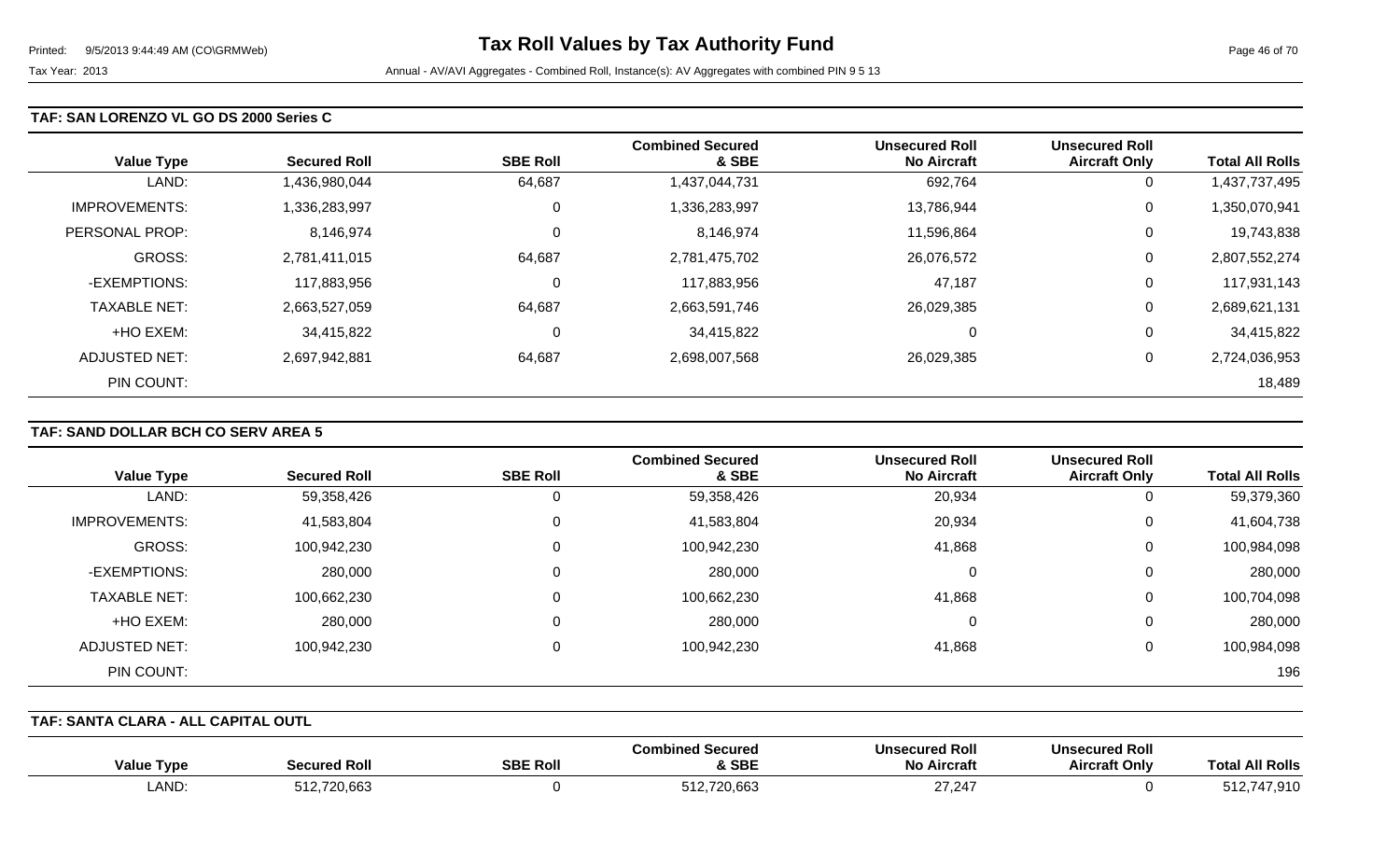| Printed:             | 9/5/2013 9:44:49 AM (CO\GRMWeb)      |          | <b>Tax Roll Values by Tax Authority Fund</b>                                                    |           |              | Page 47 of 70 |
|----------------------|--------------------------------------|----------|-------------------------------------------------------------------------------------------------|-----------|--------------|---------------|
| Tax Year: 2013       |                                      |          | Annual - AV/AVI Aggregates - Combined Roll, Instance(s): AV Aggregates with combined PIN 9 5 13 |           |              |               |
| <b>IMPROVEMENTS:</b> | 499,873,594                          |          | 499,873,594                                                                                     | 1,153,205 | $\mathbf 0$  | 501,026,799   |
| PERSONAL PROP:       | 1,494,557                            |          | 1,494,557                                                                                       | 2,078,988 | $\Omega$     | 3,573,545     |
|                      | <b>GROSS:</b><br>1,014,088,814       |          | 1,014,088,814                                                                                   | 3,259,440 | 0            | 1,017,348,254 |
|                      | -EXEMPTIONS:<br>11,591,978           |          | 11,591,978                                                                                      |           | $\mathbf 0$  | 11,591,978    |
|                      | <b>TAXABLE NET:</b><br>1,002,496,835 | $\Omega$ | 1,002,496,835                                                                                   | 3,259,440 | 0            | 1,005,756,275 |
|                      | +HO EXEM:<br>7,870,800               | 0        | 7,870,800                                                                                       |           | 0            | 7,870,800     |
| ADJUSTED NET:        | 1,010,367,635                        |          | 1,010,367,635                                                                                   | 3,259,440 | $\mathbf{0}$ | 1,013,627,075 |
|                      | PIN COUNT:                           |          |                                                                                                 |           |              | 2,528         |

## **TAF: SANTA CLARA DEV CTR-HNDCPD MIN**

| <b>Value Type</b>    | <b>Secured Roll</b> | <b>SBE Roll</b> | <b>Combined Secured</b><br>& SBE | <b>Unsecured Roll</b><br><b>No Aircraft</b> | <b>Unsecured Roll</b><br><b>Aircraft Only</b> | <b>Total All Rolls</b> |
|----------------------|---------------------|-----------------|----------------------------------|---------------------------------------------|-----------------------------------------------|------------------------|
| LAND:                | 512,720,663         | 0               | 512,720,663                      | 27,247                                      | 0                                             | 512,747,910            |
| <b>IMPROVEMENTS:</b> | 499,873,594         | $\overline{0}$  | 499,873,594                      | 1,153,205                                   | 0                                             | 501,026,799            |
| PERSONAL PROP:       | 494,557             | $\overline{0}$  | 1,494,557                        | 2,078,988                                   | 0                                             | 3,573,545              |
| <b>GROSS:</b>        | 1,014,088,814       | $\overline{0}$  | 1,014,088,814                    | 3,259,440                                   | 0                                             | 1,017,348,254          |
| -EXEMPTIONS:         | 11,591,978          | $\overline{0}$  | 11,591,978                       | 0                                           | 0                                             | 11,591,978             |
| <b>TAXABLE NET:</b>  | 1,002,496,835       | $\mathbf 0$     | 1,002,496,835                    | 3,259,440                                   | 0                                             | 1,005,756,275          |
| +HO EXEM:            | 7,870,800           | 0               | 7,870,800                        | $\Omega$                                    | 0                                             | 7,870,800              |
| <b>ADJUSTED NET:</b> | 1,010,367,635       | $\mathbf 0$     | 1,010,367,635                    | 3,259,440                                   | 0                                             | 1,013,627,075          |
| PIN COUNT:           |                     |                 |                                  |                                             |                                               | 2,528                  |

## **TAF: SANTA CLARA INST TUITION TAX**

|                      |                     |                 | <b>Combined Secured</b> | <b>Unsecured Roll</b> | <b>Unsecured Roll</b> |                        |
|----------------------|---------------------|-----------------|-------------------------|-----------------------|-----------------------|------------------------|
| <b>Value Type</b>    | <b>Secured Roll</b> | <b>SBE Roll</b> | & SBE                   | <b>No Aircraft</b>    | <b>Aircraft Only</b>  | <b>Total All Rolls</b> |
| LAND:                | 512,720,663         |                 | 512,720,663             | 27,247                | ັ                     | 512,747,910            |
| <b>IMPROVEMENTS:</b> | 499,873,594         |                 | 499,873,594             | 1,153,205             | ັ                     | 501,026,799            |
| PERSONAL PROP:       | 1,494,557           |                 | 1,494,557               | 2,078,988             | ັ                     | 3,573,545              |
| GROSS:               | 1,014,088,814       |                 | 1,014,088,814           | 3,259,440             | ັ                     | 1,017,348,254          |
| -EXEMPTIONS:         | 11,591,978          |                 | 11,591,978              |                       |                       | 11,591,978             |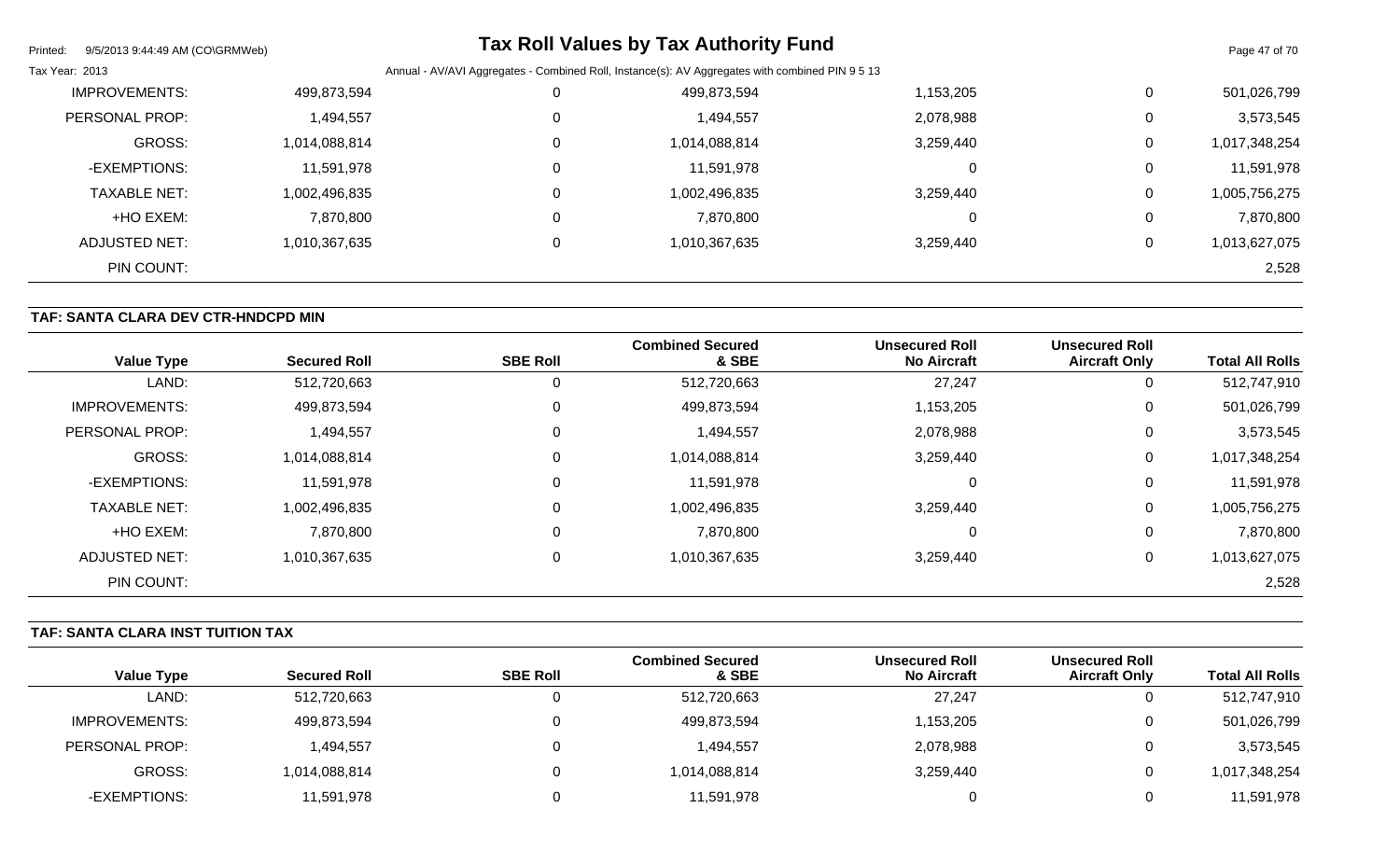|                | Printed: 9/5/2013 9:44:49 AM (CO\GRMWeb) |               | <b>Tax Roll Values by Tax Authority Fund</b>                                                    |               |           |                | Page 48 of 70 |
|----------------|------------------------------------------|---------------|-------------------------------------------------------------------------------------------------|---------------|-----------|----------------|---------------|
| Tax Year: 2013 |                                          |               | Annual - AV/AVI Aggregates - Combined Roll, Instance(s): AV Aggregates with combined PIN 9 5 13 |               |           |                |               |
|                | <b>TAXABLE NET:</b>                      | 1,002,496,835 |                                                                                                 | 1,002,496,835 | 3,259,440 | $\overline{0}$ | 1,005,756,275 |
|                | +HO EXEM:                                | 7,870,800     | 0                                                                                               | 7,870,800     |           | $\overline{0}$ | 7,870,800     |
|                | ADJUSTED NET:                            | 1,010,367,635 | 0                                                                                               | 1,010,367,635 | 3,259,440 | $\mathbf{0}$   | 1,013,627,075 |
|                | PIN COUNT:                               |               |                                                                                                 |               |           |                | 2,528         |

## **TAF: SANTA CLARA PHYSICALLY HANDCPP**

| <b>Value Type</b>     | <b>Secured Roll</b> | <b>SBE Roll</b> | <b>Combined Secured</b><br>& SBE | <b>Unsecured Roll</b><br><b>No Aircraft</b> | <b>Unsecured Roll</b><br><b>Aircraft Only</b> | <b>Total All Rolls</b> |
|-----------------------|---------------------|-----------------|----------------------------------|---------------------------------------------|-----------------------------------------------|------------------------|
| LAND:                 | 507,819,392         | 0               | 507,819,392                      | 27,247                                      | U                                             | 507,846,639            |
| <b>IMPROVEMENTS:</b>  | 495,678,336         | 0               | 495,678,336                      | 1,153,205                                   | U                                             | 496,831,541            |
| <b>PERSONAL PROP:</b> | 1,494,557           | 0               | 1,494,557                        | 2,078,988                                   | 0                                             | 3,573,545              |
| <b>GROSS:</b>         | 1,004,992,285       | 0               | 1,004,992,285                    | 3,259,440                                   | 0                                             | 1,008,251,725          |
| -EXEMPTIONS:          | 11,513,485          | 0               | 11,513,485                       | $\Omega$                                    | 0                                             | 11,513,485             |
| <b>TAXABLE NET:</b>   | 993,478,799         | $\mathbf 0$     | 993,478,799                      | 3,259,440                                   | 0                                             | 996,738,239            |
| +HO EXEM:             | 7,793,800           | 0               | 7,793,800                        | 0                                           | 0                                             | 7,793,800              |
| <b>ADJUSTED NET:</b>  | 1,001,272,599       | $\mathbf 0$     | 1,001,272,599                    | 3,259,440                                   | 0                                             | 1,004,532,039          |
| PIN COUNT:            |                     |                 |                                  |                                             |                                               | 2,504                  |

## **TAF: SANTA CLARA SPEC SCHOOL TRAINI**

| <b>Value Type</b>    | <b>Secured Roll</b> | <b>SBE Roll</b> | <b>Combined Secured</b><br>& SBE | <b>Unsecured Roll</b><br><b>No Aircraft</b> | <b>Unsecured Roll</b><br><b>Aircraft Only</b> | <b>Total All Rolls</b> |
|----------------------|---------------------|-----------------|----------------------------------|---------------------------------------------|-----------------------------------------------|------------------------|
| LAND:                | 507,819,392         |                 | 507,819,392                      | 27,247                                      | U                                             | 507,846,639            |
| <b>IMPROVEMENTS:</b> | 495,678,336         | 0               | 495,678,336                      | 1,153,205                                   | 0                                             | 496,831,541            |
| PERSONAL PROP:       | 1,494,557           | 0               | 1,494,557                        | 2,078,988                                   | 0                                             | 3,573,545              |
| <b>GROSS:</b>        | 1,004,992,285       | 0               | 1,004,992,285                    | 3,259,440                                   | 0                                             | 1,008,251,725          |
| -EXEMPTIONS:         | 11,513,485          |                 | 11,513,485                       | 0                                           | 0                                             | 11,513,485             |
| <b>TAXABLE NET:</b>  | 993,478,799         | $\mathbf 0$     | 993,478,799                      | 3,259,440                                   | 0                                             | 996,738,239            |
| +HO EXEM:            | 7,793,800           | 0               | 7,793,800                        | 0                                           | 0                                             | 7,793,800              |
| <b>ADJUSTED NET:</b> | 1,001,272,599       | 0               | 1,001,272,599                    | 3,259,440                                   | 0                                             | 1,004,532,039          |
| PIN COUNT:           |                     |                 |                                  |                                             |                                               | 2,504                  |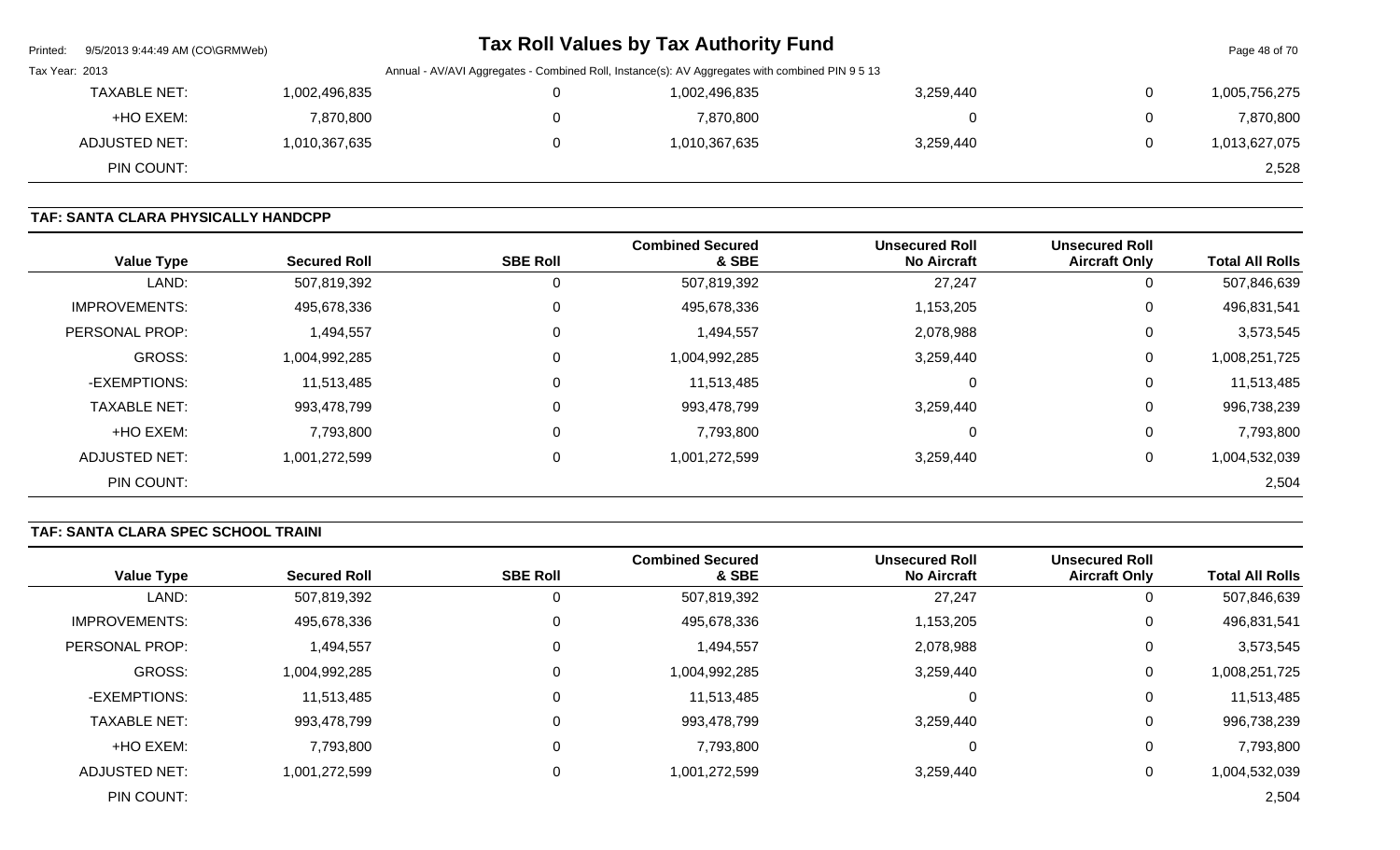### **TAF: SANTA CRUZ CITY TR**

| <b>Value Type</b>    | <b>Secured Roll</b> | <b>SBE Roll</b> | <b>Combined Secured</b><br>& SBE | <b>Unsecured Roll</b><br><b>No Aircraft</b> | <b>Unsecured Roll</b><br><b>Aircraft Only</b> | <b>Total All Rolls</b> |
|----------------------|---------------------|-----------------|----------------------------------|---------------------------------------------|-----------------------------------------------|------------------------|
| LAND:                | 3,807,546,033       | 0               | 3,807,546,033                    | 12,230,794                                  | 0                                             | 3,819,776,827          |
| <b>IMPROVEMENTS:</b> | 3,377,449,625       | $\mathbf 0$     | 3,377,449,625                    | 91,259,702                                  | 0                                             | 3,468,709,327          |
| PERSONAL PROP:       | 48,397,879          | $\mathbf 0$     | 48,397,879                       | 119,553,357                                 | 0                                             | 167,951,236            |
| <b>GROSS:</b>        | 7,233,393,537       | 0               | 7,233,393,537                    | 223,043,853                                 | 0                                             | 7,456,437,390          |
| -EXEMPTIONS:         | 233,477,952         | 0               | 233,477,952                      | 29,758,004                                  | 0                                             | 263,235,956            |
| <b>TAXABLE NET:</b>  | 6,999,915,584       | 0               | 6,999,915,584                    | 193,285,849                                 | 0                                             | 7,193,201,433          |
| +HO EXEM:            | 50,460,326          | 0               | 50,460,326                       | 201,621                                     | 0                                             | 50,661,947             |
| ADJUSTED NET:        | 7,050,375,910       | 0               | 7,050,375,910                    | 193,487,470                                 | 0                                             | 7,243,863,380          |
| PIN COUNT:           |                     |                 |                                  |                                             |                                               | 21,524                 |

## **TAF: SANTA CRUZ PARKING #1**

|                       |                     |                 | <b>Combined Secured</b> | <b>Unsecured Roll</b> | <b>Unsecured Roll</b> |                        |
|-----------------------|---------------------|-----------------|-------------------------|-----------------------|-----------------------|------------------------|
| <b>Value Type</b>     | <b>Secured Roll</b> | <b>SBE Roll</b> | & SBE                   | <b>No Aircraft</b>    | <b>Aircraft Only</b>  | <b>Total All Rolls</b> |
| LAND:                 | 98,092,596          | 0               | 98,092,596              | 579,476               | 0                     | 98,672,072             |
| <b>IMPROVEMENTS:</b>  | 206,665,760         | 0               | 206,665,760             | 22,474,360            | 0                     | 229,140,120            |
| <b>PERSONAL PROP:</b> | 728,488             | 0               | 728,488                 | 14,316,846            | $\overline{0}$        | 15,045,334             |
| <b>GROSS:</b>         | 305,486,844         | 0               | 305,486,844             | 37,370,682            | 0                     | 342,857,526            |
| -EXEMPTIONS:          | 22,122,755          | 0               | 22,122,755              | 2,904,443             | 0                     | 25,027,198             |
| <b>TAXABLE NET:</b>   | 283,364,088         | 0               | 283,364,088             | 34,466,239            | 0                     | 317,830,327            |
| +HO EXEM:             | 21,000              | 0               | 21,000                  | $\Omega$              | $\overline{0}$        | 21,000                 |
| <b>ADJUSTED NET:</b>  | 283,385,088         | 0               | 283,385,088             | 34,466,239            | 0                     | 317,851,327            |
| PIN COUNT:            |                     |                 |                         |                       |                       | 803                    |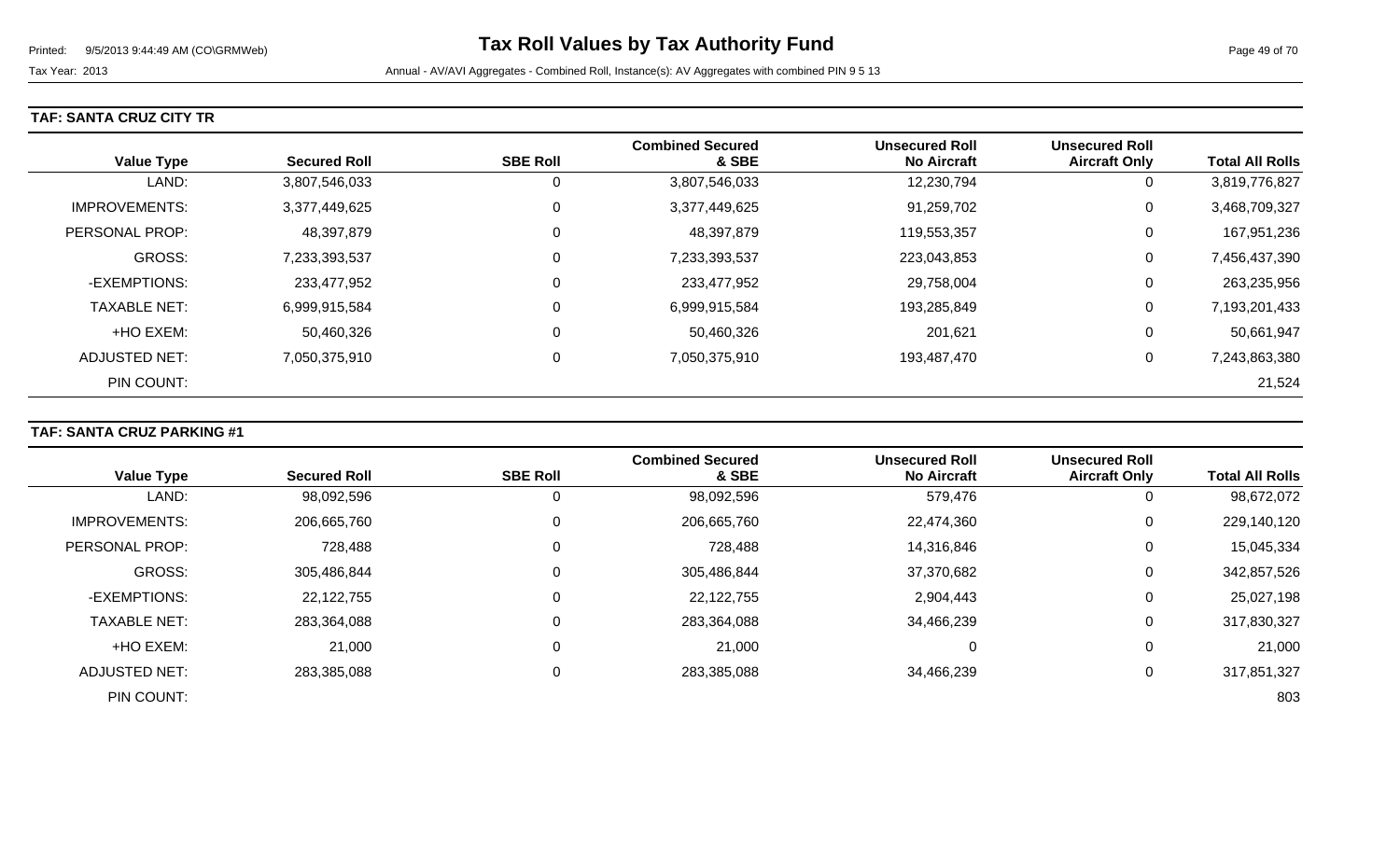### **TAF: SC ELEM SCH GO DS 1998 Refund 05**

| <b>Value Type</b>    | <b>Secured Roll</b> | <b>SBE Roll</b> | <b>Combined Secured</b><br>& SBE | <b>Unsecured Roll</b><br><b>No Aircraft</b> | <b>Unsecured Roll</b><br><b>Aircraft Only</b> | <b>Total All Rolls</b> |
|----------------------|---------------------|-----------------|----------------------------------|---------------------------------------------|-----------------------------------------------|------------------------|
| LAND:                | 3,985,345,277       | 0               | 3,985,345,277                    | 11,403,254                                  | 0                                             | 3,996,748,531          |
| <b>IMPROVEMENTS:</b> | 3,556,817,674       | 0               | 3,556,817,674                    | 89,908,575                                  | 0                                             | 3,646,726,249          |
| PERSONAL PROP:       | 48,450,165          | 0               | 48,450,165                       | 113,792,888                                 | 0                                             | 162,243,053            |
| <b>GROSS:</b>        | 7,590,613,116       | $\mathbf 0$     | 7,590,613,116                    | 215,104,717                                 | 0                                             | 7,805,717,833          |
| -EXEMPTIONS:         | 241,690,516         | 0               | 241,690,516                      | 27,674,318                                  | 0                                             | 269,364,834            |
| <b>TAXABLE NET:</b>  | 7,348,922,600       | 0               | 7,348,922,600                    | 187,430,399                                 | 0                                             | 7,536,352,999          |
| +HO EXEM:            | 53,740,069          | 0               | 53,740,069                       | 117,621                                     | 0                                             | 53,857,690             |
| ADJUSTED NET:        | 7,402,662,669       | 0               | 7,402,662,669                    | 187,548,020                                 | 0                                             | 7,590,210,689          |
| PIN COUNT:           |                     |                 |                                  |                                             |                                               | 22,306                 |

## **TAF: SC ELEM SCH GO DS 1998 Series C**

|                      |                     |                 | <b>Combined Secured</b> | <b>Unsecured Roll</b> | <b>Unsecured Roll</b> |                        |
|----------------------|---------------------|-----------------|-------------------------|-----------------------|-----------------------|------------------------|
| <b>Value Type</b>    | <b>Secured Roll</b> | <b>SBE Roll</b> | & SBE                   | <b>No Aircraft</b>    | <b>Aircraft Only</b>  | <b>Total All Rolls</b> |
| LAND:                | 3,985,345,277       | U               | 3,985,345,277           | 11,403,254            | 0                     | 3,996,748,531          |
| <b>IMPROVEMENTS:</b> | 3,556,817,674       | 0               | 3,556,817,674           | 89,908,575            | 0                     | 3,646,726,249          |
| PERSONAL PROP:       | 48,450,165          | 0               | 48,450,165              | 113,792,888           | 0                     | 162,243,053            |
| <b>GROSS:</b>        | 7,590,613,116       | $\Omega$        | 7,590,613,116           | 215,104,717           | 0                     | 7,805,717,833          |
| -EXEMPTIONS:         | 241,690,516         | 0               | 241,690,516             | 27,674,318            | $\overline{0}$        | 269,364,834            |
| <b>TAXABLE NET:</b>  | 7,348,922,600       | 0               | 7,348,922,600           | 187,430,399           | 0                     | 7,536,352,999          |
| +HO EXEM:            | 53,740,069          | 0               | 53,740,069              | 117,621               | 0                     | 53,857,690             |
| ADJUSTED NET:        | 7,402,662,669       | 0               | 7,402,662,669           | 187,548,020           | 0                     | 7,590,210,689          |
| PIN COUNT:           |                     |                 |                         |                       |                       | 22,306                 |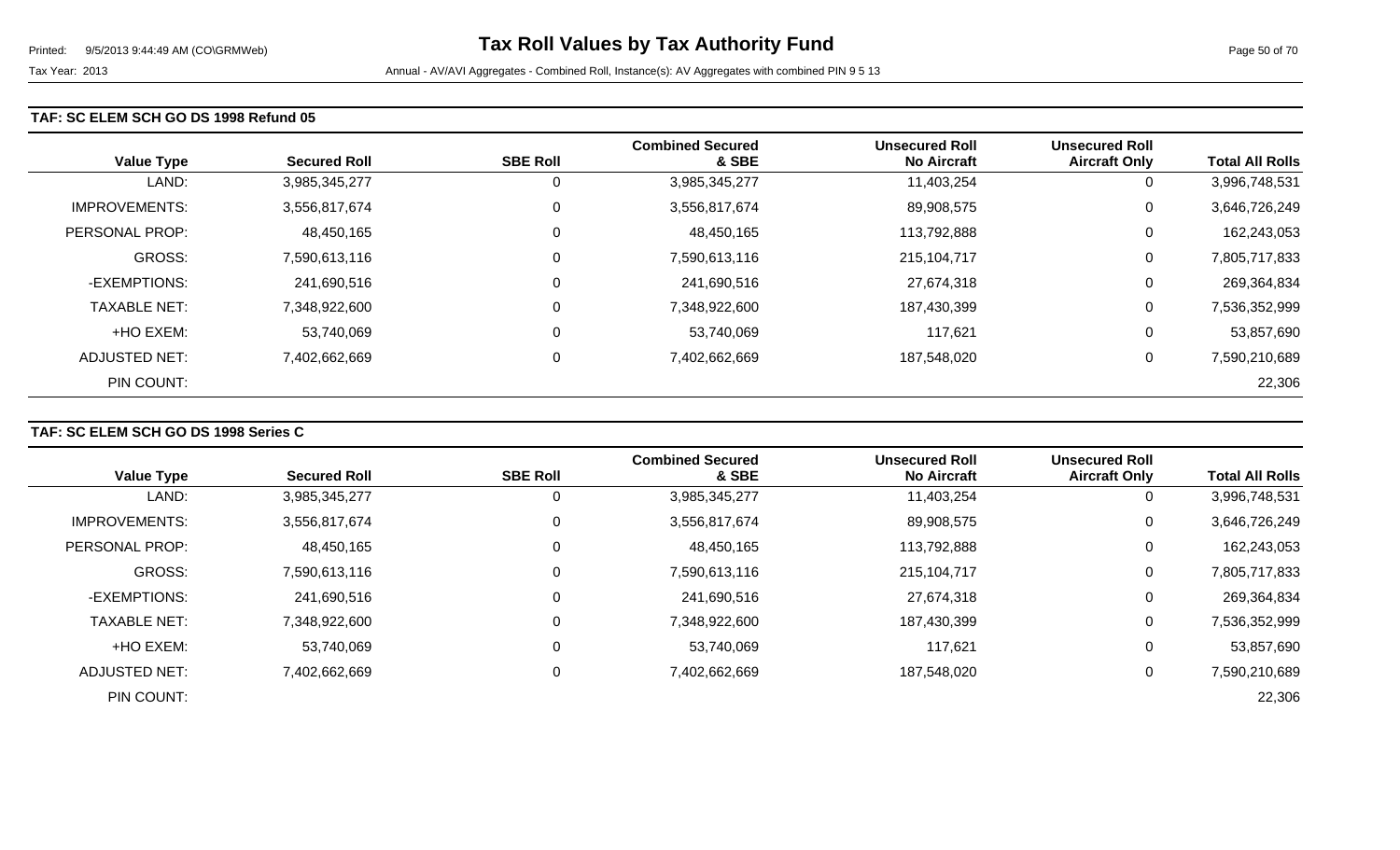### **TAF: SC FLOOD CONT & WAT CONS DISTGEN**

| <b>Value Type</b>    | <b>Secured Roll</b> | <b>SBE Roll</b> | <b>Combined Secured</b><br>& SBE | <b>Unsecured Roll</b><br><b>No Aircraft</b> | <b>Unsecured Roll</b><br><b>Aircraft Only</b> | <b>Total All Rolls</b> |
|----------------------|---------------------|-----------------|----------------------------------|---------------------------------------------|-----------------------------------------------|------------------------|
| LAND:                | 17,993,401,136      | 296,615         | 17,993,697,751                   | 22,127,217                                  | U                                             | 18,015,824,968         |
| <b>IMPROVEMENTS:</b> | 16,076,019,075      | 0               | 16,076,019,075                   | 308,814,239                                 | 0                                             | 16,384,833,314         |
| PERSONAL PROP:       | 176,036,142         | $\overline{0}$  | 176,036,142                      | 458,497,381                                 | 27,529,475                                    | 662,062,998            |
| GROSS:               | 34,245,456,353      | 296,615         | 34,245,752,968                   | 789,438,837                                 | 27,529,475                                    | 35,062,721,280         |
| -EXEMPTIONS:         | 1,210,724,758       | 0               | 1,210,724,758                    | 51,829,548                                  | 401,035                                       | 1,262,955,342          |
| <b>TAXABLE NET:</b>  | 33,034,731,594      | 296,615         | 33,035,028,209                   | 737,609,288                                 | 27,128,440                                    | 33,799,765,938         |
| +HO EXEM:            | 266,755,419         | $\mathbf 0$     | 266,755,419                      | 201,621                                     | 0                                             | 266,957,040            |
| ADJUSTED NET:        | 33,301,487,013      | 296,615         | 33,301,783,628                   | 737,810,909                                 | 27,128,440                                    | 34,066,722,978         |
| PIN COUNT:           |                     |                 |                                  |                                             |                                               | 111,256                |

## **TAF: SC FLOOD CONT & WTR CONS ZONE 4**

|                      |                     |                 | <b>Combined Secured</b> | <b>Unsecured Roll</b> | <b>Unsecured Roll</b> |                        |
|----------------------|---------------------|-----------------|-------------------------|-----------------------|-----------------------|------------------------|
| <b>Value Type</b>    | <b>Secured Roll</b> | <b>SBE Roll</b> | & SBE                   | <b>No Aircraft</b>    | <b>Aircraft Only</b>  | <b>Total All Rolls</b> |
| LAND:                | 17,992,706,458      | 296,615         | 17,993,003,073          | 22,127,217            | 0                     | 18,015,130,290         |
| <b>IMPROVEMENTS:</b> | 16,075,203,578      | $\mathbf 0$     | 16,075,203,578          | 308,814,239           | 0                     | 16,384,017,817         |
| PERSONAL PROP:       | 176,036,142         |                 | 176,036,142             | 458,491,867           | 27,529,475            | 662,057,484            |
| <b>GROSS:</b>        | 34,243,946,178      | 296,615         | 34,244,242,793          | 789,433,323           | 27,529,475            | 35,061,205,591         |
| -EXEMPTIONS:         | 1,210,703,758       |                 | 1,210,703,758           | 51,829,548            | 401,035               | 1,262,934,342          |
| <b>TAXABLE NET:</b>  | 33,033,242,419      | 296,615         | 33,033,539,034          | 737,603,774           | 27,128,440            | 33,798,271,249         |
| +HO EXEM:            | 266,734,419         | C               | 266,734,419             | 201,621               | 0                     | 266,936,040            |
| ADJUSTED NET:        | 33,299,976,838      | 296,615         | 33,300,273,453          | 737,805,395           | 27,128,440            | 34,065,207,289         |
| PIN COUNT:           |                     |                 |                         |                       |                       | 111,247                |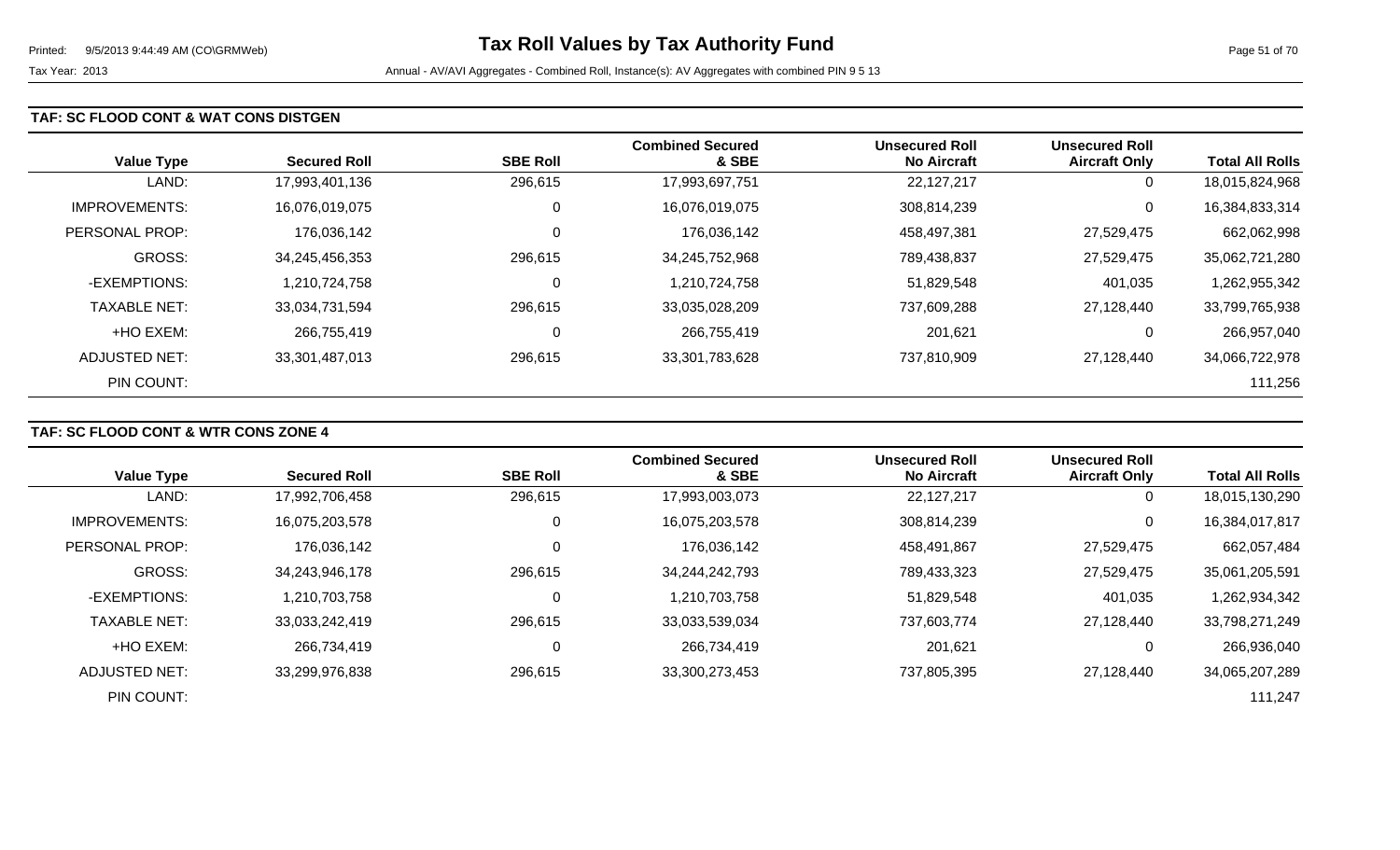### **TAF: SC FLOOD CONT & WTR CONS ZONE 5**

| <b>Value Type</b>    | <b>Secured Roll</b> | <b>SBE Roll</b> | <b>Combined Secured</b><br>& SBE | <b>Unsecured Roll</b><br><b>No Aircraft</b> | <b>Unsecured Roll</b><br><b>Aircraft Only</b> | <b>Total All Rolls</b> |
|----------------------|---------------------|-----------------|----------------------------------|---------------------------------------------|-----------------------------------------------|------------------------|
| LAND:                | 3,698,731,883       | 83,608          | 3,698,815,491                    | 1,894,836                                   | 0                                             | 3,700,710,327          |
| <b>IMPROVEMENTS:</b> | 3,056,963,634       | 0               | 3,056,963,634                    | 66,493,925                                  | 0                                             | 3,123,457,559          |
| PERSONAL PROP:       | 46,733,340          | 0               | 46,733,340                       | 96,989,107                                  | 0                                             | 143,722,447            |
| <b>GROSS:</b>        | 6,802,428,857       | 83,608          | 6,802,512,465                    | 165,377,868                                 | 0                                             | 6,967,890,333          |
| -EXEMPTIONS:         | 299,845,886         | 0               | 299,845,886                      | 15,846,047                                  | 0                                             | 315,691,933            |
| <b>TAXABLE NET:</b>  | 6,502,582,970       | 83,608          | 6,502,666,578                    | 149,531,821                                 | 0                                             | 6,652,198,399          |
| +HO EXEM:            | 47,706,013          | 0               | 47,706,013                       | C                                           | 0                                             | 47,706,013             |
| ADJUSTED NET:        | 6,550,288,983       | 83,608          | 6,550,372,591                    | 149.531.821                                 | 0                                             | 6,699,904,412          |
| PIN COUNT:           |                     |                 |                                  |                                             |                                               | 19,803                 |

## **TAF: SC HI SCH GO DS 1998 Refund 05**

|                      |                     |                 | <b>Combined Secured</b> | <b>Unsecured Roll</b> | <b>Unsecured Roll</b> |                        |
|----------------------|---------------------|-----------------|-------------------------|-----------------------|-----------------------|------------------------|
| <b>Value Type</b>    | <b>Secured Roll</b> | <b>SBE Roll</b> | & SBE                   | <b>No Aircraft</b>    | <b>Aircraft Only</b>  | <b>Total All Rolls</b> |
| LAND:                | 8,488,215,426       | 91,231          | 8,488,306,657           | 14,996,419            | 0                     | 8,503,303,076          |
| <b>IMPROVEMENTS:</b> | 7,383,078,011       | 0               | 7,383,078,011           | 174,503,230           | 0                     | 7,557,581,241          |
| PERSONAL PROP:       | 96,605,686          |                 | 96,605,686              | 224,383,004           | 0                     | 320,988,690            |
| <b>GROSS:</b>        | 15,967,899,123      | 91,231          | 15,967,990,354          | 413,882,653           | 0                     | 16,381,873,007         |
| -EXEMPTIONS:         | 579,030,014         |                 | 579,030,014             | 44,115,621            | 0                     | 623,145,635            |
| <b>TAXABLE NET:</b>  | 15,388,869,108      | 91,231          | 15,388,960,339          | 369,767,032           | 0                     | 15,758,727,371         |
| +HO EXEM:            | 114,765,594         | 0               | 114,765,594             | 201,621               | 0                     | 114,967,215            |
| ADJUSTED NET:        | 15,503,634,702      | 91,231          | 15,503,725,933          | 369,968,653           | 0                     | 15,873,694,586         |
| PIN COUNT:           |                     |                 |                         |                       |                       | 47,150                 |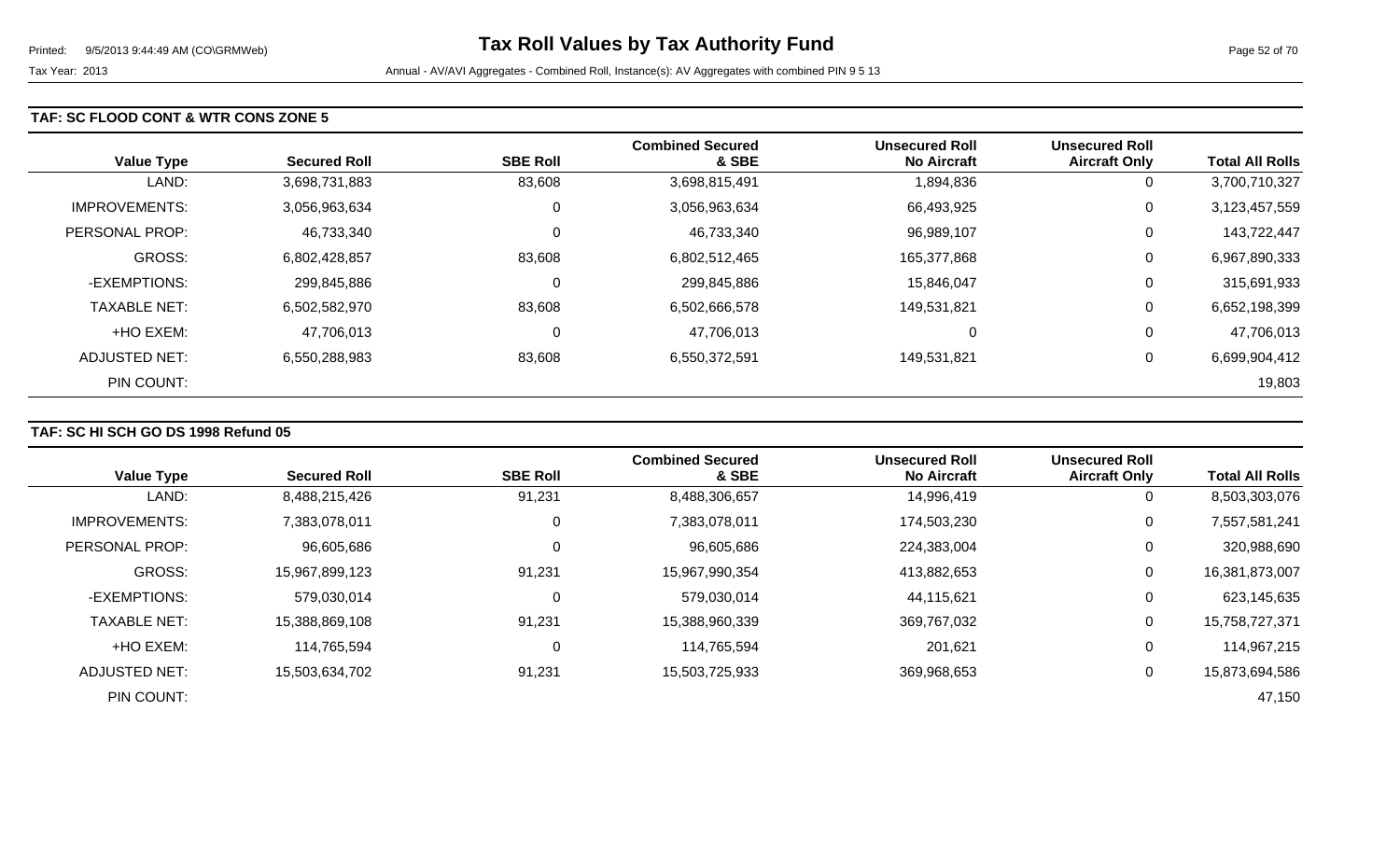### **TAF: SC HI SCH GO DS 1998 Series C**

| <b>Value Type</b>    | <b>Secured Roll</b> | <b>SBE Roll</b> | <b>Combined Secured</b><br>& SBE | <b>Unsecured Roll</b><br><b>No Aircraft</b> | <b>Unsecured Roll</b><br><b>Aircraft Only</b> | <b>Total All Rolls</b> |
|----------------------|---------------------|-----------------|----------------------------------|---------------------------------------------|-----------------------------------------------|------------------------|
| LAND:                | 8,488,215,426       | 91,231          | 8,488,306,657                    | 14,996,419                                  | 0                                             | 8,503,303,076          |
| <b>IMPROVEMENTS:</b> | 7,383,078,011       | 0               | 7,383,078,011                    | 174,503,230                                 | 0                                             | 7,557,581,241          |
| PERSONAL PROP:       | 96,605,686          | 0               | 96,605,686                       | 224,383,004                                 | 0                                             | 320,988,690            |
| <b>GROSS:</b>        | 15,967,899,123      | 91,231          | 15,967,990,354                   | 413,882,653                                 | 0                                             | 16,381,873,007         |
| -EXEMPTIONS:         | 579,030,014         | 0               | 579,030,014                      | 44,115,621                                  | 0                                             | 623,145,635            |
| <b>TAXABLE NET:</b>  | 15,388,869,108      | 91,231          | 15,388,960,339                   | 369,767,032                                 | 0                                             | 15,758,727,371         |
| +HO EXEM:            | 114,765,594         | 0               | 114,765,594                      | 201,621                                     | 0                                             | 114,967,215            |
| ADJUSTED NET:        | 15,503,634,702      | 91,231          | 15,503,725,933                   | 369,968,653                                 | 0                                             | 15,873,694,586         |
| PIN COUNT:           |                     |                 |                                  |                                             |                                               | 47,150                 |

## **TAF: SCOTTS VAL SCH DIST GENL**

|                      |                     |                 | <b>Combined Secured</b> | <b>Unsecured Roll</b> | <b>Unsecured Roll</b> |                        |
|----------------------|---------------------|-----------------|-------------------------|-----------------------|-----------------------|------------------------|
| <b>Value Type</b>    | <b>Secured Roll</b> | <b>SBE Roll</b> | & SBE                   | <b>No Aircraft</b>    | <b>Aircraft Only</b>  | <b>Total All Rolls</b> |
| LAND:                | 1,556,169,667       | 17,300          | 1,556,186,967           | 423,374               | 0                     | ,556,610,341           |
| <b>IMPROVEMENTS:</b> | 1,601,968,987       |                 | 1,601,968,987           | 25,604,725            | 0                     | 1,627,573,712          |
| PERSONAL PROP:       | 7,206,869           |                 | 7,206,869               | 42,279,810            | 0                     | 49,486,679             |
| <b>GROSS:</b>        | 3,165,345,523       | 17,300          | 3,165,362,823           | 68,307,909            | 0                     | 3,233,670,732          |
| -EXEMPTIONS:         | 65,922,154          |                 | 65,922,154              | 546,901               | 0                     | 66,469,055             |
| <b>TAXABLE NET:</b>  | 3,099,423,368       | 17,300          | 3,099,440,668           | 67,761,007            | 0                     | 3,167,201,676          |
| +HO EXEM:            | 24,932,600          |                 | 24,932,600              | 0                     | 0                     | 24,932,600             |
| ADJUSTED NET:        | 3,124,355,968       | 17,300          | 3,124,373,268           | 67,761,007            | 0                     | 3,192,134,276          |
| PIN COUNT:           |                     |                 |                         |                       |                       | 8,476                  |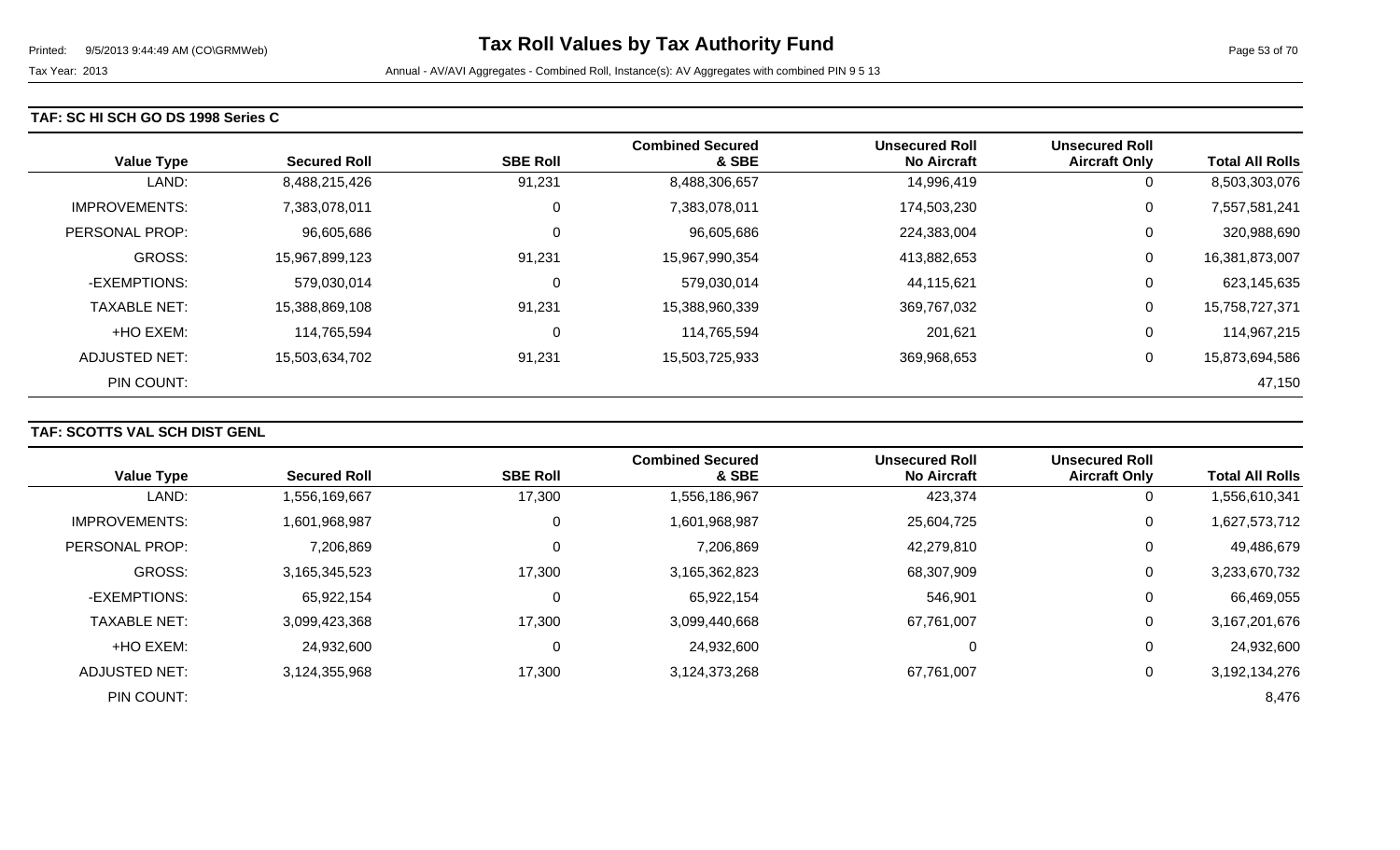### **TAF: SCOTTS VAL WATER DIST TR GEN**

| <b>Value Type</b>    | <b>Secured Roll</b> | <b>SBE Roll</b> | <b>Combined Secured</b><br>& SBE | <b>Unsecured Roll</b><br><b>No Aircraft</b> | <b>Unsecured Roll</b><br><b>Aircraft Only</b> | <b>Total All Rolls</b> |
|----------------------|---------------------|-----------------|----------------------------------|---------------------------------------------|-----------------------------------------------|------------------------|
| LAND:                | 857,824,843         | 0               | 857,824,843                      | 423,374                                     | 0                                             | 858,248,217            |
| <b>IMPROVEMENTS:</b> | 901,815,622         | $\overline{0}$  | 901,815,622                      | 24,802,677                                  | 0                                             | 926,618,299            |
| PERSONAL PROP:       | 3,657,747           | $\Omega$        | 3,657,747                        | 40,540,232                                  | 0                                             | 44,197,979             |
| <b>GROSS:</b>        | 1,763,298,212       | 0               | 1,763,298,212                    | 65,766,283                                  | 0                                             | 1,829,064,495          |
| -EXEMPTIONS:         | 34,710,973          | $\Omega$        | 34,710,973                       | 546,901                                     | 0                                             | 35,257,875             |
| <b>TAXABLE NET:</b>  | 1,728,587,238       | 0               | 1,728,587,238                    | 65,219,381                                  | 0                                             | 1,793,806,619          |
| +HO EXEM:            | 12,748,400          | $\Omega$        | 12,748,400                       | 0                                           | 0                                             | 12,748,400             |
| <b>ADJUSTED NET:</b> | 1,741,335,638       | 0               | 1,741,335,638                    | 65,219,381                                  | 0                                             | 1,806,555,019          |
| PIN COUNT:           |                     |                 |                                  |                                             |                                               | 4,648                  |

## **TAF: SCOTTS VALLEY CITY TR**

| <b>Value Type</b>    | <b>Secured Roll</b> | <b>SBE Roll</b> | <b>Combined Secured</b><br>& SBE | <b>Unsecured Roll</b><br><b>No Aircraft</b> | <b>Unsecured Roll</b><br><b>Aircraft Only</b> | <b>Total All Rolls</b> |
|----------------------|---------------------|-----------------|----------------------------------|---------------------------------------------|-----------------------------------------------|------------------------|
|                      |                     |                 |                                  |                                             |                                               |                        |
| LAND:                | 972,685,693         | U               | 972,685,693                      | 423,374                                     | 0                                             | 973,109,067            |
| <b>IMPROVEMENTS:</b> | 1,047,017,064       | 0               | 1,047,017,064                    | 24,802,677                                  | 0                                             | 1,071,819,741          |
| PERSONAL PROP:       | 4,788,778           | 0               | 4,788,778                        | 40,916,522                                  | 0                                             | 45,705,300             |
| <b>GROSS:</b>        | 2,024,491,535       | $\Omega$        | 2,024,491,535                    | 66,142,573                                  | 0                                             | 2,090,634,108          |
| -EXEMPTIONS:         | 38,152,141          | 0               | 38,152,141                       | 546,901                                     | 0                                             | 38,699,043             |
| <b>TAXABLE NET:</b>  | 1,986,339,393       | $\mathbf{0}$    | 1,986,339,393                    | 65,595,671                                  | 0                                             | 2,051,935,064          |
| +HO EXEM:            | 15,199,800          | $\mathbf 0$     | 15,199,800                       |                                             | 0                                             | 15,199,800             |
| ADJUSTED NET:        | 2,001,539,193       | 0               | 2,001,539,193                    | 65,595,671                                  | 0                                             | 2,067,134,864          |
| PIN COUNT:           |                     |                 |                                  |                                             |                                               | 5,212                  |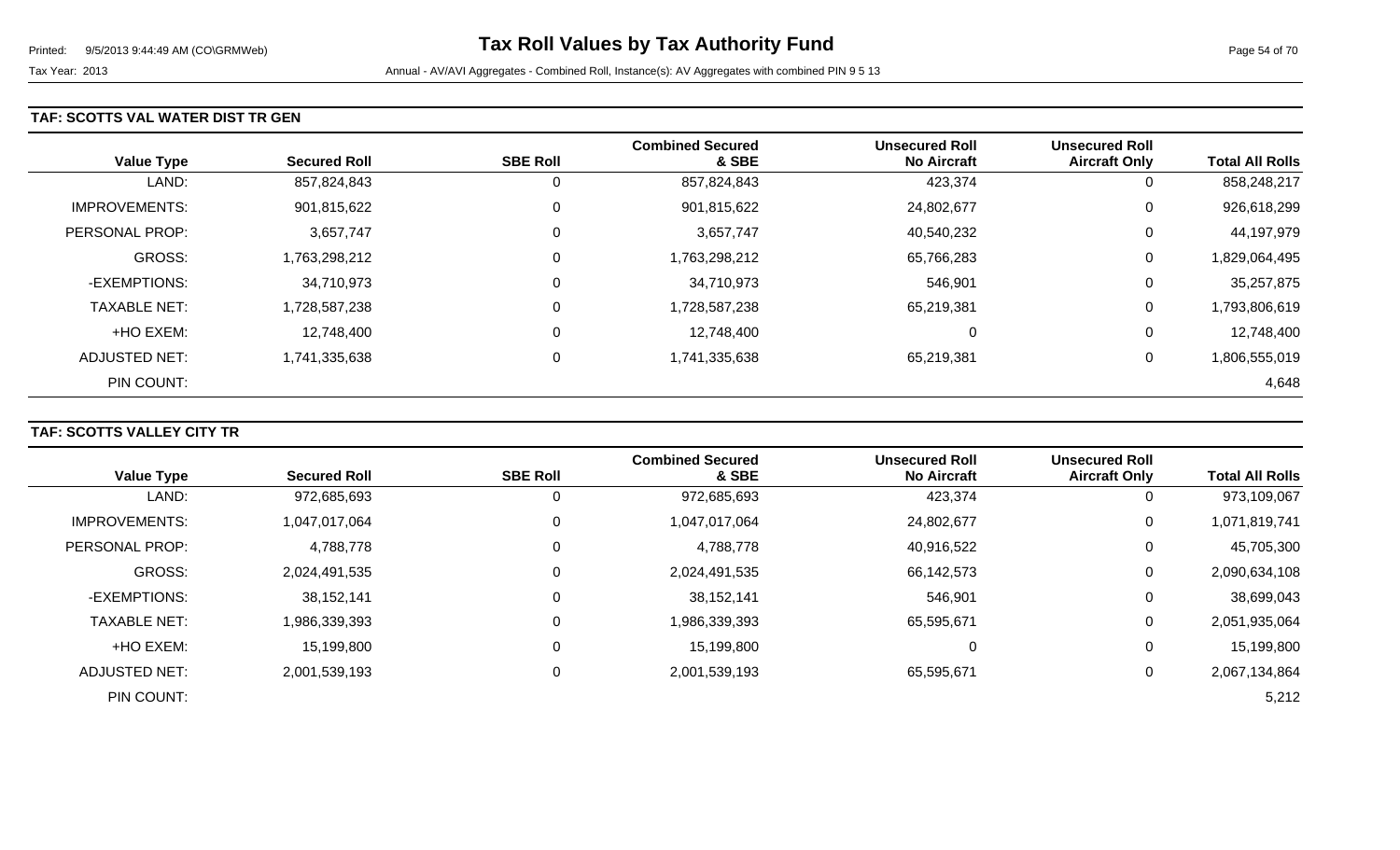### **TAF: SCOTTS VALLEY FIRE PROT DIST**

| <b>Value Type</b>    | <b>Secured Roll</b> | <b>SBE Roll</b> | <b>Combined Secured</b><br>& SBE | <b>Unsecured Roll</b><br><b>No Aircraft</b> | <b>Unsecured Roll</b><br><b>Aircraft Only</b> | <b>Total All Rolls</b> |
|----------------------|---------------------|-----------------|----------------------------------|---------------------------------------------|-----------------------------------------------|------------------------|
| LAND:                | 1,625,816,430       | 17,300          | 1,625,833,730                    | 516,111                                     | 0                                             | 1,626,349,841          |
| <b>IMPROVEMENTS:</b> | 1,673,229,565       | 0               | 1,673,229,565                    | 25,879,974                                  | 0                                             | 1,699,109,539          |
| PERSONAL PROP:       | 7,251,155           | 0               | 7,251,155                        | 42,401,281                                  | 0                                             | 49,652,436             |
| <b>GROSS:</b>        | 3,306,297,150       | 17,300          | 3,306,314,450                    | 68,797,366                                  | 0                                             | 3,375,111,816          |
| -EXEMPTIONS:         | 69,539,982          | 0               | 69,539,982                       | 551,901                                     | 0                                             | 70,091,883             |
| <b>TAXABLE NET:</b>  | 3,236,757,167       | 17,300          | 3,236,774,467                    | 68,245,464                                  | 0                                             | 3,305,019,932          |
| +HO EXEM:            | 25,753,000          | 0               | 25,753,000                       | 0                                           | 0                                             | 25,753,000             |
| ADJUSTED NET:        | 3,262,510,167       | 17,300          | 3,262,527,467                    | 68.245.464                                  | 0                                             | 3,330,772,932          |
| PIN COUNT:           |                     |                 |                                  |                                             |                                               | 8,654                  |

## **TAF: SCOTTS VALLEY FIRE ZONE A**

|                      |                     |                 | <b>Combined Secured</b> | <b>Unsecured Roll</b> | <b>Unsecured Roll</b> |                        |
|----------------------|---------------------|-----------------|-------------------------|-----------------------|-----------------------|------------------------|
| <b>Value Type</b>    | <b>Secured Roll</b> | <b>SBE Roll</b> | & SBE                   | <b>No Aircraft</b>    | <b>Aircraft Only</b>  | <b>Total All Rolls</b> |
| LAND:                | 352,763,351         | 0               | 352,763,351             |                       | 0                     | 352,763,351            |
| <b>IMPROVEMENTS:</b> | 371,548,563         | 0               | 371,548,563             | 613,651               | 0                     | 372,162,214            |
| PERSONAL PROP:       | 1,919,296           | 0               | 1,919,296               | 1,129,585             | 0                     | 3,048,881              |
| <b>GROSS:</b>        | 726,231,210         | $\Omega$        | 726,231,210             | 1,743,236             | 0                     | 727,974,446            |
| -EXEMPTIONS:         | 8,229,487           | 0               | 8,229,487               |                       | 0                     | 8,229,487              |
| <b>TAXABLE NET:</b>  | 718,001,722         | $\Omega$        | 718,001,722             | 1,743,236             | 0                     | 719,744,958            |
| +HO EXEM:            | 7,056,000           | $\mathbf 0$     | 7,056,000               |                       | 0                     | 7,056,000              |
| <b>ADJUSTED NET:</b> | 725,057,722         | 0               | 725,057,722             | 1,743,236             | 0                     | 726,800,958            |
| PIN COUNT:           |                     |                 |                         |                       |                       | 1,763                  |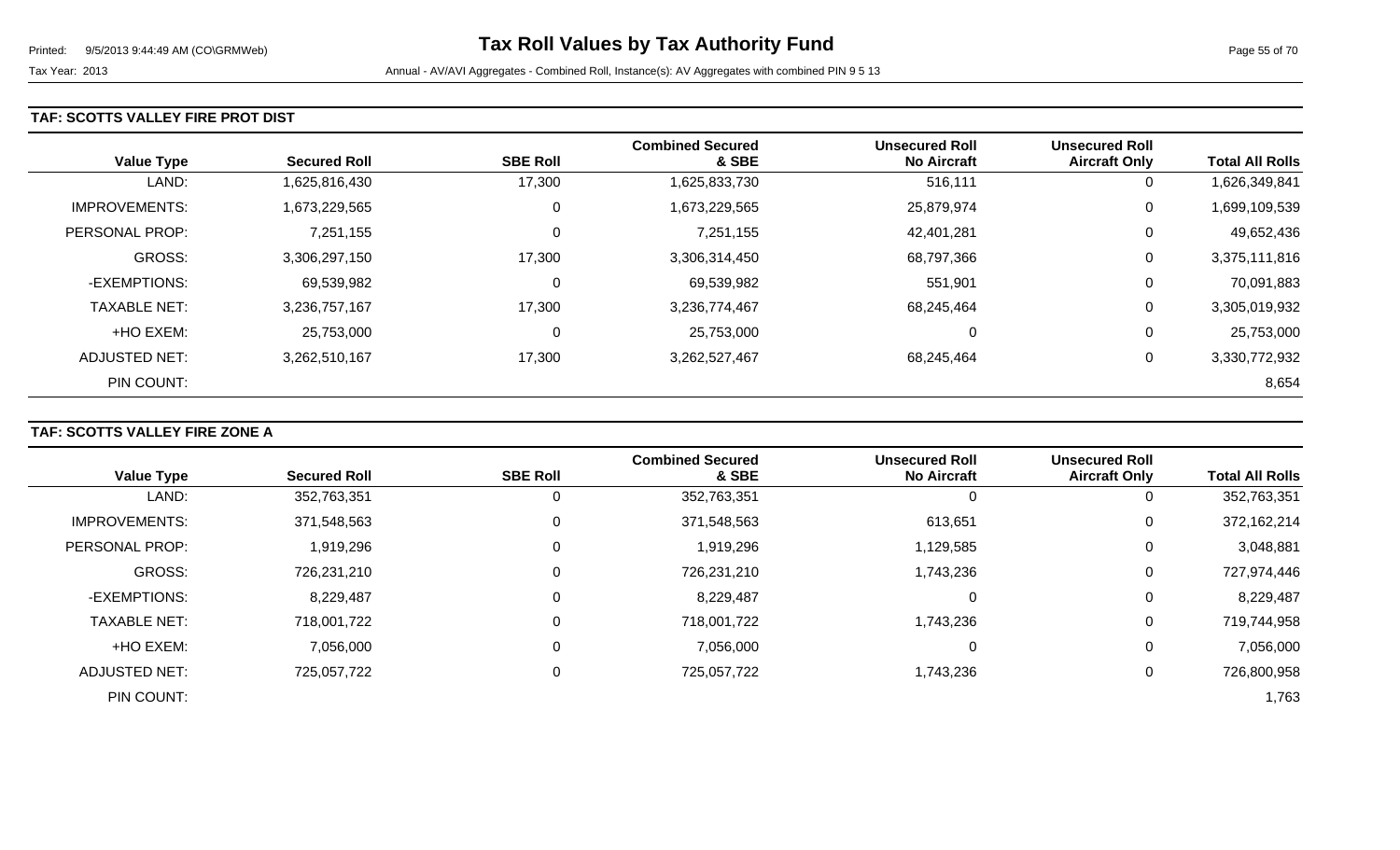### **TAF: SLV UNIF SCH DIST GENL**

| <b>Value Type</b>    | <b>Secured Roll</b> | <b>SBE Roll</b> | <b>Combined Secured</b><br>& SBE | <b>Unsecured Roll</b><br><b>No Aircraft</b> | <b>Unsecured Roll</b><br><b>Aircraft Only</b> | <b>Total All Rolls</b> |
|----------------------|---------------------|-----------------|----------------------------------|---------------------------------------------|-----------------------------------------------|------------------------|
| LAND:                | 1,436,980,044       | 64,687          | 1,437,044,731                    | 692,764                                     | 0                                             | 1,437,737,495          |
| <b>IMPROVEMENTS:</b> | 1,336,283,997       | 0               | 1,336,283,997                    | 13,786,944                                  | 0                                             | 1,350,070,941          |
| PERSONAL PROP:       | 8,146,974           | 0               | 8,146,974                        | 11,596,864                                  | 0                                             | 19,743,838             |
| <b>GROSS:</b>        | 2,781,411,015       | 64,687          | 2,781,475,702                    | 26,076,572                                  | 0                                             | 2,807,552,274          |
| -EXEMPTIONS:         | 117,883,956         | 0               | 117,883,956                      | 47,187                                      | 0                                             | 117,931,143            |
| <b>TAXABLE NET:</b>  | 2,663,527,059       | 64,687          | 2,663,591,746                    | 26,029,385                                  | 0                                             | 2,689,621,131          |
| +HO EXEM:            | 34,415,822          | 0               | 34,415,822                       | $\Omega$                                    | 0                                             | 34,415,822             |
| ADJUSTED NET:        | 2,697,942,881       | 64,687          | 2,698,007,568                    | 26,029,385                                  | 0                                             | 2,724,036,953          |
| PIN COUNT:           |                     |                 |                                  |                                             |                                               | 18,489                 |

## **TAF: SOQUEL ELEM SCH GO DS 2002 Series A**

|                      |                     |                 | <b>Combined Secured</b> | <b>Unsecured Roll</b> | <b>Unsecured Roll</b> |                        |
|----------------------|---------------------|-----------------|-------------------------|-----------------------|-----------------------|------------------------|
| <b>Value Type</b>    | <b>Secured Roll</b> | <b>SBE Roll</b> | & SBE                   | <b>No Aircraft</b>    | <b>Aircraft Only</b>  | <b>Total All Rolls</b> |
| LAND:                | 2,315,814,677       |                 | 2,315,814,677           | 1,496,552             | 0                     | 2,317,311,229          |
| <b>IMPROVEMENTS:</b> | 2,057,515,327       |                 | 2,057,515,327           | 44,393,504            | 0                     | 2,101,908,831          |
| PERSONAL PROP:       | 41,858,069          |                 | 41,858,069              | 68,839,033            | $\overline{0}$        | 110,697,102            |
| <b>GROSS:</b>        | 4,415,188,073       |                 | 4,415,188,073           | 114,729,089           | $\overline{0}$        | 4,529,917,162          |
| -EXEMPTIONS:         | 250,767,783         |                 | 250,767,783             | 12,741,139            | 0                     | 263,508,922            |
| <b>TAXABLE NET:</b>  | 4,164,420,290       |                 | 4,164,420,290           | 101,987,950           | 0                     | 4,266,408,240          |
| +HO EXEM:            | 30,940,883          |                 | 30,940,883              | 0                     | 0                     | 30,940,883             |
| ADJUSTED NET:        | 4,195,361,173       |                 | 4,195,361,173           | 101,987,950           | 0                     | 4,297,349,123          |
| PIN COUNT:           |                     |                 |                         |                       |                       | 12,659                 |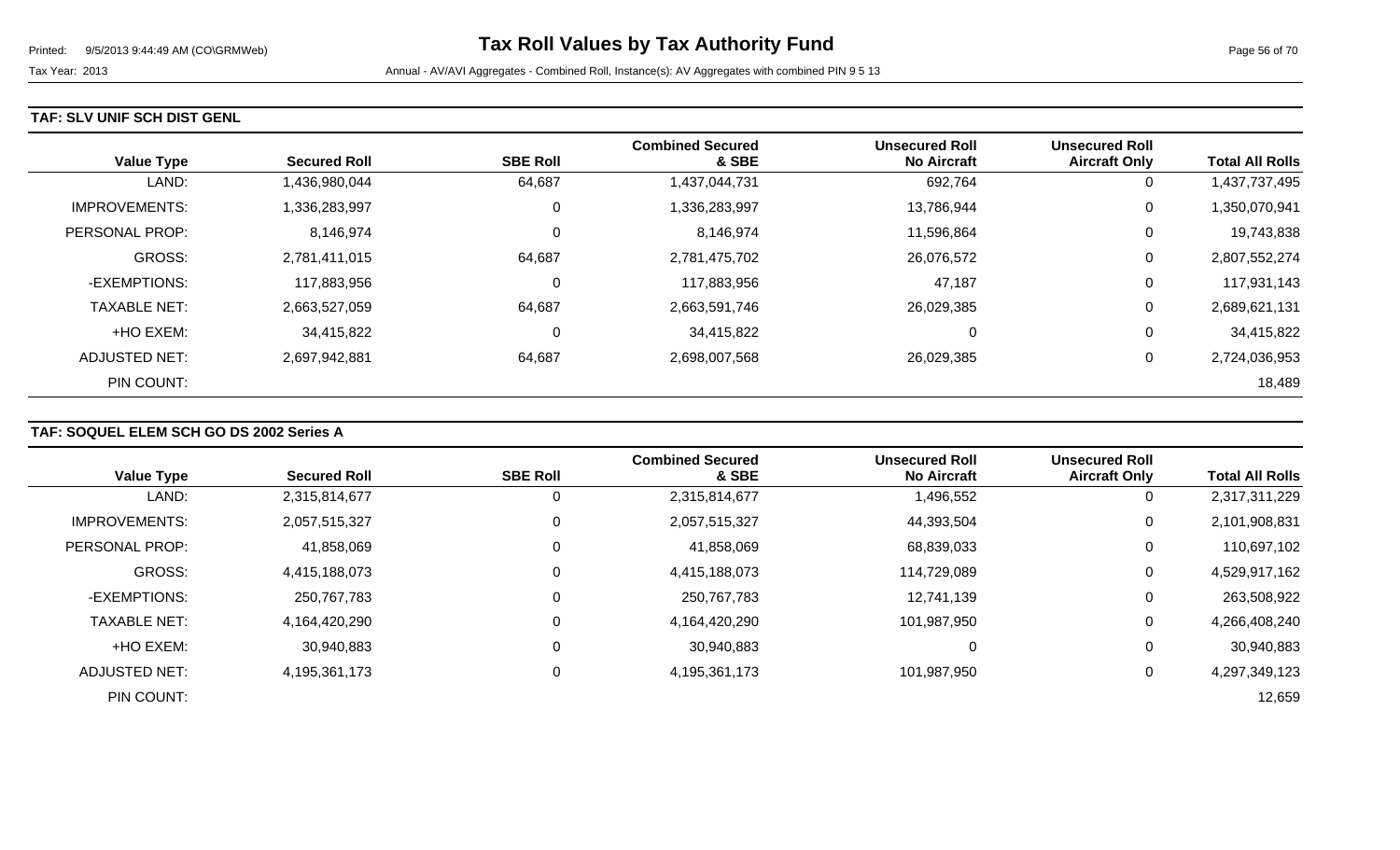### **TAF: SOQUEL ELEM SCH GO DS 2002 Series B**

| <b>Value Type</b>    | <b>Secured Roll</b> | <b>SBE Roll</b> | <b>Combined Secured</b><br>& SBE | <b>Unsecured Roll</b><br><b>No Aircraft</b> | <b>Unsecured Roll</b><br><b>Aircraft Only</b> | <b>Total All Rolls</b> |
|----------------------|---------------------|-----------------|----------------------------------|---------------------------------------------|-----------------------------------------------|------------------------|
| LAND:                | 2,315,814,677       | 0               | 2,315,814,677                    | 1,496,552                                   | 0                                             | 2,317,311,229          |
| <b>IMPROVEMENTS:</b> | 2,057,515,327       | $\mathbf 0$     | 2,057,515,327                    | 44,393,504                                  | 0                                             | 2,101,908,831          |
| PERSONAL PROP:       | 41,858,069          | $\overline{0}$  | 41,858,069                       | 68,839,033                                  | 0                                             | 110,697,102            |
| <b>GROSS:</b>        | 4,415,188,073       | $\mathbf 0$     | 4,415,188,073                    | 114,729,089                                 | 0                                             | 4,529,917,162          |
| -EXEMPTIONS:         | 250,767,783         | $\overline{0}$  | 250,767,783                      | 12,741,139                                  | 0                                             | 263,508,922            |
| <b>TAXABLE NET:</b>  | 4,164,420,290       | $\overline{0}$  | 4,164,420,290                    | 101,987,950                                 | 0                                             | 4,266,408,240          |
| +HO EXEM:            | 30,940,883          | 0               | 30,940,883                       | 0                                           | 0                                             | 30,940,883             |
| ADJUSTED NET:        | 4,195,361,173       | 0               | 4,195,361,173                    | 101,987,950                                 | 0                                             | 4,297,349,123          |
| PIN COUNT:           |                     |                 |                                  |                                             |                                               | 12,659                 |

## **TAF: SOQUEL ELEM SCH GO DS 2002 Series C**

|                      |                     |                 | <b>Combined Secured</b> | <b>Unsecured Roll</b> | <b>Unsecured Roll</b> |                        |
|----------------------|---------------------|-----------------|-------------------------|-----------------------|-----------------------|------------------------|
| <b>Value Type</b>    | <b>Secured Roll</b> | <b>SBE Roll</b> | & SBE                   | <b>No Aircraft</b>    | <b>Aircraft Only</b>  | <b>Total All Rolls</b> |
| LAND:                | 2,315,814,677       |                 | 2,315,814,677           | 1,496,552             | 0                     | 2,317,311,229          |
| <b>IMPROVEMENTS:</b> | 2,057,515,327       |                 | 2,057,515,327           | 44,393,504            | 0                     | 2,101,908,831          |
| PERSONAL PROP:       | 41,858,069          |                 | 41,858,069              | 68,839,033            | $\overline{0}$        | 110,697,102            |
| <b>GROSS:</b>        | 4,415,188,073       |                 | 4,415,188,073           | 114,729,089           | $\overline{0}$        | 4,529,917,162          |
| -EXEMPTIONS:         | 250,767,783         |                 | 250,767,783             | 12,741,139            | 0                     | 263,508,922            |
| <b>TAXABLE NET:</b>  | 4,164,420,290       |                 | 4,164,420,290           | 101,987,950           | 0                     | 4,266,408,240          |
| +HO EXEM:            | 30,940,883          |                 | 30,940,883              | 0                     | 0                     | 30,940,883             |
| ADJUSTED NET:        | 4,195,361,173       |                 | 4,195,361,173           | 101,987,950           | 0                     | 4,297,349,123          |
| PIN COUNT:           |                     |                 |                         |                       |                       | 12,659                 |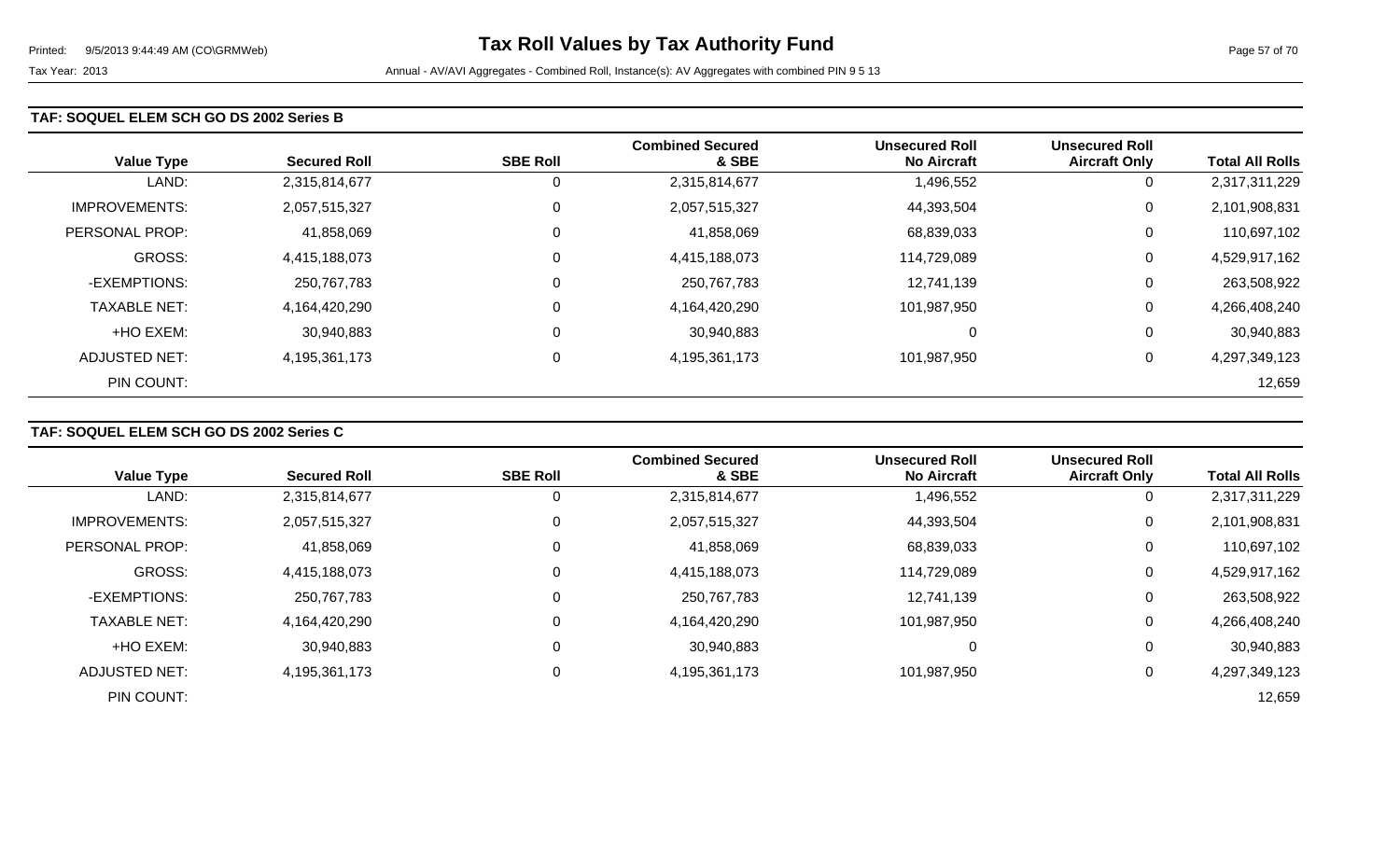### **TAF: SOQUEL SCH DIST GENL**

| <b>Value Type</b>    | <b>Secured Roll</b> | <b>SBE Roll</b> | <b>Combined Secured</b><br>& SBE | <b>Unsecured Roll</b><br><b>No Aircraft</b> | <b>Unsecured Roll</b><br><b>Aircraft Only</b> | <b>Total All Rolls</b> |
|----------------------|---------------------|-----------------|----------------------------------|---------------------------------------------|-----------------------------------------------|------------------------|
| LAND:                | 2,315,814,677       | 0               | 2,315,814,677                    | 1,496,552                                   | 0                                             | 2,317,311,229          |
| <b>IMPROVEMENTS:</b> | 2,057,515,327       | $\mathbf 0$     | 2,057,515,327                    | 44,393,504                                  | 0                                             | 2,101,908,831          |
| PERSONAL PROP:       | 41,858,069          | 0               | 41,858,069                       | 68,839,033                                  | 0                                             | 110,697,102            |
| <b>GROSS:</b>        | 4,415,188,073       | 0               | 4,415,188,073                    | 114,729,089                                 | 0                                             | 4,529,917,162          |
| -EXEMPTIONS:         | 250,767,783         | 0               | 250,767,783                      | 12,741,139                                  | 0                                             | 263,508,922            |
| <b>TAXABLE NET:</b>  | 4,164,420,290       | 0               | 4,164,420,290                    | 101,987,950                                 | 0                                             | 4,266,408,240          |
| +HO EXEM:            | 30,940,883          | 0               | 30,940,883                       | $\Omega$                                    | 0                                             | 30,940,883             |
| ADJUSTED NET:        | 4,195,361,173       | 0               | 4,195,361,173                    | 101,987,950                                 | 0                                             | 4,297,349,123          |
| PIN COUNT:           |                     |                 |                                  |                                             |                                               | 12,659                 |

## **TAF: SVUSD GO DS 1994 SER A REF 2003**

|                       |                     |                 | <b>Combined Secured</b> | <b>Unsecured Roll</b> | <b>Unsecured Roll</b> |                        |
|-----------------------|---------------------|-----------------|-------------------------|-----------------------|-----------------------|------------------------|
| <b>Value Type</b>     | <b>Secured Roll</b> | <b>SBE Roll</b> | & SBE                   | <b>No Aircraft</b>    | <b>Aircraft Only</b>  | <b>Total All Rolls</b> |
| LAND:                 | 1,556,169,667       | 17,300          | 1,556,186,967           | 423,374               | $\overline{0}$        | 556,610,341            |
| <b>IMPROVEMENTS:</b>  | 1,601,968,987       | 0               | 1,601,968,987           | 25,604,725            | 0                     | 1,627,573,712          |
| <b>PERSONAL PROP:</b> | 7,206,869           | $\mathbf 0$     | 7,206,869               | 42,279,810            | 0                     | 49,486,679             |
| <b>GROSS:</b>         | 3,165,345,523       | 17,300          | 3,165,362,823           | 68,307,909            | 0                     | 3,233,670,732          |
| -EXEMPTIONS:          | 65,922,154          | 0               | 65,922,154              | 546,901               | 0                     | 66,469,055             |
| <b>TAXABLE NET:</b>   | 3,099,423,368       | 17,300          | 3,099,440,668           | 67,761,007            | 0                     | 3,167,201,676          |
| +HO EXEM:             | 24,932,600          | 0               | 24,932,600              | 0                     | $\overline{0}$        | 24,932,600             |
| ADJUSTED NET:         | 3,124,355,968       | 17,300          | 3,124,373,268           | 67,761,007            | 0                     | 3,192,134,276          |
| PIN COUNT:            |                     |                 |                         |                       |                       | 8,476                  |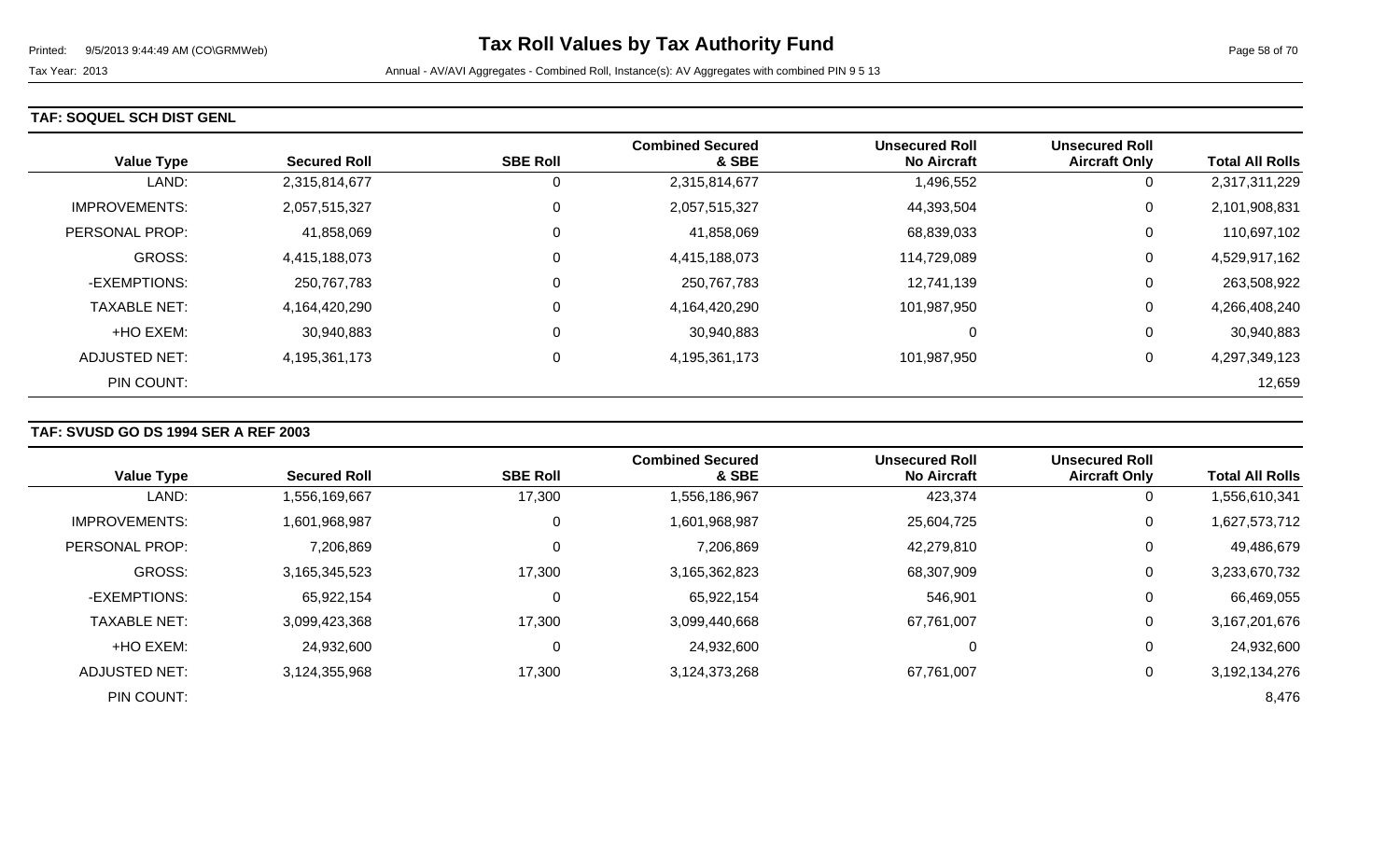### **TAF: SVUSD GO DS 1994 SER B**

| <b>Value Type</b>    | <b>Secured Roll</b> | <b>SBE Roll</b> | <b>Combined Secured</b><br>& SBE | <b>Unsecured Roll</b><br><b>No Aircraft</b> | <b>Unsecured Roll</b><br><b>Aircraft Only</b> | <b>Total All Rolls</b> |
|----------------------|---------------------|-----------------|----------------------------------|---------------------------------------------|-----------------------------------------------|------------------------|
| LAND:                | 1,556,169,667       | 17,300          | 1,556,186,967                    | 423,374                                     | 0                                             | 1,556,610,341          |
| <b>IMPROVEMENTS:</b> | 1,601,968,987       | 0               | 1,601,968,987                    | 25,604,725                                  | 0                                             | 1,627,573,712          |
| PERSONAL PROP:       | 7,206,869           | 0               | 7,206,869                        | 42,279,810                                  | 0                                             | 49,486,679             |
| <b>GROSS:</b>        | 3,165,345,523       | 17,300          | 3,165,362,823                    | 68,307,909                                  | 0                                             | 3,233,670,732          |
| -EXEMPTIONS:         | 65,922,154          | $\Omega$        | 65,922,154                       | 546,901                                     | 0                                             | 66,469,055             |
| <b>TAXABLE NET:</b>  | 3,099,423,368       | 17,300          | 3,099,440,668                    | 67,761,007                                  | 0                                             | 3,167,201,676          |
| +HO EXEM:            | 24,932,600          | 0               | 24,932,600                       | 0                                           | 0                                             | 24,932,600             |
| ADJUSTED NET:        | 3,124,355,968       | 17,300          | 3,124,373,268                    | 67,761,007                                  | 0                                             | 3,192,134,276          |
| PIN COUNT:           |                     |                 |                                  |                                             |                                               | 8,476                  |

## **TAF: UNITARY DEBT SERVICE**

|                     |                     |                 | <b>Combined Secured</b> | <b>Unsecured Roll</b> | <b>Unsecured Roll</b> |                        |
|---------------------|---------------------|-----------------|-------------------------|-----------------------|-----------------------|------------------------|
| <b>Value Type</b>   | <b>Secured Roll</b> | <b>SBE Roll</b> | & SBE                   | <b>No Aircraft</b>    | <b>Aircraft Only</b>  | <b>Total All Rolls</b> |
| LAND:               |                     | 33,508,003      | 33,508,003              |                       |                       | 33,508,003             |
| IMPROVEMENTS:       |                     | 246,284,471     | 246,284,471             | 0                     | 0                     | 246,284,471            |
| PERSONAL PROP:      | 0                   | 43,593,123      | 43,593,123              | 0                     | 0                     | 43,593,123             |
| GROSS:              |                     | 323,385,597     | 323,385,597             |                       | 0                     | 323,385,597            |
| <b>TAXABLE NET:</b> | 0                   | 323,385,597     | 323,385,597             | 0                     | 0                     | 323,385,597            |
| ADJUSTED NET:       |                     | 323,385,597     | 323,385,597             |                       |                       | 323,385,597            |
| PIN COUNT:          |                     |                 |                         |                       |                       | 33                     |

### **TAF: UNITARY TAX RATE**

| <b>Total All Rolls</b> | <b>Unsecured Roll</b><br><b>Aircraft Only</b> | <b>Unsecured Roll</b><br><b>No Aircraft</b> | <b>Combined Secured</b><br>& SBE | <b>SBE Roll</b> | <b>Secured Roll</b> | <b>Value Type</b>    |
|------------------------|-----------------------------------------------|---------------------------------------------|----------------------------------|-----------------|---------------------|----------------------|
| 32,103,641             |                                               |                                             | 32,103,641                       | 32,103,641      |                     | LAND:                |
| 245,386,678            |                                               |                                             | 245,386,678                      | 245,386,678     |                     | <b>IMPROVEMENTS:</b> |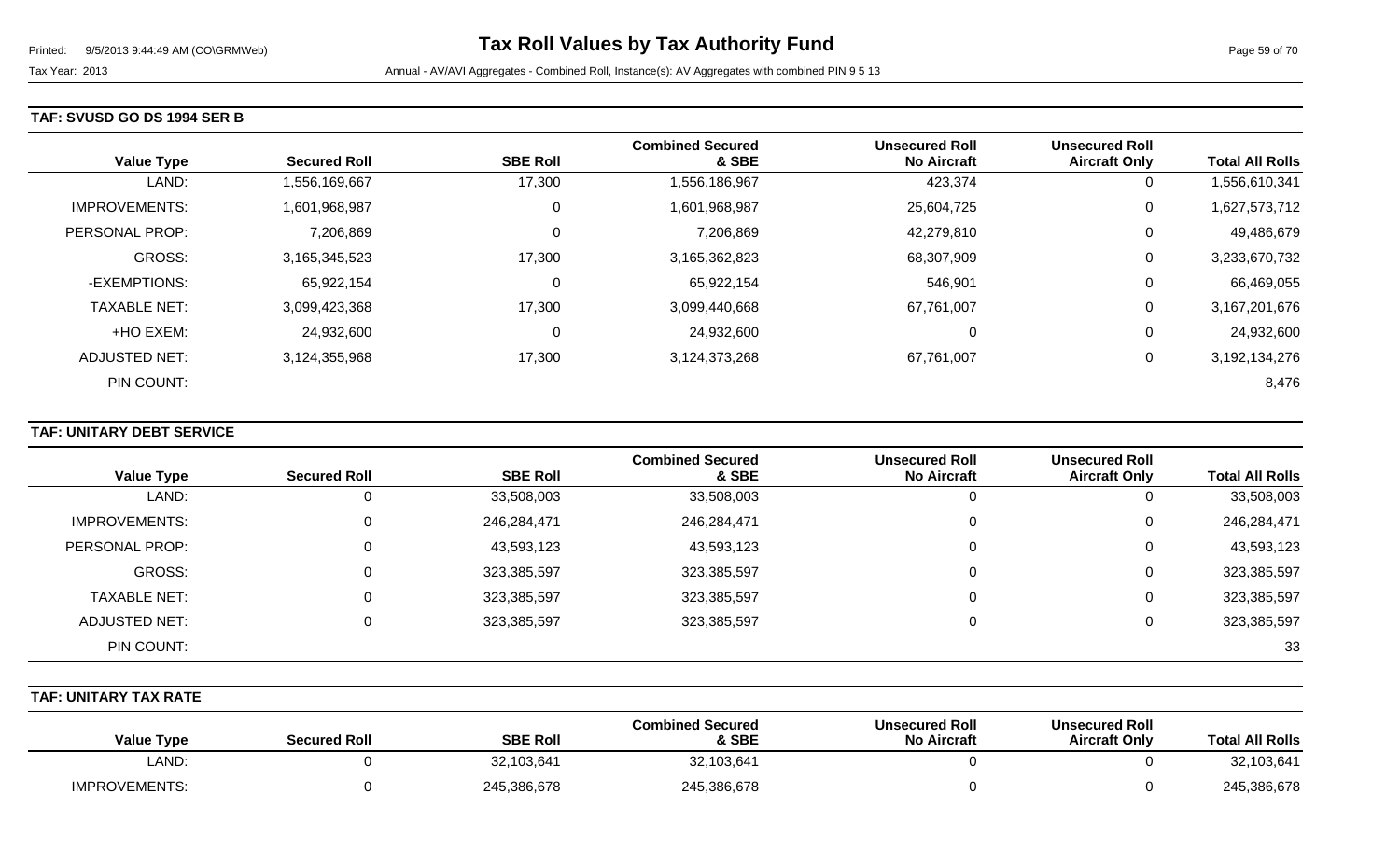| Printed: 9/5/2013 9:44:49 AM (CO\GRMWeb) |          |             | <b>Tax Roll Values by Tax Authority Fund</b>                                                    |   | Page 60 of 70 |
|------------------------------------------|----------|-------------|-------------------------------------------------------------------------------------------------|---|---------------|
| Tax Year: 2013                           |          |             | Annual - AV/AVI Aggregates - Combined Roll, Instance(s): AV Aggregates with combined PIN 9 5 13 |   |               |
| PERSONAL PROP:                           |          | 42,884,410  | 42,884,410                                                                                      | 0 | 42,884,410    |
| GROSS:                                   | 0        | 320,374,729 | 320,374,729                                                                                     | 0 | 320,374,729   |
| <b>TAXABLE NET:</b>                      | 0        | 320,374,729 | 320,374,729                                                                                     | 0 | 320,374,729   |
| ADJUSTED NET:                            | $\Omega$ | 320,374,729 | 320,374,729                                                                                     | 0 | 320,374,729   |
| PIN COUNT:                               |          |             |                                                                                                 |   | 29            |

### **TAF: WATSONVILLE CITY - RETIREMENT**

| <b>Value Type</b>    | <b>Secured Roll</b> | <b>SBE Roll</b> | <b>Combined Secured</b><br>& SBE | <b>Unsecured Roll</b><br><b>No Aircraft</b> | <b>Unsecured Roll</b><br><b>Aircraft Only</b> | <b>Total All Rolls</b> |
|----------------------|---------------------|-----------------|----------------------------------|---------------------------------------------|-----------------------------------------------|------------------------|
| LAND:                | 1,416,128,860       | 31,120          | 1,416,159,980                    | 4,642,543                                   | 0                                             | 1,420,802,523          |
| <b>IMPROVEMENTS:</b> | 1,657,333,351       | 0               | 1,657,333,351                    | 71,077,171                                  | 0                                             | 1,728,410,522          |
| PERSONAL PROP:       | 40,448,329          | 0               | 40,448,329                       | 113,218,235                                 | 27,529,475                                    | 181,196,039            |
| GROSS:               | 3,113,910,540       | 31,120          | 3,113,941,660                    | 188,937,949                                 | 27,529,475                                    | 3,330,409,084          |
| -EXEMPTIONS:         | 168,839,468         | $\mathbf 0$     | 168,839,468                      | 4,546,697                                   | 401,035                                       | 173,787,200            |
| <b>TAXABLE NET:</b>  | 2,945,071,071       | 31,120          | 2,945,102,191                    | 184,391,252                                 | 27,128,440                                    | 3,156,621,883          |
| +HO EXEM:            | 26,926,200          | 0               | 26,926,200                       | 0                                           | 0                                             | 26,926,200             |
| ADJUSTED NET:        | 2,971,997,271       | 31,120          | 2,972,028,391                    | 184,391,252                                 | 27,128,440                                    | 3,183,548,083          |
| PIN COUNT:           |                     |                 |                                  |                                             |                                               | 12,317                 |

## **TAF: WATSONVILLE CITY - TRUST**

| <b>Value Type</b>     | <b>Secured Roll</b> | <b>SBE Roll</b> | <b>Combined Secured</b><br>& SBE | <b>Unsecured Roll</b><br><b>No Aircraft</b> | <b>Unsecured Roll</b><br><b>Aircraft Only</b> | <b>Total All Rolls</b> |
|-----------------------|---------------------|-----------------|----------------------------------|---------------------------------------------|-----------------------------------------------|------------------------|
| LAND:                 | 1,416,128,860       | 31,120          | 1,416,159,980                    | 4,642,543                                   | 0                                             | 1,420,802,523          |
|                       |                     |                 |                                  |                                             |                                               |                        |
| <b>IMPROVEMENTS:</b>  | 1,657,333,351       | 0               | 1,657,333,351                    | 71,077,171                                  | 0                                             | 1,728,410,522          |
| <b>PERSONAL PROP:</b> | 40,448,329          |                 | 40,448,329                       | 113,218,235                                 | 27,529,475                                    | 181,196,039            |
| GROSS:                | 3,113,910,540       | 31,120          | 3,113,941,660                    | 188,937,949                                 | 27,529,475                                    | 3,330,409,084          |
| -EXEMPTIONS:          | 168,839,468         |                 | 168,839,468                      | 4,546,697                                   | 401,035                                       | 173,787,200            |
| <b>TAXABLE NET:</b>   | 2,945,071,071       | 31,120          | 2,945,102,191                    | 184,391,252                                 | 27,128,440                                    | 3,156,621,883          |
| +HO EXEM:             | 26,926,200          |                 | 26,926,200                       |                                             | 0                                             | 26,926,200             |
| ADJUSTED NET:         | 2,971,997,271       | 31,120          | 2,972,028,391                    | 184,391,252                                 | 27,128,440                                    | 3,183,548,083          |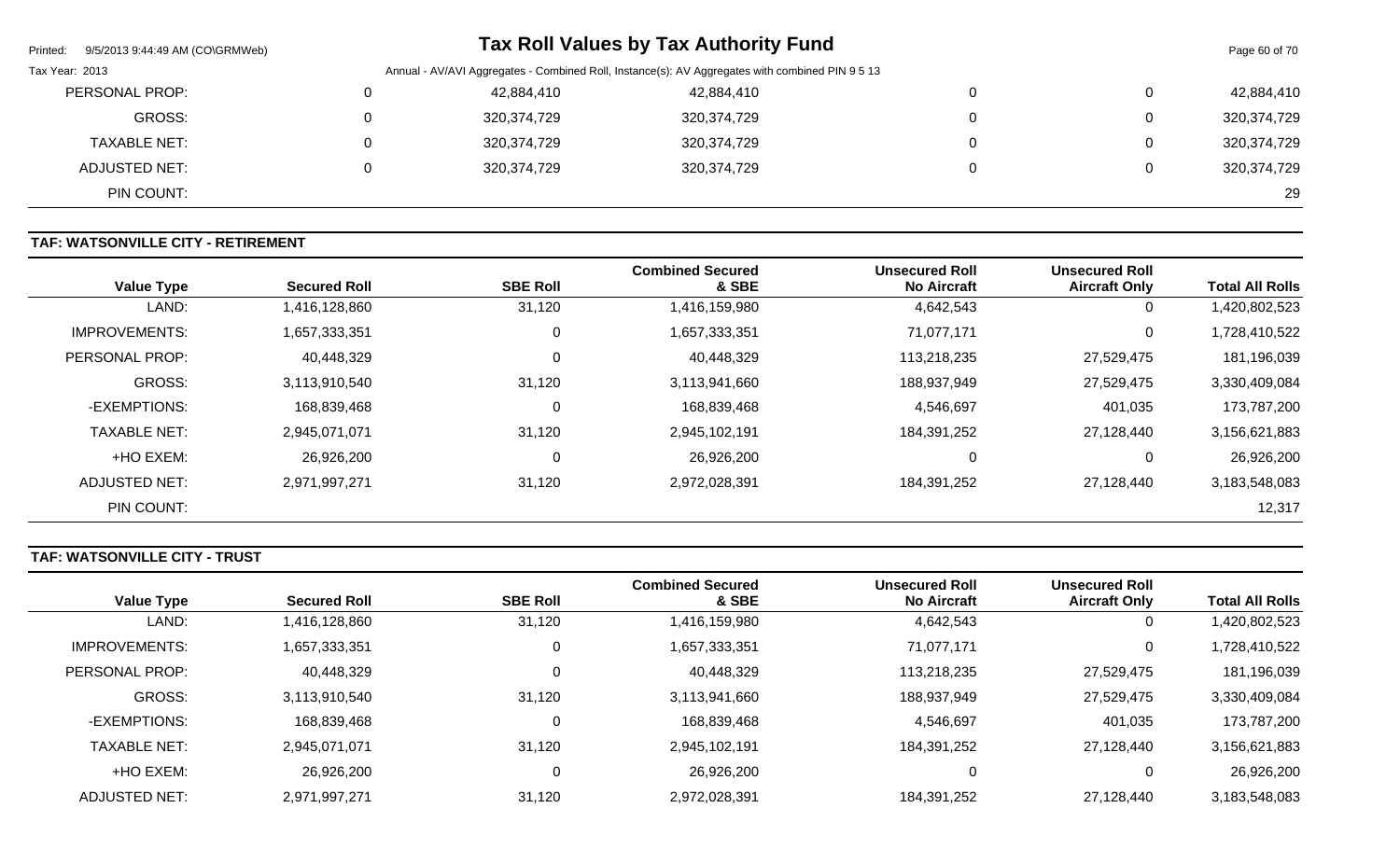# Printed: 9/5/2013 9:44:49 AM (CO\GRMWeb) **Tax Roll Values by Tax Authority Fund** Page 61 of 70

Tax Year: 2013 **Annual - AV/AVI Aggregates - Combined Roll**, Instance(s): AV Aggregates with combined PIN 9 5 13

PIN COUNT: 12,317

### **TAF: WEST VALLEY COLL 2012**

| <b>WEST VALLEY COLL 2012</b> |                     |                 |                                  |                                             |                                               |                        |  |  |  |
|------------------------------|---------------------|-----------------|----------------------------------|---------------------------------------------|-----------------------------------------------|------------------------|--|--|--|
| <b>Value Type</b>            | <b>Secured Roll</b> | <b>SBE Roll</b> | <b>Combined Secured</b><br>& SBE | <b>Unsecured Roll</b><br><b>No Aircraft</b> | <b>Unsecured Roll</b><br><b>Aircraft Only</b> | <b>Total All Rolls</b> |  |  |  |
| LAND:                        | 503,308,952         | 0               | 503,308,952                      | 27,247                                      |                                               | 503,336,199            |  |  |  |
| <b>IMPROVEMENTS:</b>         | 491,477,998         | 0               | 491,477,998                      | 1,153,205                                   | 0                                             | 492,631,203            |  |  |  |
| PERSONAL PROP:               | 1,494,557           | 0               | 1,494,557                        | 2,078,988                                   | 0                                             | 3,573,545              |  |  |  |
| <b>GROSS:</b>                | 996,281,507         | 0               | 996,281,507                      | 3,259,440                                   | 0                                             | 999,540,947            |  |  |  |
| -EXEMPTIONS:                 | 11,436,485          | 0               | 11,436,485                       | 0                                           | 0                                             | 11,436,485             |  |  |  |
| <b>TAXABLE NET:</b>          | 984,845,021         | 0               | 984,845,021                      | 3,259,440                                   | 0                                             | 988,104,461            |  |  |  |
| +HO EXEM:                    | 7,716,800           | 0               | 7,716,800                        | 0                                           | 0                                             | 7,716,800              |  |  |  |
| <b>ADJUSTED NET:</b>         | 992,561,821         |                 | 992,561,821                      | 3,259,440                                   |                                               | 995,821,261            |  |  |  |

PIN COUNT: 2,480

### **TAF: WEST VALLEY COLLEGE 2004**

|                      |                     |                 | <b>Combined Secured</b> | <b>Unsecured Roll</b> | <b>Unsecured Roll</b> |                        |
|----------------------|---------------------|-----------------|-------------------------|-----------------------|-----------------------|------------------------|
| <b>Value Type</b>    | <b>Secured Roll</b> | <b>SBE Roll</b> | & SBE                   | <b>No Aircraft</b>    | <b>Aircraft Only</b>  | <b>Total All Rolls</b> |
| LAND:                | 503,308,952         |                 | 503,308,952             | 27,247                | 0                     | 503,336,199            |
| <b>IMPROVEMENTS:</b> | 491,477,998         | 0               | 491,477,998             | 1,153,205             | 0                     | 492,631,203            |
| PERSONAL PROP:       | 1,494,557           | 0               | 1,494,557               | 2,078,988             | 0                     | 3,573,545              |
| <b>GROSS:</b>        | 996,281,507         |                 | 996,281,507             | 3,259,440             | 0                     | 999,540,947            |
| -EXEMPTIONS:         | 11,436,485          | 0               | 11,436,485              | 0                     | 0                     | 11,436,485             |
| <b>TAXABLE NET:</b>  | 984,845,021         |                 | 984,845,021             | 3,259,440             | 0                     | 988,104,461            |
| +HO EXEM:            | 7,716,800           | 0               | 7,716,800               | 0                     | 0                     | 7,716,800              |
| ADJUSTED NET:        | 992,561,821         | 0               | 992,561,821             | 3,259,440             | 0                     | 995,821,261            |
| PIN COUNT:           |                     |                 |                         |                       |                       | 2,480                  |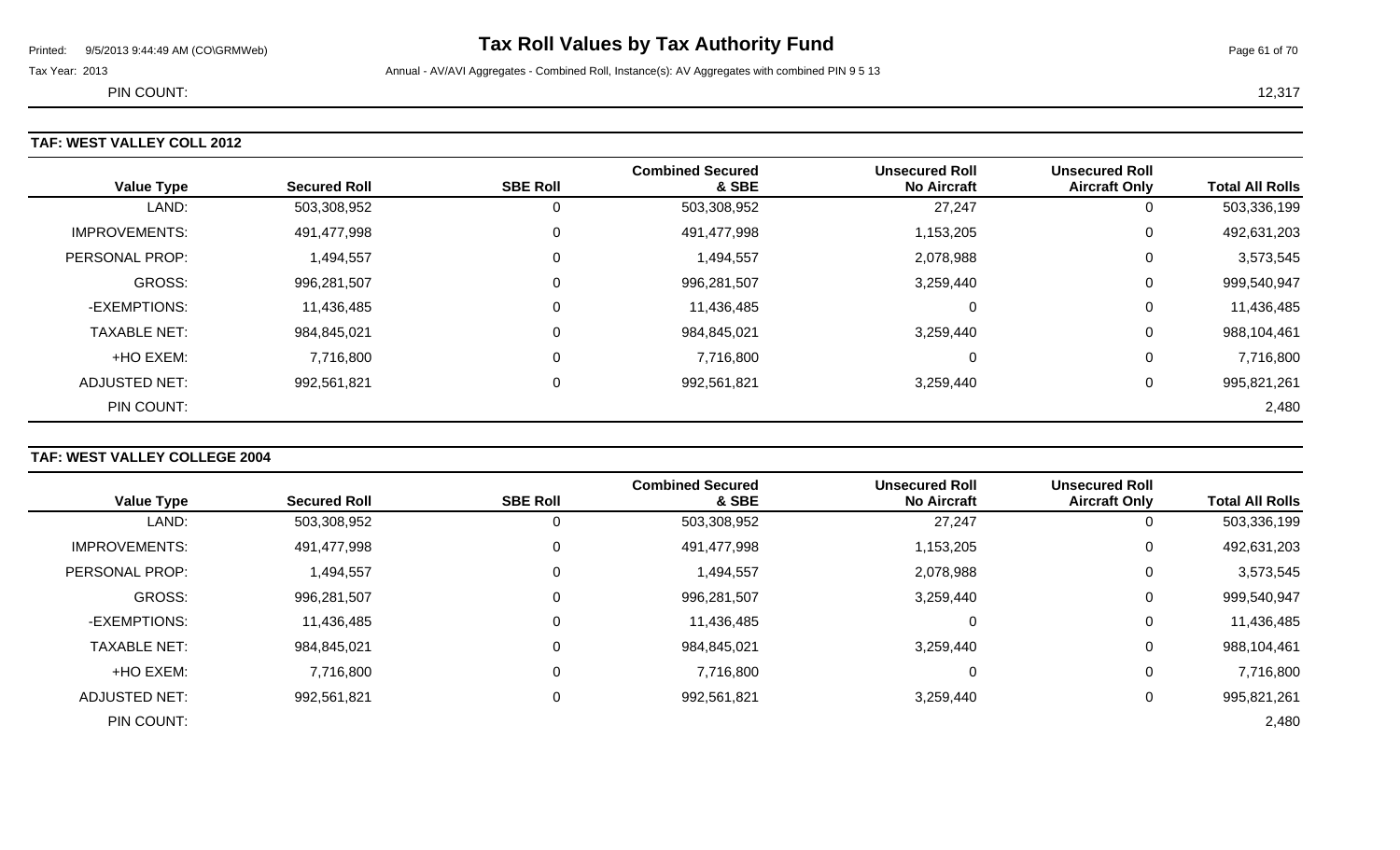### **TAF: WEST VALLEY COM COLL TR GENL**

| <b>Value Type</b>     | <b>Secured Roll</b> | <b>SBE Roll</b> | <b>Combined Secured</b><br>& SBE | <b>Unsecured Roll</b><br><b>No Aircraft</b> | <b>Unsecured Roll</b><br><b>Aircraft Only</b> | <b>Total All Rolls</b> |
|-----------------------|---------------------|-----------------|----------------------------------|---------------------------------------------|-----------------------------------------------|------------------------|
| LAND:                 | 503,308,952         | 0               | 503,308,952                      | 27,247                                      | 0                                             | 503,336,199            |
| <b>IMPROVEMENTS:</b>  | 491,477,998         | 0               | 491,477,998                      | 1,153,205                                   | 0                                             | 492,631,203            |
| <b>PERSONAL PROP:</b> | 494,557             | 0               | 1,494,557                        | 2,078,988                                   | 0                                             | 3,573,545              |
| <b>GROSS:</b>         | 996,281,507         | 0               | 996,281,507                      | 3,259,440                                   | 0                                             | 999,540,947            |
| -EXEMPTIONS:          | 11,436,485          | 0               | 11,436,485                       | 0                                           | 0                                             | 11,436,485             |
| <b>TAXABLE NET:</b>   | 984,845,021         | 0               | 984,845,021                      | 3,259,440                                   | 0                                             | 988,104,461            |
| +HO EXEM:             | 7,716,800           | 0               | 7,716,800                        | 0                                           | 0                                             | 7,716,800              |
| ADJUSTED NET:         | 992,561,821         | 0               | 992,561,821                      | 3,259,440                                   | 0                                             | 995,821,261            |
| PIN COUNT:            |                     |                 |                                  |                                             |                                               | 2,480                  |

## **TAF: WHITEHOUSE CYN RD CSA #18**

|                      |                     |                 | <b>Combined Secured</b> | <b>Unsecured Roll</b> | <b>Unsecured Roll</b> |                        |
|----------------------|---------------------|-----------------|-------------------------|-----------------------|-----------------------|------------------------|
| <b>Value Type</b>    | <b>Secured Roll</b> | <b>SBE Roll</b> | & SBE                   | <b>No Aircraft</b>    | <b>Aircraft Only</b>  | <b>Total All Rolls</b> |
| LAND:                | 4,706,578           |                 | 4,706,578               |                       | 0                     | 4,706,578              |
| <b>IMPROVEMENTS:</b> | 3,090,713           | 0               | 3,090,713               | 0                     | 0                     | 3,090,713              |
| PERSONAL PROP:       | 86,587              |                 | 86,587                  | 0                     | 0                     | 86,587                 |
| GROSS:               | 7,883,878           |                 | 7,883,878               | 0                     | 0                     | 7,883,878              |
| -EXEMPTIONS:         | 880,164             |                 | 880,164                 | 0                     | 0                     | 880,164                |
| <b>TAXABLE NET:</b>  | 7,003,714           |                 | 7,003,714               | 0                     | 0                     | 7,003,714              |
| +HO EXEM:            | 70,000              | $\Omega$        | 70,000                  | 0                     | 0                     | 70,000                 |
| <b>ADJUSTED NET:</b> | 7,073,714           | 0               | 7,073,714               | 0                     | 0                     | 7,073,714              |
| PIN COUNT:           |                     |                 |                         |                       |                       | 69                     |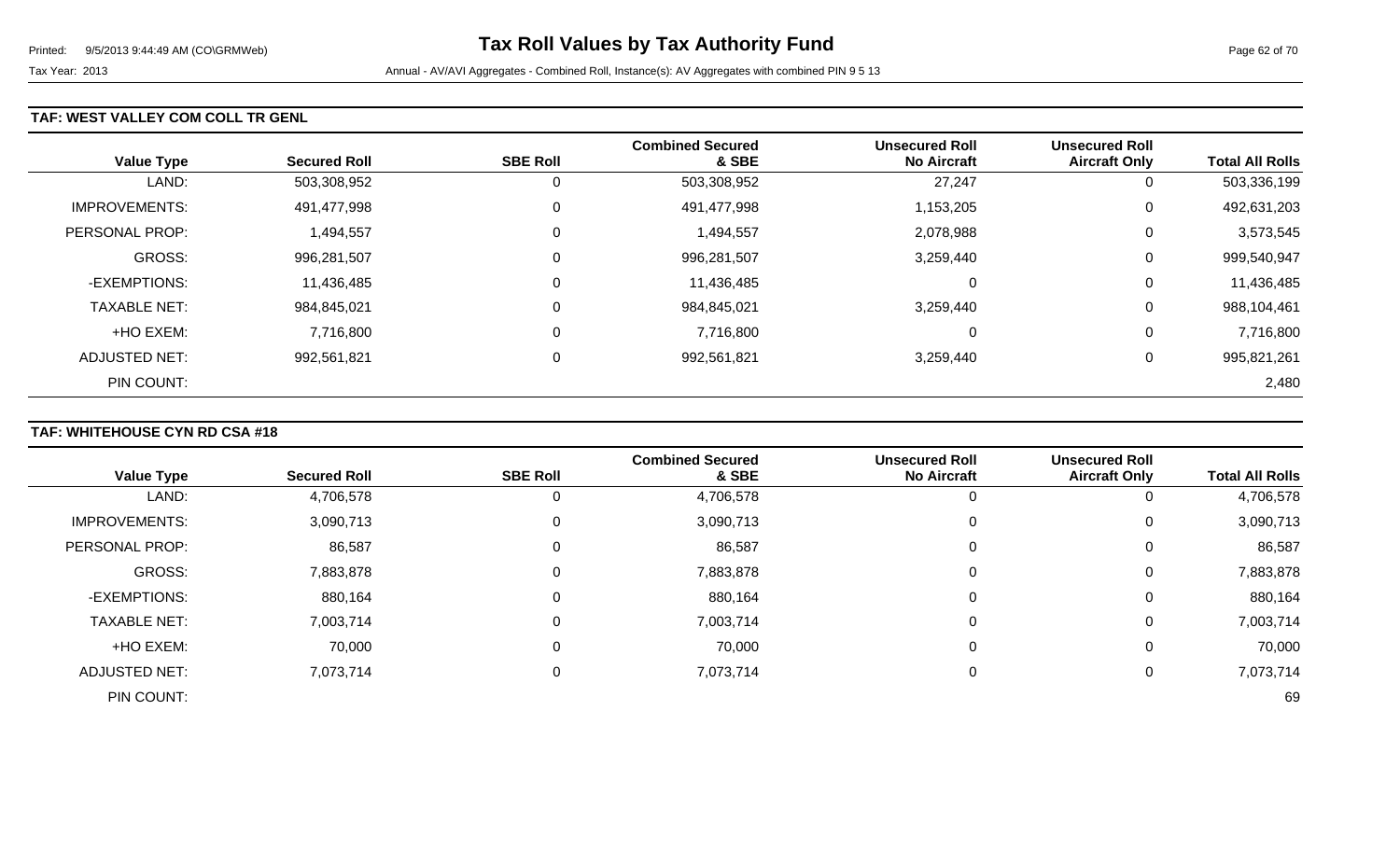### **TAF: ZAYANTE FIRE PROT DIST**

| <b>Value Type</b>     | <b>Secured Roll</b> | <b>SBE Roll</b> | <b>Combined Secured</b><br>& SBE | <b>Unsecured Roll</b><br><b>No Aircraft</b> | <b>Unsecured Roll</b><br><b>Aircraft Only</b> | <b>Total All Rolls</b> |
|-----------------------|---------------------|-----------------|----------------------------------|---------------------------------------------|-----------------------------------------------|------------------------|
| LAND:                 | 201,345,288         | 64,687          | 201,409,975                      | 11,723                                      | U                                             | 201,421,698            |
| <b>IMPROVEMENTS:</b>  | 180,786,598         | 0               | 180,786,598                      | 17,223                                      | 0                                             | 180,803,821            |
| <b>PERSONAL PROP:</b> | 572,207             | 0               | 572,207                          | 426,171                                     | 0                                             | 998,378                |
| <b>GROSS:</b>         | 382,704,093         | 64,687          | 382,768,780                      | 455,117                                     | U                                             | 383,223,897            |
| -EXEMPTIONS:          | 10,260,427          | 0               | 10,260,427                       | $\Omega$                                    | 0                                             | 10,260,427             |
| <b>TAXABLE NET:</b>   | 372,443,666         | 64,687          | 372,508,353                      | 455,117                                     | 0                                             | 372,963,470            |
| +HO EXEM:             | 5,243,000           | 0               | 5,243,000                        | $\Omega$                                    | 0                                             | 5,243,000              |
| <b>ADJUSTED NET:</b>  | 377,686,666         | 64,687          | 377,751,353                      | 455,117                                     | U                                             | 378,206,470            |
| PIN COUNT:            |                     |                 |                                  |                                             |                                               | 4,285                  |

## **TAF: ZAYANTE FIRE PROTECTION DEBT SERVICE**

|                      |                     |                 | <b>Combined Secured</b> | <b>Unsecured Roll</b> | <b>Unsecured Roll</b> |                        |
|----------------------|---------------------|-----------------|-------------------------|-----------------------|-----------------------|------------------------|
| <b>Value Type</b>    | <b>Secured Roll</b> | <b>SBE Roll</b> | & SBE                   | <b>No Aircraft</b>    | <b>Aircraft Only</b>  | <b>Total All Rolls</b> |
| LAND:                | 201,345,288         | 64,687          | 201,409,975             | 11,723                | 0                     | 201,421,698            |
| <b>IMPROVEMENTS:</b> | 180,786,598         | 0               | 180,786,598             | 17,223                | 0                     | 180,803,821            |
| PERSONAL PROP:       | 572,207             |                 | 572,207                 | 426,171               | 0                     | 998,378                |
| GROSS:               | 382,704,093         | 64,687          | 382,768,780             | 455,117               | 0                     | 383,223,897            |
| -EXEMPTIONS:         | 10,260,427          |                 | 10,260,427              | υ                     | 0                     | 10,260,427             |
| <b>TAXABLE NET:</b>  | 372,443,666         | 64,687          | 372,508,353             | 455,117               | 0                     | 372,963,470            |
| +HO EXEM:            | 5,243,000           |                 | 5,243,000               | 0                     | 0                     | 5,243,000              |
| <b>ADJUSTED NET:</b> | 377,686,666         | 64,687          | 377,751,353             | 455,117               | 0                     | 378,206,470            |
| PIN COUNT:           |                     |                 |                         |                       |                       | 4,285                  |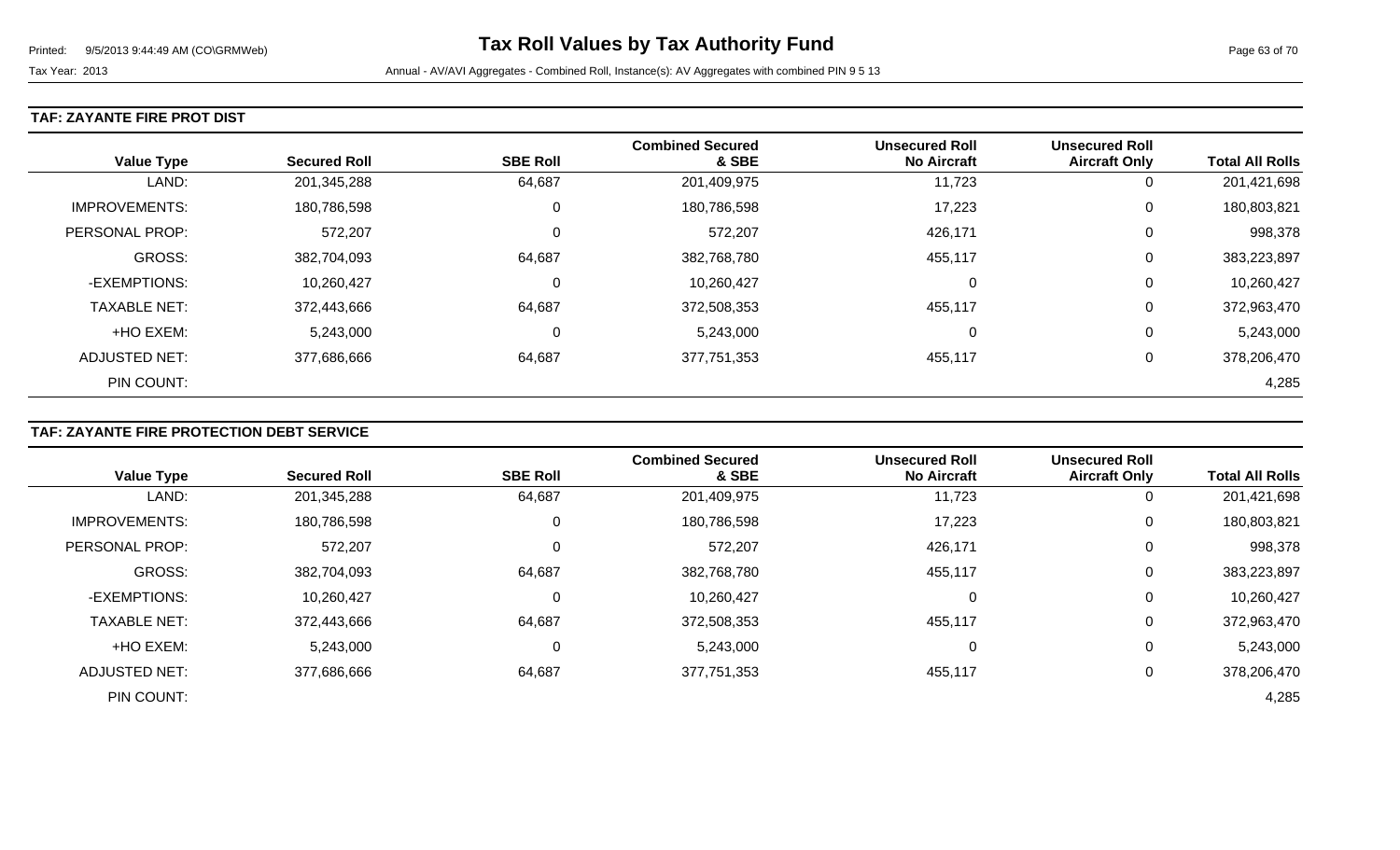| <b>Value Type</b>    | <b>Secured Roll</b> | <b>SBE Roll</b> | <b>Combined Secured</b><br>& SBE | <b>Unsecured Roll</b><br><b>No Aircraft</b> | <b>Unsecured Roll</b><br><b>Aircraft Only</b> | <b>Total All Rolls</b> |
|----------------------|---------------------|-----------------|----------------------------------|---------------------------------------------|-----------------------------------------------|------------------------|
| LAND:                | 109,366,379         | 83,608          | 109,449,987                      | 0                                           | U                                             | 109,449,987            |
| <b>IMPROVEMENTS:</b> | 137,079,468         | 0               | 137,079,468                      | 19,646,364                                  | 0                                             | 156,725,832            |
| PERSONAL PROP:       | 4,098,910           | 0               | 4,098,910                        | 15,160,357                                  | 0                                             | 19,259,267             |
| <b>GROSS:</b>        | 250,544,757         | 83,608          | 250,628,365                      | 34,806,721                                  | 0                                             | 285,435,086            |
| -EXEMPTIONS:         | 4,318,875           | 0               | 4,318,875                        | 247,520                                     | 0                                             | 4,566,395              |
| <b>TAXABLE NET:</b>  | 246,225,882         | 83,608          | 246,309,490                      | 34,559,201                                  | 0                                             | 280,868,691            |
| +HO EXEM:            | 467,600             | 0               | 467,600                          | 0                                           | 0                                             | 467,600                |
| <b>ADJUSTED NET:</b> | 246,693,482         | 83,608          | 246,777,090                      | 34,559,201                                  | 0                                             | 281,336,291            |
| PIN COUNT:           |                     |                 |                                  |                                             |                                               | 419                    |

### **TIF: LIVE OAK RDA**

| <b>Value Type</b>     | <b>Secured Roll</b> | <b>SBE Roll</b> | <b>Combined Secured</b><br>& SBE | <b>Unsecured Roll</b><br><b>No Aircraft</b> | <b>Unsecured Roll</b><br><b>Aircraft Only</b> | <b>Total All Rolls</b> |
|-----------------------|---------------------|-----------------|----------------------------------|---------------------------------------------|-----------------------------------------------|------------------------|
|                       |                     |                 |                                  |                                             |                                               |                        |
| LAND:                 | 2,572,639,881       | O               | 2,572,639,881                    | 831,843                                     | 0                                             | 2,573,471,724          |
| <b>IMPROVEMENTS:</b>  | 2,120,031,402       | 0               | 2,120,031,402                    | 25,130,682                                  | 0                                             | 2,145,162,084          |
| <b>PERSONAL PROP:</b> | 37,035,439          | 0               | 37,035,439                       | 58,306,802                                  | 0                                             | 95,342,241             |
| <b>GROSS:</b>         | 4,729,706,722       | $\Omega$        | 4,729,706,722                    | 84,269,327                                  | 0                                             | 4,813,976,049          |
| -EXEMPTIONS:          | 249,698,402         | 0               | 249,698,402                      | 11,494,871                                  | 0                                             | 261,193,273            |
| <b>TAXABLE NET:</b>   | 4,480,008,319       | $\Omega$        | 4,480,008,319                    | 72,774,456                                  | 0                                             | 4,552,782,775          |
| +HO EXEM:             | 36,824,330          | 0               | 36,824,330                       | 0                                           | 0                                             | 36,824,330             |
| ADJUSTED NET:         | 4,516,832,649       | 0               | 4,516,832,649                    | 72,774,456                                  | 0                                             | 4,589,607,105          |
| PIN COUNT:            |                     |                 |                                  |                                             |                                               | 14,191                 |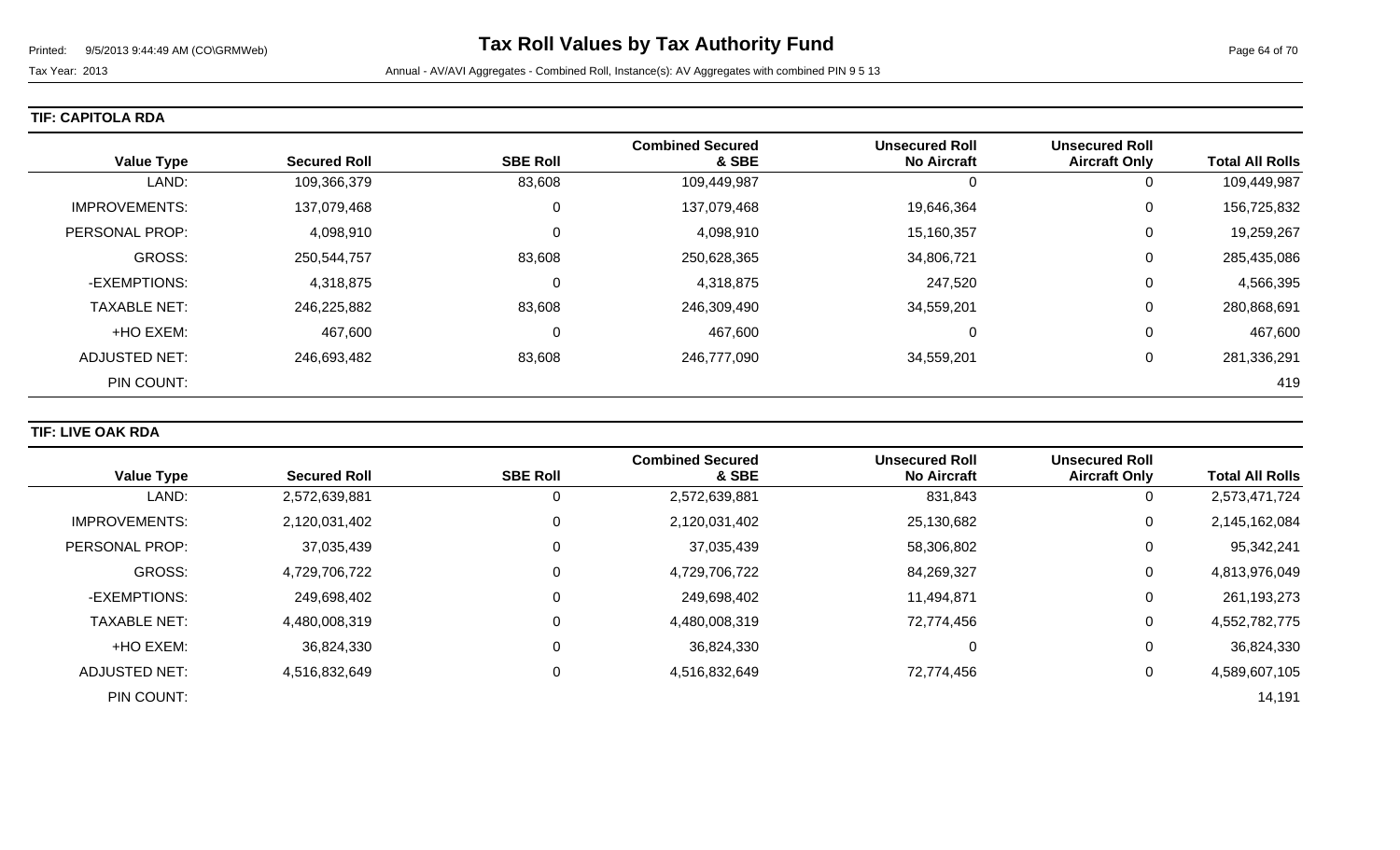### **TIF: Santa Cruz Eastside RDA**

| <b>Value Type</b>     | <b>Secured Roll</b> | <b>SBE Roll</b> | <b>Combined Secured</b><br>& SBE | <b>Unsecured Roll</b><br><b>No Aircraft</b> | <b>Unsecured Roll</b><br><b>Aircraft Only</b> | <b>Total All Rolls</b> |
|-----------------------|---------------------|-----------------|----------------------------------|---------------------------------------------|-----------------------------------------------|------------------------|
| LAND:                 | 88,895,509          | 0               | 88,895,509                       | U                                           | U                                             | 88,895,509             |
| <b>IMPROVEMENTS:</b>  | 101,159,807         | $\mathbf 0$     | 101,159,807                      | 10,982,579                                  | U                                             | 112,142,386            |
| <b>PERSONAL PROP:</b> | 10,966,558          | 0               | 10,966,558                       | 14,802,585                                  | 0                                             | 25,769,143             |
| <b>GROSS:</b>         | 201,021,874         | 0               | 201,021,874                      | 25,785,164                                  | 0                                             | 226,807,038            |
| -EXEMPTIONS:          | 43,174,955          | 0               | 43,174,955                       | 2,149,759                                   | 0                                             | 45,324,714             |
| <b>TAXABLE NET:</b>   | 157,846,919         | 0               | 157,846,919                      | 23,635,405                                  | 0                                             | 181,482,324            |
| +HO EXEM:             | 91,000              | 0               | 91,000                           | $\Omega$                                    | 0                                             | 91,000                 |
| <b>ADJUSTED NET:</b>  | 157,937,919         | 0               | 157,937,919                      | 23,635,405                                  | U                                             | 181,573,324            |
| PIN COUNT:            |                     |                 |                                  |                                             |                                               | 570                    |

### **TIF: Santa Cruz North Mall 1991 RDA**

|                      |                     |                 | <b>Combined Secured</b> | <b>Unsecured Roll</b> | <b>Unsecured Roll</b> |                        |
|----------------------|---------------------|-----------------|-------------------------|-----------------------|-----------------------|------------------------|
| <b>Value Type</b>    | <b>Secured Roll</b> | <b>SBE Roll</b> | & SBE                   | <b>No Aircraft</b>    | <b>Aircraft Only</b>  | <b>Total All Rolls</b> |
| LAND:                | 3,625,219           | v               | 3,625,219               | 0                     |                       | 3,625,219              |
| <b>IMPROVEMENTS:</b> | 8,551,921           | U               | 8,551,921               | 728,070               | 0                     | 9,279,991              |
| PERSONAL PROP:       | 50,000              |                 | 50,000                  | 591,298               | 0                     | 641,298                |
| GROSS:               | 12,227,140          |                 | 12,227,140              | 1,319,368             | 0                     | 13,546,508             |
| <b>TAXABLE NET:</b>  | 12,227,140          |                 | 12,227,140              | 1,319,368             | 0                     | 13,546,508             |
| ADJUSTED NET:        | 12,227,140          | 0               | 12,227,140              | 1,319,368             | 0                     | 13,546,508             |
| PIN COUNT:           |                     |                 |                         |                       |                       | 28                     |

## **TIF: Santa Cruz North Mall RDA**

| <b>Total All Rolls</b> | <b>Unsecured Roll</b><br><b>Aircraft Only</b> | <b>Unsecured Roll</b><br><b>No Aircraft</b> | <b>Combined Secured</b><br>& SBE | <b>SBE Roll</b> | <b>Secured Roll</b> | <b>Value Type</b>    |
|------------------------|-----------------------------------------------|---------------------------------------------|----------------------------------|-----------------|---------------------|----------------------|
| 37,128,069             |                                               | 150,786                                     | 36,977,283                       |                 | 36,977,283          | LAND:                |
| 110,389,295            |                                               | 13,997,552                                  | 96,391,743                       |                 | 96,391,743          | <b>IMPROVEMENTS:</b> |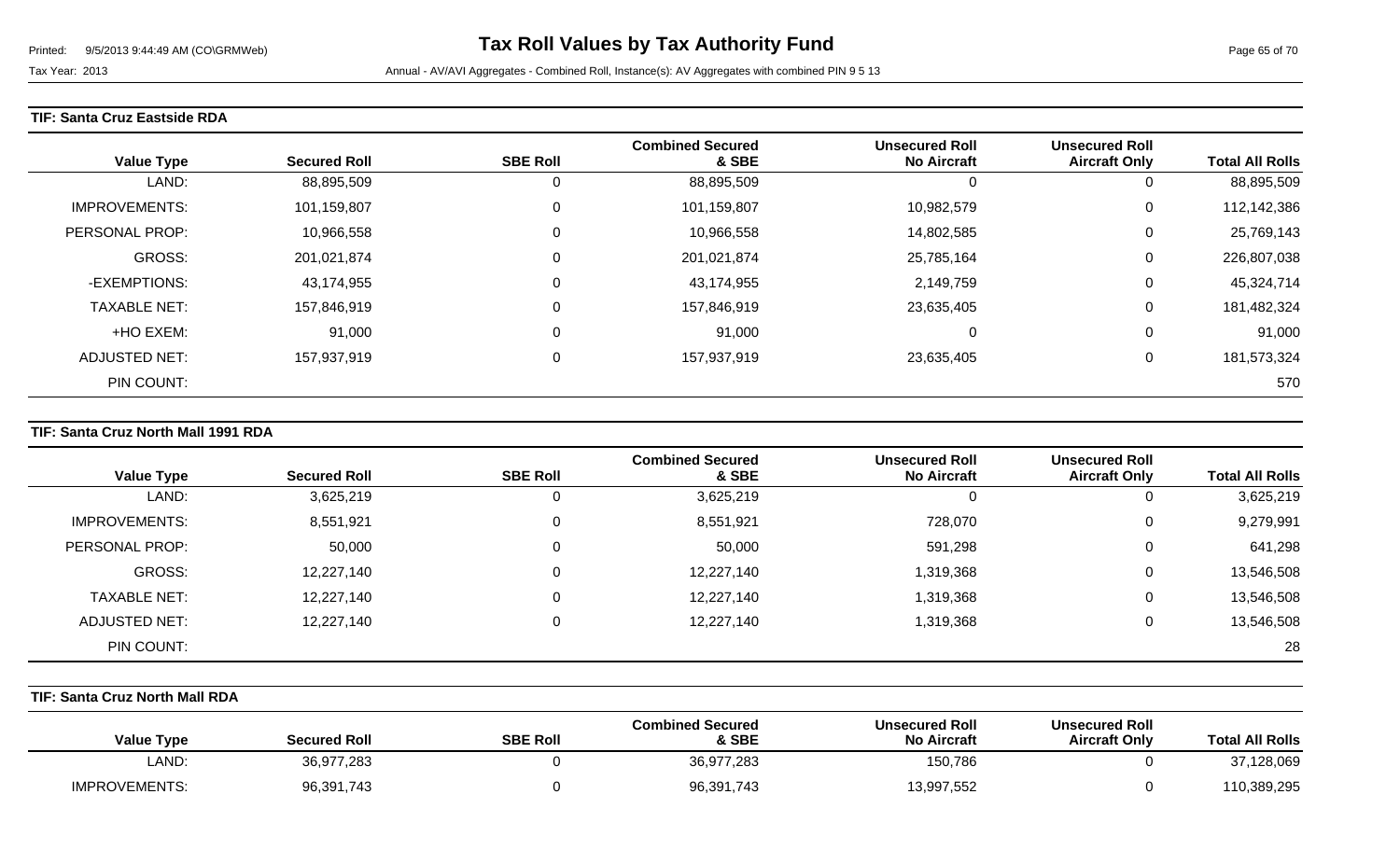| Printed:<br>9/5/2013 9:44:49 AM (CO\GRMWeb) |             |                                                                                                 | <b>Tax Roll Values by Tax Authority Fund</b> |            |              | Page 66 of 70 |
|---------------------------------------------|-------------|-------------------------------------------------------------------------------------------------|----------------------------------------------|------------|--------------|---------------|
| Tax Year: 2013                              |             | Annual - AV/AVI Aggregates - Combined Roll, Instance(s): AV Aggregates with combined PIN 9 5 13 |                                              |            |              |               |
| PERSONAL PROP:                              | 111,384     |                                                                                                 | 111,384                                      | 8,136,809  | 0            | 8,248,193     |
| GROSS:                                      | 133,480,410 |                                                                                                 | 133,480,410                                  | 22,285,147 | 0            | 155,765,557   |
| -EXEMPTIONS:                                | 4,458,377   |                                                                                                 | 4,458,377                                    | 1,099,304  | $\mathbf{0}$ | 5,557,681     |
| TAXABLE NET:                                | 129,022,033 |                                                                                                 | 129,022,033                                  | 21,185,843 | 0            | 150,207,876   |
| ADJUSTED NET:                               | 129,022,033 |                                                                                                 | 129,022,033                                  | 21,185,843 | 0            | 150,207,876   |
| PIN COUNT:                                  |             |                                                                                                 |                                              |            |              | 328           |
|                                             |             |                                                                                                 |                                              |            |              |               |

## **TIF: Santa Cruz SL River 1991 RDA**

| <b>Value Type</b>     | <b>Secured Roll</b> | <b>SBE Roll</b> | <b>Combined Secured</b><br>& SBE | <b>Unsecured Roll</b><br><b>No Aircraft</b> | <b>Unsecured Roll</b><br><b>Aircraft Only</b> | <b>Total All Rolls</b> |
|-----------------------|---------------------|-----------------|----------------------------------|---------------------------------------------|-----------------------------------------------|------------------------|
| LAND:                 | 393,214,933         | 0               | 393,214,933                      | 2,019,133                                   | 0                                             | 395,234,066            |
| <b>IMPROVEMENTS:</b>  | 483,962,605         | 0               | 483,962,605                      | 31,093,762                                  | 0                                             | 515,056,367            |
| <b>PERSONAL PROP:</b> | 34,472,585          | 0               | 34,472,585                       | 45,126,940                                  | 0                                             | 79,599,525             |
| <b>GROSS:</b>         | 911,650,123         |                 | 911,650,123                      | 78,239,835                                  | 0                                             | 989,889,958            |
| -EXEMPTIONS:          | 25,951,257          | 0               | 25,951,257                       | 6,807,185                                   | $\mathbf 0$                                   | 32,758,442             |
| <b>TAXABLE NET:</b>   | 885,698,865         |                 | 885,698,865                      | 71,432,650                                  | 0                                             | 957, 131, 515          |
| +HO EXEM:             | 623,000             | 0               | 623,000                          |                                             | $\mathbf 0$                                   | 623,000                |
| ADJUSTED NET:         | 886,321,865         | 0               | 886,321,865                      | 71,432,650                                  | 0                                             | 957,754,515            |
| PIN COUNT:            |                     |                 |                                  |                                             |                                               | 2,113                  |

## **TIF: Santa Cruz SL River Amendment RDA**

|                     |                     |                 | <b>Combined Secured</b> | <b>Unsecured Roll</b> | <b>Unsecured Roll</b> |                        |
|---------------------|---------------------|-----------------|-------------------------|-----------------------|-----------------------|------------------------|
| <b>Value Type</b>   | <b>Secured Roll</b> | <b>SBE Roll</b> | & SBE                   | <b>No Aircraft</b>    | <b>Aircraft Only</b>  | <b>Total All Rolls</b> |
| LAND:               | 79,596,037          | 0               | 79,596,037              |                       |                       | 79,596,037             |
| IMPROVEMENTS:       | 89,451,951          | 0               | 89,451,951              | 50,679                |                       | 89,502,630             |
| PERSONAL PROP:      | 217,250             | 0               | 217,250                 | 212,553               |                       | 429,803                |
| GROSS:              | 169,265,238         | 0               | 169,265,238             | 263,232               |                       | 169,528,470            |
| -EXEMPTIONS:        | 9,957,870           | 0               | 9,957,870               |                       |                       | 9,957,870              |
| <b>TAXABLE NET:</b> | 159,307,367         | 0               | 159,307,367             | 263,232               | U                     | 159,570,599            |
| +HO EXEM:           | 665,000             |                 | 665,000                 |                       |                       | 665,000                |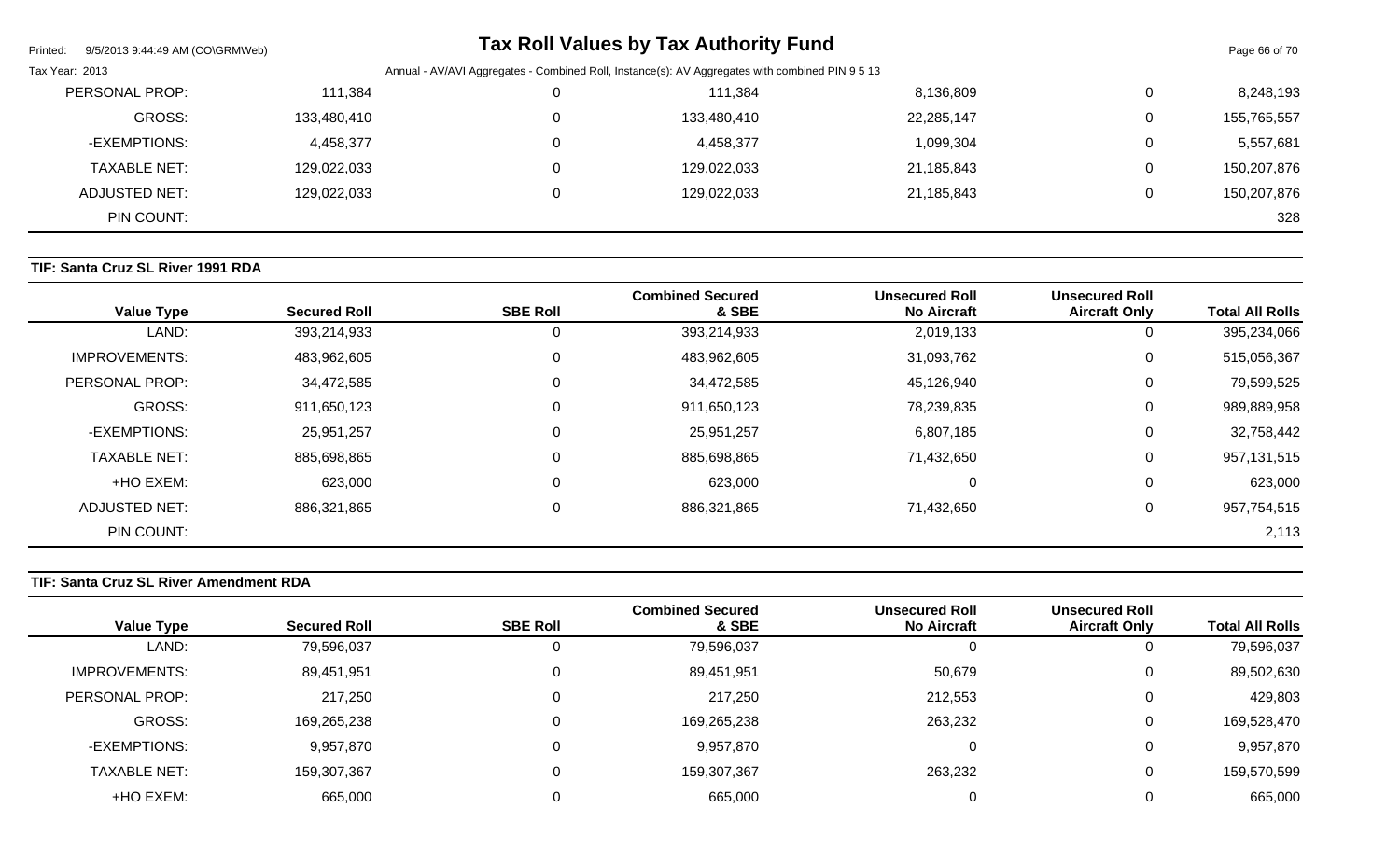|                | Printed: 9/5/2013 9:44:49 AM (CO\GRMWeb) |             |                                                                                                 | Tax Roll Values by Tax Authority Fund |         | Page 67 of 70 |
|----------------|------------------------------------------|-------------|-------------------------------------------------------------------------------------------------|---------------------------------------|---------|---------------|
| Tax Year: 2013 |                                          |             | Annual - AV/AVI Aggregates - Combined Roll, Instance(s): AV Aggregates with combined PIN 9 5 13 |                                       |         |               |
|                | ADJUSTED NET:                            | 159,972,367 |                                                                                                 | 159.972.367                           | 263.232 | 160.235.599   |
|                | PIN COUNT:                               |             |                                                                                                 |                                       |         | 351           |
|                |                                          |             |                                                                                                 |                                       |         |               |

## **TIF: Santa Cruz SL River RDA**

| <b>Value Type</b>    | <b>Secured Roll</b> | <b>SBE Roll</b> | <b>Combined Secured</b><br>& SBE | <b>Unsecured Roll</b><br><b>No Aircraft</b> | <b>Unsecured Roll</b><br><b>Aircraft Only</b> | <b>Total All Rolls</b> |
|----------------------|---------------------|-----------------|----------------------------------|---------------------------------------------|-----------------------------------------------|------------------------|
| LAND:                | 259,010,079         | 0               | 259,010,079                      | 5,003,392                                   | U                                             | 264,013,471            |
| <b>IMPROVEMENTS:</b> | 300,663,576         | 0               | 300,663,576                      | 22,946,290                                  | 0                                             | 323,609,866            |
| PERSONAL PROP:       | 1,397,330           | $\mathbf 0$     | 1,397,330                        | 9,974,896                                   | 0                                             | 11,372,226             |
| <b>GROSS:</b>        | 561,070,985         | 0               | 561,070,985                      | 37,924,578                                  | 0                                             | 598,995,563            |
| -EXEMPTIONS:         | 33,947,592          | $\mathbf 0$     | 33,947,592                       | 16,814,052                                  | 0                                             | 50,761,644             |
| <b>TAXABLE NET:</b>  | 527,123,392         | 0               | 527,123,392                      | 21,110,526                                  | 0                                             | 548,233,918            |
| +HO EXEM:            | 1,783,600           | $\mathbf 0$     | 1,783,600                        | 0                                           | 0                                             | 1,783,600              |
| <b>ADJUSTED NET:</b> | 528,906,992         | 0               | 528,906,992                      | 21,110,526                                  | 0                                             | 550,017,518            |
| PIN COUNT:           |                     |                 |                                  |                                             |                                               | 1,693                  |

## **TIF: SCOTTS VALLEY RDA**

|                      |                     |                 | <b>Combined Secured</b> | <b>Unsecured Roll</b> | <b>Unsecured Roll</b> |                        |
|----------------------|---------------------|-----------------|-------------------------|-----------------------|-----------------------|------------------------|
| <b>Value Type</b>    | <b>Secured Roll</b> | <b>SBE Roll</b> | & SBE                   | <b>No Aircraft</b>    | <b>Aircraft Only</b>  | <b>Total All Rolls</b> |
| LAND:                | 396,063,382         |                 | 396,063,382             | 166,301               | U                     | 396,229,683            |
| <b>IMPROVEMENTS:</b> | 427,398,316         | $\Omega$        | 427,398,316             | 21,191,175            | 0                     | 448,589,491            |
| PERSONAL PROP:       | 3,579,005           |                 | 3,579,005               | 33,000,034            | 0                     | 36,579,039             |
| <b>GROSS:</b>        | 827,040,703         | $\Omega$        | 827,040,703             | 54,357,510            | 0                     | 881,398,213            |
| -EXEMPTIONS:         | 18,332,541          | $\Omega$        | 18,332,541              | 366,842               | 0                     | 18,699,384             |
| <b>TAXABLE NET:</b>  | 808,708,161         | $\Omega$        | 808,708,161             | 53,990,667            | 0                     | 862,698,828            |
| +HO EXEM:            | 4,320,400           |                 | 4,320,400               | 0                     | 0                     | 4,320,400              |
| <b>ADJUSTED NET:</b> | 813,028,561         | $\Omega$        | 813,028,561             | 53,990,667            | 0                     | 867,019,228            |
| PIN COUNT:           |                     |                 |                         |                       |                       | 2,183                  |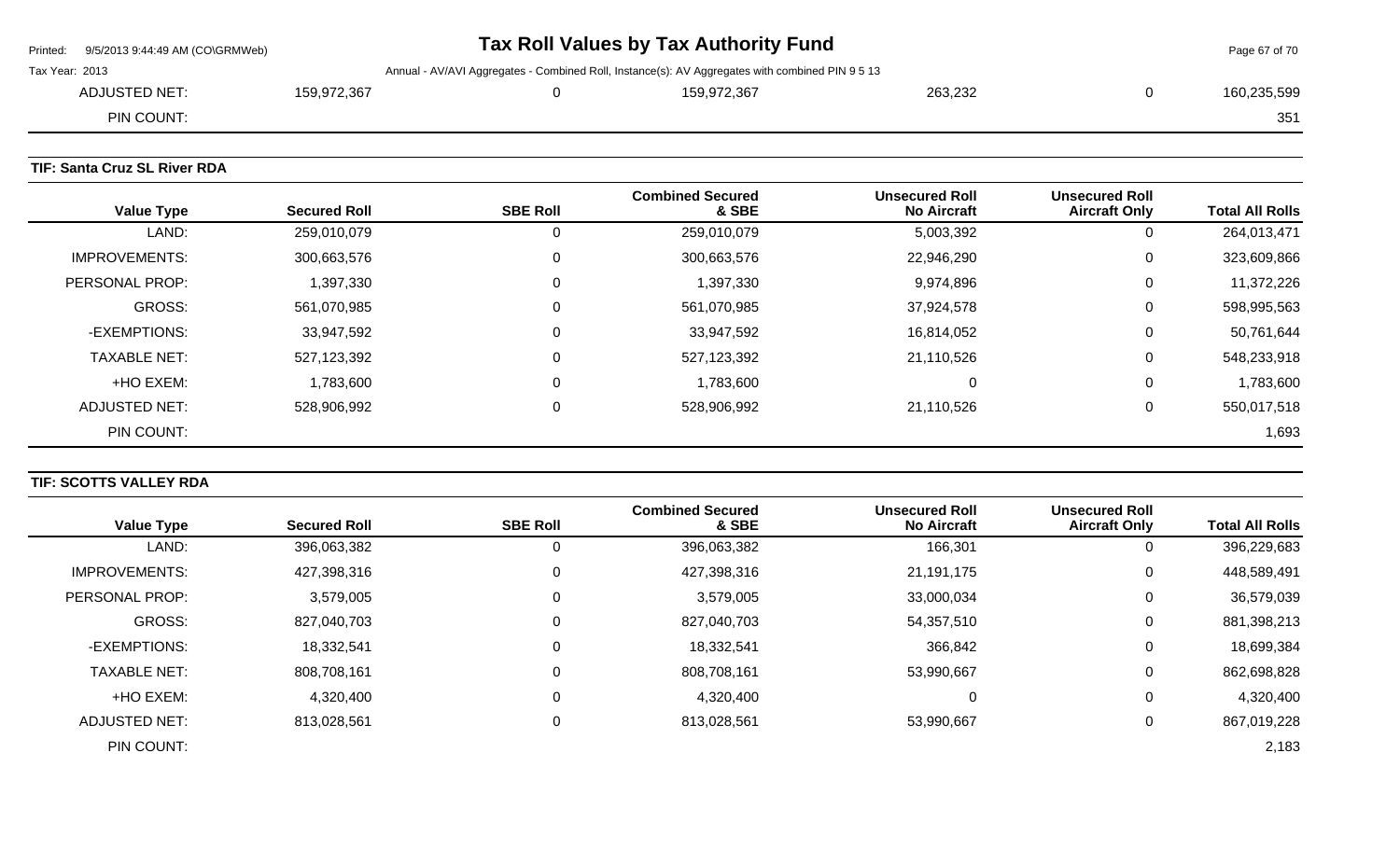#### **TIF: WATSONVILLE RDA 2000 AMENDMENT**

| <b>Value Type</b>    | <b>Secured Roll</b> | <b>SBE Roll</b> | <b>Combined Secured</b><br>& SBE | <b>Unsecured Roll</b><br><b>No Aircraft</b> | <b>Unsecured Roll</b><br><b>Aircraft Only</b> | <b>Total All Rolls</b> |
|----------------------|---------------------|-----------------|----------------------------------|---------------------------------------------|-----------------------------------------------|------------------------|
| LAND:                | 310,873,528         | 0               | 310,873,528                      | 2,801,781                                   | 0                                             | 313,675,309            |
| <b>IMPROVEMENTS:</b> | 392,778,207         | 0               | 392,778,207                      | 33,468,457                                  | 0                                             | 426,246,664            |
| PERSONAL PROP:       | 6,287,496           | $\Omega$        | 6,287,496                        | 50,002,476                                  | 27,529,475                                    | 83,819,447             |
| <b>GROSS:</b>        | 709,939,231         | 0               | 709,939,231                      | 86,272,714                                  | 27,529,475                                    | 823,741,420            |
| -EXEMPTIONS:         | 37,028,775          | $\Omega$        | 37,028,775                       | 320,542                                     | 401,035                                       | 37,750,352             |
| <b>TAXABLE NET:</b>  | 672,910,455         | 0               | 672,910,455                      | 85,952,172                                  | 27,128,440                                    | 785,991,067            |
| +HO EXEM:            | 3,162,600           | $\mathbf 0$     | 3,162,600                        | 0                                           | 0                                             | 3,162,600              |
| ADJUSTED NET:        | 676,073,055         | 0               | 676,073,055                      | 85,952,172                                  | 27,128,440                                    | 789,153,667            |
| PIN COUNT:           |                     |                 |                                  |                                             |                                               | 3,181                  |

## **TIF: WATSONVILLE RDA CENTRAL 1998 ANNEXATION**

|                      |                     |                 | <b>Combined Secured</b> | <b>Unsecured Roll</b> | <b>Unsecured Roll</b> |                        |
|----------------------|---------------------|-----------------|-------------------------|-----------------------|-----------------------|------------------------|
| <b>Value Type</b>    | <b>Secured Roll</b> | <b>SBE Roll</b> | & SBE                   | <b>No Aircraft</b>    | <b>Aircraft Only</b>  | <b>Total All Rolls</b> |
| LAND:                | 3,453,426           | 0               | 3,453,426               |                       | 0                     | 3,453,426              |
| <b>IMPROVEMENTS:</b> | 8,025,152           | 0               | 8,025,152               | 47,666                | 0                     | 8,072,818              |
| PERSONAL PROP:       | 945,268             | 0               | 945,268                 | 32,771                | 0                     | 978,039                |
| GROSS:               | 12,423,846          | 0               | 12,423,846              | 80,437                | 0                     | 12,504,283             |
| -EXEMPTIONS:         | 3,317,514           | 0               | 3,317,514               |                       | 0                     | 3,317,514              |
| <b>TAXABLE NET:</b>  | 9,106,332           | 0               | 9,106,332               | 80,437                | 0                     | 9,186,769              |
| <b>ADJUSTED NET:</b> | 9,106,332           | 0               | 9,106,332               | 80,437                | 0                     | 9,186,769              |
| PIN COUNT:           |                     |                 |                         |                       |                       | 24                     |

### **TIF: WATSONVILLE RDA WESTSIDE 1998 ANNEXATION**

| Type<br><b>Value</b> | l Ro<br>secured | <b>SBE Roll</b> | <b>Combined Secured</b><br>& SBE    | <b>Unsecured Roll</b><br>No /<br>`ircrat. | <b>Unsecured Roll</b><br>.rt Only<br>Aircraf′ | <b>All Rolls</b><br>™ota. |
|----------------------|-----------------|-----------------|-------------------------------------|-------------------------------------------|-----------------------------------------------|---------------------------|
| <b>LAND</b>          | .198.853        |                 | .1408.85<br>$\sim$ $\sim$<br>100.00 |                                           |                                               | 198,853                   |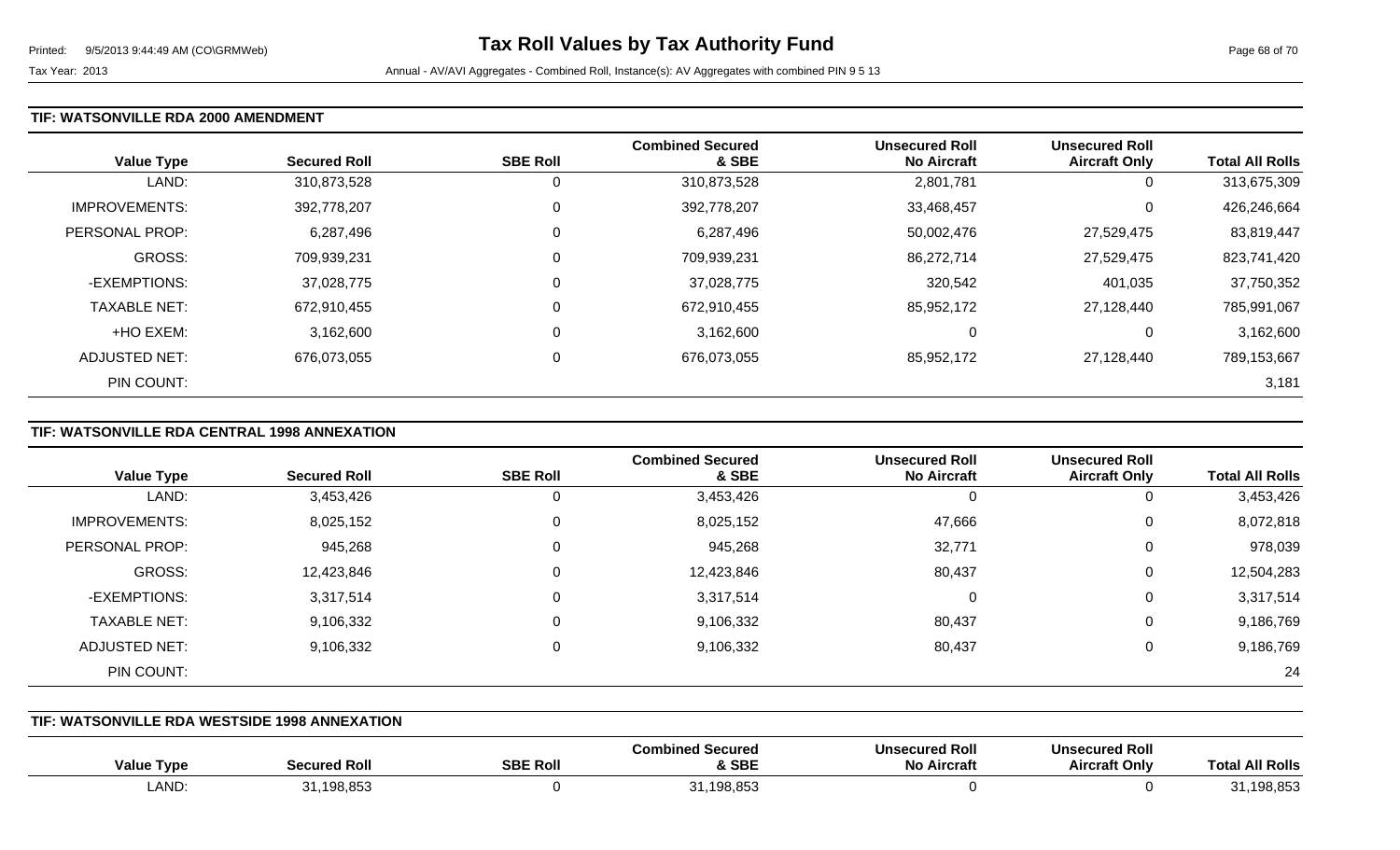| Printed:<br>9/5/2013 9:44:49 AM (CO\GRMWeb) |            |          | <b>Tax Roll Values by Tax Authority Fund</b>                                                    |           |             | Page 69 of 70 |
|---------------------------------------------|------------|----------|-------------------------------------------------------------------------------------------------|-----------|-------------|---------------|
| Tax Year: 2013                              |            |          | Annual - AV/AVI Aggregates - Combined Roll, Instance(s): AV Aggregates with combined PIN 9 5 13 |           |             |               |
| <b>IMPROVEMENTS:</b>                        | 24,390,001 |          | 24,390,001                                                                                      | 2,333,359 | 0           | 26,723,360    |
| PERSONAL PROP:                              | 488,187    |          | 488,187                                                                                         | 5,615,836 | $\mathbf 0$ | 6,104,023     |
| <b>GROSS:</b>                               | 56,077,041 | $\Omega$ | 56,077,041                                                                                      | 7,949,195 | 0           | 64,026,236    |
| -EXEMPTIONS:                                | 288,146    | 0        | 288,146                                                                                         | 0         | $\mathbf 0$ | 288,146       |
| <b>TAXABLE NET:</b>                         | 55,788,894 | $\Omega$ | 55,788,894                                                                                      | 7,949,195 | $\mathbf 0$ | 63,738,089    |
| +HO EXEM:                                   | 14,000     | 0        | 14,000                                                                                          | 0         | 0           | 14,000        |
| <b>ADJUSTED NET:</b>                        | 55,802,894 |          | 55,802,894                                                                                      | 7,949,195 | $\mathbf 0$ | 63,752,089    |
| PIN COUNT:                                  |            |          |                                                                                                 |           |             | 152           |

## **TIF: WATSONVILLE RDA-CENTRAL**

| <b>Value Type</b>    | <b>Secured Roll</b> | <b>SBE Roll</b> | <b>Combined Secured</b><br>& SBE | <b>Unsecured Roll</b><br><b>No Aircraft</b> | <b>Unsecured Roll</b><br><b>Aircraft Only</b> | <b>Total All Rolls</b> |
|----------------------|---------------------|-----------------|----------------------------------|---------------------------------------------|-----------------------------------------------|------------------------|
| LAND:                | 57,870,705          | U               | 57,870,705                       | 239,634                                     | 0                                             | 58,110,339             |
| <b>IMPROVEMENTS:</b> | 84,478,311          | 0               | 84,478,311                       | 3,480,513                                   | 0                                             | 87,958,824             |
| PERSONAL PROP:       | 1,140,415           | $\mathbf 0$     | 1,140,415                        | 3,808,914                                   | 0                                             | 4,949,329              |
| <b>GROSS:</b>        | 143,489,431         | $\mathbf 0$     | 143,489,431                      | 7,529,061                                   | 0                                             | 151,018,492            |
| -EXEMPTIONS:         | 17,005,845          | 0               | 17,005,845                       | 30,433                                      | 0                                             | 17,036,278             |
| <b>TAXABLE NET:</b>  | 126,483,585         | $\mathbf 0$     | 126,483,585                      | 7,498,628                                   | 0                                             | 133,982,213            |
| +HO EXEM:            | 273,000             | $\mathbf 0$     | 273,000                          |                                             | 0                                             | 273,000                |
| ADJUSTED NET:        | 126,756,585         | 0               | 126,756,585                      | 7,498,628                                   | 0                                             | 134,255,213            |
| PIN COUNT:           |                     |                 |                                  |                                             |                                               | 604                    |

## **TIF: WATSONVILLE RDA-WESTSIDE**

|                      |                     |                 | <b>Combined Secured</b> | <b>Unsecured Roll</b> | <b>Unsecured Roll</b> |                        |
|----------------------|---------------------|-----------------|-------------------------|-----------------------|-----------------------|------------------------|
| <b>Value Type</b>    | <b>Secured Roll</b> | <b>SBE Roll</b> | & SBE                   | <b>No Aircraft</b>    | <b>Aircraft Only</b>  | <b>Total All Rolls</b> |
| LAND:                | 53,971,323          | 31,120          | 54,002,443              |                       | ັ                     | 54,002,443             |
| <b>IMPROVEMENTS:</b> | 108,541,760         |                 | 108,541,760             | 8,206,305             | ັ                     | 116,748,065            |
| PERSONAL PROP:       | 18,257,754          |                 | 18,257,754              | 17,666,104            |                       | 35,923,858             |
| GROSS:               | 180,770,837         | 31,120          | 180,801,957             | 25,872,409            |                       | 206,674,366            |
| -EXEMPTIONS:         | 4,009,956           |                 | 4,009,956               |                       |                       | 4,009,956              |